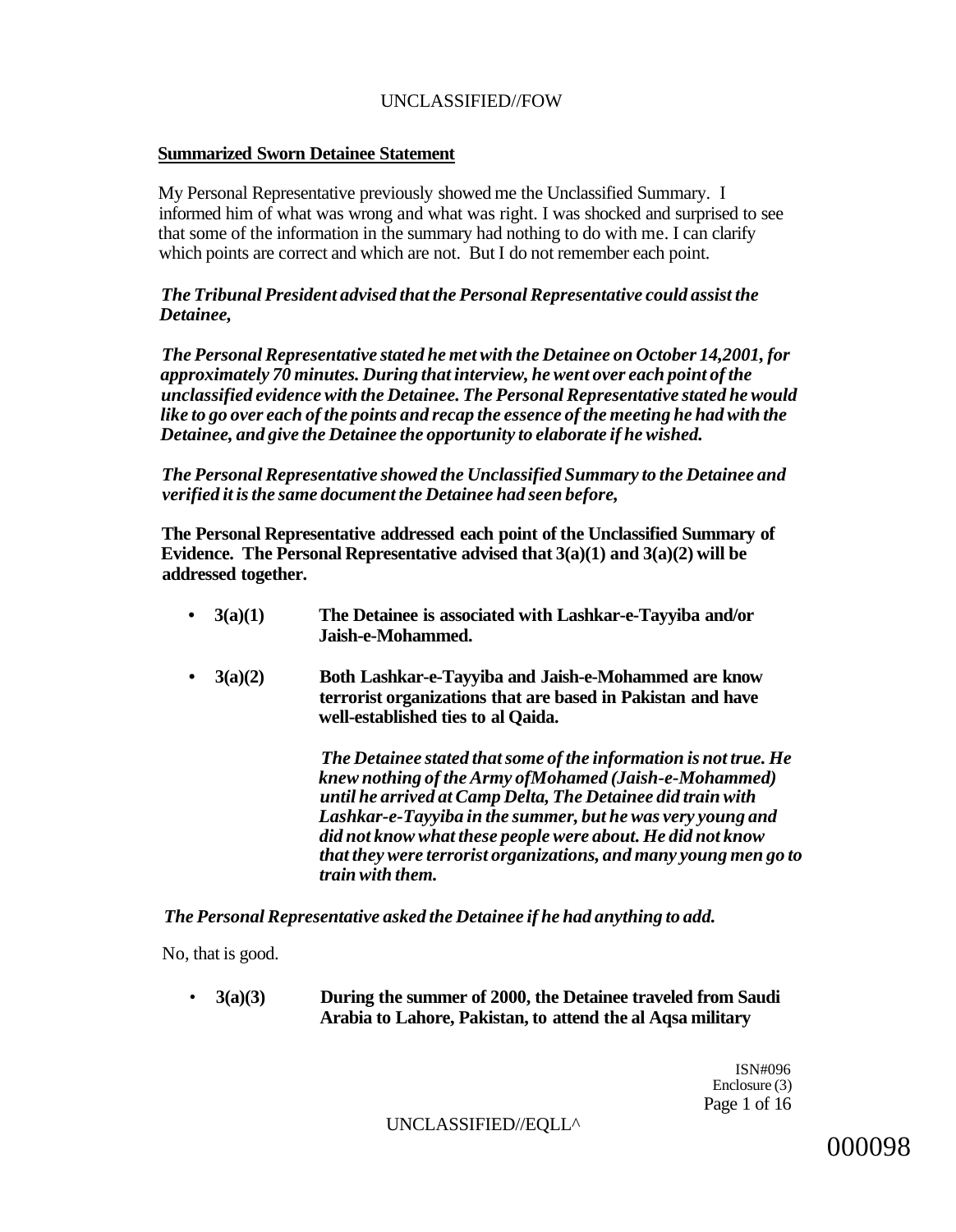## **UNCLASSIFIED//F0tFO**

**training camp so he could learn to fight against the Northern Alliance.** 

*Yes, this is true. The Detainee did go to train, but the Detainee was very young and he did not know anything about Afghanistan, the Taliban, or about the Northern Alliance or politics. The Detainee had no will to fight against the Northern Alliance.* 

## **Correct**

*The Personal Representative asked the Detainee if he had anything to add.* 

| 3(aX4)       | While at the al Aqsa military training camp, the Detainee<br>received training in the use of the Kalashnikov rifle,                                                                                                                                   |
|--------------|-------------------------------------------------------------------------------------------------------------------------------------------------------------------------------------------------------------------------------------------------------|
|              | Yes, the Detainee admits this is true. His purpose was to go to<br>train, not to fight,                                                                                                                                                               |
| Correct.     |                                                                                                                                                                                                                                                       |
| ∗<br>3(a)(5) | The Detainee traveled from Saudi Arabia to Afghanistan<br>during June 2001 to fight against the Northern Alliance.                                                                                                                                    |
|              | The Detainee stated this is not correct He did not go there to<br>fight the Northern Alliance. The Detainee stated he went to visit<br>a relative in northern Afghanistan. He went there to bring the<br>relative back to Saudi Arabia.               |
| Yes.         |                                                                                                                                                                                                                                                       |
|              | The Detainee did not know that war would break out The<br>Detainee heard this relative was in the north and he went to find<br>him. He is a relative, but not a first cousin. And it was his<br>family's wiU that he be brought back to Saudi Arabia. |
| Yes.         |                                                                                                                                                                                                                                                       |
|              | It was very difficult traveling. When the Detainee asked his<br>relative to come back, the relative stated he would think about it                                                                                                                    |
| Yes.         |                                                                                                                                                                                                                                                       |
|              | TCN# MX                                                                                                                                                                                                                                               |

**ISN# 096 Enclosure (3) Page 2 of 16** 

#### **UNCLASSIFIEDZ/FeuO**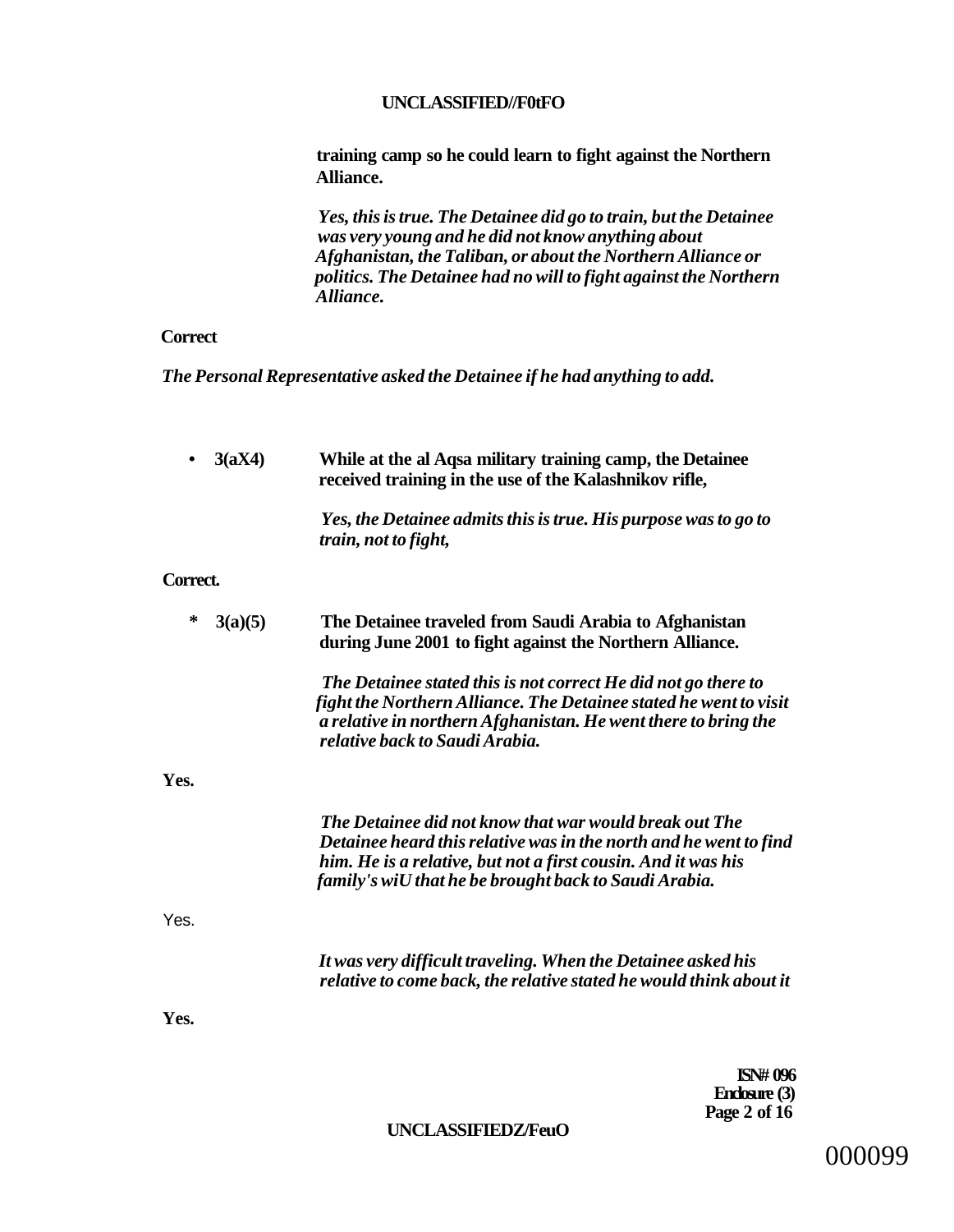## UNCLASSIFIED//EOyO

*The fighting began to worsen.* 

Yes.

## *The Detainee moved with a group of people down to Kandahar,*

Yes.

*The Detainee and these people were cornered, and then captured.* 

Yes.

## *The Personal Representative asked the Detainee if there is anything he would like to add.*

The statement that I made before is correct. For my family, going there to bring my relative back was a humanitarian act Since I was young, I've never liked probLems. If I had known that I would have these problems by going mere, I never would have gone. The situation was worse when I went, and this is what led to me come here.

#### • **3(b)(1) The Detainee possessed a Kalashnikov rifle and was present on the front lines where he fought against coalition forces.**

*The Detainee stated that this was not why he was in the north. I previously explained the reason was that he went to retrieve a relative.* 

Correct.

• **3(b)(2) The Detainee participated in the Mazir-E-Sharif prison riot\*** 

*That entire event was chaotic. People were killing other people. The Detainee just found a safe corner until it was over. The Detainee stated it was not a riot, but people were shooting the people in the prison.* 

Yes.

*The Detainee also noted in our session that he traveled to Afghanistan prior to the September 11th attacks. He traveled during the June timeframe, before the attacks occurred* 

> ISN#096 Enclosure (3) Page 3 of 16

UNCLASSIFIED//POUO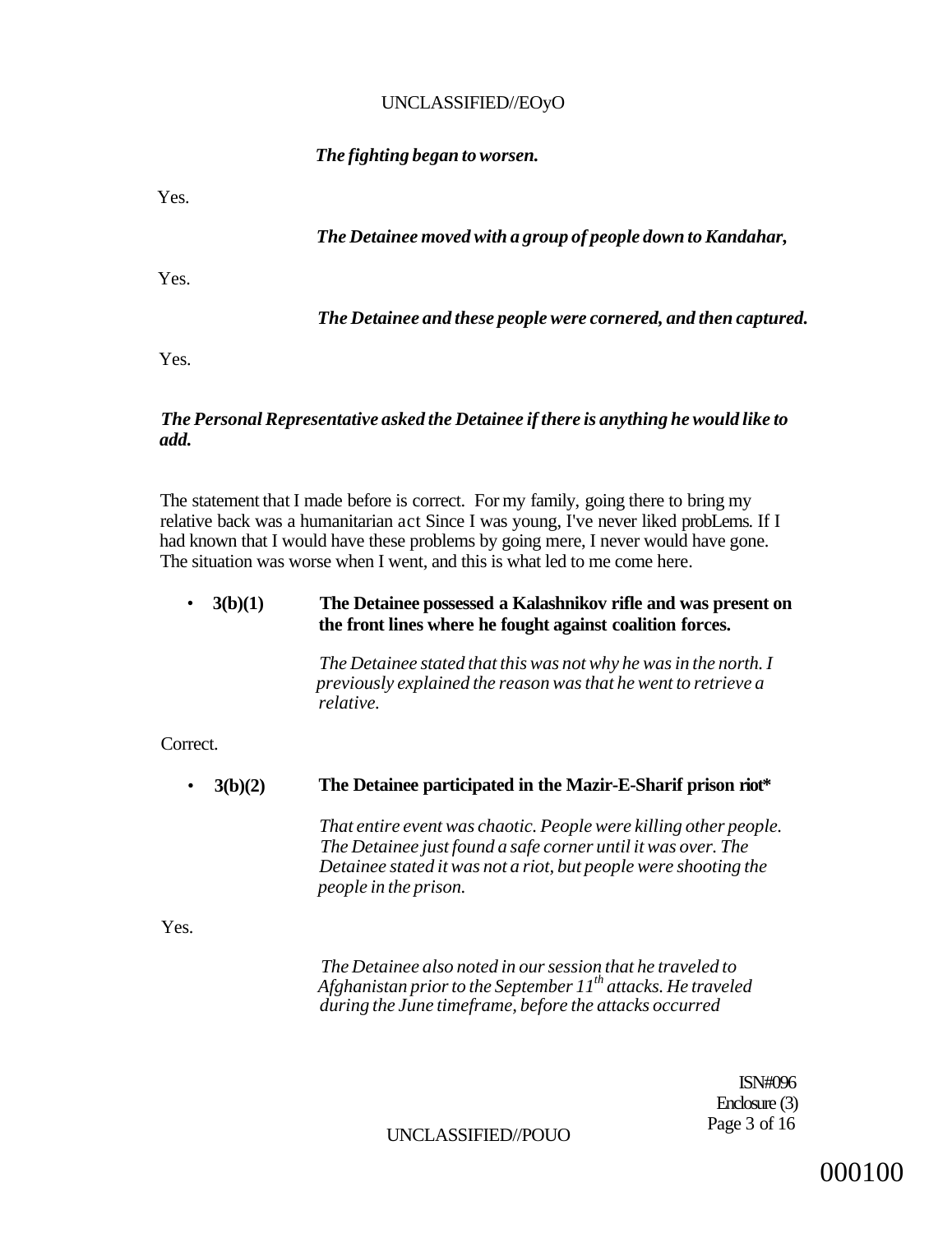## UNCLASSIFlED/ZFeTO

*The Personal Representative ashed the Detainee if there was anythingfurther he would like to tell the Tribunal* 

Only when it comes to my witness, but everything else is the same.

*The Personal Representative advised the Tribunal that he has nothing else to add on behalf of the Detainee.* 

*The Tribunal President advised the Detainee that he would have a chance to question the witness when he is present.* 

## **Questions for the Detainee bv the Tribunal Members**

- Q: How old are you?
- A: 26 years old.
- Q: What did you do in Saudi Arabia before you went to Afghanistan?
- A: I was studying in a University.
- Q: Can you tell us about the Lashkar-e-Tayyiba group? What is this group and it's purpose?
- A: Before, 1 did not have a purpose to go there. I had no previous knowledge about that group or their purpose. I heard that there was weapons training there, and a lot of young people like to train on weapons. It was just like a summer vacation. 1 did not know the purpose of their group or why they were there.
- Q Do they have a presence in Saudi Arabia or only Pakistan?
- A In Pakistan, but someone spoke about them.
- $\overline{O}$ Someone in Saudi Arabia originally explained about the group to you?
- A Yes, (inaudible).
- Q This was not a religious leader of yours in Saudi Arabia?
- A No, not a religious person. Just a regular guy.

Could you have received the training closer to home? Why was it necessary to go to Pakistan?

> ISN# 096 Enclosure (3) *^* Page 4 of 16

UNCLASSIFIED//FGWO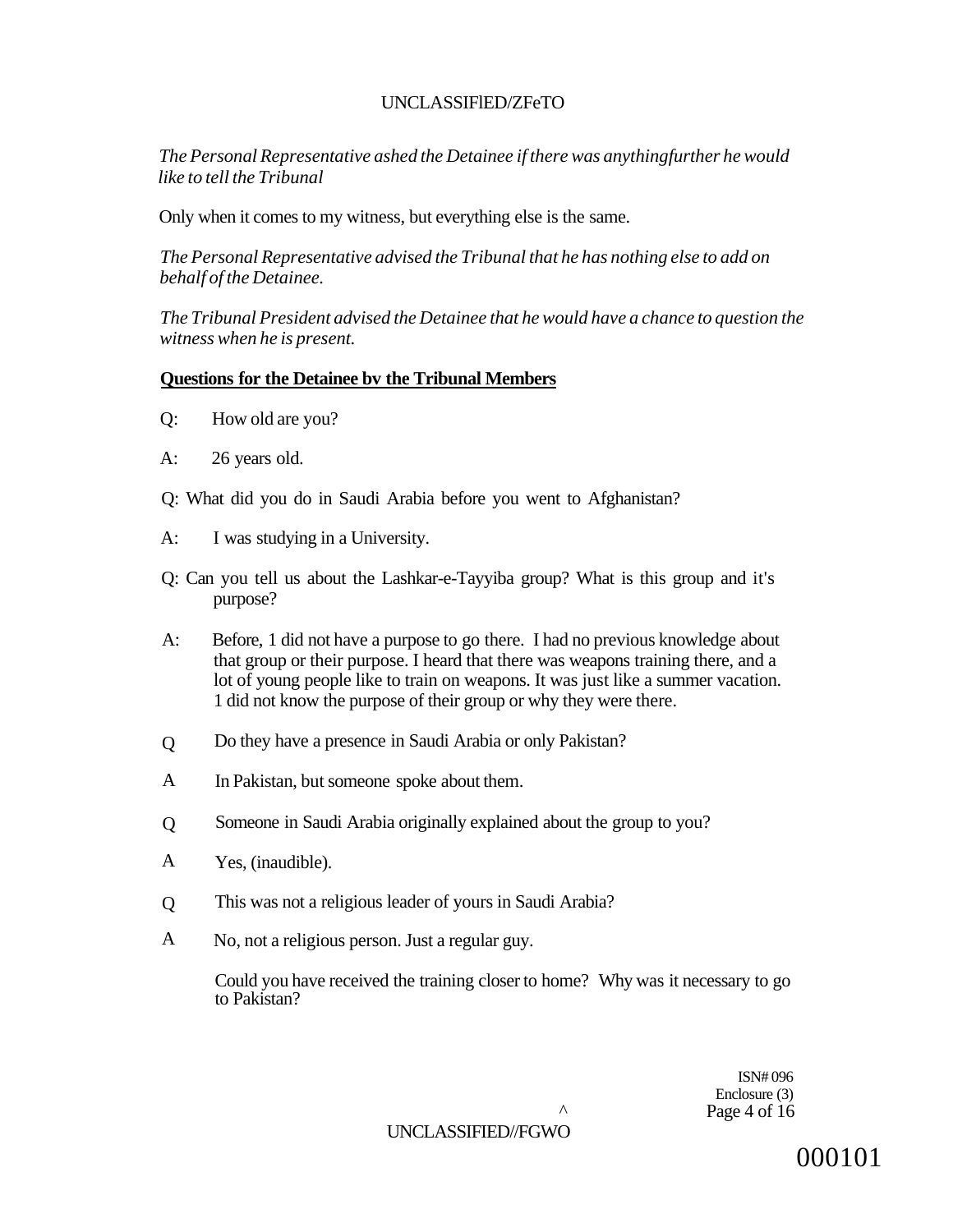- A: We do not have training of that sort in my country. I also traveled with the Daawa people. I went to a lot of places with them. Being there, I decided to get training while in Daawa.
- Q: These people went for religious reasons?
- A: Yes, they are a religious group.
- Q: What were you studying in school.
- A: Art
- Q: Did you have a job or not?
- A: When I finished the university, I would be able to get a teaching job.
- Q: Was the trip to Pakistan expensive or did you have help paying for it?
- A: A lot of Saudi citizens are in a good economic status and do not need help to travel. The university would also give me a monthly award.
- Q: You went for the training and then you returned to Saudi Arabia?
- A: Yes, I would travel with the Daawa people in the summer. This past summer I spent more time with them and returned late.

It was the following summer you went to Afghanistan to retrieve your relative?

Yes.

Was he in distress? What caused your family to ask you to go get him?

I met with his family, and they asked for someone to bring him back. They did not ask me in person, but they know that a lot of my relatives are not able to travel and are not familiar with those places. I had the idea to do them a favor and bring this person back to his family.

- $\overline{O}$ Is he Saudi Arabian also?
- A Yes.
- $\overline{O}$ Why was he in Afghanistan?
- A I do not know for sure.

ISN# 096 Enclosure (3) Page 5 of 16

UNCLASSIFIED//FQUO-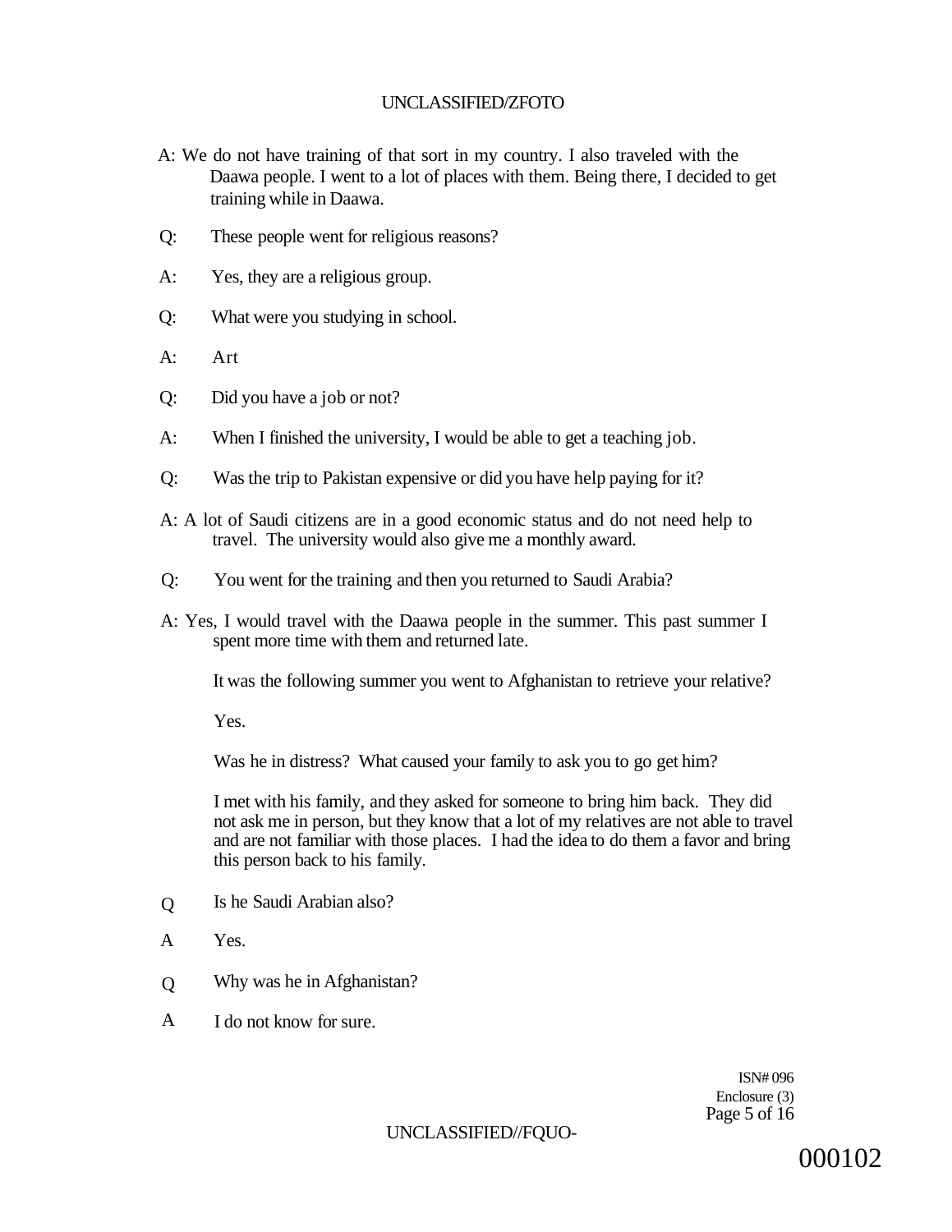#### UNCLASSIFIED/ZFetJO

He was not someone you were close to?

We know each other as family, even though there are no strong ties.

Did he know you were coming, or realize it when you showed up where he was?

No, he did not know I was going to get him. But he was very surprised.

He hesitated when you said you were there to bring htm back? He said he would think about it.

Yes?

Was that his polite way of saying he did not want to go back?

He said he would prepare himself before leaving.

What was he doing there?

He was there with Arab people. I do not know exactly why he was there.

He was not involved in the civil war for one side or the other?

I do not know for sure.

It seems he was in the north, which was the most dangerous place to be in Afghanistan at the time.

I was not thinking of that at the time.

You were not concerned for your own safety while traveling there?

It was not that important. The area I went to was very safe.

You said your relative was preparing to leave, but decided not to leave immediately. What happened after that?

A: I requested to see him during that time. I tried to make him change his mind, to come with me. He said he would think about it and prepare himself. I told him if he wants to come back with me he has to decide within 2 days. I waited for his answer, but it was more than 10 days. I was asking anyone who was capable of getting to where he was, to ask him if he is coming or not so I can leave. The days were going fast, a lot of incidents happened and it was very difficult for me and difficult to travel. People told me to wait for the situation to improve before leaving. When the situation is better, it will be easier for me to leave. But things

> **ISN# 096 Enclosure (3)**  Page 6 of 16

UNCLASSEFIED/ZFOUE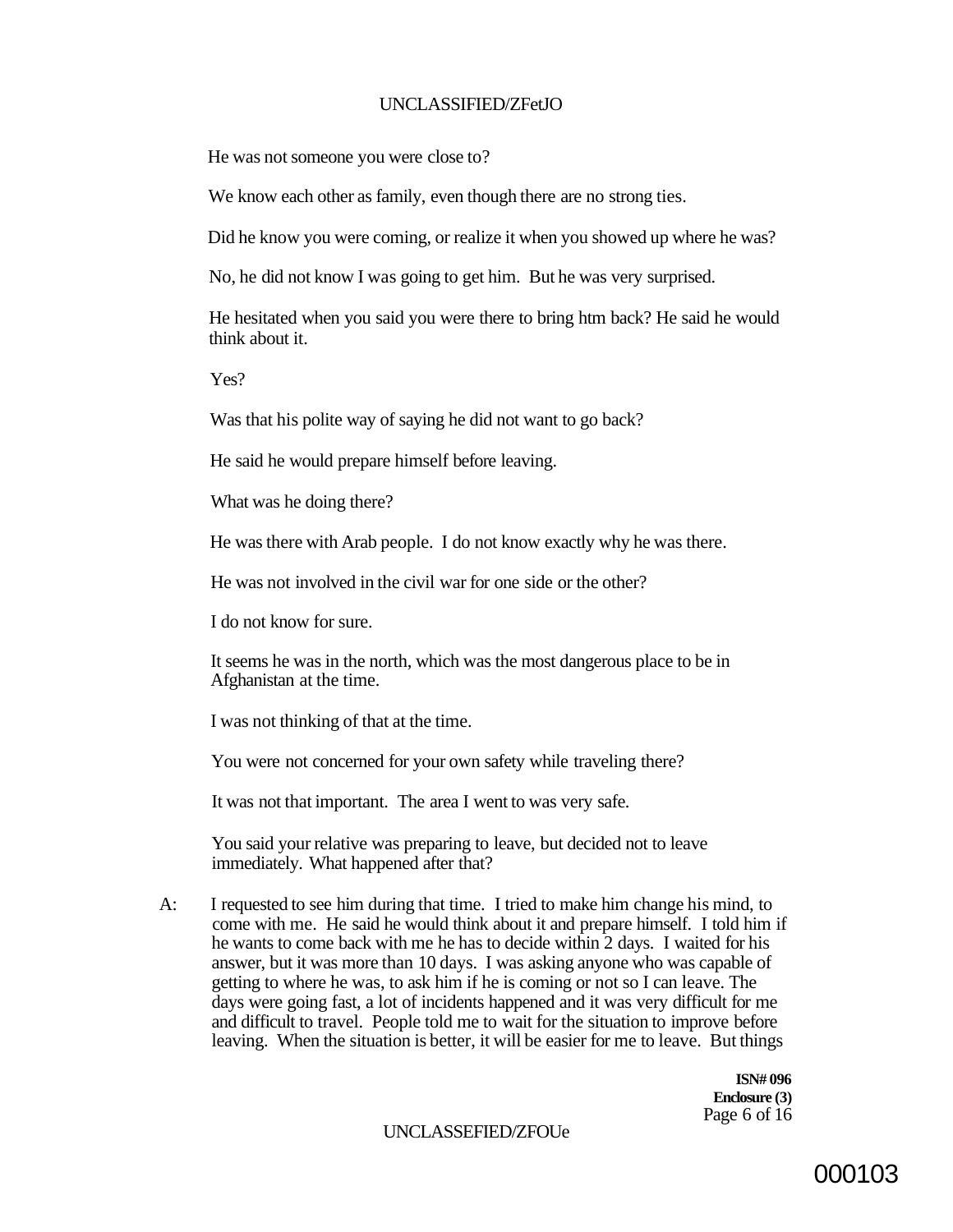went from bad to worse. Soon we were surrounded and given to (the forces at) Mazir-E-Sharif.

- Q: Why was he resistant to return with you if the conditions were deteriorating there?
- A: I don't know. But I heard from others that he had problems in Saudi Arabia.
- Q: You mean with the authorities?
- A: Yes, that is what I think.
- Q: How long were you in Afghanistan?
- A: More than a year, but I don't know exactly. A long time.
- Q; His family must have known he had problems with the authorities, but they still wanted him to come back?
- A: Yes, they wanted him back. His brother is a high-ranking government official and would be able deal with them.
- Q: Did your relative go to Afghanistan on his own free will or was he forced?
- A: I don't know.
- Q: He continues to not give you an answer, the situation deteriorates and eventually you are apprehended?
- A: Yes.
- Q: They took both of you to the Mazir-E-Sharif prison?
- A: They told me he died in the north, so we didn't go together.
- Q: Was that true or you don't know?
- A: A lot of people have said that he is dead.
- Q: We express our condolences for that
- A; Thank you.
- Q: When you were detained, it was by the Northern Alliance solders?
- A: (Yes) by soldiers of Dostum.

ISN# 096 Enclosure (3) Page 7 of 16

#### UNCLASSIFIED//PetfCT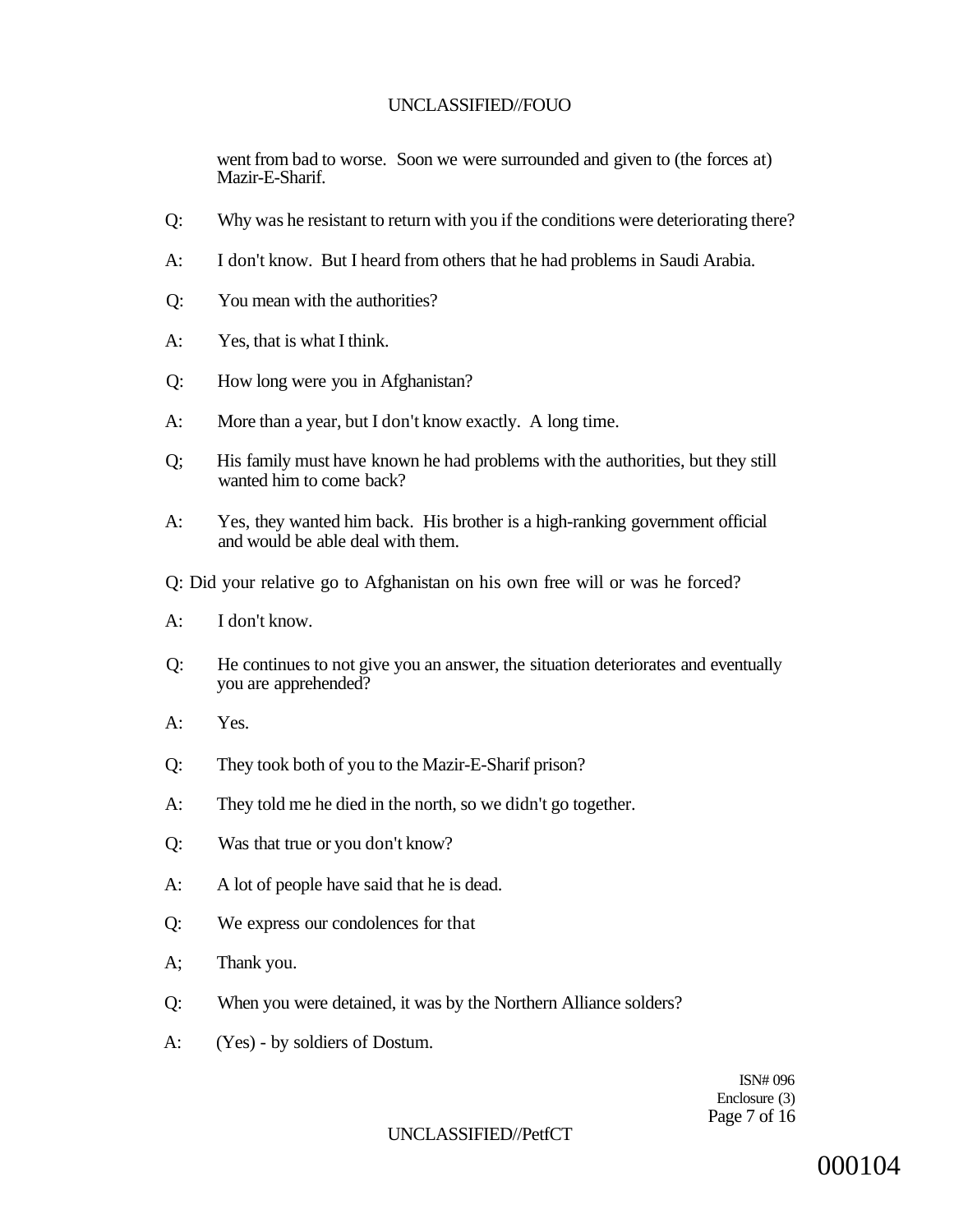## UNCLASSIFIED/^erje

- Q: Did you have anything with you at the time: money and passport?
- A: Yes, I had my passport, money, and official paperwork.
- Q: No weapons?
- $A:$  No.
- Q: So they took you to prison and the shooting incident happened?
- A: Yes.
- Q: Guards shooting at prisoners, and maybe prisoners attacking guards, or what?
- A: There were a lot of people, guards were shooting from every side.
- Q: You were not injured?
- $A:$  No.
- Q: Did you leave the prison at some point?
- A: The place the incident happened?
- Q: Please explain how how you were released from prison. Were you released to the Americans, or did something else happen?
- A: When the shooting occurred, I hid underground- I stayed there for days. There were people dying and starving to death during that time. After that, we were told to get out and no one would be killed. Me and the other people hiding underground got out. A lot of them were injured and Dostum's soldiers arrested us and put us in prison for about 20 days. Then the American forces took us.
- Q: Have you seen your passport and money since it was taken from you?
- A: No. I asked the interrogators if they had them here.
- Q: What did they say?
- A: They said they would look for them.
- Q: You received training in Pakistan the year before you went to Afghanistan?
- A: Yes.

**ISN#096 Enclosure (3)**  Page 8 of 16

## UNCLASSIFIED//POWCT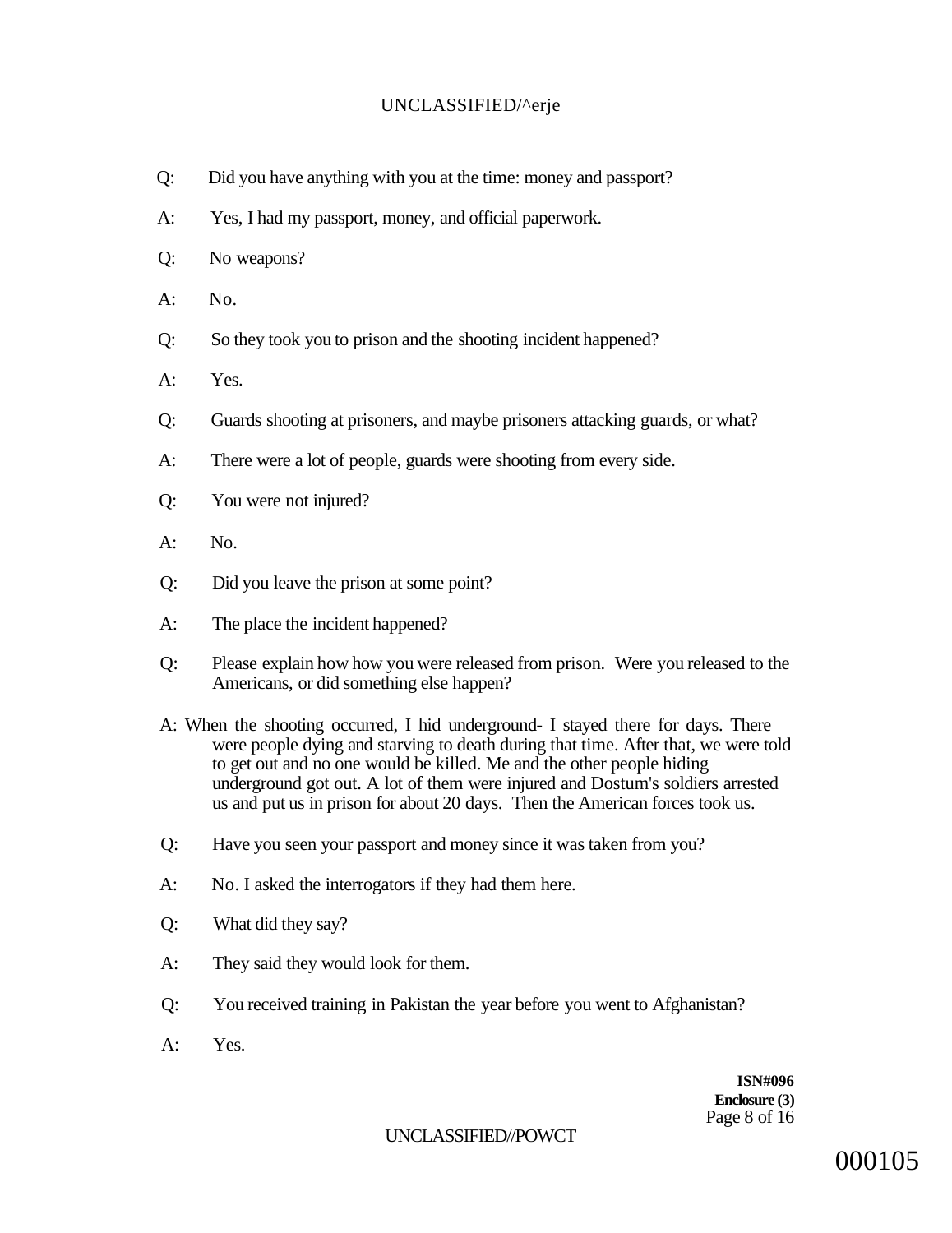### UNCLASS1FED//Feu©

- Q: But when you went to Afghanistan you did not have any weapons?
- A: Yes.
- Q: No one asked you to fight for the Taliban?
- A: I was asked by some to fight, but I did not go there to fight I did not want to fight there.
- Q: No one tried to force you to fight when you were in Afghanistan?
- A: No.
- Q: Did you say you do not know anything about the Army of Muhammad?
- A: Exactly, and I was surprised their name came up in my file.
- Q: You do not know if they have any presence in Pakistan like the other group?
- A: I do not know.
- Q: Initially, you stated that prior to your capture, you and a group of people were going to flee to Kandahar.
- A: People were saying it was better to go to Kandahar to get to Pakistan. So that is why I went with those people.
- Q: You were going with those people but never made it to the direction of Kandahar?
- A: We were on our way to Kandahar, but Mazir-E-Sharif happened.
- Q: Where were you staying in the Mazir-E-Sharif area?
- A: When we got to Mazir-E-Sharif we were taken to prison. We were moved to Kandahar, and then entered the prison and the riot started.
- Q: Where you were staying and where you were talking to your relative, how close was that to Mazir-E-Sharif?
- A: We walked for many hours before reaching Mazir-E-Sharif.
- Q: East, west, north?
- A: I don't know.

ISN#096 Enclosure (3) Page 9 of 36

UNCLASSIFIED//F6ee-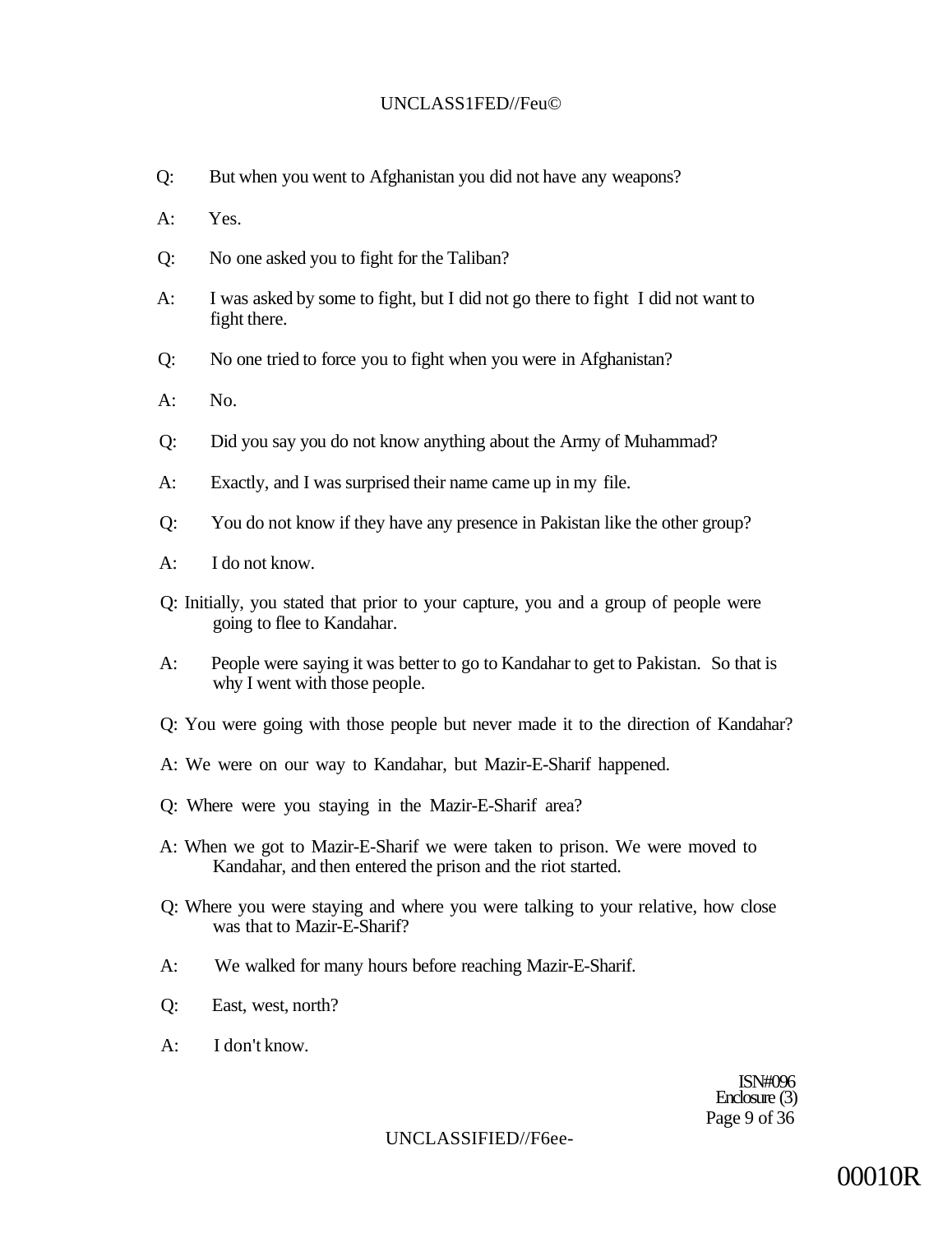## UNCLASSOTED/^eW

- Q: You stated your relative was killed north of Mazir-E-Sharif.
- A: He was not killed in Mazir-E-Shariff. He was killed before we moved from the city in the north to Mazir-E-Sharif.
- *Q:* The reason I ask is that Mazir-E-Sharif is very close to the border and if you were north of that you would be out of the country.
- A: But it is very far from Kandahar.
- Q: I understand that. But the events you are describing are in the Mazir-E-Sharif area.
- A: Same city as Mazir-E-Sharif. We were in the city in the north, and Mazir-E-Sharif was on the road to get to the other city.
- Q: You mentioned that, while you traveled, you were with some religious people?
- A: Yes, the Daawa people. But they are known as a humanitarian society.
- Q: Are you a religious person?
- A: Not very religious.
- Q: During your travels, were you ever in a Taliban-controlled area?
- A: A lot of the Taliban cities were under the Taliban government, but they were not controlling the travelers, just like in Pakistan.
- Q: Where were you staying while waiting for your relative for several days? Where you at a hotel?

I stayed in houses Arabs stayed in.

Did you pay for the houses?

No.

They let you stay for free just because you are Arab?

Yes. Do you want me to explain how I got to those houses?

Yes.

ISN# 096 Enclosure (3) Page 10 of 16

#### UNCLASSIFIED//PQU0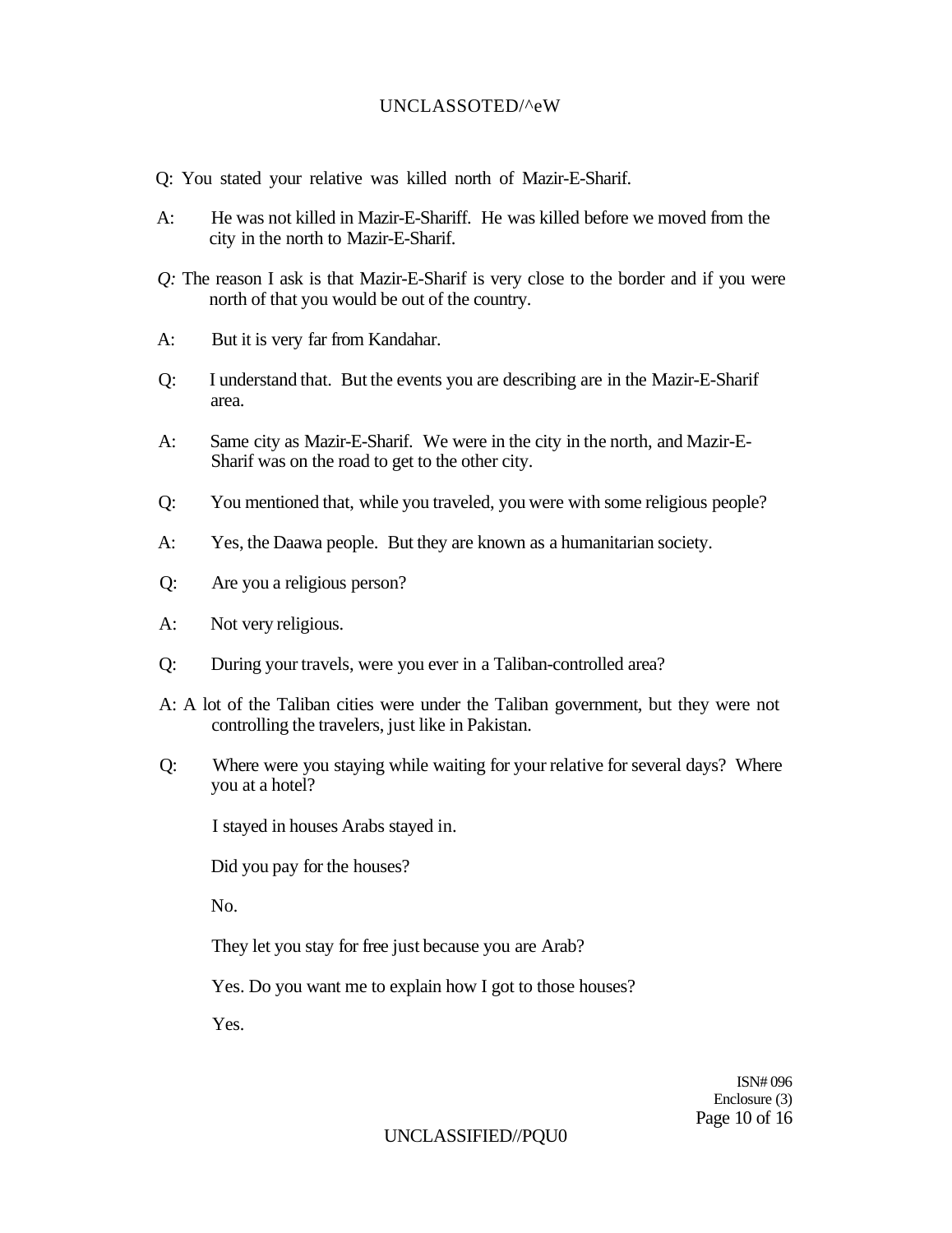## UNCLASSIFIED/ffOU^

- A: In the beginning of summer, I went with the Daawa people there. I had a short time left before I had to go back to study. I thought this was enough time to meet my relative and go back. I spoke to the Daawa people in Pakistan and told them I was going there to meet my relative and bring him back. They said they would help me with this and took me to the border close to Pakistan. They said there is a city close to the border with a student guesthouse and I could stay mere, and there are Arabs in the house to help me get where I am going. If I couldn't find anyone there to help me, they would find another way to help me. I found two Arabs at the house. I told them my relative's name asked them how to get to Afghanistan. They told me how, and that they would help me get there. They helped me get into Afghanistan and took me from one city to another until we were in the norm. They took me to a house when we got to the north. I noticed a lot of Arabs going in and out, so I stayed there. They told me to stay at the house until my relative showed up.
- Q: Did anyone at the houses suggest that you leave your passport with them7
- A: In the first house, no one asked for anything. But, in another house, they said they would take them for safekeeping so it will not get stolen.
- Q: And you said?
- A: OK.
- Q: You gave them your passport?
- A; I was wonried it would get stolen or lost.
- Q: As you were traveling in the Taliban controlled areas, did anyone give you trouble for your appearance or actions being not a religious person, not having full beard or long hair?
- A: No.
- Q: In traveling and staying at the houses, did any of the Arabs have weapons?
- A: Every once in a while, I would see someone with a weapon.
- Q: Did you go through any training camps in Afghanistan? Not participate or to train, but just to go through?
- A: No.
- Q: What was the place your relative was at in Afghanistan?

ISN# 096 Enclosure (3) Page 11 of 16

UNCLASSIFIED//FWQ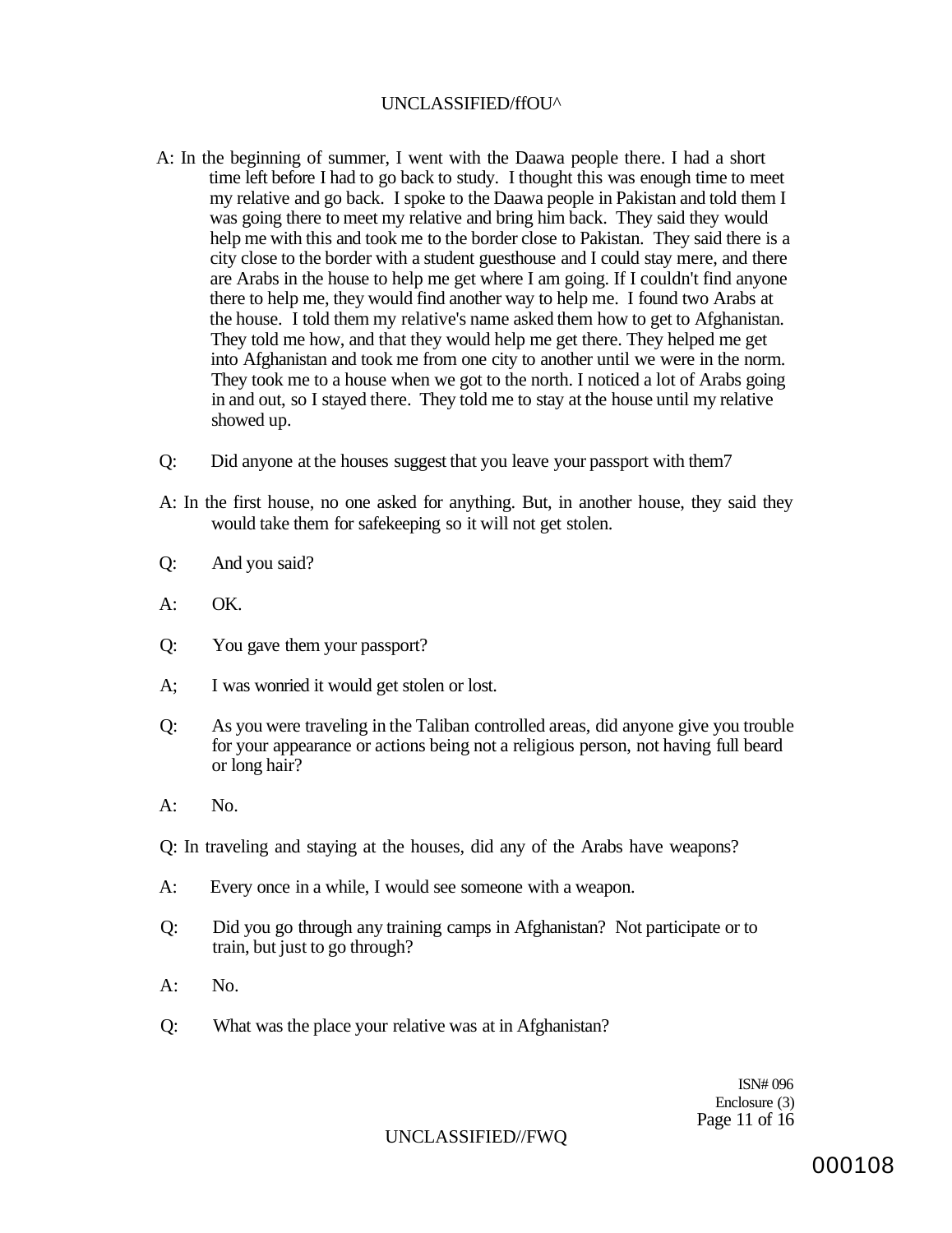## UNCLASSIFIED/\*©\*\*©

- A: Konduz.
- Q: How did you know he was there before you went to Afghanistan?
- A: Two Arabs that I met on the Pakistani border told me.
- Q: They knew your relative by name?
- A: Yes.
- Q: Before you left Saudi Arabia, you did not know where he was in Afghanistan?
- A: Yes. I did not know exactly, I just knew he was in Afghanistan.
- Q: Was that the place you finally met with your relative?
- A: Yes, in the north of Afghanistan.
- Q: Near Konduz?
- A: Yes, in Konduz.
- Q: How did you get separated?
- A: I was at a house and came to visit, and he told me he would think and prepare himself and get ready. And when he did this he would come back.
- Q: Then, the war intensified?
- A: Yes.
- Q: He was killed and never returned?
- A: Yes.
- Q: You ended up in Mazir-E-Sharif?
- A: Yes.
- Q: Is the witness someone that you knew before coming to this place?
- A: I met him while traveling to the north. I don't remember the city. But I remember seeing him there.
- Q: You remember seeing him in your travels and knew that he was here also?

ISN#096 Enclosure (3) Page 12 of 16

UNCLASSIFIED//FQW0-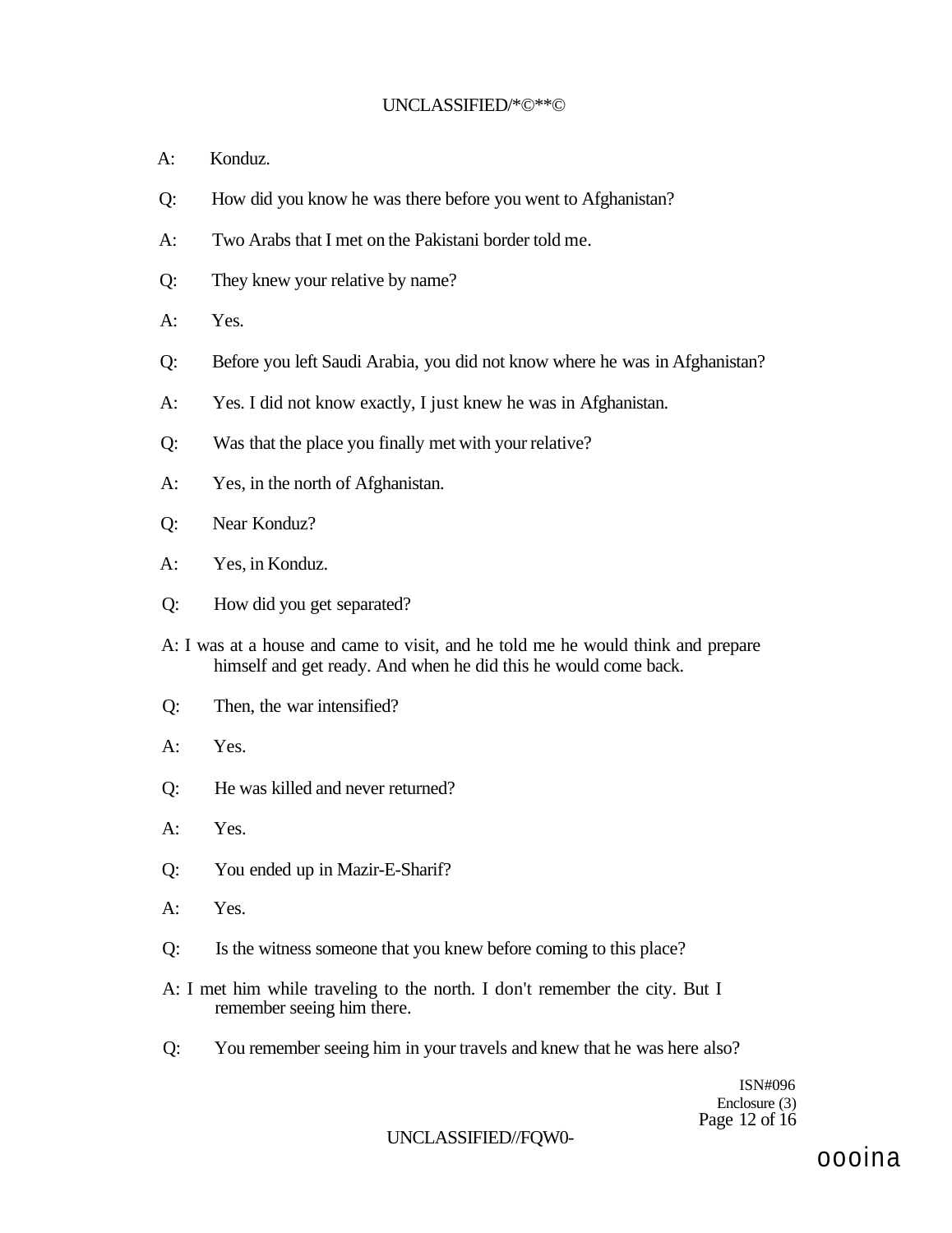## **UNCLASSEFIED/^OUD**

- **A I saw him in the north, in the same cities I was in.**
- **Q He was traveling with you?**
- **A He was staying in the same houses as I was, and he was also in Mazir-E-Sharif.**
- **Q So you were going in the same directions?**
- **A Yes.**

*The Personal Representative called Yusef Rdbeish.* 

**Detainee's Questions to the Witness. Yosef Rubeish (ISN - 109)** 

**The Witness, Yusef Rubeish, was sworn.** 

- **Q: I want to ask the witness if he remembers meeting me in northern Afghanistan.**
- **A: Yes, I remember him.**
- **Q: When I met him multiple times in Afghanistan, and I told him why I was there. If he remembers what I told him about why I was in Afghanistan, I would like him to say it**
- **A: I remember that the reason he told me he was in Afghanistan was to look for one of his relatives.**
- **Q: I would like to ask him if he saw me carrying a weapon in Afghanistan.**
- **A: No, you did not.**
- **Q: You heard why I was there. Was I fighting against the Northern Alliance, American forces or the coalition?**
- **A: No, I did not hear that you were there to fight. I did not see you fight. I know you were there to bring your relative back home.**

#### **Personal Representative Questions to the Witness. Yusef Rubeish flSN - 109)**

**Q: When I met you, you did not immediately remember the name of the Detainee,** 

**ISN#096 Enclosure <3)** 

**Page 13 of 16 UNCLASSIFIED//FOtfQ**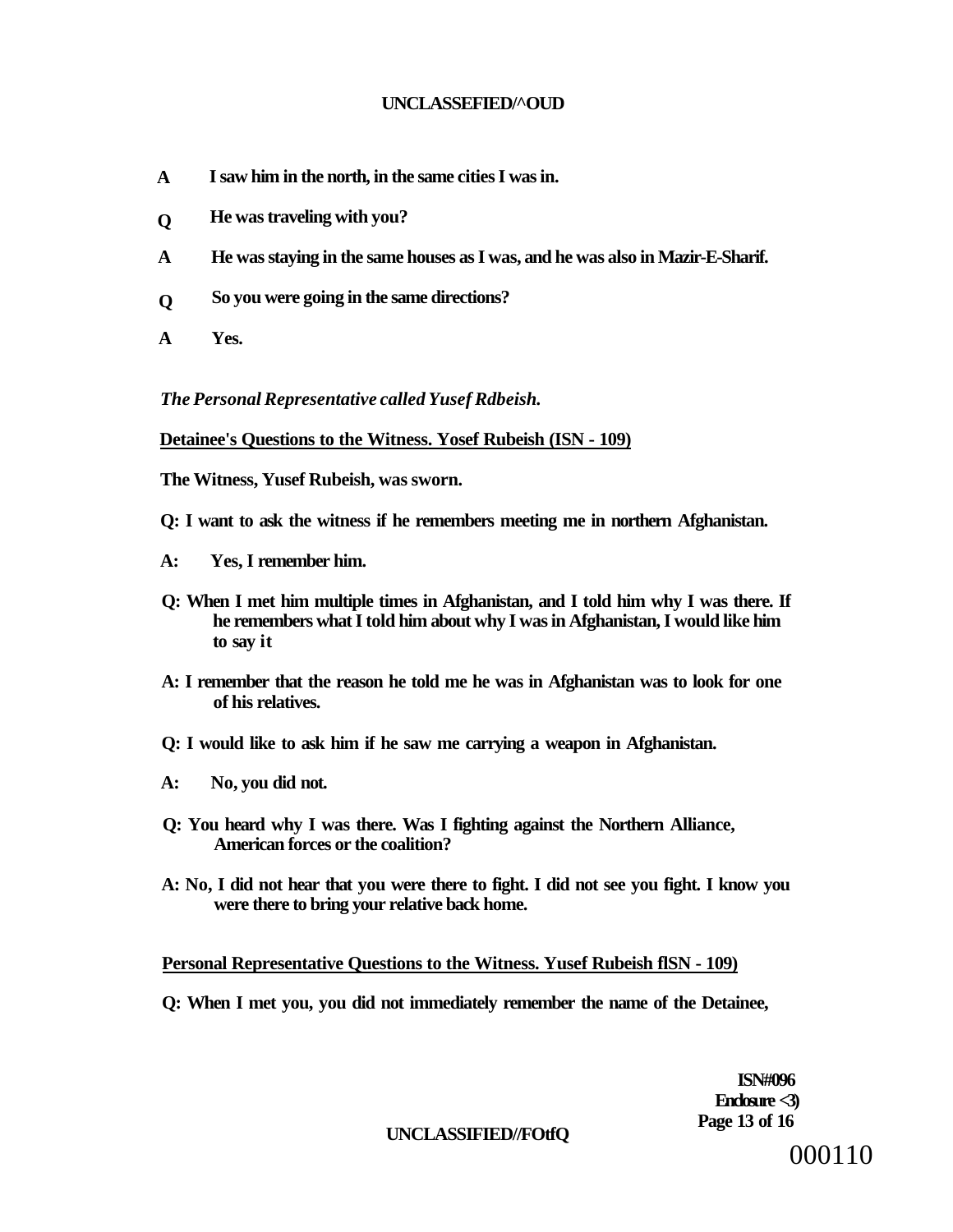## UNCLASSIFIED/^OtK)

- A: Sometimes, names are not mentioned completely. It is difficult to recognize the person if I don't know the complete name. I mentioned this in our last meeting.
- $\overline{O}$ You knew him, and saw him multiple times in Afghanistan?
- A In Afghanistan.
- Q How many times did you see him?
- A I don't remember.
- Q Many times or a few times?
- A I can't remember exactly. I wasn't feeling well at that time. I was sick.
- $\overline{O}$ When I showed you a photograph, you did recognize the individual?
- A That is what happened
- Q And you were cooperative and willing to help him out with your testimony?
- A That is what's happening.

#### **Tribunal Member Questions to the Witness. Ynsef Rubeish (TSN** - lOift

- Q: When is the last time you saw Al Utaybi?
- A: What do you mean?
- Q: Prior to coming here, when is the last time you saw him?
- A: In north Afghanistan, (inaudible).
- Q: Both of you were in prison together?
- A: Yes.
- Q: Both of you left prison and ended up here?
- A: I do not know if we were together or separated. When I say together, it does not mean just he and I. We were part of a group.
- Q: Prior to meeting him in Afghanistan, you did not know him?

**ISN# 096 Enclosure (3)**  Page 14 of 16

#### UNCLASSIFIED//FOU0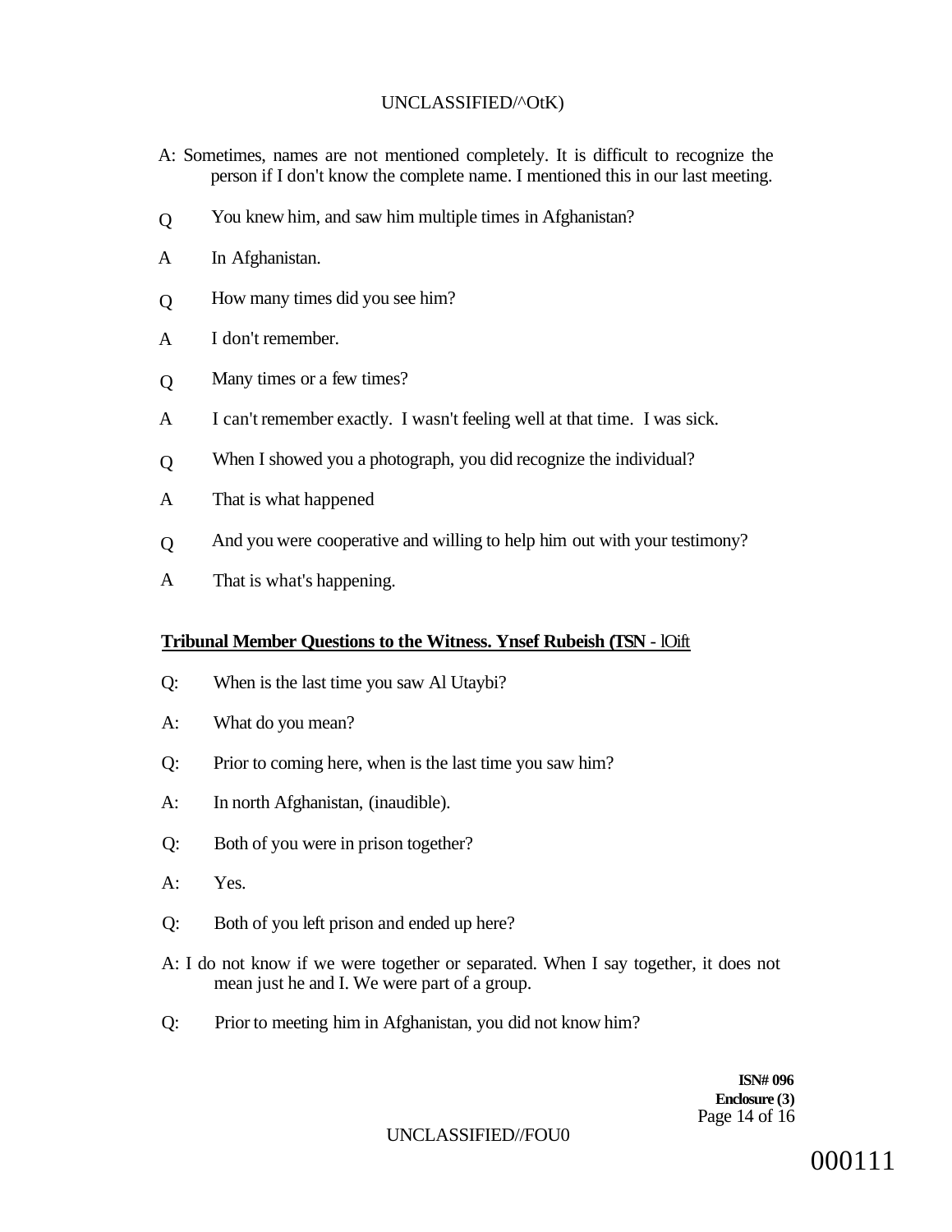## UNCLASSIFIED/ZFetJO

 $A:$  No.

Q: You knew that Muhammad Al Utaybi was looking for his relative. Did you know his relative?

A: No.

Q: Ever heard of his relative?

A: Not before, no.

Q: Just a total stranger?

A: Yes.

*The witness was excused from the Tribunal room,* 

*The Tribunal President asked the Detainee if he had any further information to present.* 

I do not have anything, but from reading the definition of an Enemy Combatant, there is no part of that definition that applies to me. Like I have said before, I do not want to be involved with people that are suspected terrorists. I would not want to be involved with a group like al Qaida and terrorist organizations. I was very surprised that they accused me of that. It was a total surprise, a shock. When I was in Afghanistan, and even before, I was not involved with anyone that are terrorists or suspects or criminals. My whole life, I never thought of hurting anyone. I just wanted to be an average person, live life normally. That is what I have now.

*The Tribunal President advised the Detainee that everything he has said would be taken into consideration.* 

Can I add one more thing?

*Tribunal President: Certainly.* 

The training that I went to was because I was a teenager. I was too young. As a juvenile, we never think of the dangers, or what happens in those situations. If I knew that it would lead to problems or dangerous things, I would not have been involved. I think the biggest mistake I have made in my life was going to train in Mazir-E-Sharif.

*The Tribunal President asked the Personal Representative if he has any other information or witnesses to present to the Tribunal.* 

*The Personal Representative asked the Detainee if he got his money and his passport back.* 

> ISN# 096 Enclosure (3) Page 15 of 16

UNCLASSIFIED//KOUO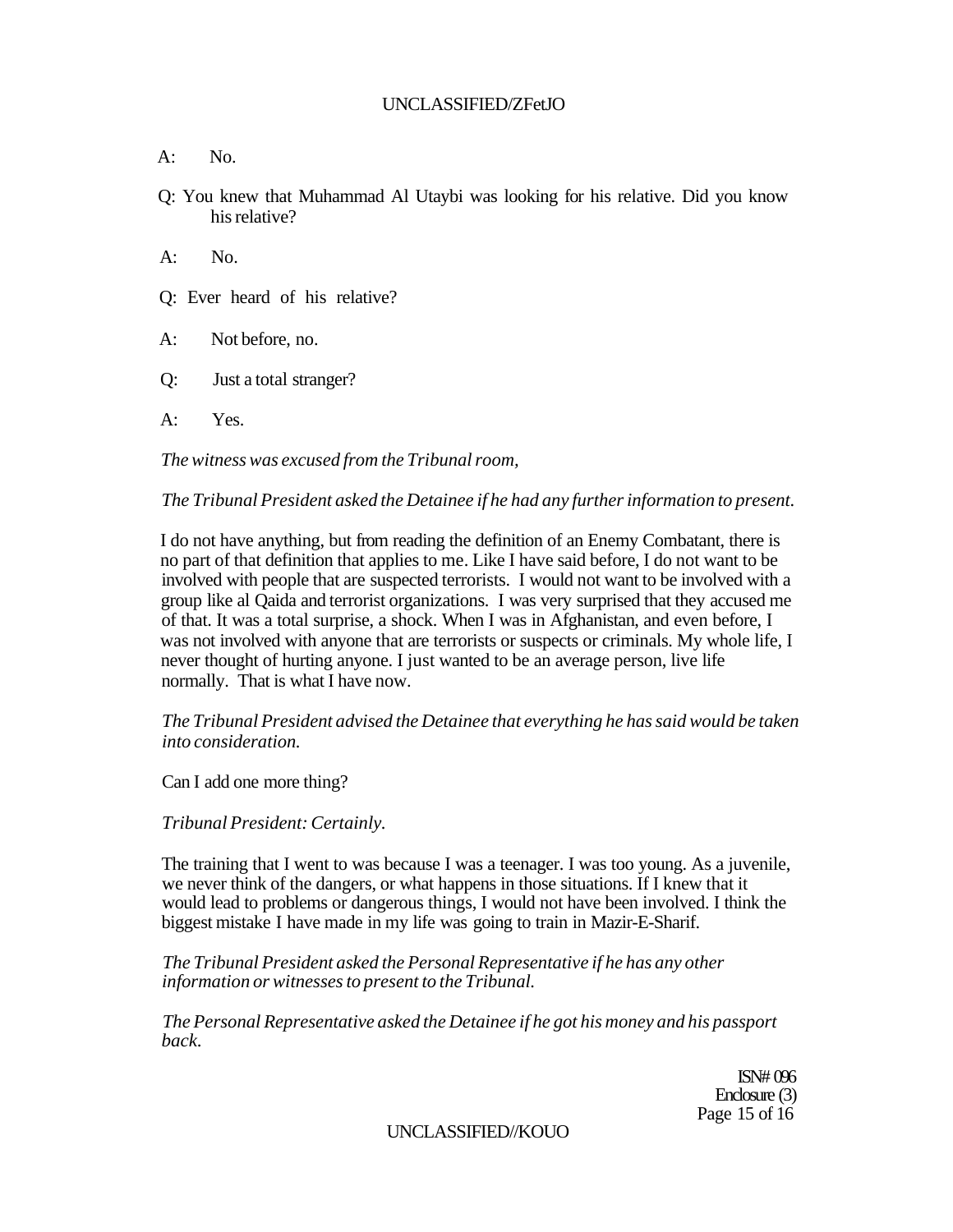## UNCLASSIFIEDia\*etfO

Yes, they gave it back to me. But when I went to (inaudible), the soldiers took it from me and I still have not received it.

## AUTHENTICATION

I certify the material contained in this transcript is a true and accurate summary of the testimony given during the proceedings.



Tribunal President

ISN# 096 Enclosure (3) Page 16 of 16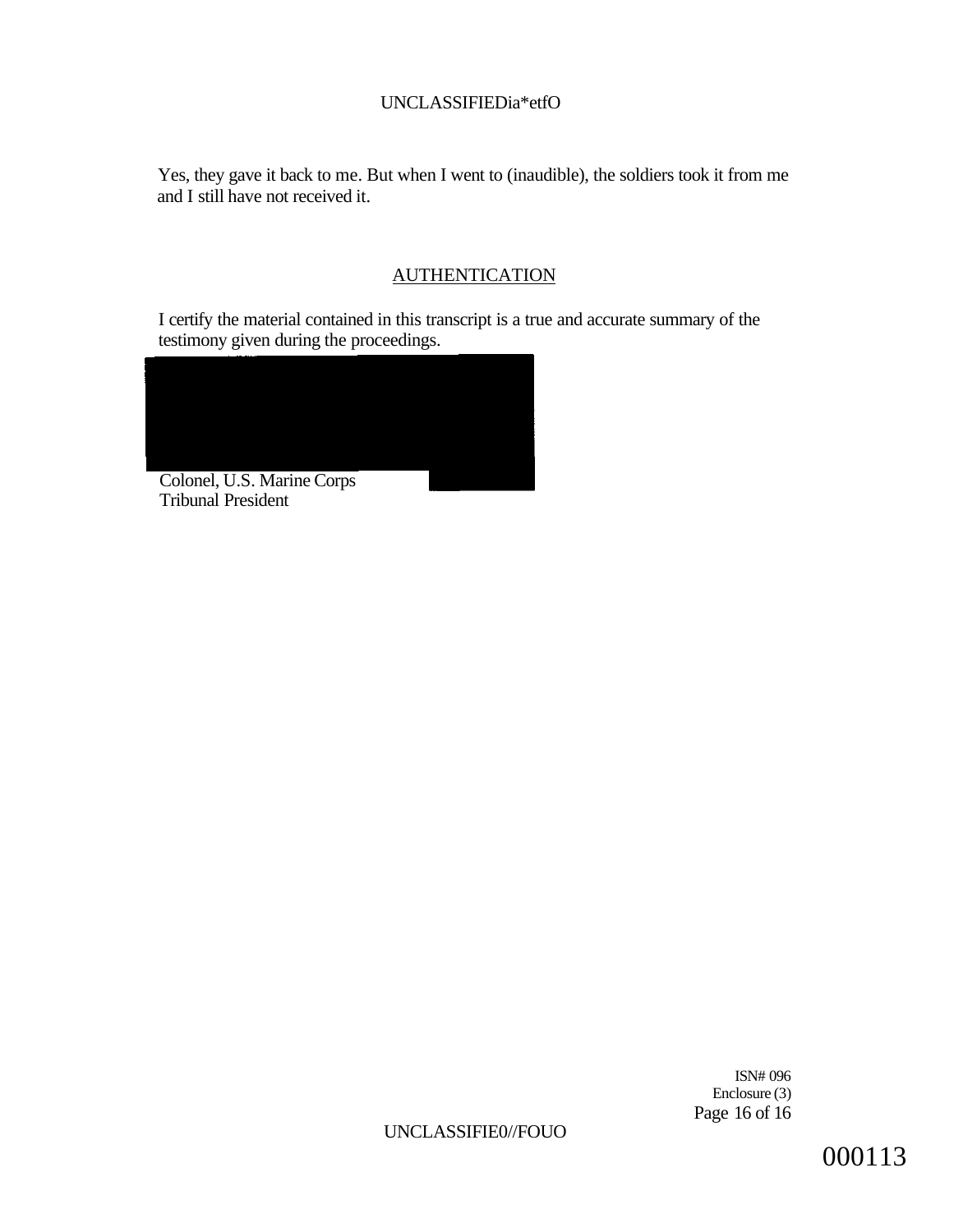#### **Summarized Sworn Detainee Statement**

## *The Tribunal PresUlent read the hearing instructions to the detainee. The detainee confirmed that he understood the process and had a few comments during the administrative part*

Detainee: We have asked our great God that finally there is a tribunal. You are smart people and I have been hurt for the past 17 to 18 years; I could not get up and you brought me here as an enemy combatant You think yourself how could I be an enemy combatant if I was not able to stand up?

Tribunal President: We have some administrative to go through here and there will be a place in the hearmg for more comments. Bear with us. We look forward to hearing more about what you think about your status as an enemy combatant later.

Detainee: No problem I will not interfere again, but all 1 wanted to say was we were not against the government of Afghanistan and we are not the government of the United States. I would like to talk to you later, but right now I will not interfere. When I get the chance I would like to speak.

## *The Recorder presented Exhibits R-2 andR-3 into evidence and gave a brief description of the contents of the Unclassified Summary of Evidence (Exhibit R-J).*

Detainee: May I speak now?

Tribunal President: No, not yet.

## *The Recorder confirmed that he had no further unclassified evidence or witnesses and requested a closed Tribunal session to present classified evidence,*

Tribunal President: I understand that you requested the presence for testimony of three witnesses and an affidavit from another government's official. At this time I will review the availability of testimony of these four people. First witness you requested was that of your son, is that correct?

Detainee: Yes, that is correct.

Tribunal President: 1 have determined that your son is not able to attend today's session, but I have been able to obtain the testimony through alternative means. I have directed, and Personal Representative has attained the statements from your son regarding the requested testimony today.

Detainee: Very good.

Tribunal President: At this time I would like the Personal Representative to present that testimony for the record.

> ISN# 1009 Enclosure (3) Page  $1 \text{ of } 9$

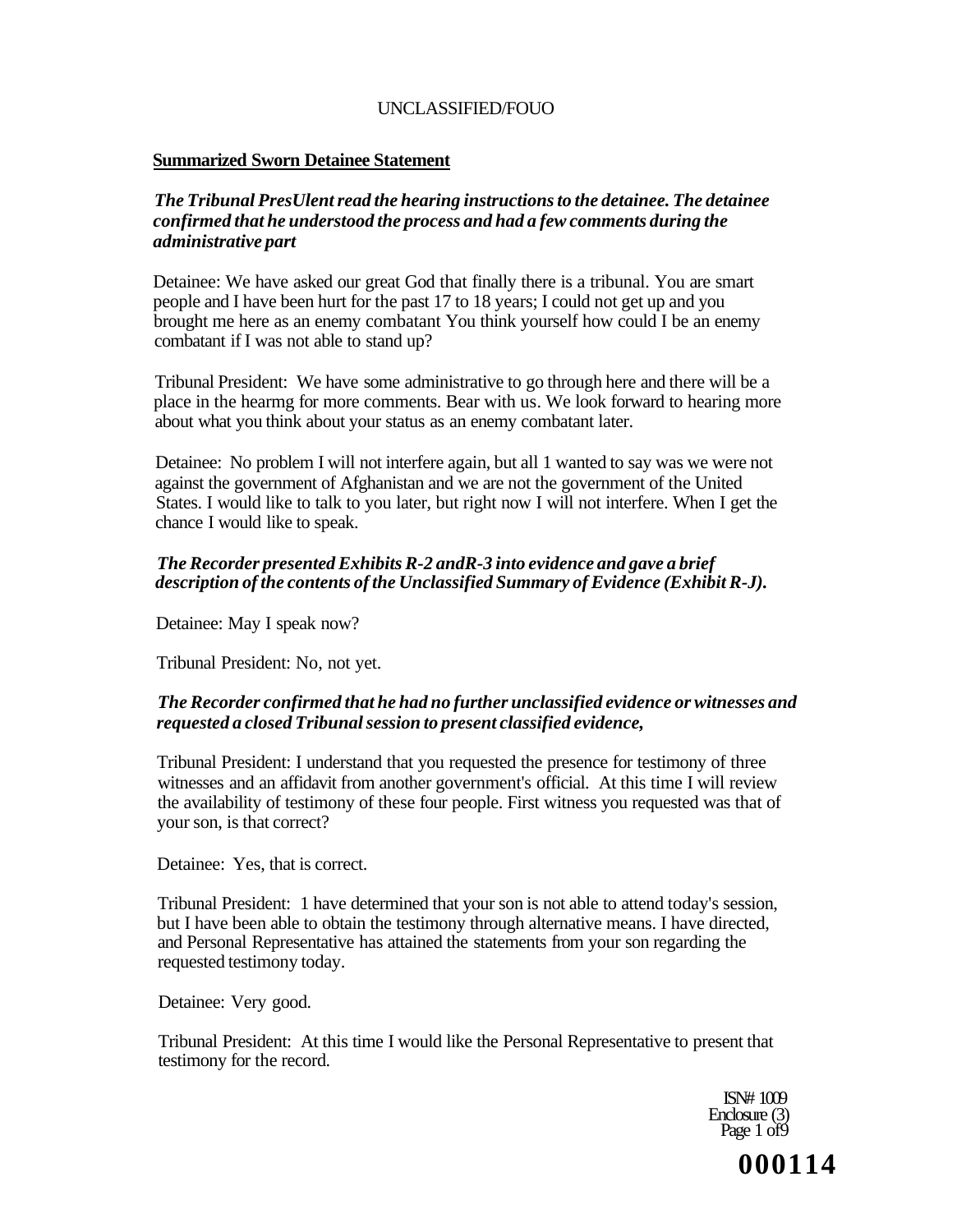Personal Representative: I am presenting the Tribunal the testimony of the detainee's son as Exhibit D-B.

Tribunal President: At this time please read the testimony for the record.

#### *Unsworn Witness Statement: ISN977*

My father was with Mugagdide when I was a little boy during the Russian invasion. At that time there were a lot of disputes and he was forced to join the HIG. My rather had a stroke about 15-17 years ago. Because of his stroke he lost the ability to walk and was very ill. Because of this, he left behind everything and stayed home and was not involved with the HIG after that and was not involved in anything.

After the Russians were defeated in Afghanistan, there was civil war and a lot of fighting among groups of people in Afghanistan. Because of this, there are a lot of enemies after the Russian war and we had civil war fighting. Our enemies used different tactics by lying about their enemies and the Americans are believing these lies and putting us in prison.

For a year and a half before I was captured, the defense ministry and the interior ministry gathered up all the heavy weapons and turned them in. They collected all the light weapons from the people and put them in a warehouse to be turned over at a later time. Rahim Wardak who was working for the government hired me and put me in charge of guarding the weapons and maintaining control of them for the government. The government provided me with 50 people to guard the weapons and the government paid these people to guard the weapons. All of this area belonged to the government. Everyday they give pay, money, and food to guard the weapons and then the American soldier arrested me. After 25 days, they arrested my father.

When I was arrested, my father went to see Kazai to get my release but was captured before he could.

I know 100% that the Tajik people provided wrong information about us, we have no problems with Americans. The Tajik people have a dispute with the Pastoons. I am Pastoon. I am 100% certain that the Tajik people provided false information resulting in my arrest and my fathers arrest

If anyone can provide any proof that I did anything against the Kazai government, or American soldiers, I would take the worst punishment.

My father is a sick, old man and cannot even move around. The only times he goes out is to see the doctor, how could he possibly be guilty of any allegations.

> 1SN# 1009 Enclosure (3) Page 2 of 9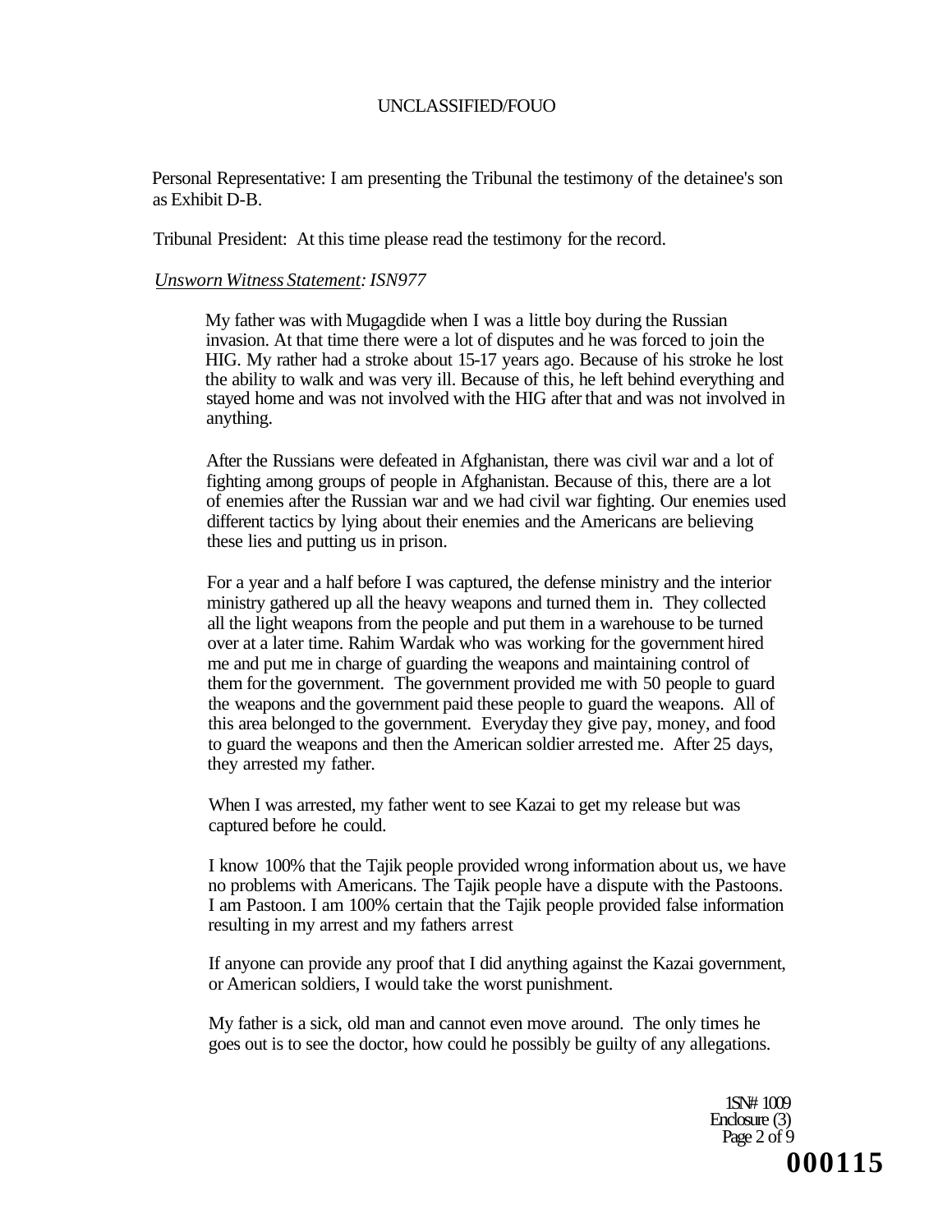All allegations are nothing but a personal dispute with our personal enemies and are not true.

Rahim Wardak tried to get my release but was not successful. He told my father he would work hard to get me release but the power belongs to the Tajik people and Qardak is not Tajik.

I was with the HIG until 1996 then after that I had no connection with the HIG.

Personal Representative: That is the end of the statement.

Tribunal President: (Directed to the Detainee) In a short while you will have the opportunity to add anything you would like to your son statement.

Detainee: May I now?

Tribunal President: I would like to address the other witness requests you have. The second witness you asked for was identified as Engineer Wasil. I directed that the Personal Representative, with the assistance of the recorder, attempt to locate him.

Detainee: Engineer Wasil, I'll take your word ok. I didn't want him that is because he punished us.

Tribunal President: I understands and I think you already know that we were unable to locate him and so he is unavailable to us today.

Detainee: What can I tell you? I will speak to you later when it is my time.

Tribunal President: The next witness you requested was Hamdulla. This individual is also not available to us today.

Detainee: No problem.

Tribunal President: The affidavit you requested was from Rahim Wardak. About a month ago on or about 29 October, I requested the United States government contact the Afghanistan government from Rahim Wardak as of today the Afghan government has not responded to our request. Without the cooperation of the Afghan government I am unable to provide any testimony to us today. My ruling as the President is that testimony is not reasonably available for this witness either.

Tribunal President: You may now present any evidence you have to the Tribunal your Personal Representative may assist you if you wish. Before you start I would like to ask you, would you like to make your statement under oath?

Detainee: Is this necessary? If you think that I am charged unlawfully. I will be able to swear to you; but if it is not necessary I don't want to swear.

> ISN# 1009 Enclosure (3)<br>Page 3 of 9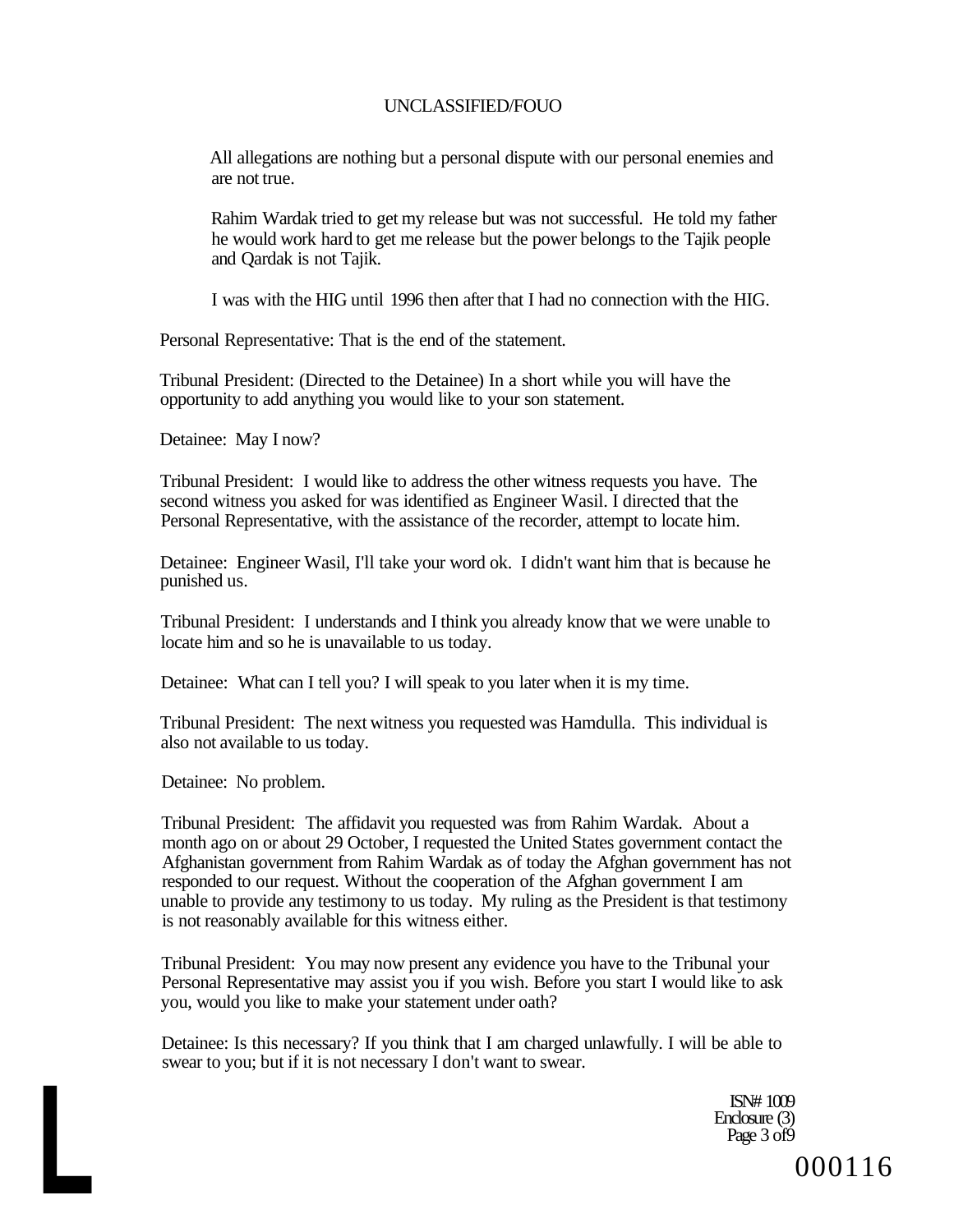Tribunal President: The oath is your choice to make.

Detainee: If you are accusing some wrongdoing, I will be able to swear in Islamic way. If you are not accusing me of wrongdoing I don't find it necessary.

Tribunal President: Let me review one thing with you. This panel knows nothing of your record except what we heard today. This panel is not accusing you of anything. We are here to review information to see if you are properly classified as an enemy combatant. What we have heard today is the unclassified evidence of what the government believes classifies you as an enemy combatant. It would be very helpful to this panel to hear anything you would like to say regarding this information. An oath is a promise to tell the truth, but we don't require you to take an oath it is your decision.

Detainee: I swear from now on anything I tell you will be the truth, I didn't provide the wrong information and I will not provide wrong information to you any more. Lying is against my religion; I am very close to my grave at this age I will not lie to you in any matter,

Tribunal President: Very well you may proceed with your statement.

#### *The Detainee took an Arabic verse of Koran oath of his own.*

Detainee: In the beginning when the fighting began in Afghanistan I was with Hazarat with few weapons in hand. At the time you American were helping the Jardin HIG Matar and you were providing them with weapons. Unfortunately he can and took over all of our areas. When the time that he can from Charasia Kabul to Sarobi area in Jalalabad Area, believe in God and believe me that at that time I was there in my home. When President Nagee was in power; at that time I got sick, I am not the only one that will say this to you, but many others Afghan will tell you that we are very happy with United States of America that at the time of the war against the Russians you provided us with a lot of help. When the Taliban oppressive forces arrived in Afghanistan, and the American came to Afghanistan to defeat them the people of Afghanistan were very happy that we were going to received help from the United States. Unfortunately you are going over there and capturing us and bringing us over here. I will tell you that one thing that from a long time the Afghan people have artillery pieces and also weapons in their possession. When the American forces arrived to Afghanistan they gathered all the weapons from the wrong hands. Basically the American forces took the weapons from the wrong hands so they could not kill the Americans nor their own enemies from the area. I request that you pay attention to me in this matter. After 21 or 22 months that I have been here this is the first time I am in front of the Tribunal, please in two weeks let me know if I am an enemy combatant or not. Did I ever fire upon you or not. I am surprised that those wrongly accusing people are playing with you, they are giving you wrong information and they are against you. When you accused me of the HIG forces of having a plan to attack to United States forces and its' Allies to free Nazrat and Izat, then why didn't they arrest the individual who wanted to attack you, why didn't you capture

> ISN#1009 Enclosure (3) Page 4 of9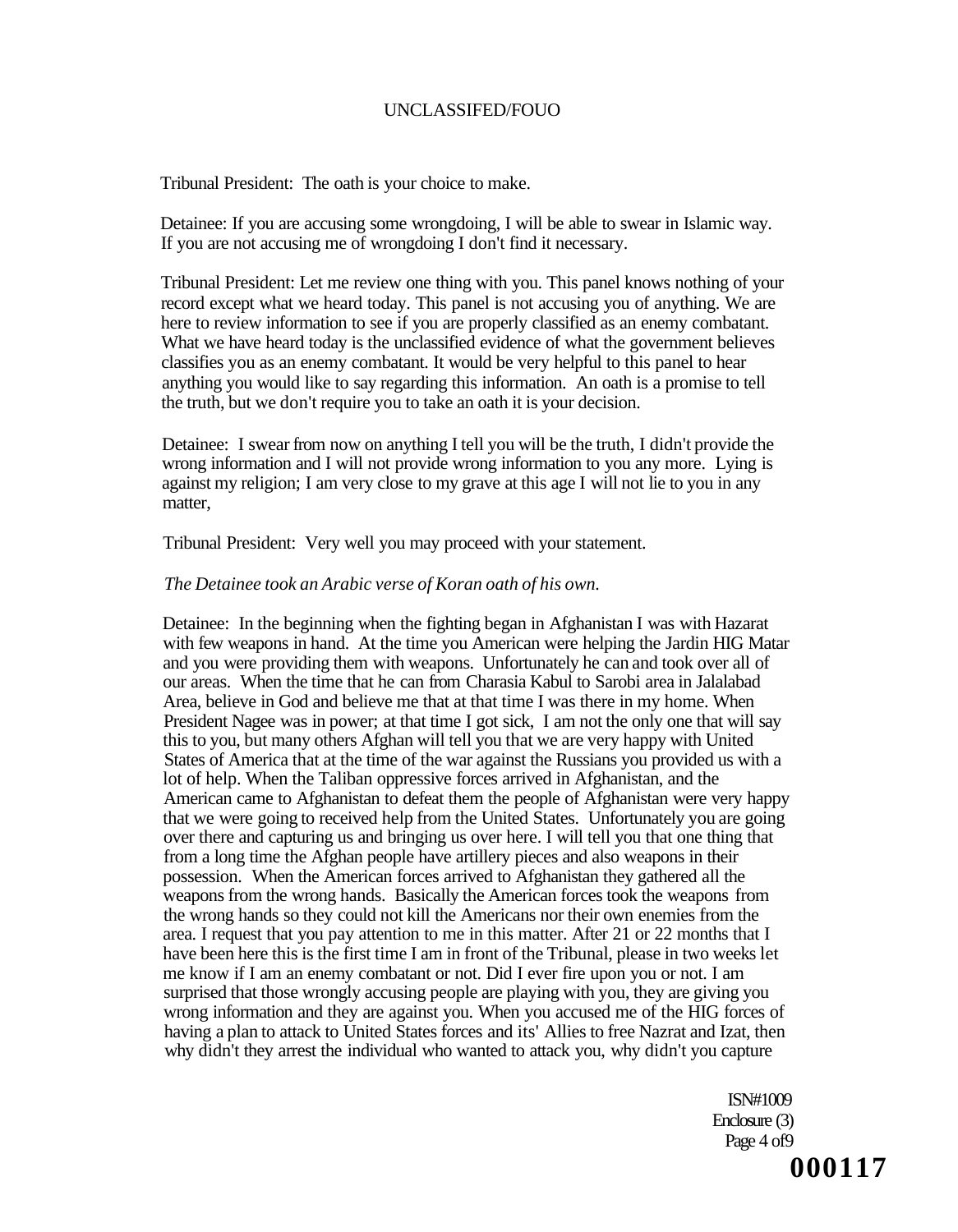him? The weapon that you accused me of having at my compound they belonged to the Defense Ministry of Afghanistan, The weapons I told many other interrogators that they belonged to the government they had nothing to do with us. We have a good relationship with the Americans and they are trying to bring a had relationship between the Pastian and the Americans in the Area. I swear to the great Allah, I didn't swear earlier but I am swearing now. I swear to my grey beard that any body prove these wrong accusations against me I will allow you to sacrifice all my children. I don't know why those oppressors are trying to oppress us.

Personal Representative: Would you like me to read the statement that you gave me then I will read the questions?

Detainee: Please Sir, you are allowed do anything you want. I would like to thank the leaders that are listening to me. Please forgive me if I talk too much and all the above.

Personal Representative: I can go to the allegations or I can read what you told me.

Detainee: Please read one by one so that I can individually answer all the questions.

Personal Representative: I don't need to read his statement, since he covered most of it.

Detainee: Very good, read one by one.

## *The Personal Representative read the accusations to the detainee so that he could respond to the allegations. The Personal Representative also responses that the detainee forgot to mention. The allegations appear in italics, below.*

*3.a. 1. The detainee was a local commander in the HIG.* 

Detainee: I told you previously I was the commander for Hazrat I didn't work for them but they captured our area.

Personal Representative: So you are saying that you are not the commander for HIG?

Detainee: No.

*3. a. 2. The detainee was a primary coordinator for the HIG in Sarobi, Afghanistan.* 

Detainee: This is not right for you to listen to the wrong accusation. The person who wrongly accused me of this, please bring him and make him face me in this tribunal.

*3.a.3. HIG leadership reportedly had a plot to kidnap one or more coalition force members to use as hostages in exchange for arrested HIG leader HIG leader Haji Nazrat Khan (detainee) and his son Izat.* 

> ISN# 1009 Enclosure (3) Page 5 of9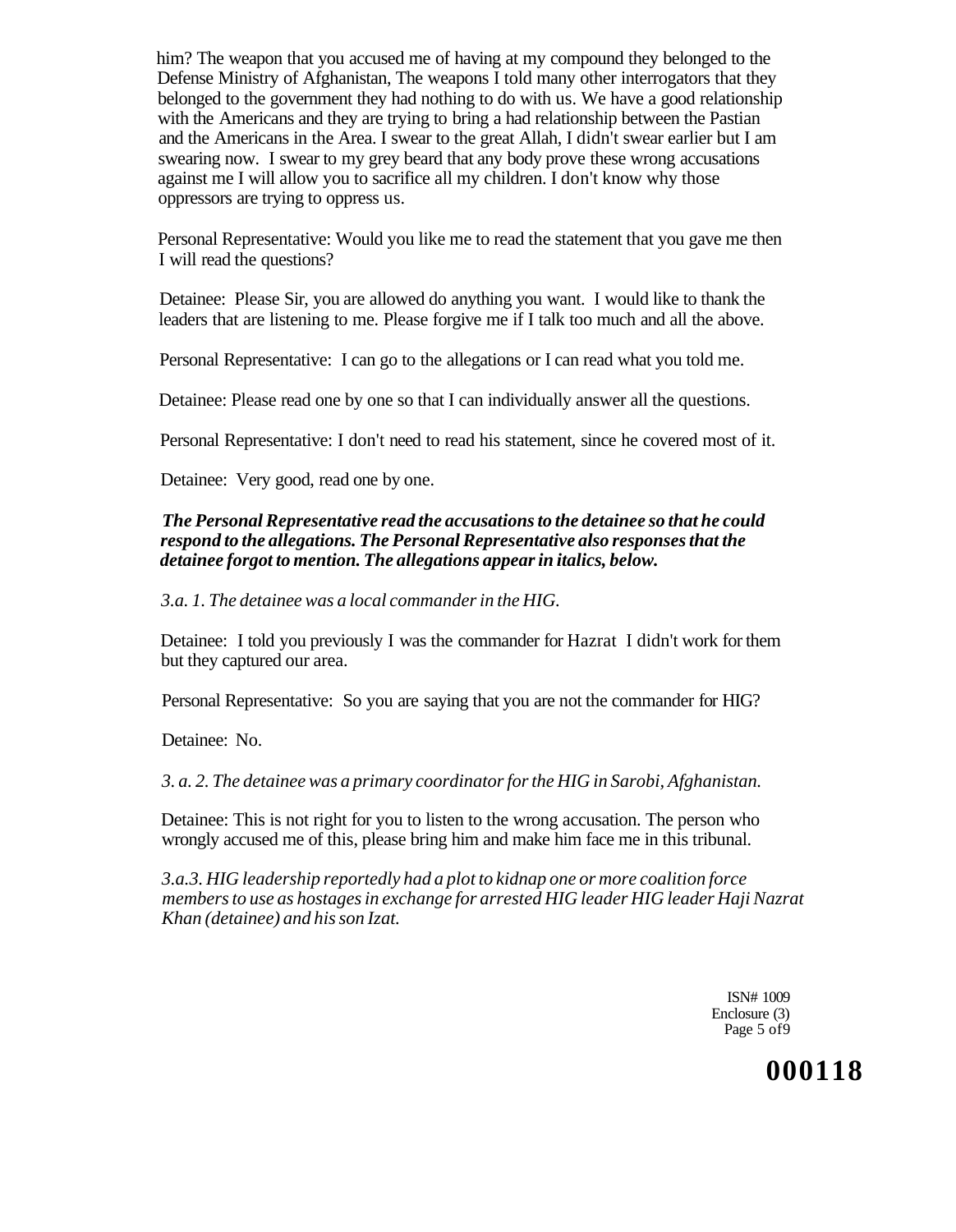Detainee: For God sakes why are you listening to these wrongly accusations, if they had such a plan to do that why didn't they do it? The individual who told you all these accusations bring him here so that I can ask him, when was I with the HIG.

#### *3. a. 4. The HIG is an active terrorist organization in Afghanistan with long established ties to Usama Bin Laden.*

Detainee: It is not up to me I don't care about them, what should I do about it.

#### *3.b.l. Large caches of weapons were recovered from the compound where detainee lived, including 107MM rocket launchers, PKM's, AK-47's and uniforms,*

Detainee: Believe in Allah and in God that I have told you many times, that yes I had these weapons in my possession but I told you that they belonged to the government of Afghanistan and I had all of the numbers. Because of the security of these weapons the government of Afghanistan provided my son with SO individual to guard the weapons with salary and food. A few days before our capture 3 Americans/ 3 Coalition forces came to my area and asked my son will he be able to go with them to the University? My son told them why not I will go with you. You are smart people, you think the people who have these kind of weapons who are against you or against the government of Afghanistan would they live in the same are so you can come catch them, come on you are smarter than that. I was living away from my sons' compound where the weapons were found; but then when I knew my son was captured 3 days later. I went to my sons' house to take care of my grandkids. A few days later I wanted to go to Kabul to be able to release ray son. I couldn't go and then it was one early morning, the sun was up when your forces arrived and captured me. First I have a request from God, after God I have a request from you to pay attention to my case, how can I be an enemy combatant? Afghanistan people have good memories of you so please don't get mad I want to tell you something. When you helped us to defeat the Russians, while we defeated the Russians you didn't help us you turned your back to us and left. Afghanistan people are like your kids, you don't leave your kids and turn away from them. You are our leaders I am very old and I would like my son to bring me a glass of water.

Tribunal President: I can pass this request on; it is not in my power as a Tribunal President to grant this request. I believe the Personal Representative has one more thing to provide.

Detainee: Please.

#### *3,b.2. At the time of detainee's captured, the HIG was conducting surveillance and planning rocket attacks against US forces in the area.*

Detainee: Then why didn't the attack happen? First the attack didn't happen and that is not up to me. I didn't fire, my son didn't fire we were not against the American we were trying to help the Americans.

> ISN# 1009 Enclosure (3) Page 6 of 9 **000119**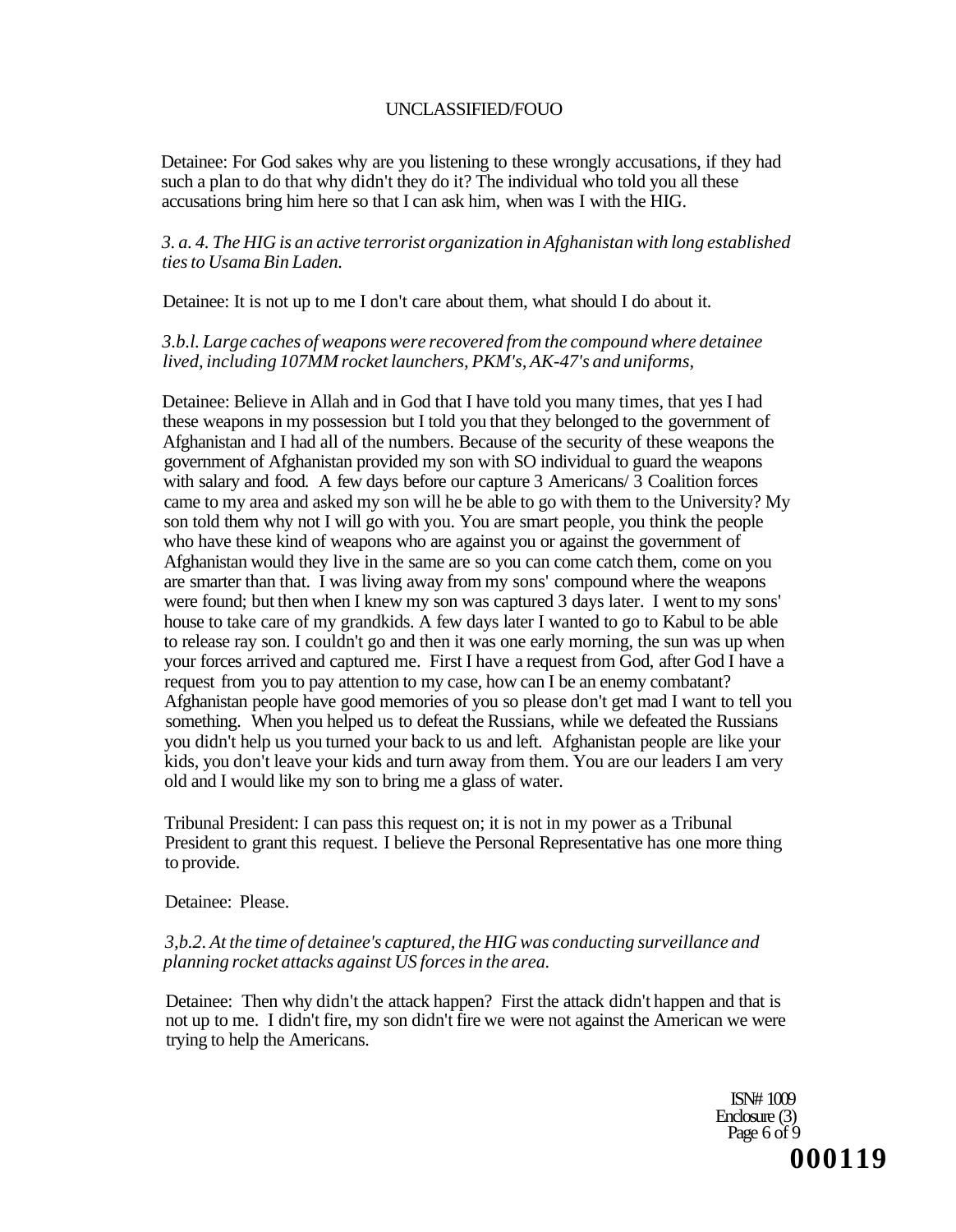Personal Representative: There are a few things that I wanted to remind you of.

Detainee: Please.

Personal Representative: You said you were at your son's house when you were captured, and you live 30 kilometers away from your son's house.

Detainee: Yes, it is like that.

Personal Representative: You were taking care of your grandkids at your son's house when you were arrested.

Detainee: I told you previously that this is correct.

Personal Representative: That the weapons were located at your son's house.

Detainee: Yes, my son probable told you they were at his house.

Personal Representative: But, they belonged to the Ministry of Defense for the country.

Detainee: Yes, they belonged to the Defense Ministry.

Personal Representative: After years of fighting you acquired enemies; and your enemies handed you over.

Detainee: Why Yes, Basically we have good memories against the United States of America we don't have bad memories against the United States of America so I could use the bad things against you- One thing I am mad inside about that I spent so much time and no one spent time on my case.

Personal Representative: The last thing that you wanted me to bring up, is that you have been in bed for the past 17 years and that you are sick and can't even get up.

Detainee: This is the most obvious, yes any time I needed to go to the doctor I went.

Tribunal President: Does that conclude your statement?

Detainee: I don't tell you what to do that is up to you.

*The Personal Representative had no further questions and the Recorder had one clarifying question,* 

Recorder: I understand that the witness statement was already entered into evidence, is that correct?

Tribunal President: Yes that is correct.

ISN# 1009 Enclosure (3) Page 7 of 9

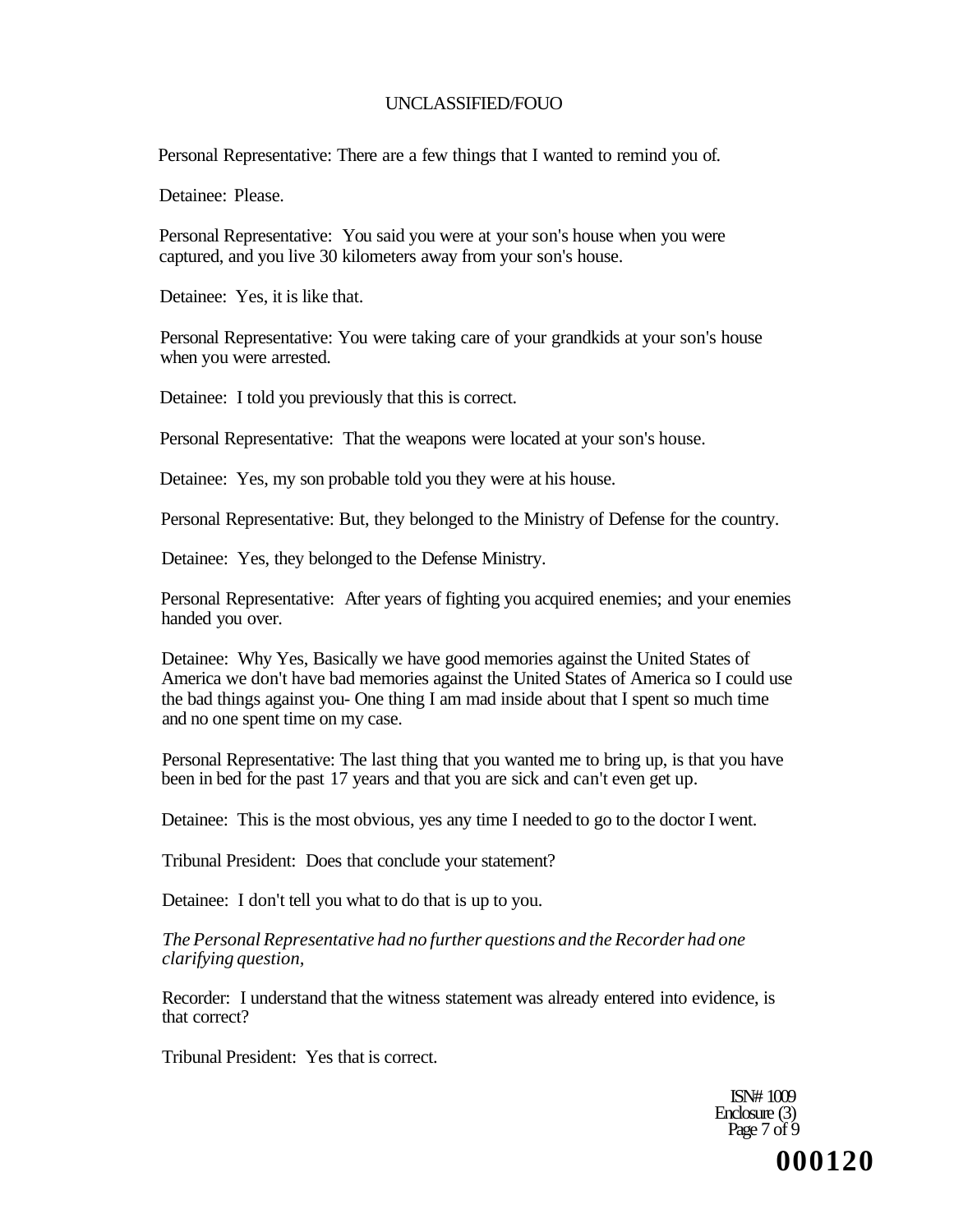## UNCLASS1FIED/F0U0

Recorder: It seems that since the witness is not here, I have a question for the Personal Representative. Was the affidavit or sworn statement sworn under oath OT not under oath.

Personal Representative: It was not sworn under oath.

Tribunal President: Thanks for the clarification.

## *Tribunal Members\* Questions*

Q. How long were you at your son's house before you were captured?

A. When ray son was captured three days later I knew about it and I left my house to go to his house. A few days later, I left my sons house and went to Kabul I met with the defense minister and our defense minister contacted your embassy. I then left Kabul and went to Sarobi and that is were I was captured.

Q. Sarobi is where you live and not your son?

A. My son was living in Sarobi; I was away from there. For a few days I was at ray son's house.

Q. You went to Kabul and then went back to your son's house?

A. Yes.

Q. Then you were captured at your son's house?

A. Yes.

Q. Did you have weapons at your house?

A. No.

Q. They were your son's weapons, not yours. You were only staying at your son's house?

A. They were not mine personal weapons or my son's personal weapons. They belonged to the government the government told us any time we need you to surrender your weapons you surrender and in the future if we have a job for you. You give the weapons to the people we appoint for you.

Q. These weapons were guarded by 50 people at the time of your arrest. Were any of them there and did any of them resist?

A. They were around the area but we didn't have a plan to fight. My son when he was captured told the government officials that we have weapons inside his house he was taking care of the weapons.

Q. You were forced a long time ago to join HIG?

A. I will give you an example, Right now President Karzai is the leader of Afghanistan there are people like him and dislike him. They have to be with Karzai cause he is the

> ISN# 1009 Enclosure (3) Page 8 of 9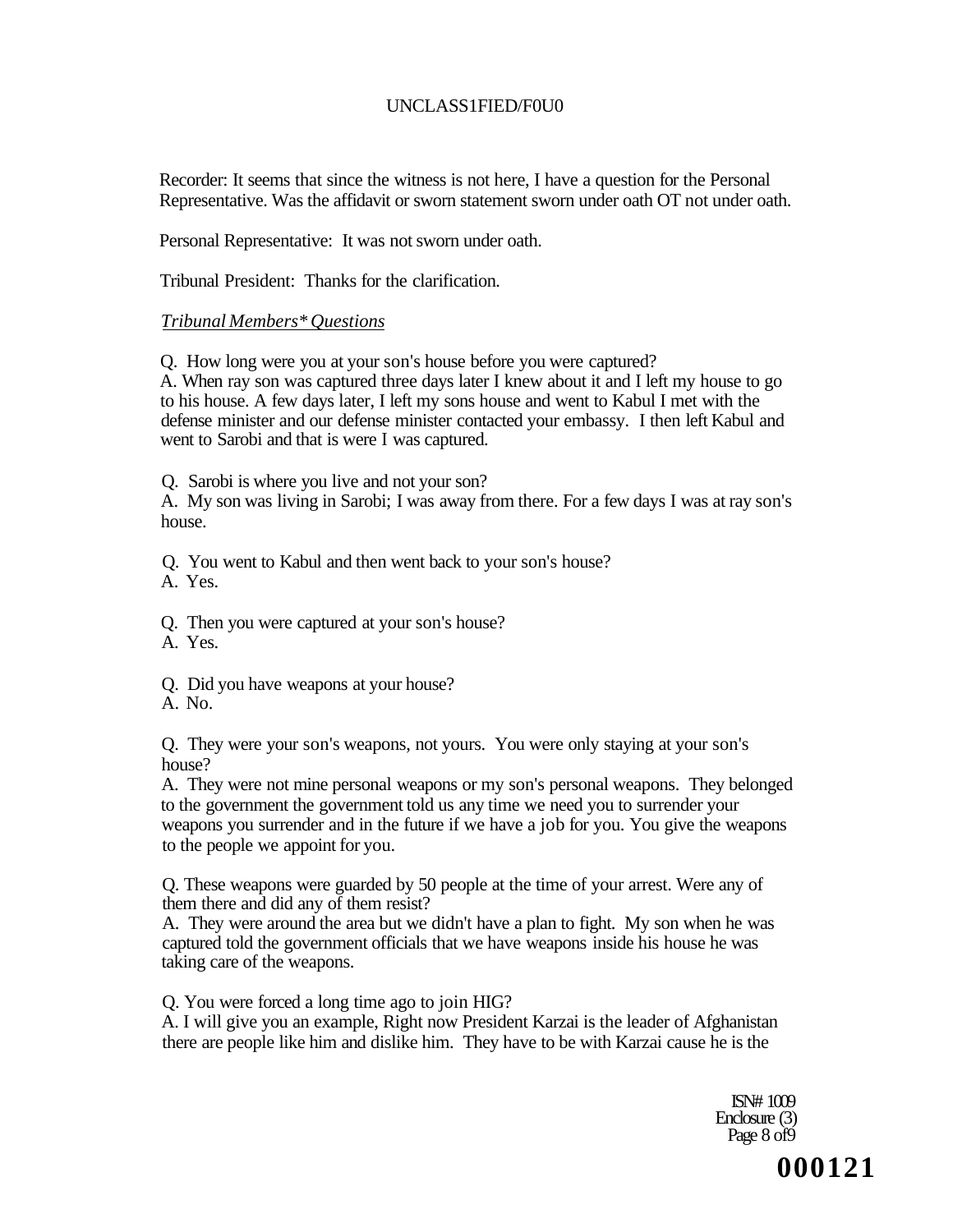President It means the area that we were under control we had to go with the government with the most power.

Q. You had personal enemies; can you give us their names? A. This is not necessary because I don't know who told you exactly who wrongly accused me in front of you. I leave it to God; God will punish them.

Tribunal President: Do you have any other evidence to present to this Tribunal? ... Actually we have one more follow up question (from a Tribunal Member).

Q: Were any of the guards who were being paid by the government arrested? A: No; nobody was arrested.

Q: Just you and your son?

A: Yes. Nobody told me anything.

Tribunal President: Til ask you again; do you have any other evidence to present to this Tribunal?

Detainee: This is the end of my statement You are leaders here, and you are all leaders in Afghanistan; I have hope that you do whatever is necessary to decide if I am an enemy combatant or not. 1 believe that is my son's request so he could be close to me.

Tribunal President: We understand.

*The Tribunal President confirms that the detainee had no further evidence or witnesses to present to the Tribunal The Tribunal President explains the remainder of the Tribunal process to the detainee and adjourns the Tribunal* 

## **AUTHENTICATION**

I certify the material contained in this transcript is a true and accurate summary of the testimony given during the proceedings.



Tribunal President

ISN# 1009 Enclosure (3) Page 9 of 9

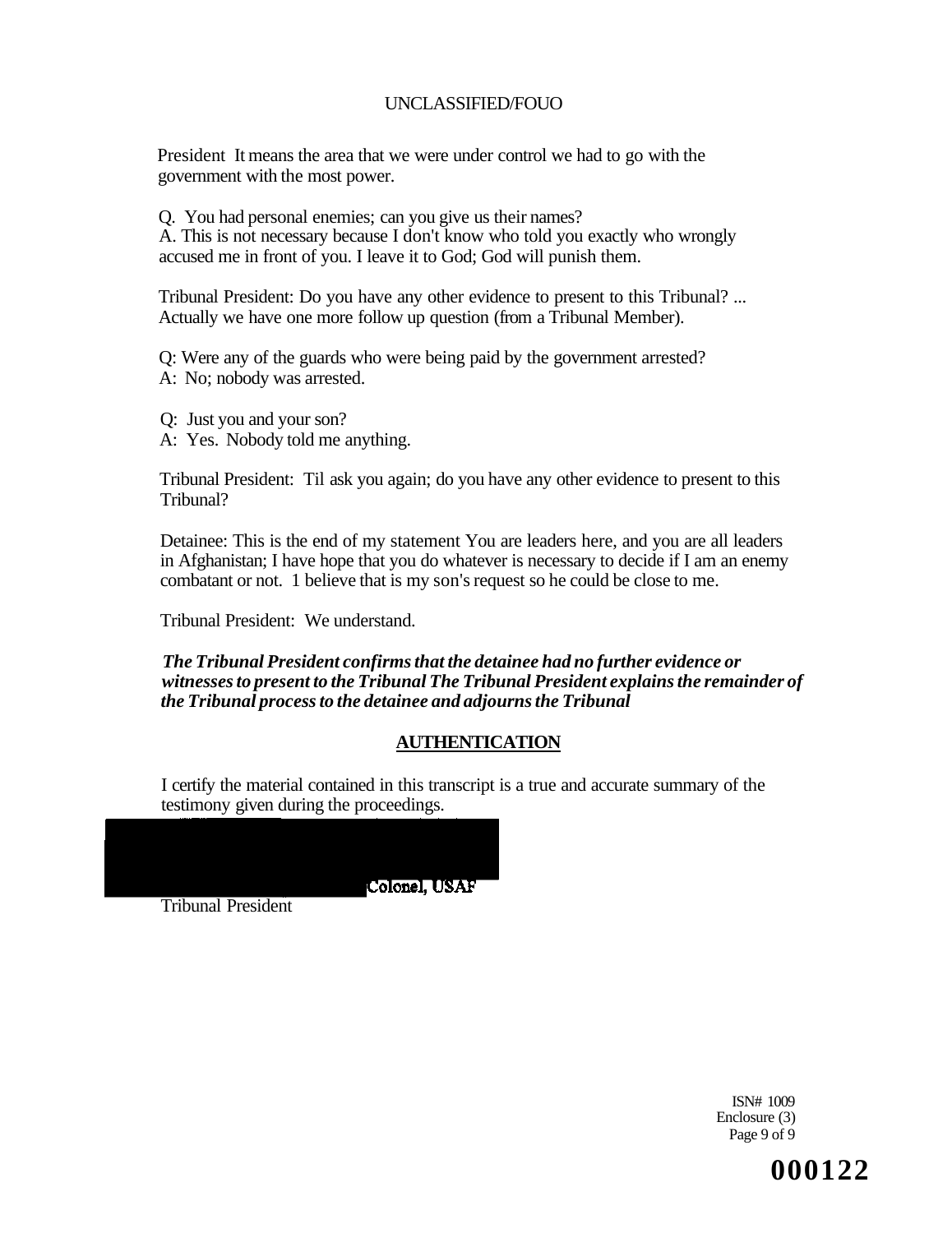**Detainee 977 testimony on behalf of his father Detainee 1009** 

**My father was with the Mugagdide when I was a little boy during the Russian invasion. At that time there were a Lot of disputes and he was forced to join the HIG. My father had a stroke about 15-17 years ago. Because of his stroke he lost the ability to walk and was very ill. Because of this, he left behind everything and stayed home and was not involved with the HIG after that and was not involved in anything.** 

**After the Russians were defeated in Afghanistan, there was civil war and a lot of fighting among groups of people in Afghanistan. Because of this, there are a lot of enemies after the Russian war and we had civil war fighting. Our enemies use different tactics by lying about their enemies and the Americans are believing these lies and putting us in prison.** 

**For a year and a half before I was captured, the defense ministry and the interior ministry gathered up all the heavy weapons and turned them in. They collected all the light weapons from the people and put them in a warehouse to be turned over at a later time. Rahim Wardak who was working for the government hired me and put me in charge of guarding the weapons and maintaining control of them for the government. All the serial numbers were recorded with the government The government provided me with 50 people to guard the weapons and the government paid these people to guard the weapons. All of this area belonged to the government Everyday they give pay, money, and food to guard the weapons and then the American soldiers arrested me. After 25 days, they arrested my father.** 

**When I was arrested, my rather went to see Kazai to get my release but was captured before he could.** 

**I know 100% that the Tajik people provided wrong information about us, we have no problems with Americans. The Tajik people have a dispute with the Pastoons. I am Pastoon. I am 100% certain that the Tajik people provided false information resulting in my arrest and my fathers arrest.** 

**If anyone can provide any proof that I did anything against the Kazai government, or American soldiers, I would take the worst punishment.** 

**My father is a sick, old man and cannot even move around. The only times he goes out is to see the doctor, how could he possibly be guilty of any allegations.** 

**All allegations are nothing but a personal dispute with our personal enemies and are not true.** 

**Rahim Wardak tried to get my release but was not successful. He told my rather he would work hard to get me released but the power belongs to the Tajik people and Wardak is not Tajik.** 

**I was with the HIG until 1996 then after that I had no connection with the HIG.** 

**Eschibit D-b**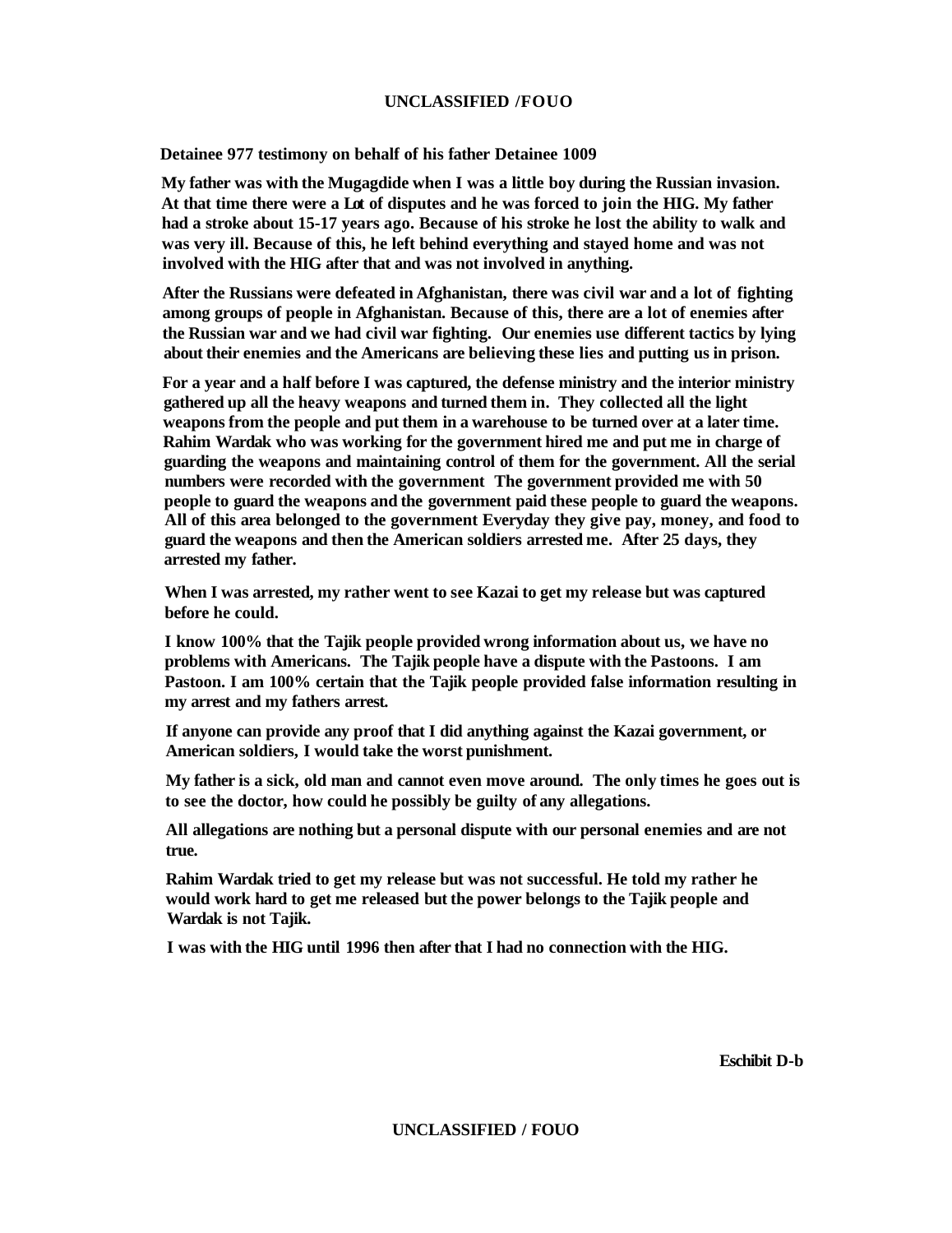#### **Summarized Detainee Sworn Statement**

*The Tribunal President read the Hearing Instructions to the Detainee and confirmed that the Detainee understood and had no questions.* 

*The Personal Representative presented the Detainee Election Form (Exhibit D-A) to the Tribunal* 

*The Recorder presented the Unclassified Summary of Evidence (Exhibit R-l) to the Tribunal.* 

*The Recorder presented Exhibits R-2 andR-3 into evidence and gave a brief description of the contents of the Unclassified Summary of Evidence (Exhibit R-J).* 

*The Recorder confirmed that he had no further unclassified evidence or witnesses and requested a closed Tribunal session to present classified evidence.* 

#### *The Tribunal President, referring to the Detainee Election Form<sup>t</sup> made the following statement:*

Tribunal President: I see by the Detainee Election Form that you have elected to participate today as evidenced by your being here. I also see that you wish to make an oral statement, which we will provide you that opportunity in just a minute. Additionally, I see you requested three witnesses, two of which the Tribunal approved. Basically, these two witnesses we deemed relevant to your status as an Enemy Combatant The Etepartment of State was contacted on the ninth of November with follow up attempts on the  $22<sup>nd</sup>$  and the 30<sup>th</sup> of November. As of today the Department of State has received no response from Afghanistan as to the status of these witness requests. Therefore, I have made the determination that based on the attempt to contact and the lack of response that the witnesses are not reasonably available. I will tell you however if the witness testimony becomes available at a later time, we will make a decision whether to reopen your case or not.

Tribunal President: Zahir Shah, you may now present any evidence you have to the Tribunal and you have assistance of your Personal Representative in doing so. Do you wish to present information to this Tribunal and would you like to make your statement under oath7

Detainee: Yes.

Tribunal President: Recorder, would you please administer the oath?

#### *The Recorder administered the Muslim oath to the Detainee.*

#### *The Tribunal President opened the Tribunal to the Detainee to make his statement*

ISN# 1010 Enclosure (3) Page 1 of9

UNCLASSMED//FOUO

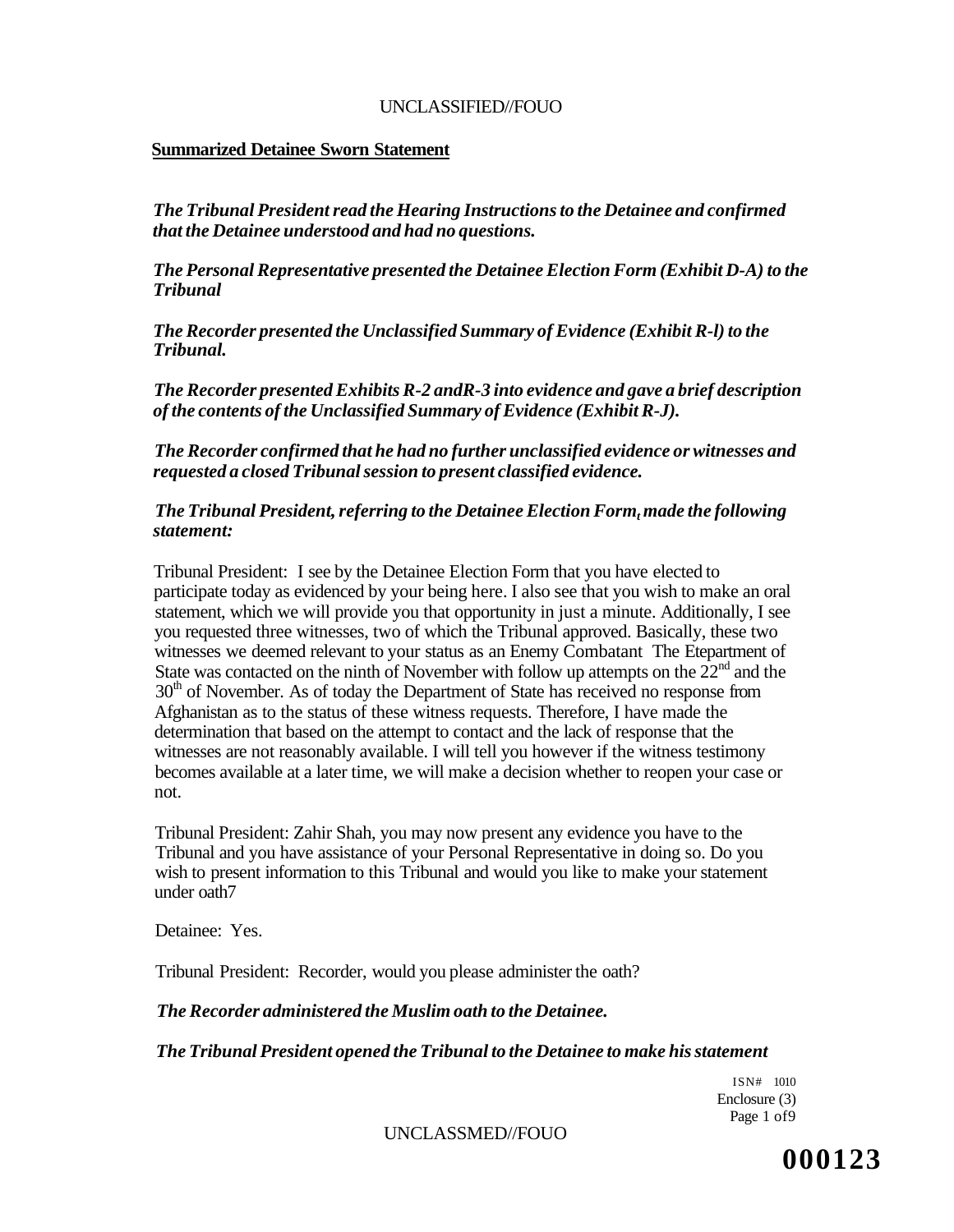Personal Representative: I'll read each allegation and then you will have time to respond to it as you wish.

#### Detainee: Okay.

#### *3. a. 1. The Detainee is a citizen of Afghanistan and identified as a Hizb~I Islamic (HIG) member, possible as a Deputy Commander.*

Detainee: The name of Hizb-I Islamic, I heard for the first time in Bargham when the interrogator was asking me about it. The second time was here in Cuba when they were asking me about this group. In my life, I have never been a member of that group, I did not know anything about that group, and whoever told them, it was a lie. They do not have any proof on me being a member of that group because I don't know of such a group. The only thing I did in Afghanistan was farming. Other than that I did not do anything else in the country.

#### *3. a. 2. The Detainee admits to keeping a Kalashnikov type weapon in his home.*

Detainee; Yes, I do have a Kalashnikov in my house. It was government issued so the government knew about it. I did give the name of the person who gave it to me. His name was Commander Samil (ph). When he died his brother became the Commander, he knew about it. When the new government came, the Karzai government, they knew about it because you have to report to the government how many guns you have in your possession and give them the numbers. I was keeping it for my personal safety because we do have enemies in our area.

## *3.a.3. The Detainee was captured in his home in Afghanistan by United States forces conducting Weapons Cache Recovery Operations.*

Detainee: I was in my house in Afghanistan and the American forces, I don't what they were doing or why they were there, came to my house and wanted to search it. I let them in and they saw those weapons hanging on the wall and they got them. They asked me to search the rooms in the house and they wanted the keys for all the boxes in the house. I went and got the keys, which actually in the fifth accusation you say that I had the keys to all the buildings in the compound. I went and got those keys from the females. They opened each box and there were only female clothes in the boxes. They searched the whole house and did not find anything else.

#### *3.0.4. Weapons including AK-47s, RPGs, and al 07mm recoilless rifle were discovered in Detainee's home by the United States forces.*

Detainee: They did not find any RPGs in my house. I don't know who said that It's a lie and I'm sure they did not find anything in my house like that. There were two AK-47s, which were hanging on the wall. I told them that I got them from the Commander and that

> 1SN# 1010 Enclosure (3) Page 2 of *9*

#### UNCLASSIFIED//FOUO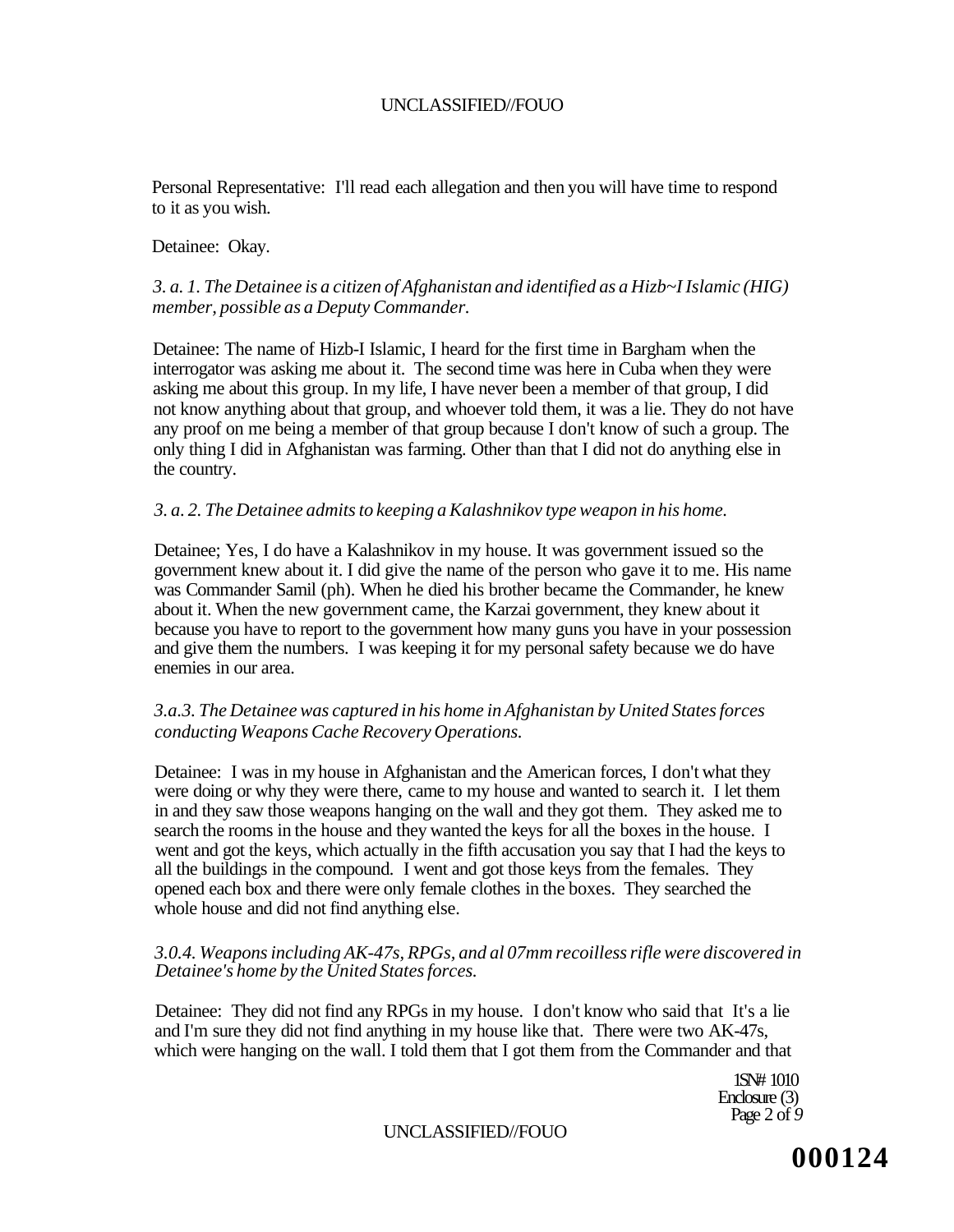the government knew about them. They did find my BB gun, which I use for hunting and a shotgun and they found my old antique gun that didn't even fire. So they found those other three guns that I had paid for because it's my hobby. These were my personal belongings and never in Afghanistan were these weapons on the list of weapons that the government didn't want people to keep. Everyone has these guns. People buy them in the street or at the bazaar or any kind of store. So these weren't actually weapons nobody has and they had never seen them. They were my personal property, I paid for them, and I want them back. If they cannot give me the weapons, I want the money for them.

#### *3.0.5. The Detainee had keys to all the buildings in the compound*

Detainee: Those keys were for the house. I have rooms and each room has a box where the kids and the females keep their clothing and they keep them locked. They wanted to search those boxes and asked if I had the keys to open them. I went to the females and got the keys for each box and opened each one. They didn't find anything else. There were only female clothes. In the country it's bad for the people to go and search the female boxes of clothes. Even in the Russian's time they never did that type of thing but the Americans want to search them. I said no problem and opened them. After the search the handcuffed me and took me to Baghram. I asked them what I did wrong or what did they find that made them put me in prison. I never got an answer. The only thing they got were the weapons that were hanging on the wall, which I told them about

Personal Representative: Zahir, is there anything else you would like to tell the Tribunal about?

Detainee: First of all I want to talk about the weapons that they took from my house, which I paid for. One was an antique and the other was for hunting. They were allowed at that time in the country and they are still allowed. I'm sure the government hasn't issued a band or such weapons. I paid for it and they took it and I want it If they cannot give me the weapons, because they got lost somewhere, then I want the money for them because they were my personal property. Next, I want to tell you why I think I was captured. I think they captured me because they had wrong information because we do have a personal dispute in the area. There were two people that fought in village and my brother was a middleman and he paid to release one of these people. He owed him some money. In the end he said the person finally went to the new government and got a job as a soldier and asked my brother for the money and my brother could not pay him. So he told my brother that he would do bad things to him and that he would make sure that he made problems for him through the Americans. He would say something bad to the Americans about him. I'm sure this is the problem but actually made something on my family because at the end when the Americans showed up at my house, my brother stilled owed seven thousand Afghanis. So we think that maybe this is the person who the false statement to the Americans causing this trouble. In Bargham I asked the interrogator if that was the person who gave him the wrong information but he didn't give me an answer. I asked them in Bargham what I had done wrong because you can go to my village where they know me and know that I have never done any things like what you say I have done. You can ask any person and they will testify that I'm not that kind of person. They never gave me an

> ISN# 1010 Enclosure (3) Page 3 of9

## $\text{UNCLASSIFIED/FOUO}$   $\text{fiv.}^{\Lambda}$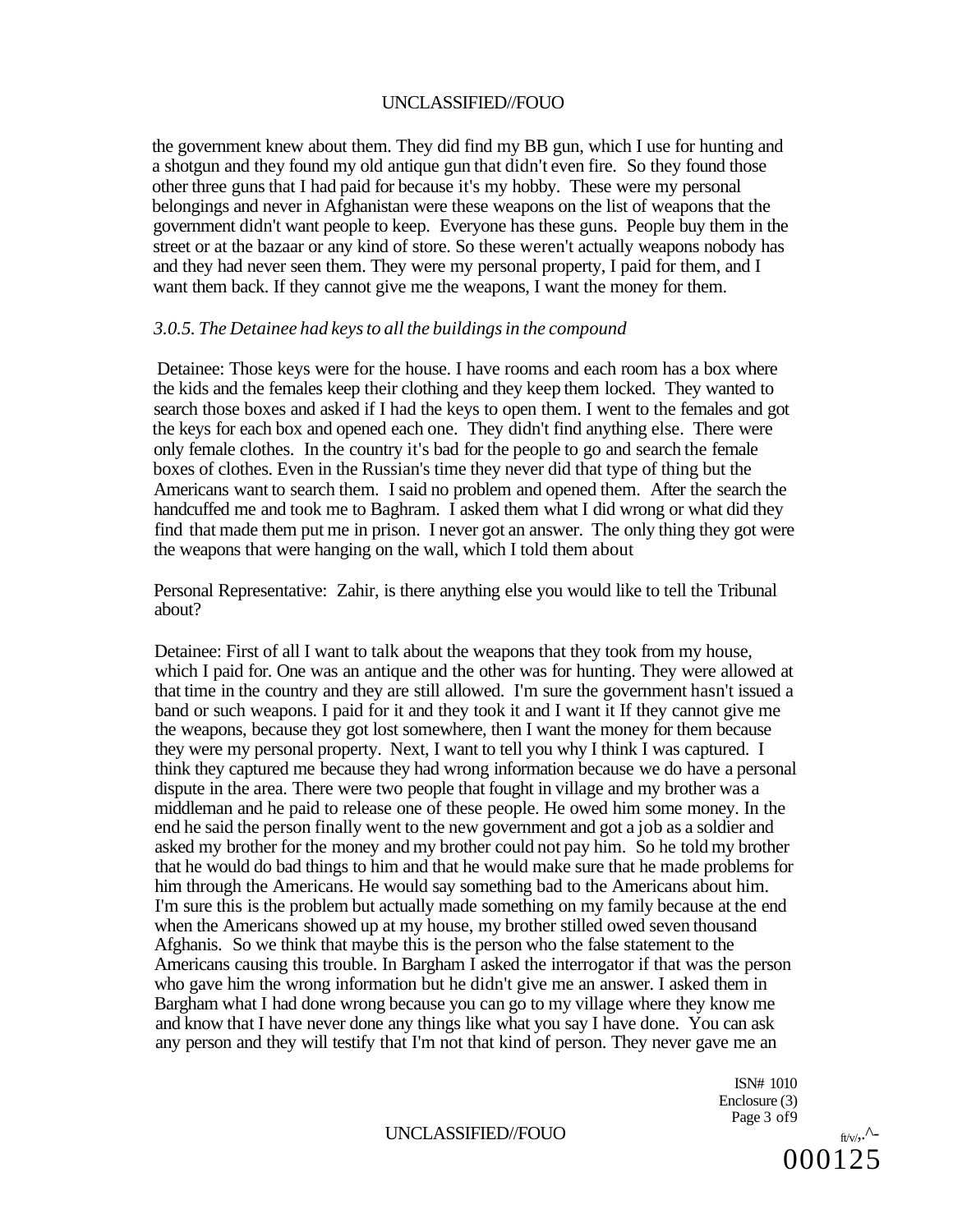answer and brought me to Cuba. I told the interrogator here in Cuba about the two people who were fighting and asked if either of them gave information about me. The interrogator actually said that one was Abdulla Kafar (ph) and the second person was Kauliki (ph). She told me that they do have information from Kauliki (ph) and that he said something about me that lead to my being captured.

Tribunal President: Does that conclude your statement?

Detainee: That's all I was going to say and I don't have anything else to say. If anyone has questions, I can answer.

Tribunal President: Thank you. Personal Representative, do you have any questions for the Detainee?

Personal Representative: Yes ma'am just two.

Personal Representative's questions

- Q. The Kalashnikovs how long had you had the Kalashnikov?
- A. Around ten years, maybe more than that. We do have enemies in the tribe and we were keeping those for our personal safety.
- Q. You said Commander Samil (ph) is the one who have you those Kalashnikovs?
- A. Commander Samil (ph) gave them to my brother and since we live together they were in the house with me for a long time. The commander gave them to us for our personal safety and than he died so we went to his brother and told him about the weapons to see he wanted them back and he said to keep them for our personal safety. When the Karzai government came I asked him again should we go and tell the new government because you have to report and they were looking to see who had AK-47s in their houses. He gave me the name of the person who was in charge in the area so I could report to him. I went to that person and I told his brother that we had two AK-47s in our house and he no problem and to keep it for our personal safety.
- Q. What was the brother's name?
- A. Noorullah (ph) was in charge when I got captured. The government made him in charge of security.
- Q. Noorullah (ph) was that one of the witnesses that you had originally requested?
- A. Yes I requested him. I told my Personal Representative that he knew about it because we reported it.

ISN# 1010 Enclosure (3) Page 4 of*9* 

UNCLASSIFIED//FOUO ^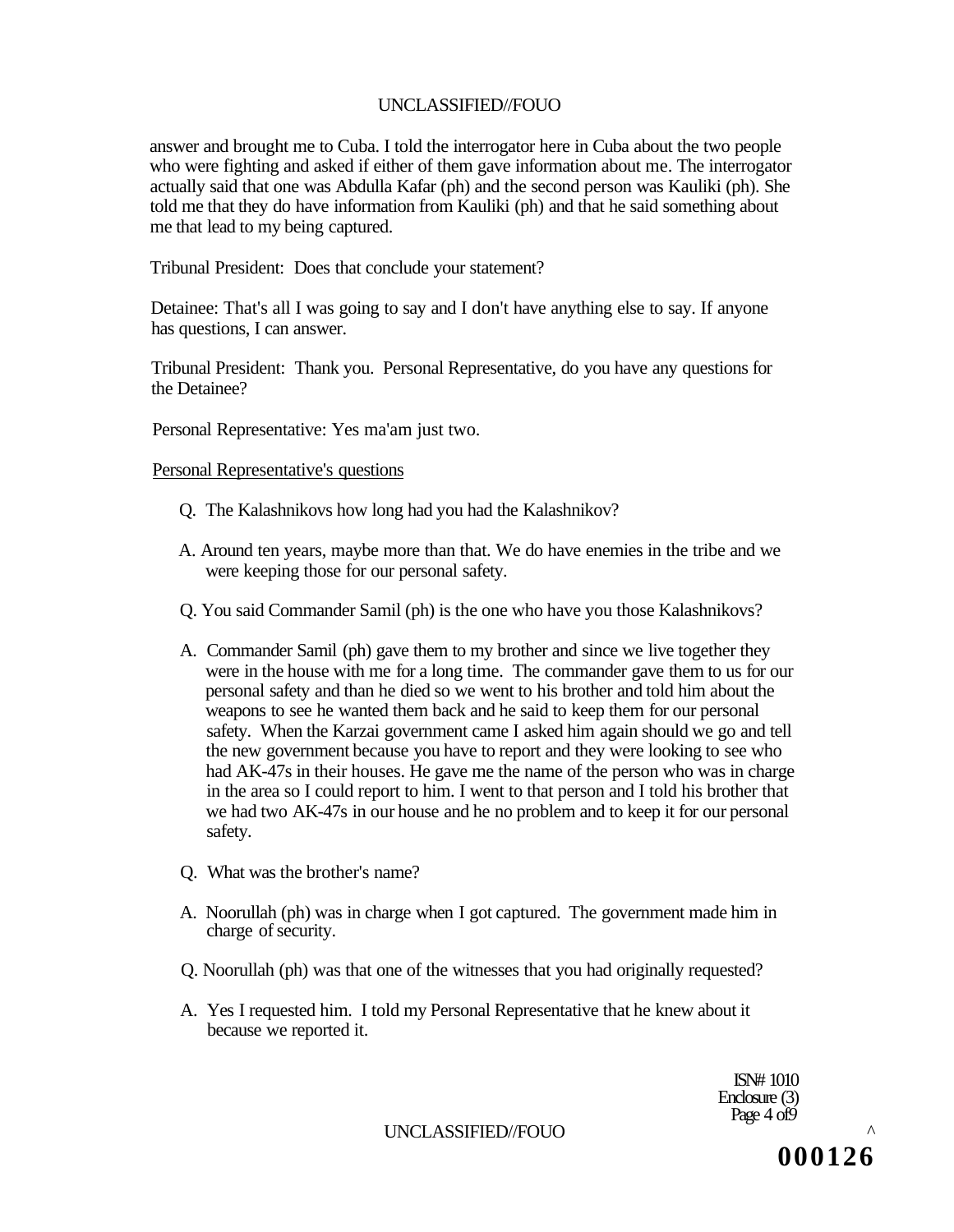- Q. The person who gave your brother the AK-47, you say his name was Samil and that he was dead. Who was Samil<sup>1</sup> s brother?
- A. Sakadat(ph).
- Q. That was another witness that you requested, is that right?
- A. Yes. Just because of the weapons. My Personal Representative asked me whose weapons they were. I said that these are the people who can come and testify.

Personal Representative: That's all the questions I have Madame President.

Tribunal President: Recorder, do you have any questions for the Detainee?

Recorder: No ma'am.

Tribunal President: Do any Tribunal Members have any questions for the Detainee?

#### Tribunal Member's questions

- Q. You are a native of Afghanistan?
- A. Yes.
- Q. Have you ever left Afghanistan?
- A. I spent all of my life in Afghanistan. One time under the Taliban government I was trying to go Iran because there was no work. I went with the smugglers through the "Back door." The Iranian government captured us and sent back to our country. After that I decided not to go anywhere else and stayed in Afghanistan the whole time. The Americans asked me to tell the truth and not to lie and that's why I told them about this trip. Nobody knew about it. I told them that I had been living in Jalalabad, which is a city of Afghanistan. I told them the truth about where I have the whole time and I'm thinking that's the reason I'm here, for telling the truth. Otherwise, if I had lied in the first place they would have sent me home. But I didn't want to lie. I told the truth that time and I'm telling the truth now.
- Q. You seem like a smart man. What's the highest grade level you've completed?
- A. *I* don't know if I look like a smart man but I'm not. I've been to school. I don't even know how to write. In Cuba, I'm learning how to read the Koran. I'm trying to learn how to read my name and letters. I\*ve never been to school.
- Q. Did you do anything besides farming?

1SN# 1010 Enclosure (3) Page 5 of*9* 

 $UNCLASSIFIED/FOUO$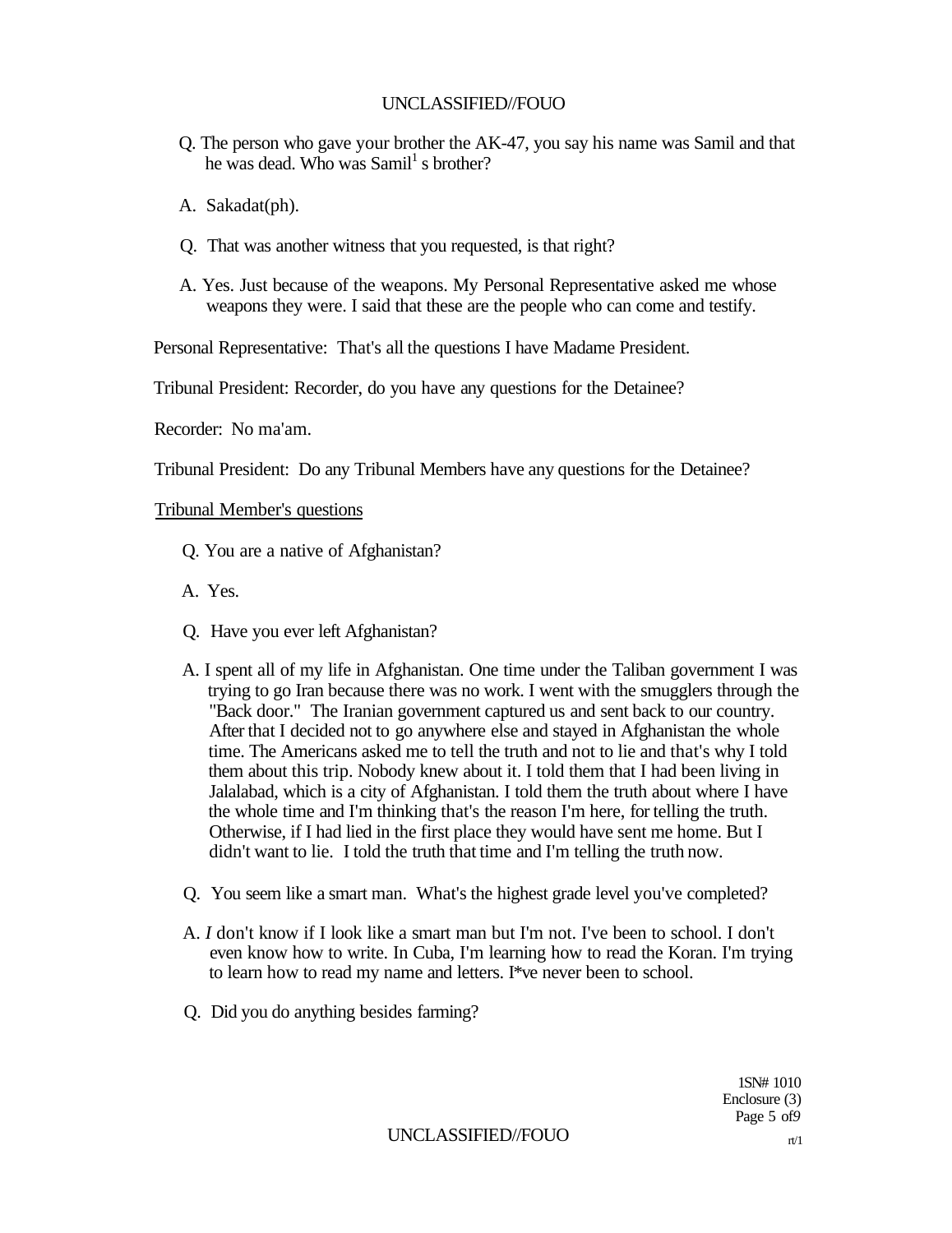- A. The only thing I did was farming. On the side I'd do some labor like building rooms. Mostly 1 was a farmer.
- Q. How many rooms in your house?
- A. I had to count to remember because it's been a long time but there were 12. Maybe more or less now, and I'm only counting the rooms and not the bathroom or shower.
- Q. How long had you lived there?
- A. We lived in the village and there wasn't enough room in that house so we moved from the village to live outside of it. I don't remember but my father was telling me that it was about 10 or 20 years that we had been in mat house. In the house before, where there wasn't enough room, we keep forever because my father built that house.
- Q. Just prior to your capture, how many people lived in that house?
- A. We all lived together. My six brothers and my parents all live in the same house.
- Q. So how many people total?
- A. It's hard to tell because I have six brothers and they all were married. Just 14 are elders, six brothers and their wives and my parents and each one has kids and I don't even remember their names any more.
- Q. When you say that you had fighting others in that area, did you mean fighting them using weapons? You had an enemy in that area. Who had you been fighting?
- A. It's about 20 years old. This dispute was with my cousin who lives far away. His uncle killed one of his family members and he killed his uncle. That's why we didn't like them. They were always getting guns to protect their family and we were just protecting our family from each other.
- Q. In your lifetime, have you used a Kalashnikov or another weapon against somebody?
- A. No. Those are the only two people who got killed in the dispute in the beginning. After that no one else was killed on either side. So I never shot anyone and nobody shot at us. The only thing I did was hunting with my BB gun. Because the tribe elders got together and talked with both families and that's why for ten years we have not fired at each other but we are still protecting ourselves from each other.
- Q. In the lOto 12 years you lived in that house, did you ever see anyone bring an RPG in there?

ISN# 1010 Enclosure (3) Page 6 of 9

UNCLASSIFIED//FOUO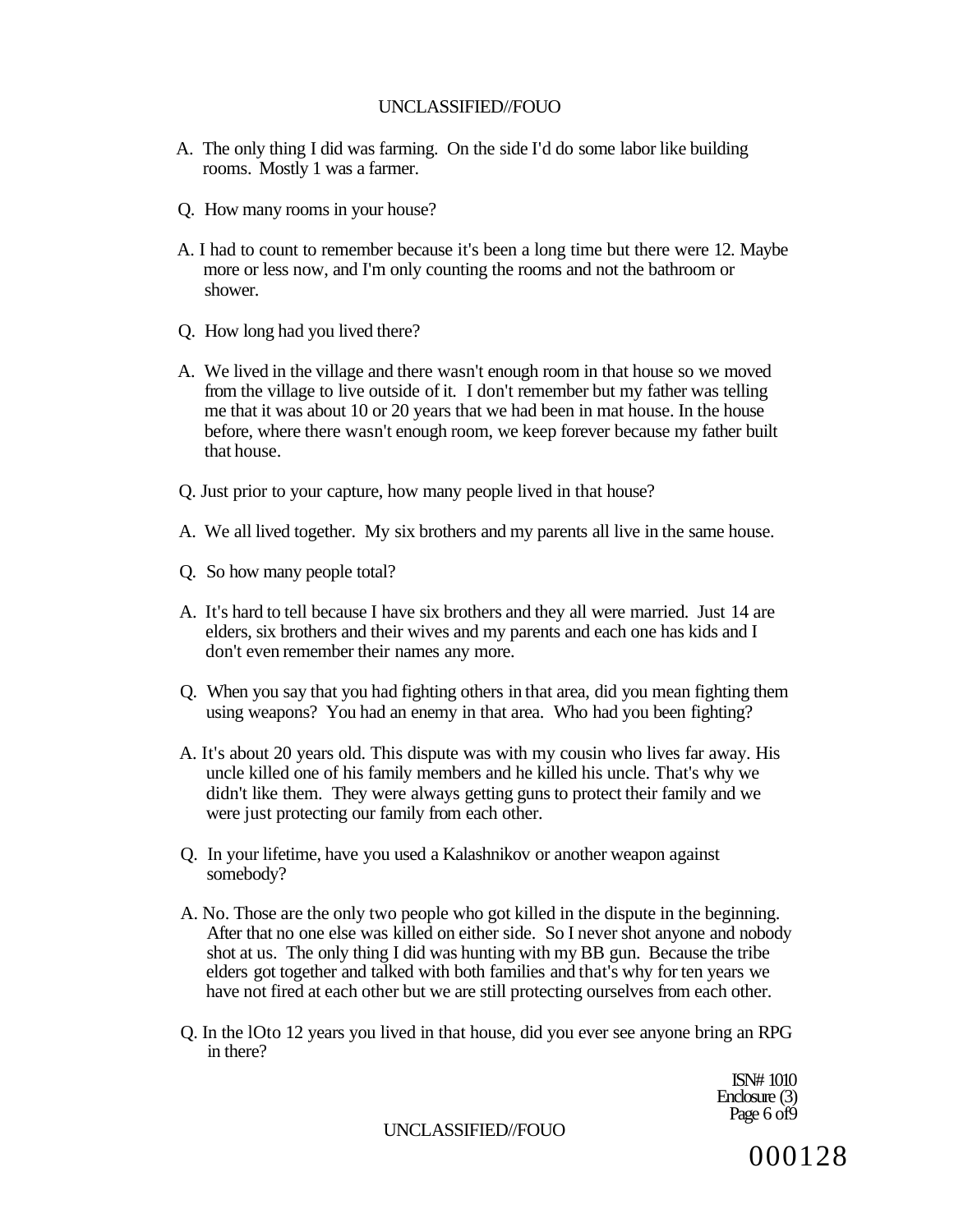#### UNCLASSIF1ED//F0U0

- A. No. What are we going to do with RPGs?
- Q. What was Commander Samil a commander of?
- A, Samil, is my brother's friend and he's not living in my area or district. He was living in his own separate province. My brother has a friendship with him and he was the commander at that time. That's why he gave the weapons to my brother. It's been almost six or seven years since he died. Personally, I don't know him but my brother was his friend.
- Q. Was he a commander for the Taliban?
- A. No, he wasn't Taliban. He was some other party, Jamat (ph) which was like (inaudible) Northern Alliance commander. It wasn't with the Taliban. It's been a long time and we didn't have a friendship. I didn't know him personally. My brother knew him so I don't really know what he was doing.

#### Tribunal President's questions

- Q. Can you tell us when you were captured?
- A, I don't know the day or year because we don't track the days and years. But it was lunchtime and we were eating lunch, when the Americans came to the house. It was the daytime and we were eating lunch.
- Q, Okay, let's approach this from a different angle. How long have you been here?
- A. I don't know exactly how long I've been here but this was just my second Ramadan in Cuba, which was a month and a half ago.
- Q. What did you farm on your farm?
- A. We grew wheat, corn, vegetables, and watermelons.
- Q. What did you do with what you produced on your farm?
- A. The wheat we were growing for ourselves. But the vegetables and fruit we were selling those because people would come from other areas to buy it.
- Q. Would they come to you or did you take them to the market?
- A. They would come and buy it on the spot.
- Q. Did you have any association at all with any humanitarian organizations?

ISN# 1010 Enclosure (3) Page 7 of 9

UNCLASSIFIED//FOUO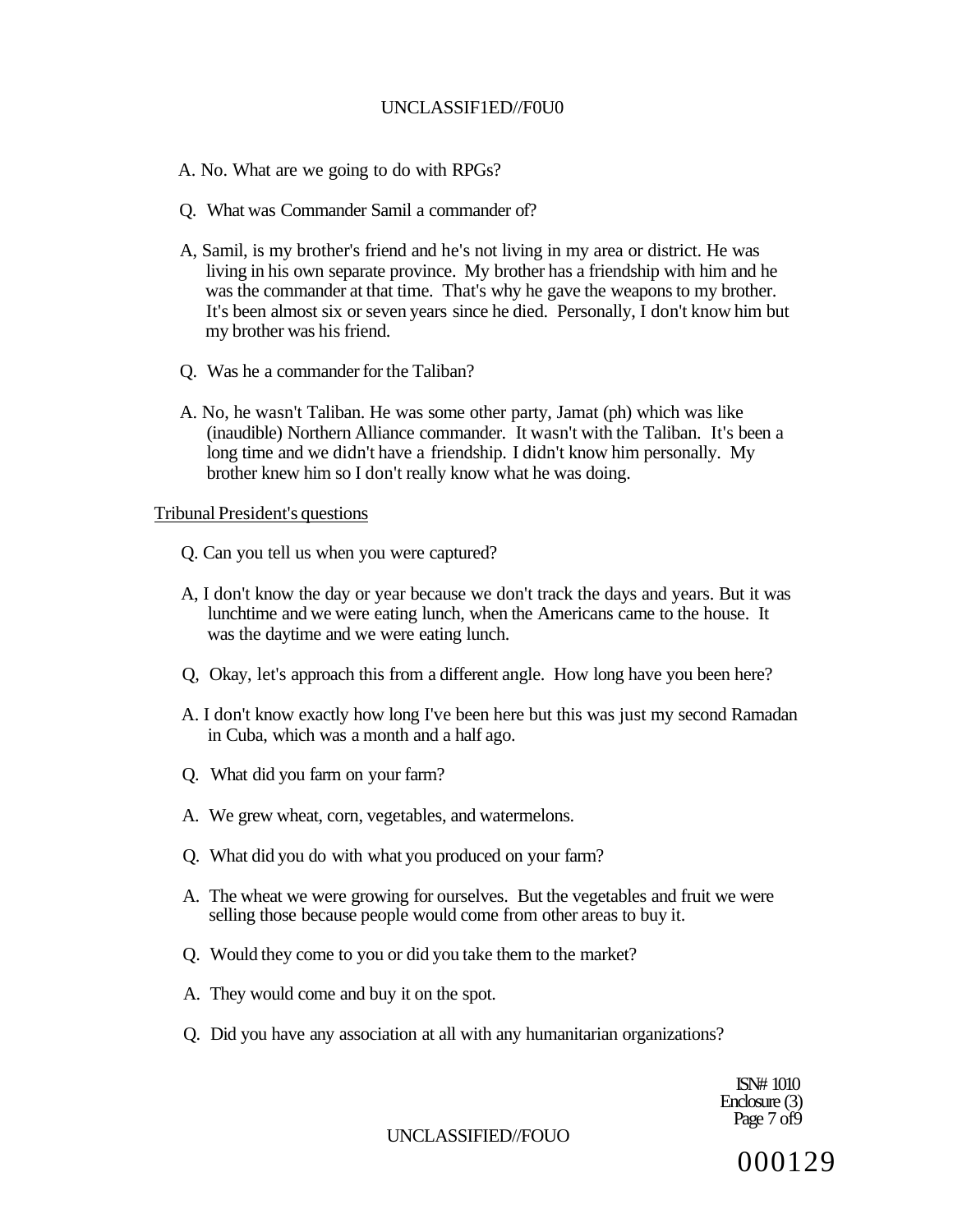- A. What kind of organization? Like a U.N. organization?
- Q. Any kind of humanitarian organization that helped other people.
- A. No, I've never been a member of a group like that and nobody ever came to me given me any information.
- Q. Okay, how about political parties? Did you belong to any political parties?
- A. No, I don't know any political parties. I was just a farmer and plus I'm not educated so I don't know how to talk and meet with people. Here in Cuba people have taught me how to pray right. Back home I was doing farming and that was it.
- Q. How did you feel about the new government?
- A. We were happy for the new government because they were rebuilding and there was peace. We were tired of all those things before so we were happy for it. It's just that somebody gave the wrong information to the Americans and I've been here the whole time and I don't know what's going on in the country now.
- Q. What about your brothers? Did they all feel pretty much like you did or did some of them not like what was going on?
- A. They were all happy for it also. Plus the people that were not happy with the government left the area. We were happy and we stayed in the village.

Tribunal President: I want to thank you for participating in this Tribunal today. Zahir Shah, do you have any other thing that you would like to present to this Tribunal today?

Detainee: The only concern I have is about those personal belongings, those weapons that I paid for and they took from me. I'm sure they will send me home one day but when I go home, will I get those back? If I'm not getting them back then I want the money back for those weapons.

Tribunal President: I don't have an answer for that. I'm assuming that you will have to take that up them when that time does come.

Detainee: Who should I ask then?

Tribunal President: I assume you can raise the questions to the people here. Not knowing the particulars, I cant' help with where that's going to come from.

Detainee: People were saying that you could ask the Tribunal if you have any questions or problems.

> **ISN# 1010 Enclosure (3) Page 8 of 9**

UNCLASSIFIED//FOUO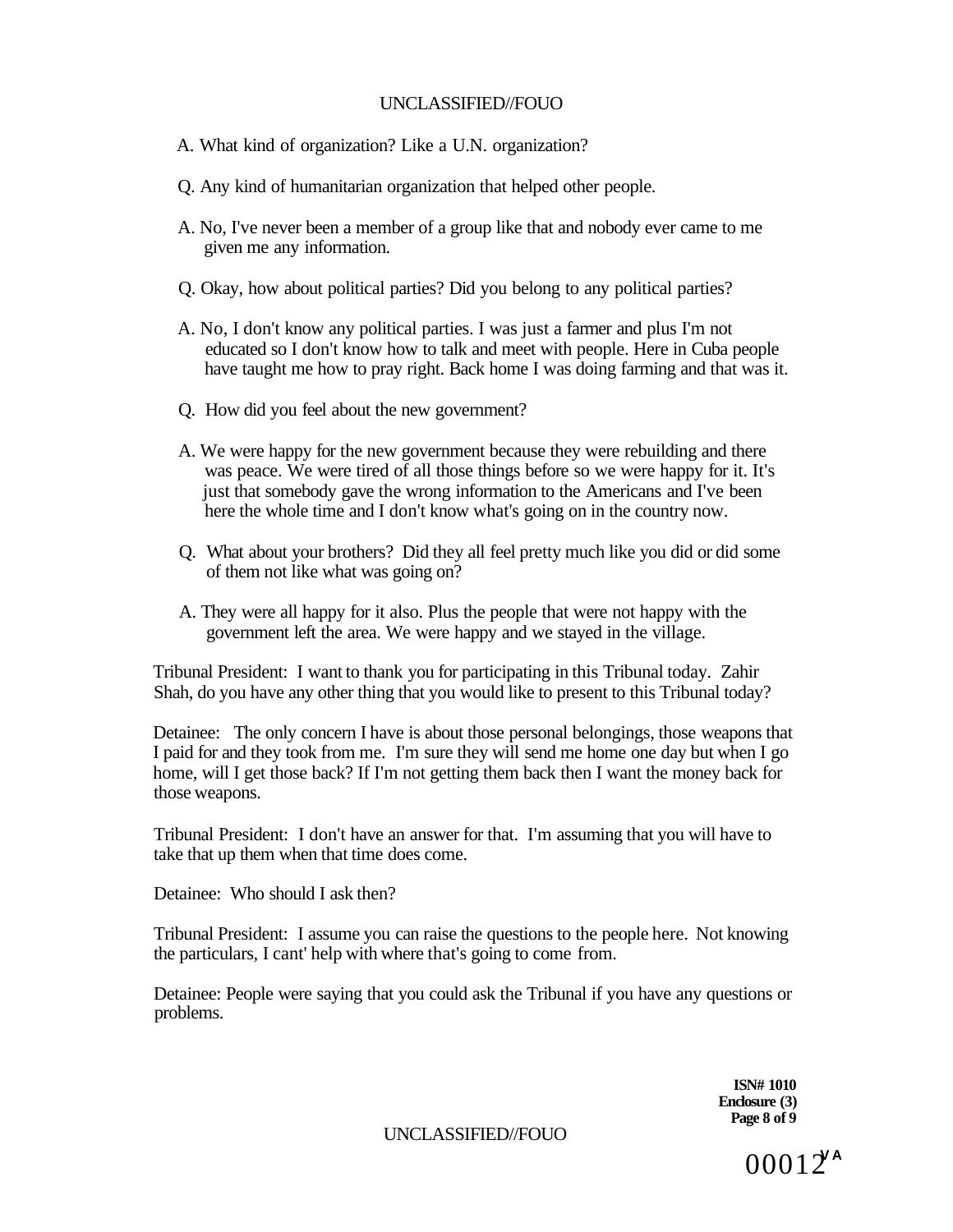Tribunal President: Unfortunately, the only question that we're involved with is the question of your enemy combatant status. Everything else outside of that unfortunately we don't have an answer to.

Detainee: Okay. If you can't help me then I will wait and see and ask somebody else at the time when I'm going home if they can help. If not I'll just forget about it.

*The Tribunal President confirmed with the Personal Representative that he had no further evidence and that the Detainee had no previously approved witnesses to present to the Tribunal* 

*The Tribunal President explained the remainder of the Tribunal process to the Detainee and adjourned the open session,* 

## **AUTHENTICATION**

I certify the material contained in this transcript is a true and accurate summary of the testimony given during the proceedings.



Colonel, U.S. Army Tribunal President

> ISN# 1010 Enclosure (3) Page 9 of9

UNCLASSIFIED//FOUO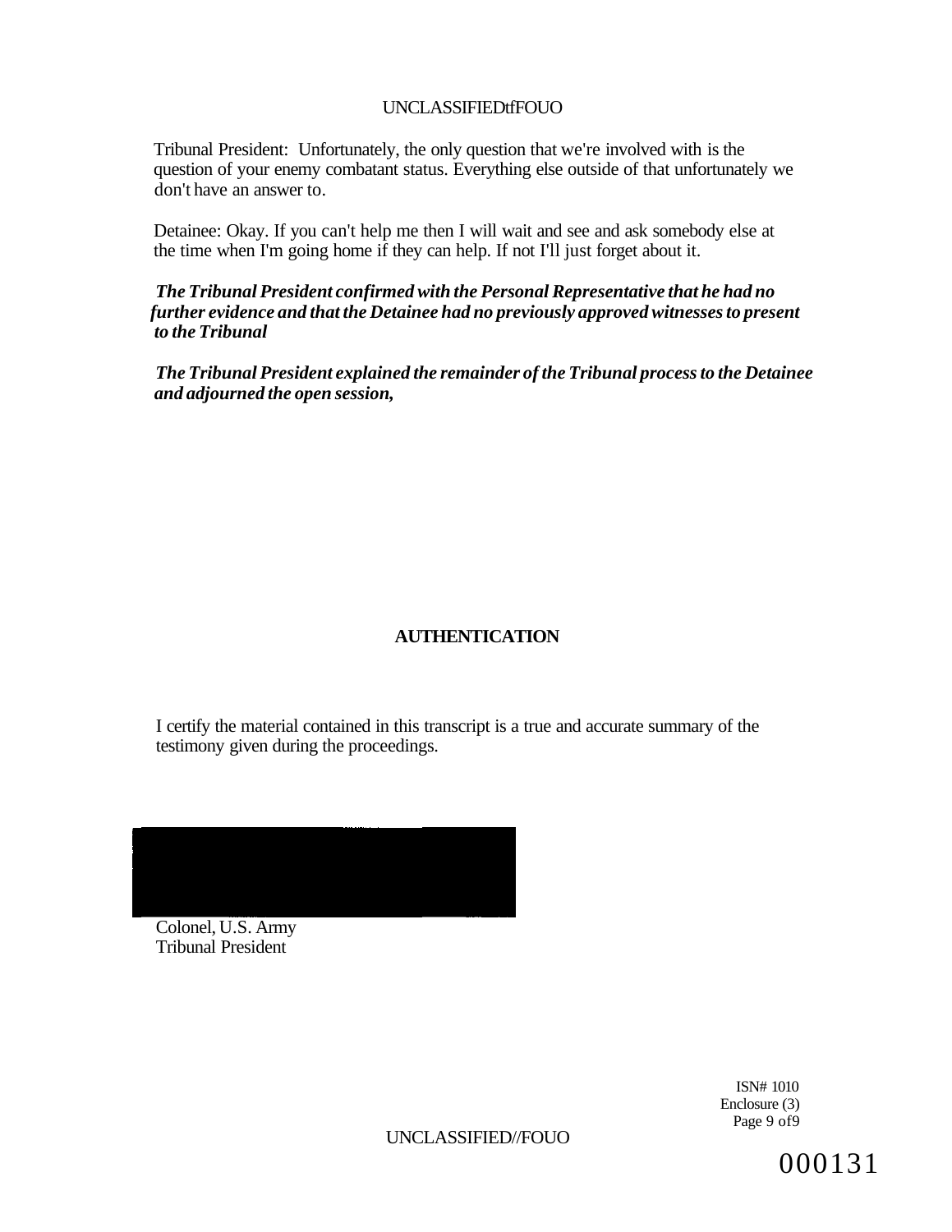## **Summarized Sworn Detainee Statement**

## *The Tribunal President read the hearing instructions to the detainee. The detainee confirmed that he understood the process and had no questions.*

Detainee: I will tell the truth and nothing but the truth.

Tribunal President: That did not sound like a question. Do you have a question about what we are doing here today?

Detainee: Tribunal.

## *The Tribunal President concluded from the detainee's response that he understood he was attending a tribunal and did not a specific question about the tribunal process. The proceedings continued, The Recorder presented Exhibits R-1 thru R-2 into evidence and gave a brief description of the contents of the Unclassified Summary of Evidence (Exhibit R-1).*

Tribunal President: I would like to clarify that the unclassified summary says "AMF," and I understand that means the post-Taliban Afghan Military Force (AMF). For the record AMF is considered a coalition partner of the US.

## *The Recorder confirmed that he had no further unclassified evidence or witnesses and requested a closed Tribunal session to present classified evidence.*

## *The Detainee did take the Muslim oath.*

*The Personal Representative read the accusations to the detainee so that he could respond to the allegations. The allegations appear in italics, below.* 

*3. a. The detainee committed a belligerent act or supported hostilities against the United States and Us coalition partners* 

*3.a. 1. The detainee was captured in the Khowst Province, Afghanistan,* 

Detainee: Yes it was my brother and I. We lost out herd of goats, he was looking through his binoculars, they captured him and after I walked through to find the goats they captured me.

*3.a.2. The detainee was arrested within 500 meters of the site of and Improvised Explosive Device (IED) attack on a patrol* 

Detainee: I never heard, I never saw, I never did.

*3.a.3. The detainee is a known Anti-Coalition Militant who took pictures of AMF soldiers and U.S. persons and turned them over to the al Qida office in Wana, Pakistan* 

UNCLASSIFIED/FOUO ISN#1031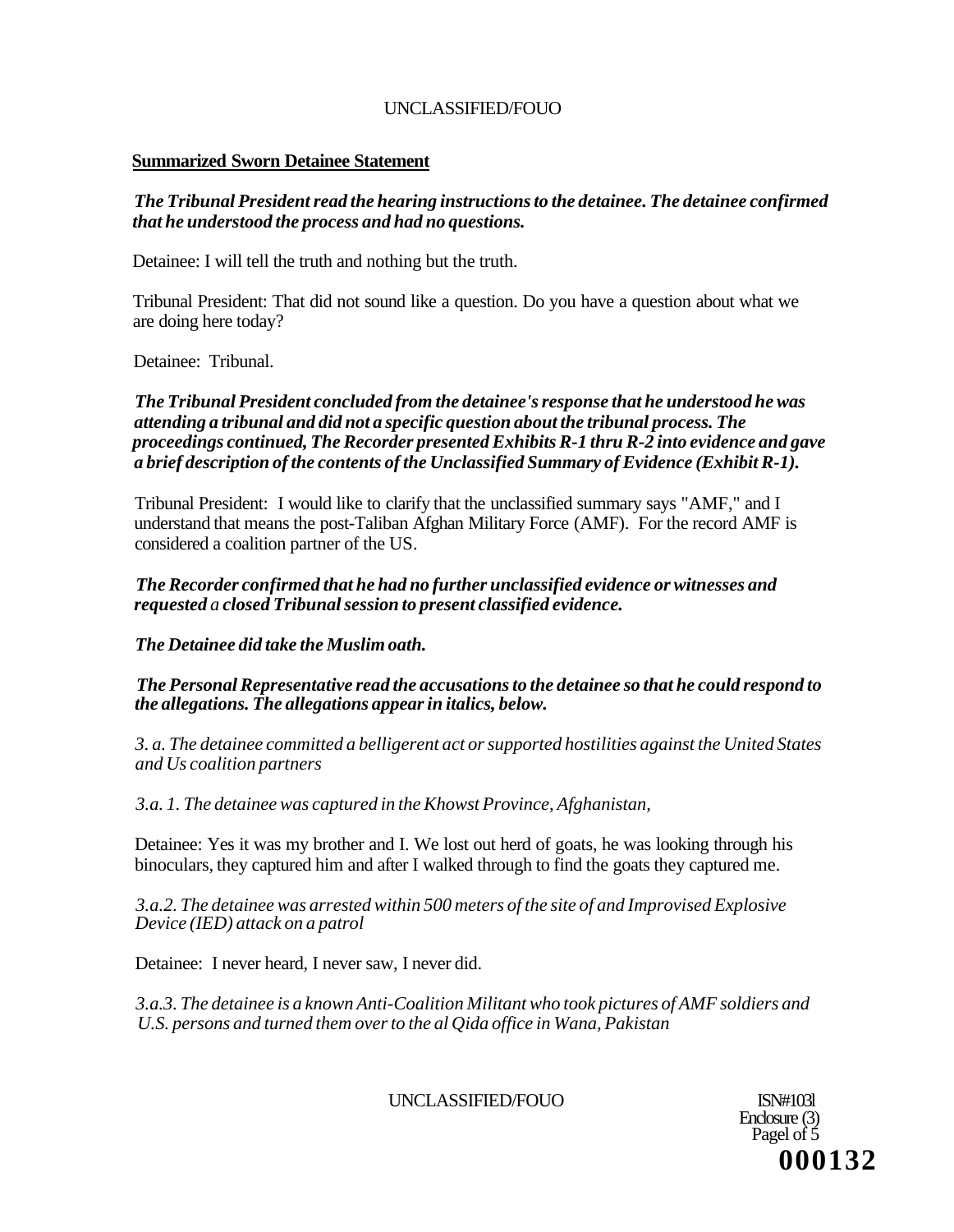Detainee: I am not against America. I am not the enemy. I am not with the enemy and also I never took any pictures, and I did not have any pictures to take to (inaudible).

*3.a. 4. The detainee was involved in the shooting of a former AMF solider.* 

Detainee: No. I never did that.

*3.a.5. The detainee is a member offiezb-E Islami, Gulbuddin (HIG).* 

Detainee: No. I'm not

Personal Representative: When we talked earlier you told me that the HIG was not even in your area.

Detainee: It was never there.

*3.O.6. The HIG is listed in the U.S. Department of Homeland Security Terrorist Organization Reference Guide as having long-established ties with Usama Bin Ladin.* 

Detainee: I don't know and I also do not have any business with them.

*3. a. 7. The detainee held a meeting of Senior HIG officials at his residence on 10 December 2003, to discuss a planned rocket attack on the Loya Jirga.* 

Detainee: This is a wrong allegation against me. This never happen.

Personal Representative: When we spoke earlier you had mentioned that you lived in a very small tent and that you could not have a meeting mere.

Detainee: We don't have a house. I never have had a house. I live in a tent. We are Kuchi. This means one week here, one week there and we just pay someone to stay from one place to another. We do not have an apartment.

*3.a.8. The detainee was actively seeking new recruits and former HG members to join the organization in the Kabul, Afghanistan are in September 2003.* 

Detainee: I have never been to Kabul in my life. Only time I went to Kabul because my mother was in the hospital. This is the only time I have been to Kabul. I have never been there again.

Personal Representative: Do you want to elaborate on what you do for a living and how you travel around?

Detainee: Yes I will do. I would like to find out (inaudible). Please let me go home. I have never been an enemy of America and never will be. Please help me to go home, they release my brother from the (inaudible) and they brought me here. I have nothing to do with this. It is all just wrongful allegations. They brought me here to Cuba. I tell you I have nothing to do with

UNCLASSIFIED/FOUO ISN#1051

Enclosure (3) **Page 2 of5**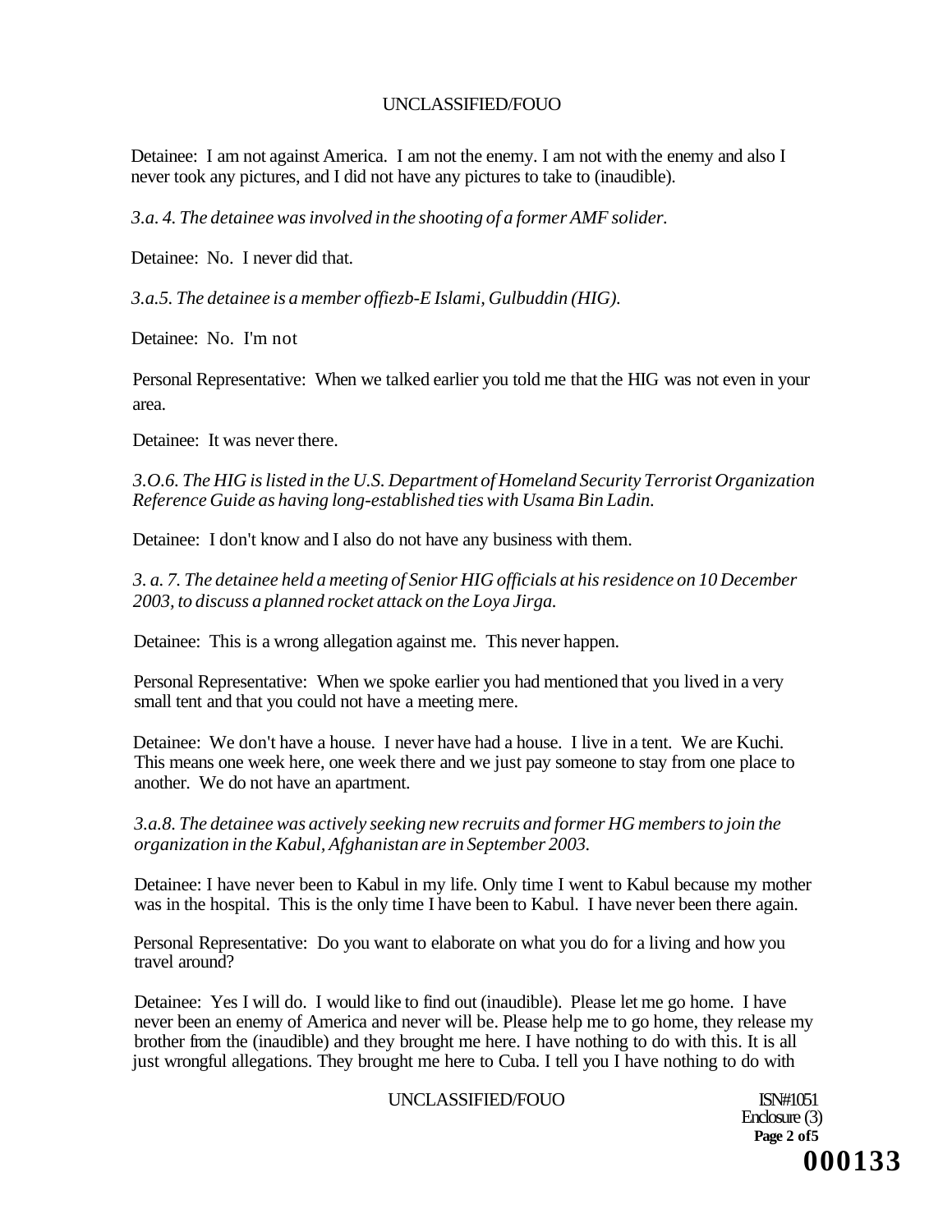this. I am worried for you guys, nothing else in my life is more important than taking care of the animals. Of course there were a lot of things going on, a lot of people maybe telling you a lot of things but mat is wrong. Please, I ask for my release. I'm not upset with you, I'm not mad with you. Please release me to my kids, to my home to do my duties again. I never harmed anyone in my life. I never (inaudible) people. I just worked hard to support my family. We were happy when America came to Afghanistan, we hoping to repair our country to find a decent life and daily work to support our family. I have no dispute with anyone in my entire life. I don't have any enemy here or back home. I don't have a problem with anybody in my life. I am also a very poor guy. You guys are always welcome; you always have the right to ask about me and the place I live, who I am, what I did in my life, what my duty life. You guys always have the right to ask. I never worked for any government. I never worked for anybody. My life was always working taking care of the animals from one place to another.

### *The Personal Representative and the Recorder had no further questions,*

### Tribunal Members' questions

- Q. Did you have a weapon?
- A. No. We have a very old gun for home protection.
- Q. Is your home a tent or do you have a home you go to periodically?
- A. Tent.
- Q. How do you move from place to place? What do you use for transportation? Do you have a vehicle?
- A. On a camel.
- Q. Could you please tell us what each of your witnesses would have told the tribunal if the would have been able to come? First your brother Qader Khan and was this the same brother that was also arrested with you?
- A Yes that was my brother. He was arrested and then he was released.
- Q. What could he have told us about your detention that would help the tribunal?
- A. He would tell you that I'm a very poor guy and that I'm Kuchi and that I have not done anything in my entire life wrong.
- Q. Also your cousin Muraad.
- A. He would say the same thing.
- Q. In the Detainee Election form the Personal Representative said that your cousin would have more information that you had nothing to do with the HIG or opposition forces and that you had nothing to do with acts against the United States?
- A. Yes he would definitely tell you the same thing because I'm a Kuchi. I have nothing to do with HIG or nothing to do with acts against America.

UNCLASSIFIED/FOUO ISN#1051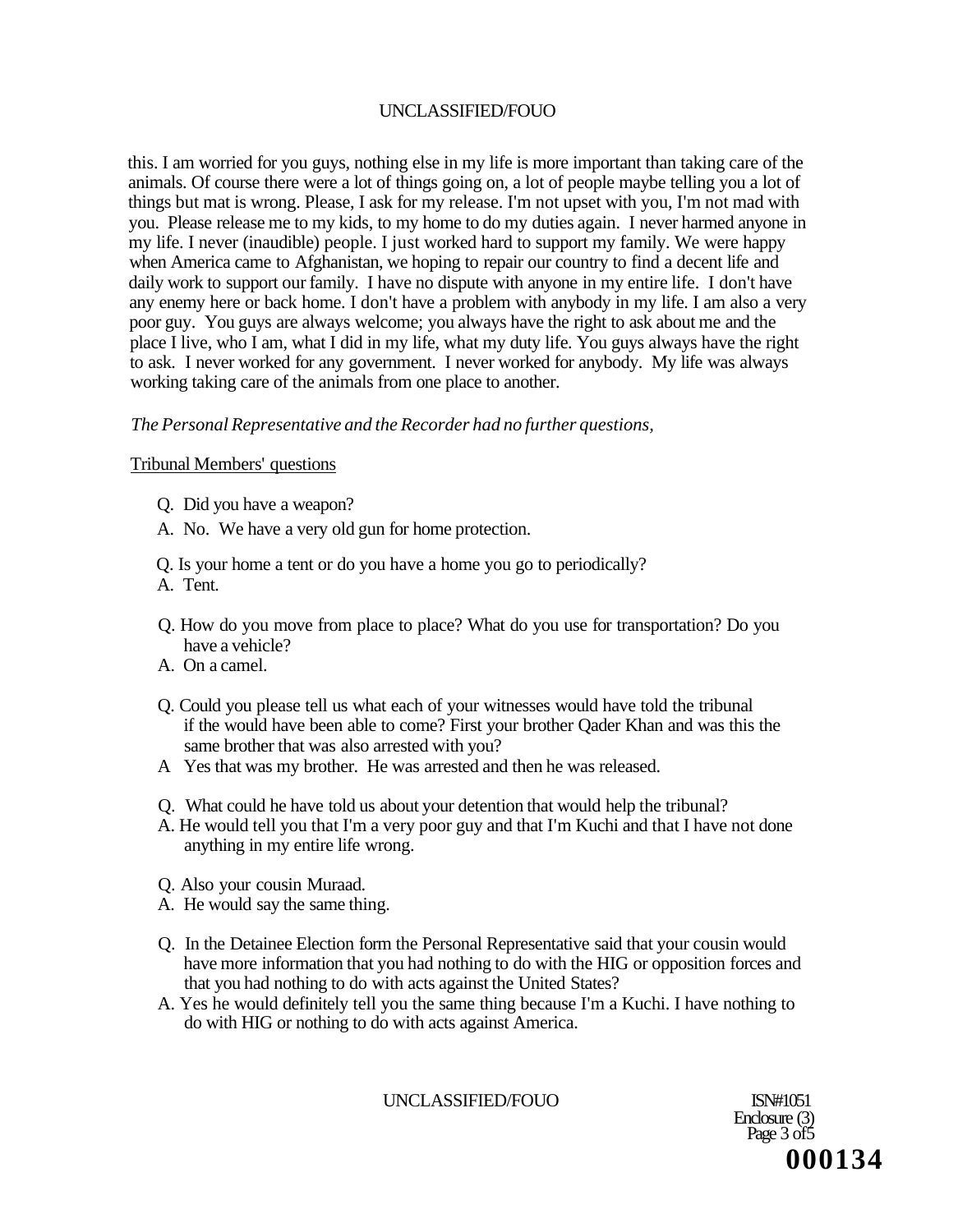- Q. Your last witness was also your cousin and your father-in-law Mamai.
- A. He would say the same thing.
- Q. Who captured you?
- A. Afghan military.

Q. When they captured you did you have a weapon with you at time?

A. No.

Q. Do you own a camera or have access to someone that owns a camera.

- A. I don't know what a camera is.
- Q. You explain that your lifestyle is one where you have to move a lot. How many are your group that move? How big is your family that move?
- A. Kuchi tribe is a lot of people but we move from one place with maybe one to three families together.
- Q. Does your cousin move when you move?
- A. Yes. They also do the same thing.
- Q. The three witnesses that you requested. Do they move regularly with you? Do you see them every single day?
- A. Yes. We see each other all the time.

Q. Your occupation is one where you work on open land; do you see a lot of military forces? A. No, we do not see any soldiers.

- Q. What part of Afghanistan did your tribe move around in?
- A. We go to Lugar(ph) only when the grass has grown there.
- Q. What is the nearest town or city around Lugar(ph)
- A. There is no town or City only a mountain to take care of the animals.
- Q. Is that on the border with Pakistan?
- A. No it is close to Kabul.
- Q. Have you ever been conscripted by the Taliban?
- A. Never, We have no business with the outside world. Our tribe just works.
- Q. Did any relatives have to join the military?
- A. No, they never ask us or contact us.

*The Tribunal President confirms that the detainee had no further evidence or witnesses to present to the Tribunal* 

UNCLASSIFIED/FOUO ISN#1051

Enclosure (3) Page 4 of 5 **000135**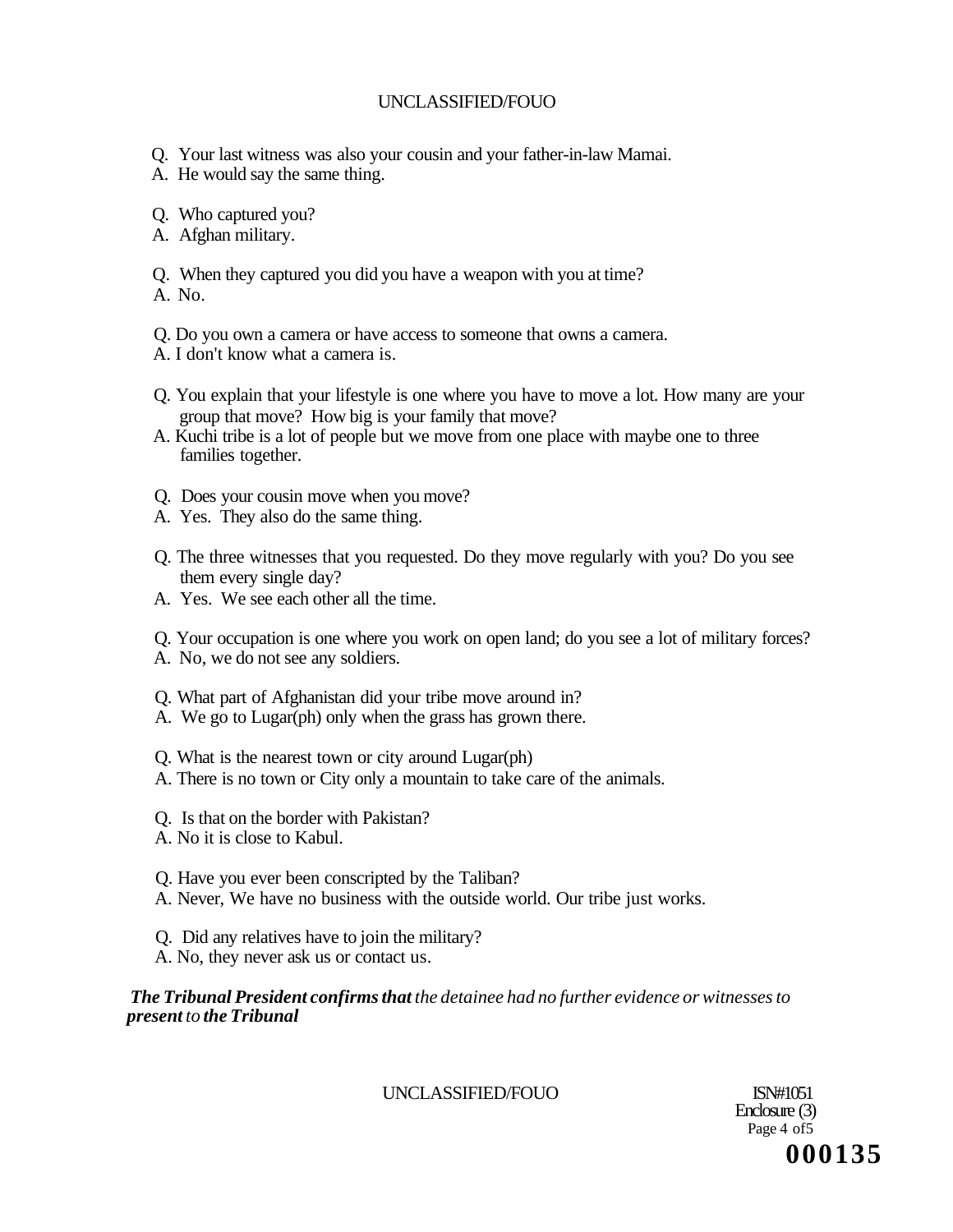Detainee: I'm shocked and surprised. I don't know who wrote these things about me. lama really poor guy. I have no idea of what is going [on]. I don't have any knowledge of these things.

Personal Representative: Could you please describe exactly the circumstances when you and your brother were captured?

Detainee: We lost five of our goats and sheep. My brother was looking for them through the binoculars and 1 was looking for him and the soldier came and captured him, then I came behind him and they captured me to. My equipment did not work for a long time and this was the reason why we lost our animal and camels in the jungle. That is all I have to say.

### Tribunal Members' Questions

- Q. Where do you sell your livestock?
- A. Yes we take them to the auction in the city or to the village and sell them there.
- Q. What city would that be?
- A. City of Khowst and a lot of people coming from other areas would buy livestock.

## *The Tribunal President explains the remainder of the Tribunal process to the detainee and adjourns the Tribunal*

### **AUTHENTICATION**

I certify the material contained in this transcript is a true and accurate summary of the testimony riven during the proceedings.



Tribunal President

UNCLASSIFIED/FOUO ISN#105l

Enclosure (3) Page 5 of 5 000136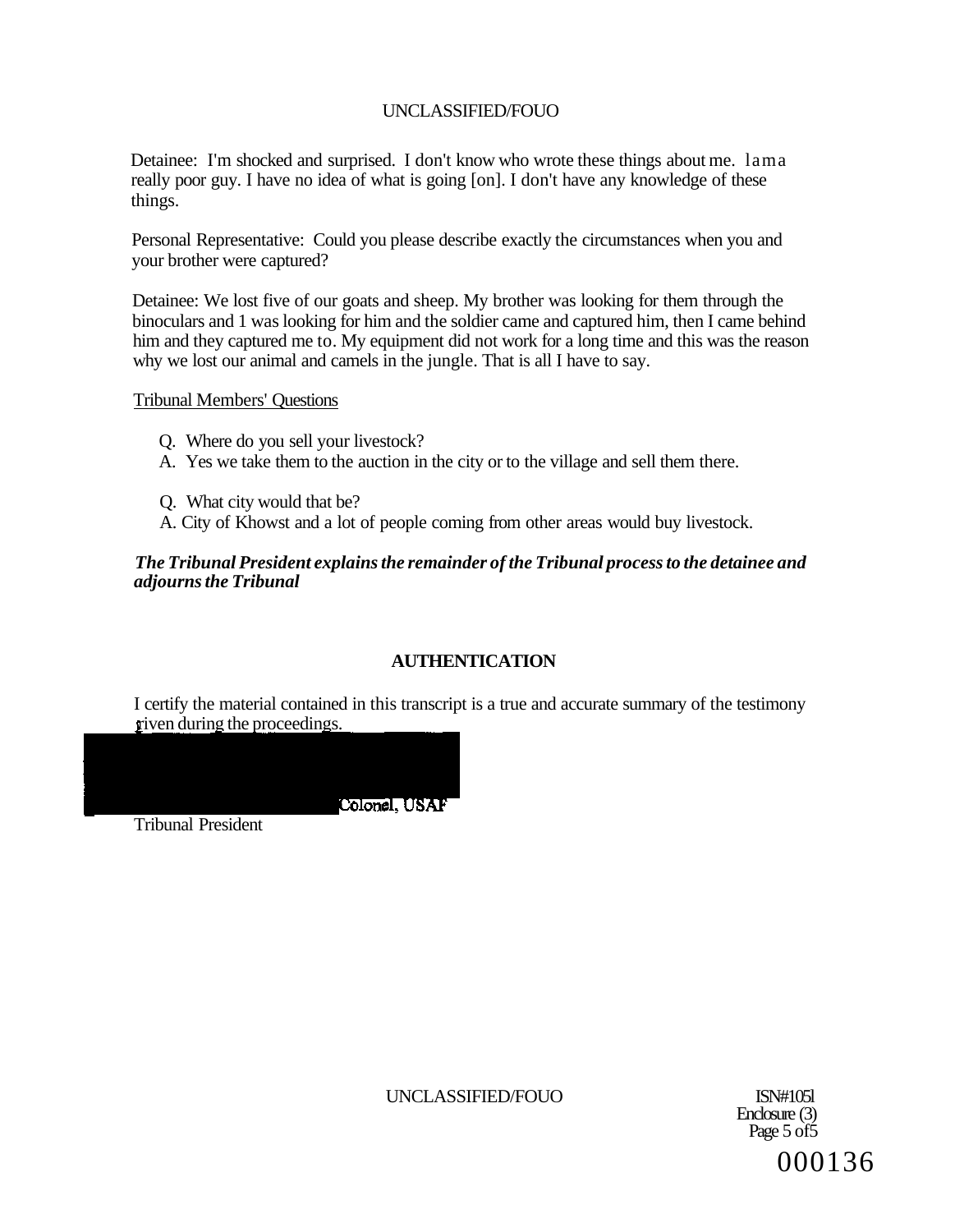# TJNCLASS1F1ED//FOUO

### **Summarized Unsworn Detainee Statement**

## *The Tribunal President was explaining the hearing instructions to the Detainee. The Tribunal President asked the Detainee if he had any questions about the Tribunal process.*

Tribunal President: Mohammed this form exhibit D-A lets us know that you want to participate in the Tribunal. It also identifies that you requested for us to inventory your personal items at the time of capture. And I understand from your Personal Representative that it was done. Personal Representative if you could us a brief description of that event.

Personal Representative: Yes Ma'am. The inventory at the time of capture stated that there was a blue notebook and nothing else.

Tribunal President: Thank you. Do you understand Mohammed?

Detainee: Where did they find it?

Personal Representative: That was in his inventory of items at his time of capture. I do not know the exact time and date of his capture.

Detainee: I did not have a book. All that I had at that time was money and a passport.

Tribunal President: And the inventory did not include the passport?

Personal Representative: That is correct Ma'am.

Tribunal President: And it did not include the money?

Personal Representative: Correct

Detainee: AU that 1 had on me at that time was money, a passport and it was stolen from me.

Tribunal President: We will make note of that.

Personal Representative: I would like to add Ma'am that we have no record of what the Afghanis may have taken from him.

Tribunal President: OK. Thank you, Personal Representative.

*The Tribunal President asked the Detainee if he wished to present information or make a statement* 

> ISN# 536 Enclosure (3) Page 1 of 10

UNCLASSIFIED/yFOUO

*m*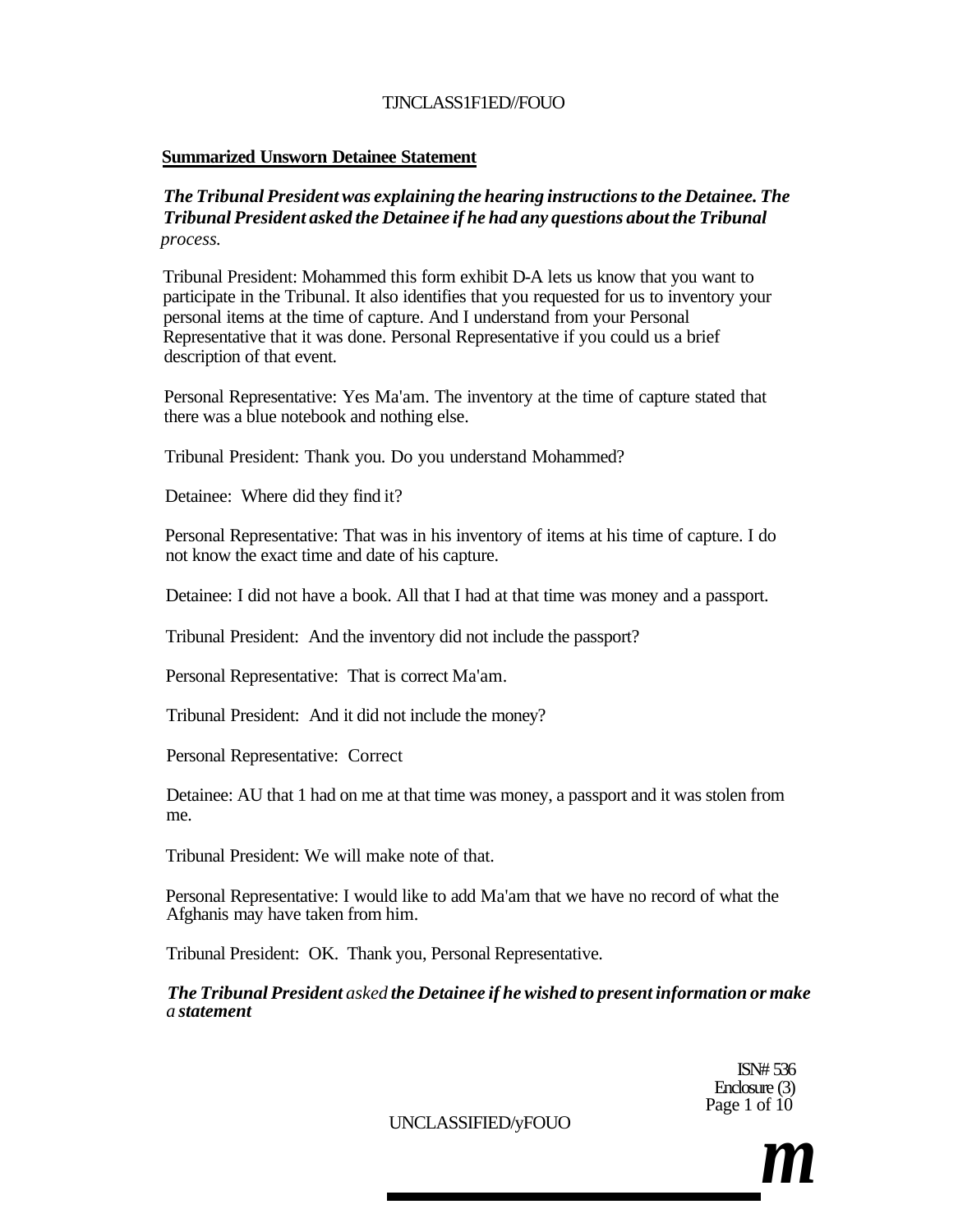### UNCLASS1FIED//F0U0

Detainee: I have one witness that was present with me in Afghanistan. His name is Mohammed. He is here. I didn't bribe anybody, but the Afghanis asked us for some money.

Tribunal President: OK. Let me clarify a couple of issues. Mohammed, did you tell your Personal Representative that you wanted a witness to be here?

Detainee: I asked for his name. The answer was, he doesn't know him.

Tribunal President: Personal Representative, during your initial interview, did Mohammed ask for a witness?

Personal Representative: Not to my knowledge, Ma'am.

Tribunal President: Were you the Personal Representative that was assigned during the initial interview?

Personal Representative: Yes, Ma'am.

Tribunal President: Mohammed, did you have the understanding that you could ask for witnesses during your initial interview?

Detainee: Yes, but I didn't know his full name. All that I knew was that his first name was Mohammed and I had heard that the Americans had captured him. Where he is now, I don't know.

Tribunal President: At this point, all you can give us is one name?

Detainee: All that I know is that his name is Mohammed.

Tribunal President: That's a very common name.

Detainee: I don't know his complete name.

Tribunal President: And Mohammed would be very difficult for the Tribunal Team to try to locate. If we don't have the full name and the description of the individual, it would be hard to locate him.

Detainee: I don't know his full name.

Tribunal President: OK, Mohammed we are not able to approve of your witness request at this time, if we don't have the full name and the description of the individual.

Detainee: I understand.

ISN# 536 Enclosure (3) Page 2 of 10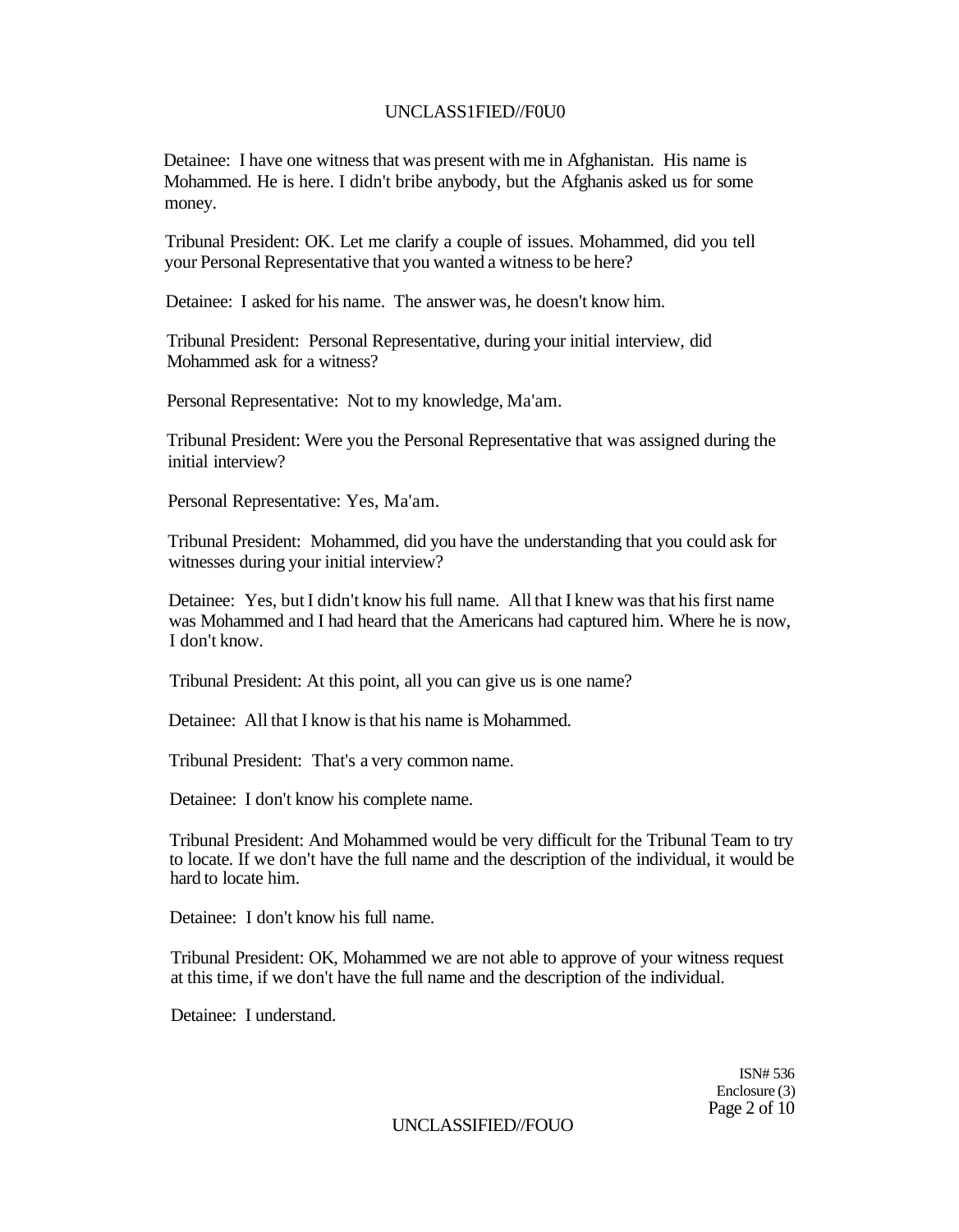Tribunal President: Personal Representative do you have a question?

Personal Representative: Yes Ma'am. Just for clarity, was Mohammed ever in US custody?

Detainee: One day, they arrested the witness that I am requesting and I. I only know his first name. We were in Afghani custody.

Tribunal President: Personal Representative, does that answer your question?

Personal Representative: Partially, Ma'am. If he was ever handed over to the US, that would be a different type of search we could do.

Detainee: I was captured with my friend by Afghanis and they handed me over to the Americans.

Personal Representative: Did they hand your friend to the Americans?

Detainee: Yes.

Personal Representative: Can you give us a physical description of your Mend?

Detainee: He is taller than me. Average. He is a regular man. All that I know is that his name is Mohammed.

Tribunal President: Do you know what he could testify to? Are there are any allegations on this unclassified summary that he could dispute?

Detainee: He can dispute one thing. Number five. When the Afghani people asked us for some money to let us go.

Tribunal President: And that was at the time of your capture?

Detainee: After we were captured in Afghanistan, they put us in a place and brought in a translator. The translator asked us if we had any money we could offer. If so, they would let us go.

Tribunal President: Personal Representative, you have a comment?

Personal Representative: From the administrative point of view, if you choose to uy to locate the witness, that will take about a day and one-half. There is an organization that looks for off-island witnesses. I would need to ask many more questions, like eye color, age, height, and nationality, and try to get what I could.

> 1SN# 536 Enclosure (3) Page 3 of 10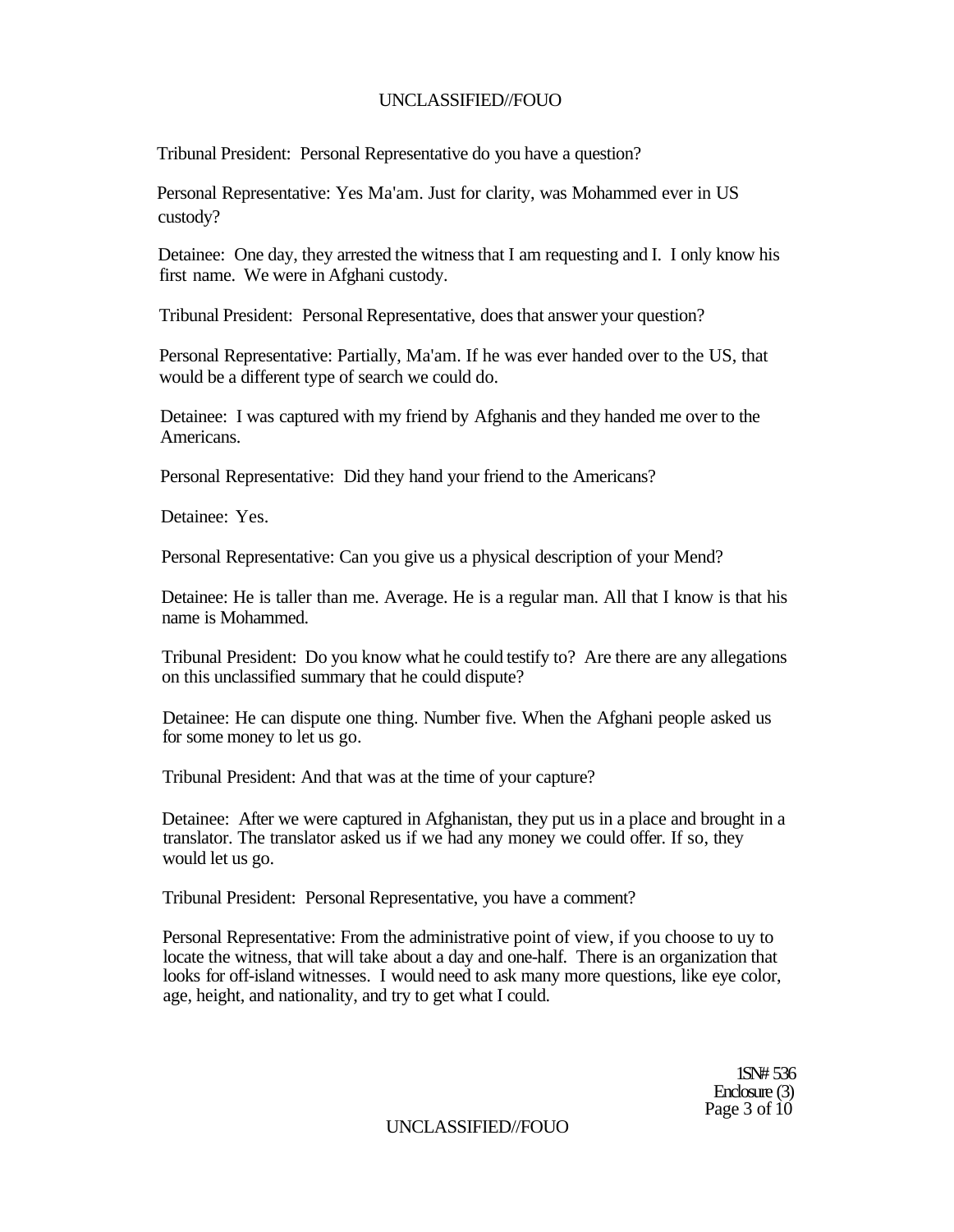Tribunal President: I think the key here is determining the relevancy of the witness and of course determining if we can find the witness. Let me take a brief recess and discuss this with the Tribunal.

*The Tribunal recessed for further discussion on the basis of possibly heating the Detainee's witness.* 

#### *The Tribunal reconvened*

Tribunal President: Mohammed, before we go any further, I like to offer you the opportunity to take a Muslim oath.

Detainee: I don't have a problem with it.

#### Summarized Sworn Detainee Statement

Tribunal President: Mohammed, we need to clarify an issue with the unclassified summary. In your request for a witness, we as a Tribunal need to determine if the witness is relevant. So, we're going to look at item number  $3(a)(5)$  and determine if the witness is relevant to this allegation. The allegation reads: "the detainee is a Taliban fundraiser who offered Northern Alliances Forces a bribe for his freedom."

Detainee: That's not right.

Tribunal President: OK. What I need to determine is if the witness will rebut you being a Taliban fundraiser.

Detainee: The witness doesn't know anything about fundraising. All he knows is that they asked us to give them a bribe to let us go.

Tribunal President: I want to make it clear. You're saying that the witness could add information concerning the bribe issue?

Detainee: It was just about the bribe because he was with me in Afghanistan.

Tribunal President; Is it your statement that you did not offer a bribe to the Northern Alliance?

Detainee: No.

Tribunal President: You did not offer a bribe to the Northern Alliance?

Detainee: No.

ISN# 536 Enclosure (3) Page 4 of 10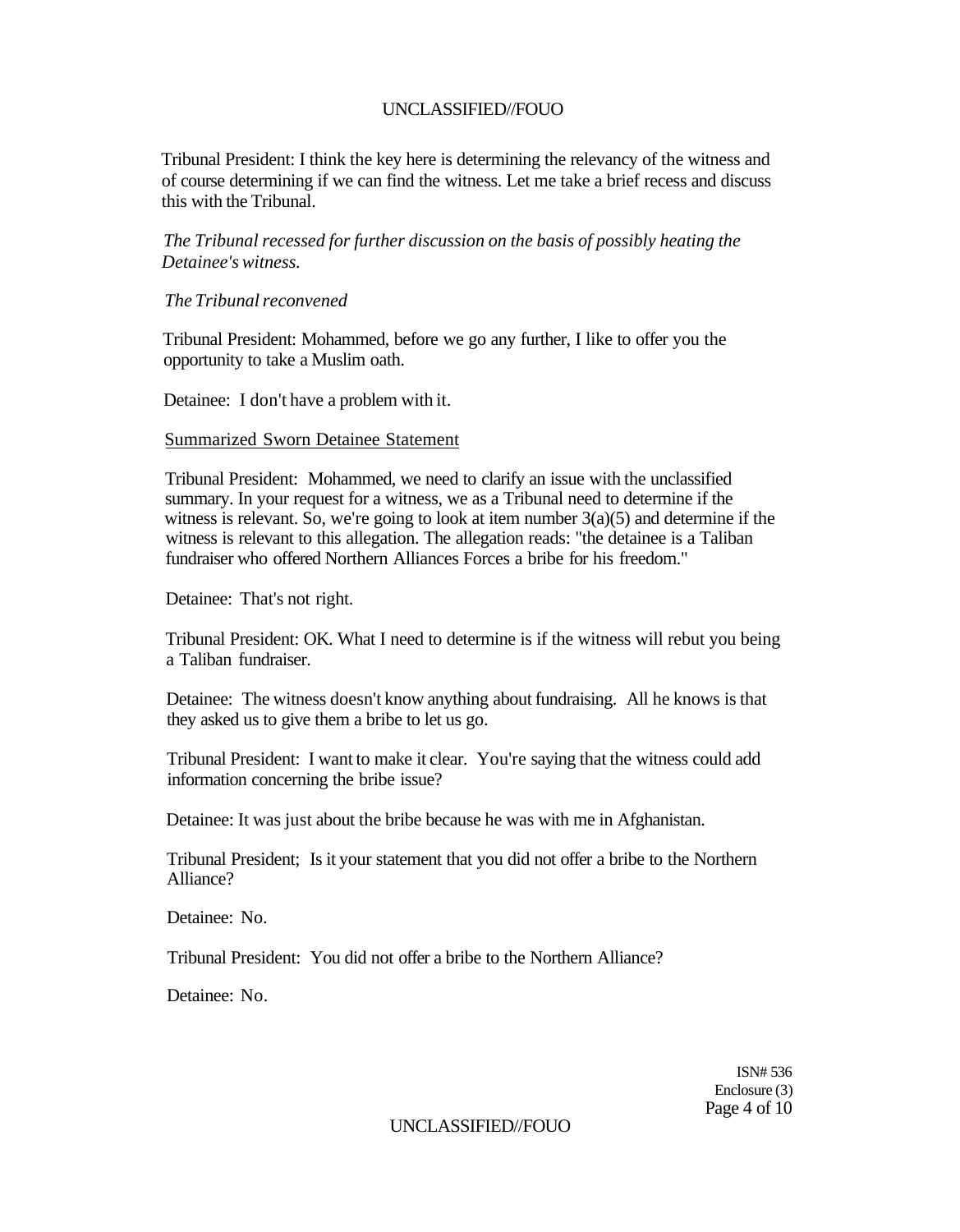Tribunal President: Then this Tribunal is wiling to accept your statement as true to avoid delaying the Tribunal to look for a witness for just that allegation.

Detainee: I never supported the Taliban. This is not right.

Tribunal President: Will the witness be able to dispute any of the other allegations?

Detainee: The witness doesn't know anything beside what I mentioned before.

Tribunal President: OK., that makes it clear to me. Thank you.

Detainee: All that I know is the witness was with me at that place in Afghanistan.

Tribunal President: I understand. Mohammed, this is the opportunity for you to respond to the allegations. We will use your Personal Representative to read the allegation. You can respond to the allegation and add any comments that you wish. Do you understand?

Detainee: Yes.

Tribunal President: Mohammed, could you please speak up, so we can hear you?

Detainee: Yes

## *The Personal Representative addressed issues in the Summary of Evidence, as was discussed white assisting the Detainee in preparation for the Tribunal*

• 3(a) **The detainee is associated with al Qaida and the Taliban.** 

That's not right.

• **3(a)(1) The detainee traveled from his home in Saudi Arabia to Afghanistan via Bahrain and Iran, after U September 2001.** 

Yes, that is correct, but I had no knowledge of the problems between the US and Afghanistan. I didn't know about any conflict between Afghanistan and the United States. When I was watching a TV, I found out the problem was from Japan. I went to Afghanistan for religious duties and to fast. This training was faster in Afghanistan because it was in the purest Islamic state. This training was not army training. I went there to complete my religious duties, do it fast, and go back home.

• **3(a)(2) The detainee was recruited to train for Jihad.** 

That's not right.

ISN# 536 Enclosure (3) Page 5 of 10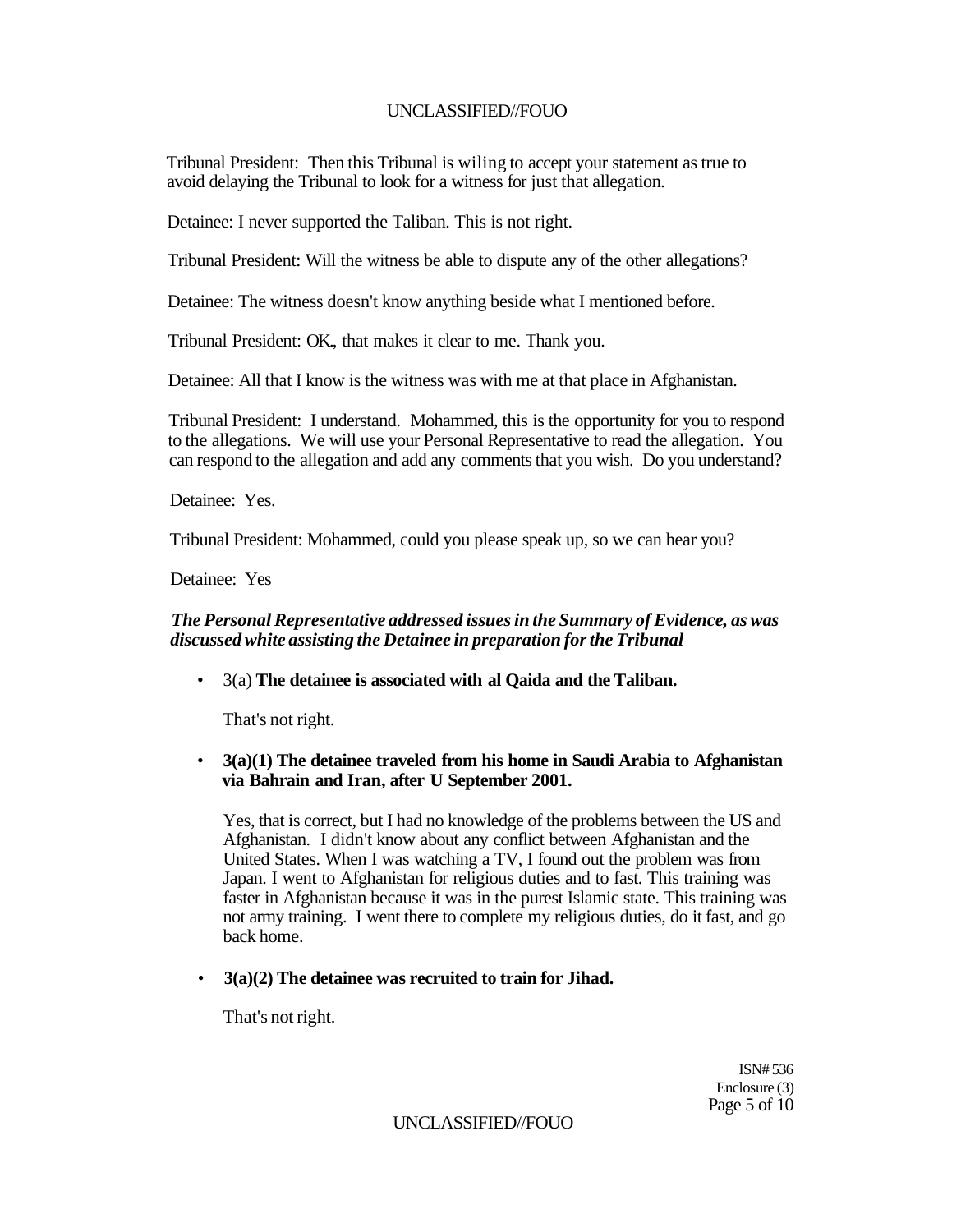• **3(a)(3) The detainee reported to an Arab guesthouse in Kabul, Afghanistan, with the intent to receive military training.** 

That's not right. It was a house for entertaining and I had no intentions of receiving military training. I have no desire to be trained as a military man. 1 did not know any of the people in that house.

• **3(a)(4) The detainee was taken into custody by Northern Alliance forces in Kabul, Afghanistan, in mid November 2001.** 

I don't know the exact date but it was before Ramadan, one or two days before Ramadan. I was forced to stay in Kabul.

• **3(a)(5) The detainee is a Taliban fundraiser who offered Northern Alliance forces** a **bribe for his freedom.** 

*The Tribunal Team did not address this allegation, as it was discussed above.* 

Tribunal President: Mohammed, if you have other comments that you would like to make towards that allegation, please proceed.

Detainee: I have nothing to add. I never supported the Taliban and I never paid a bribe to anybody.

Tribunal President: Mohammed, does that conclude your statements and comments?

Detainee: No, I don't have any more statements or comments.

### **Tribunal Members' Questions to Detainee**

- Q: How old are you?
- A: 28 years old.
- Q: What did you do in Saudi Arabia before you went to Afghanistan?
- A; I was a mechanic in a company.
- Q: What religious obligation did you have that you went to Afghanistan to complete?
- A: Everyone in Saudi Arabia and the clerics there know that we have to complete our religion to do so.
- Q: Did anyone in particular suggest that you go to Afghanistan?

ISN# 536 Enclosure (3) Page 6 of 10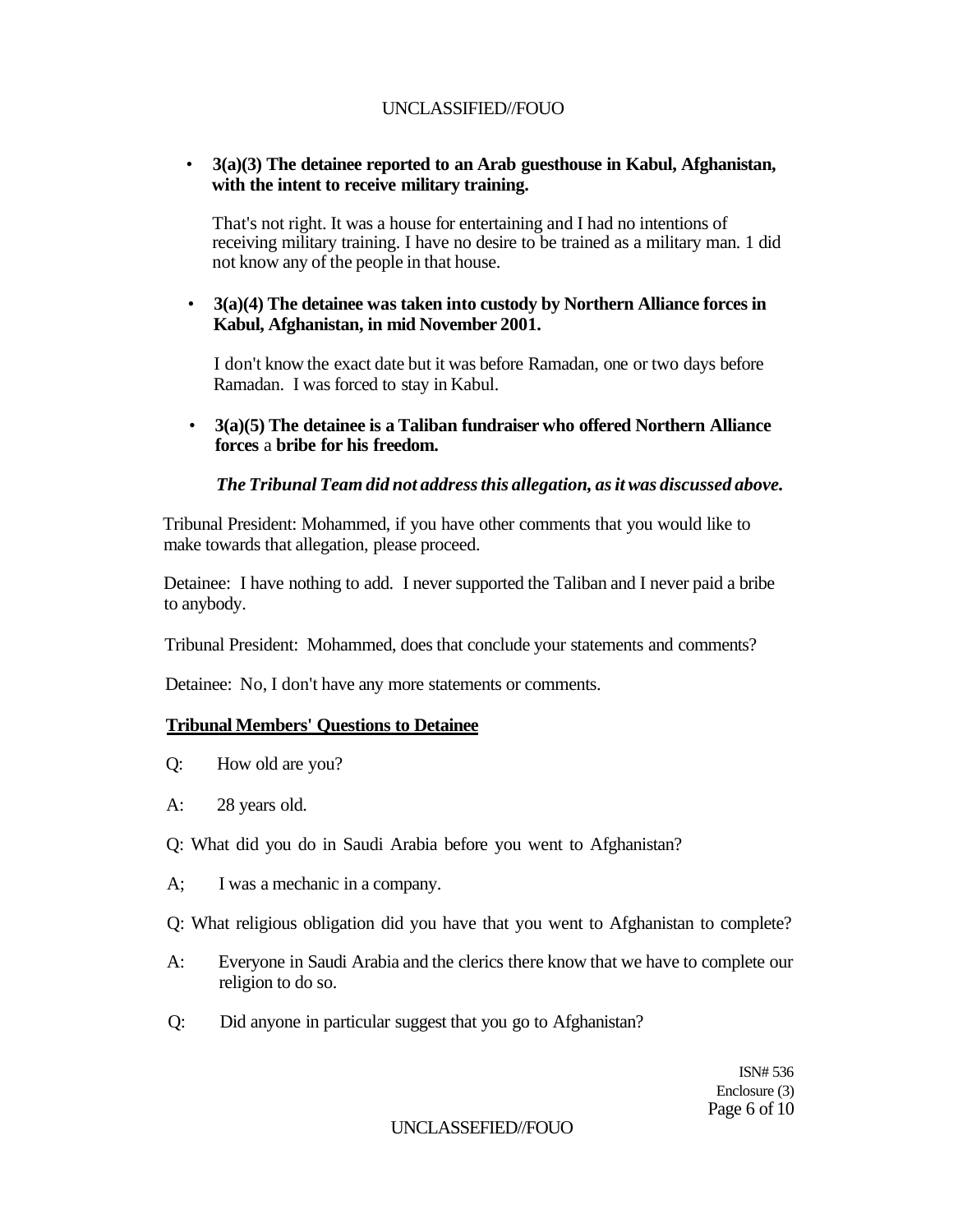- A: One person suggested it to me to complete my training in Afghanistan.
- Q: Whowasthat?
- A: I don't know.
- Q; How did you come by this information?
- A: In the mosque.
- Q: From a preacher?
- A: 1 don't know.
- Q: Why did you go to Bahrain?
- A: I was short on money and had to go to Bahrain.
- Q: Was it cheaper to go to Bahrain and Iran rather than simply fly straight to Afghanistan?
- A: Going from Saudi Arabia to Bahrain is not a big deal. It is a very short distance. I went to Bahrain.
- Q: Is Saudi Arabia a pure Islamic state?
- A: Yes, of course it is.
- Q: Who paid for your travel?
- A: I did.
- Q: When did you learn about the attacks on September 11th? The allegation is that you began these travels after September 11 , but you told us that you didn't realize that the attack had taken place, but then you also said that you saw it on television. When?
- A: When I was in Saudi Arabia, I heard about it.
- Q: I'm surprised that you would go to Afghanistan at that point. Why did you leave then?
- A: I didn't know that a conflict would start between Afghanistan and the United States and wanted to complete my religion.

ISN# 536 Enclosure (3) Page 7 of 10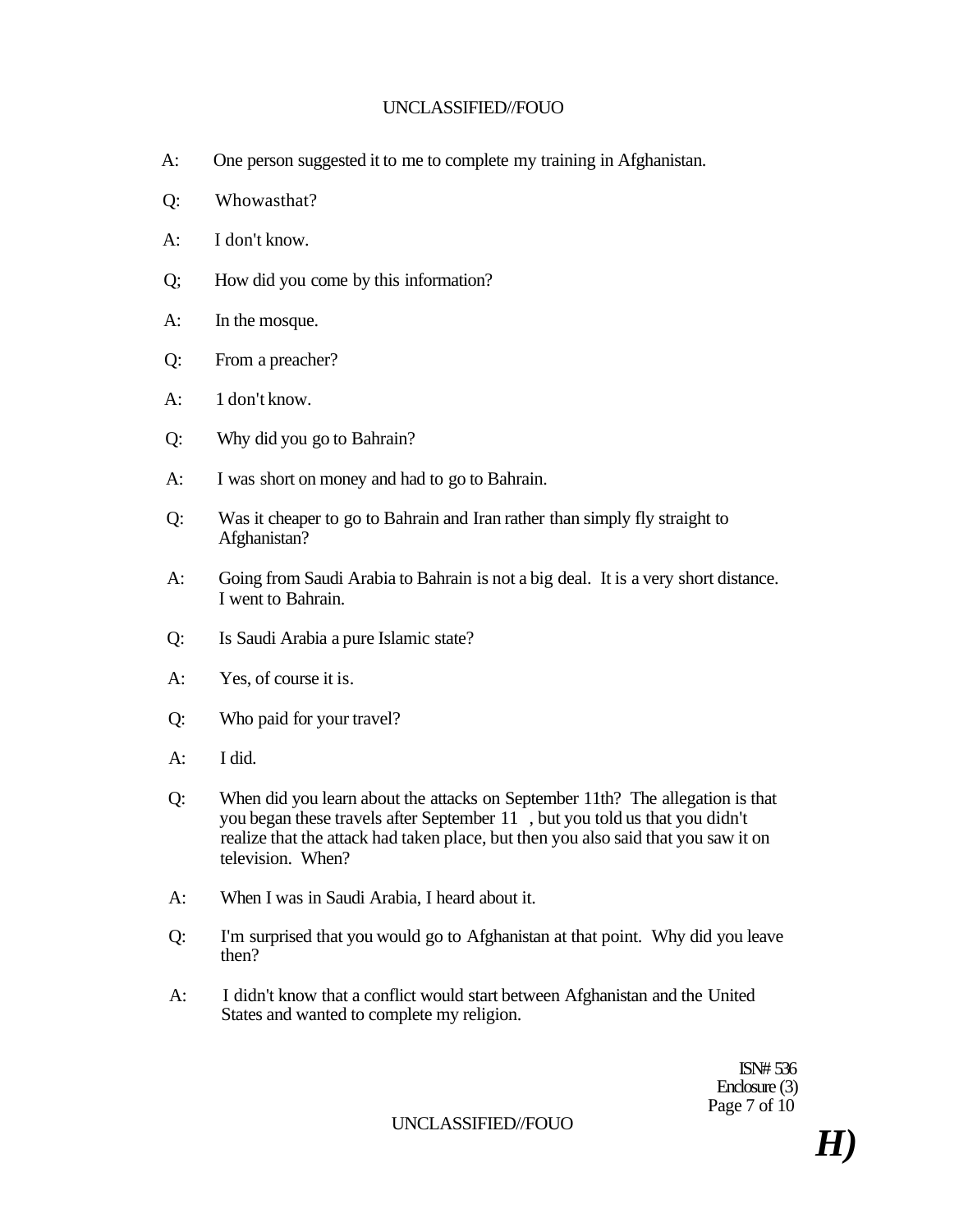- Q: You testified that you could not leave Afghanistan. Who told you you couldn't leave Afghanistan?
- A: I traveled to the Iranian border and they didn't let me in.

### **Tribunal Members' Questions to Detainee**

- Q: You said the house was an entertaining house. What is an entertaining house?
- A: It's nothing like that. It is just a place where we sit.
- Q: Did anyone have any weapons there?
- A: I don't know. I was sitting in the house.
- Q: How long did you stay at the house?
- A: Approximately one month.
- Q: You sat in the house for one month?
- A: Almost one month, 25 to 30 days.
- Q: You said the US had a problem with Japan, is that correct?
- A: I heard that on the television. Japan wanted to start a conflict between the United States and Afghanistan.

### **Tribunal President's Questions to Detainee**

- Q Did you receive your religious training while you were in Afghanistan?
- A No.
- Q Why not?
- A I wanted to go back, but I didn't want to be in the conflict
- $\overline{O}$ I need to understand. You sat for a month, but you never received any training?
- A I never was trained.
- Q Did you know anyone in Afghanistan before leaving Saudi Arabia?
- A No.

ISN# 536 Enclosure (3) Page 8 of 10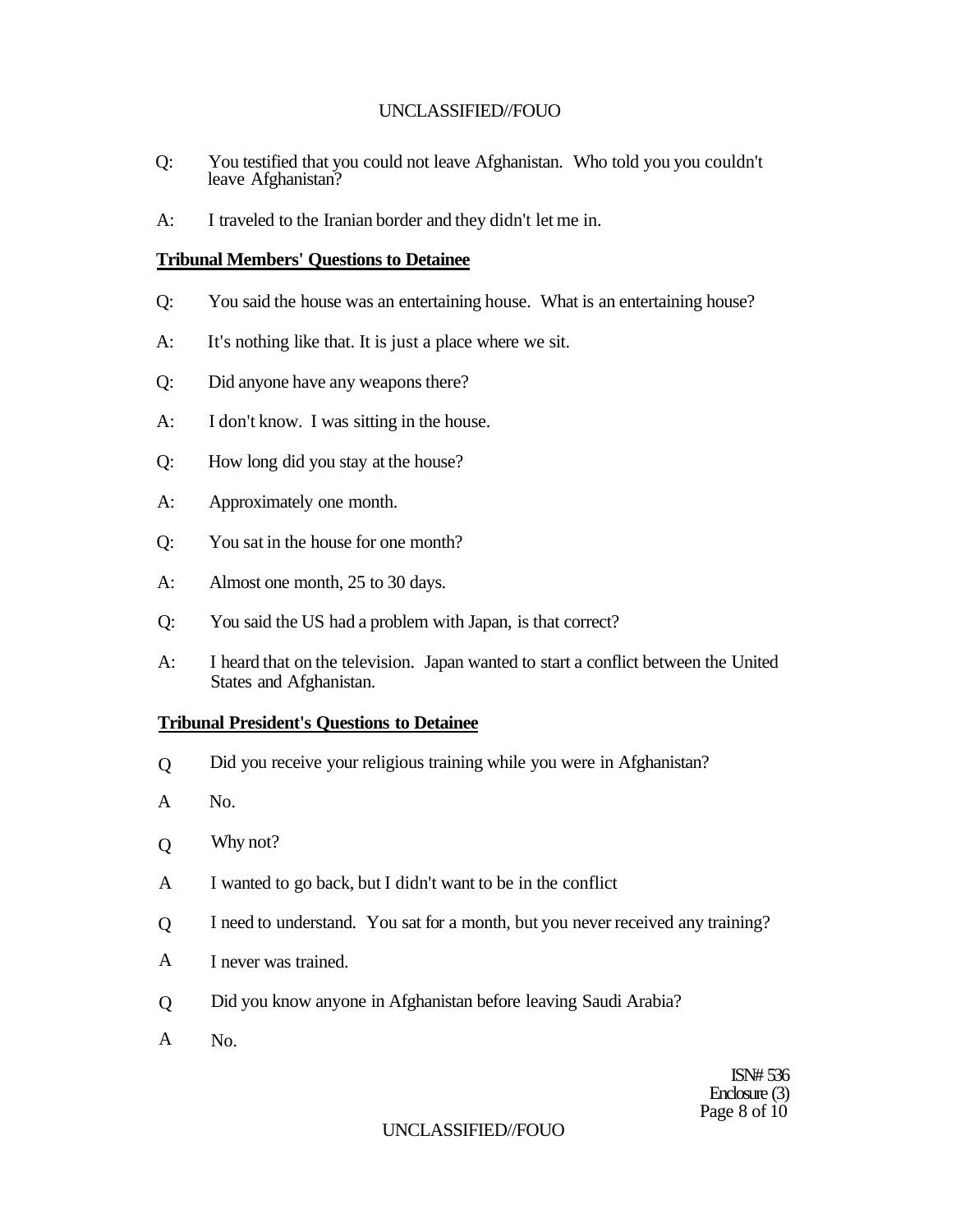- Q: Did someone assist you with your travel arrangements to tell you where to go, where to stay?
- A: Nobody assisted me.
- Q: Why did you choose to go to Kabul?
- A: The Afghani people took us to Kabul.
- Q; What Afghani people?
- A: They took us to Kabul, but I didn't know them.
- Q: Where did you meet these Afghani people?
- A: At the border.
- Q: So were the Afghanis guides?
- A: They were there to put us in an airplane and they left.
- Q: How did you know where to go?
- A: When we landed in Kabul, they came to us. They told us they knew where the Arabs hung around, and they took us there,
- Q: Was that just somebody in the airport?
- A: There were a lot of Afghanis.
- Q: How did you support yourself while you were in Afghanistan?
- A: I had enough money with me. There was one Afghani, and we gave him money to bring some food for us.
- Q: Did you have to pay for the Arab house?
- A: No, we didn't have to pay there.
- Qr Did you have your passport when you went to Kabul?
- A: Yes, I had my passport with me.
- Q: Did you have your passport with you when you were captured?

ISN# 536 Enclosure (3) Page 9 of 10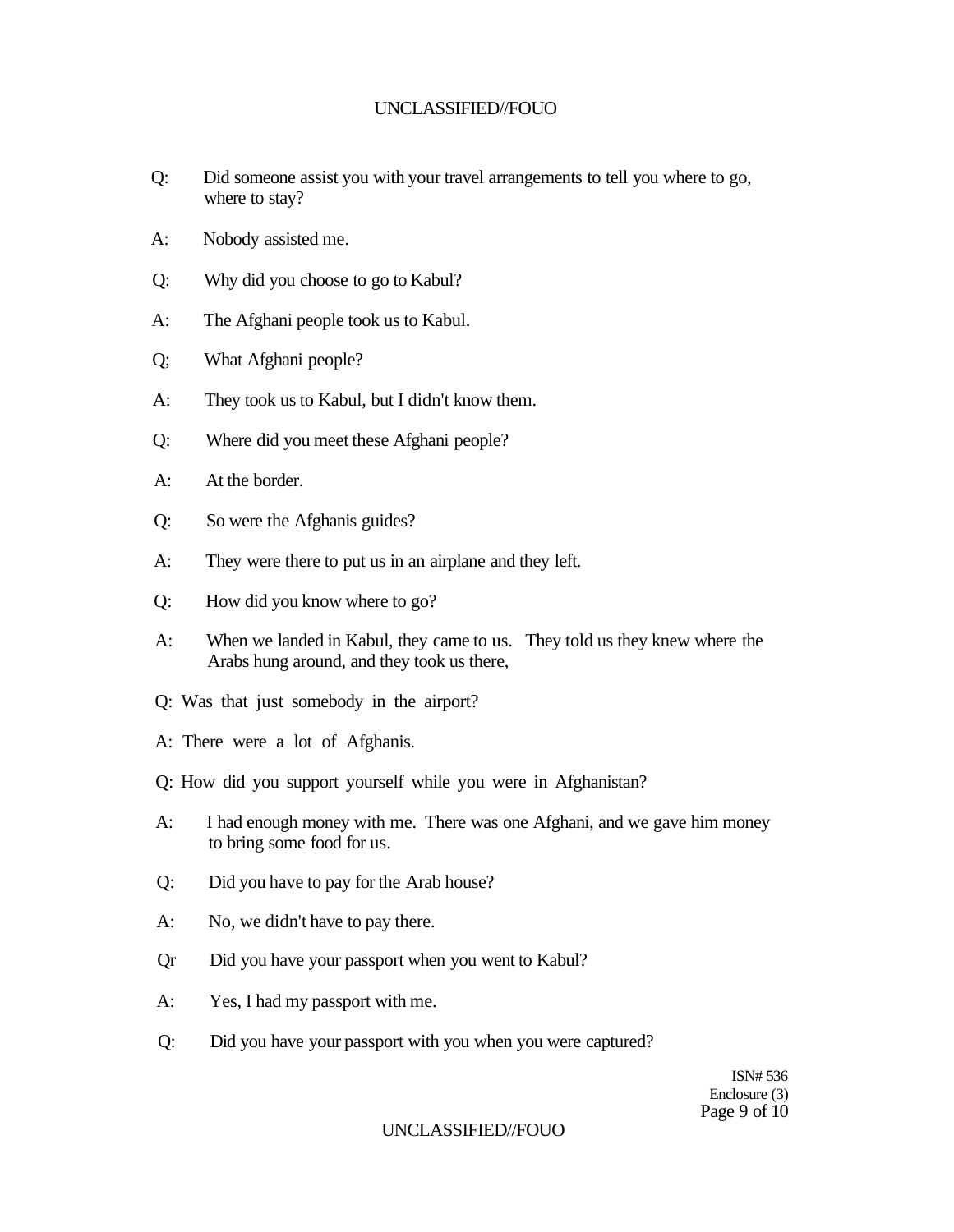A: Yes.

# **Tribunal Members' Questions to Detainee**

Q: Do you speak Pashtu?

A: No.

# **AUTHENTICATION**

I certify the material contained in this transcript is a true and accurate summary of the testimony given during the proceedings.



Colonel, U.S. Army Tribunal President

> ISN# 536 Enclosure (3) Page 10 of 10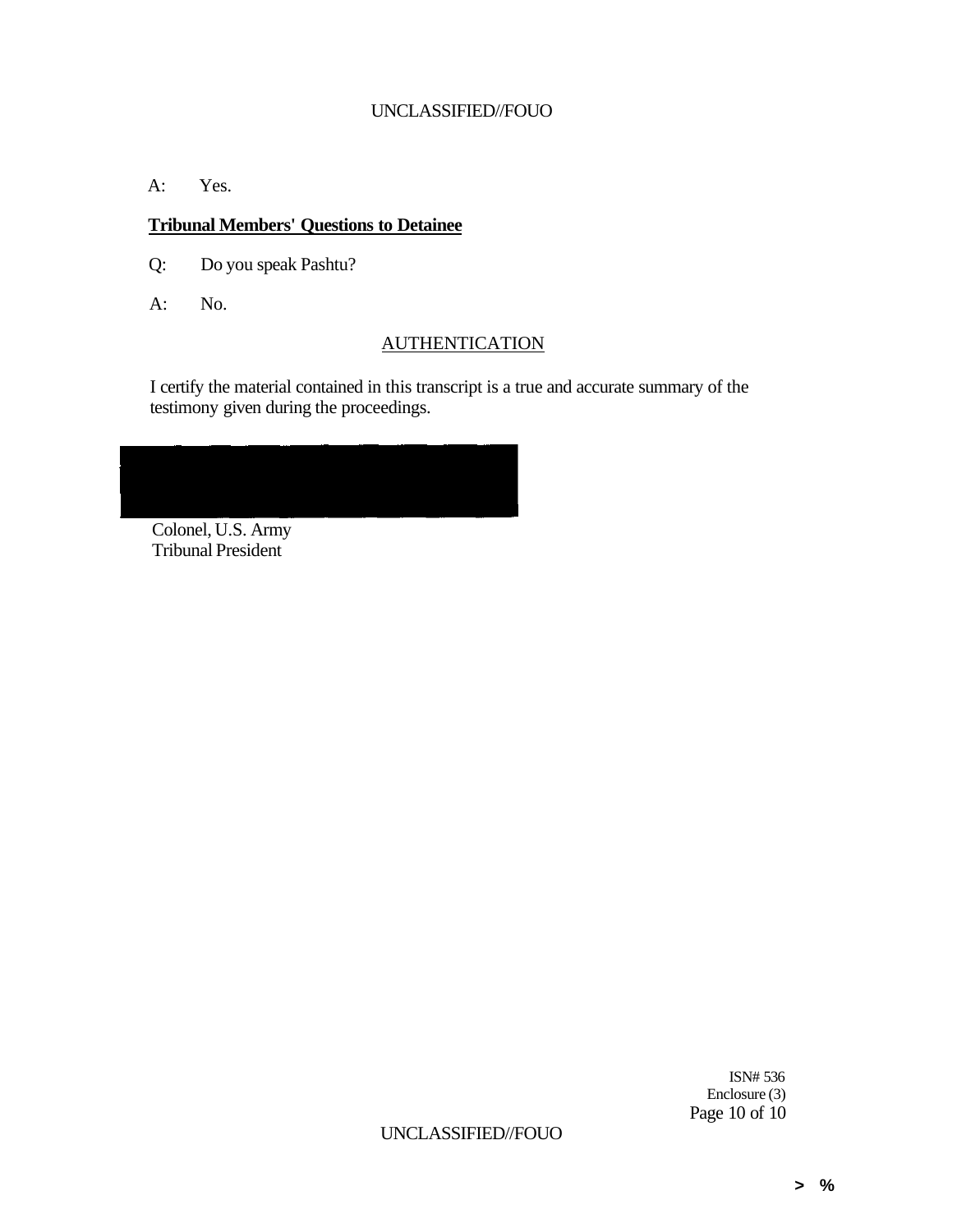### **Sworn Detainee Statement**

I swear to the things I did and I swear, the things I said I didn't do, I didn't do. I still swear to tell the truth.

### *The Personal Representative read each point on the Unclassified Summary,*

### *•* **3(a)! The Detainee admitted that he traveled to Afghanistan to join the Taliban and fight.**

Personal Representative: I was a member of the Taliban, but did not fight against the Americans. When the Americans came to Afghanistan, I was wounded and staying at home.

Detainee: I wasn't with the Taliban at that time. I did not join the Taliban when Americans were in Sherberghan. My leg was okay at that time, that's why I went to the city and got captured by the American forces.

### • **3(a)2 The Detainee trained at the Pul Sayad compound.**

I wasn't fighting [with] the Taliban at that time, but I was with the Taliban during that time.

### • **3(a)3 The Detainee received training on the AK-47 at the Pal Sayad compound.**

Actually, I didn't get training on the Kalashnikov on that compound. In Afghanistan, everyone learns how to use a Kalashnikov at a very young age. I knew how to use a Kalashnikov.

### • **3(a>4 The Detainee stayed at the Taliban-controlled compound called Shaker-Dari.**

Yes, that's true.

### • **3(a)5 The Detainee was a guide for foreign fighters at a Taliban house in Kabul, Afghanistan.**

I haven't seen them in Afghanistan at all. I see foreign people here in Cuba. 1 haven't seen anybody. This is not true.

• **3(a)6 The Detainee was connected to a forward commander for the Taliban.** 

Yes, he was my commander, he was my leader.

**ISN# 1004 Enclosure (3)**  Page 1 of 15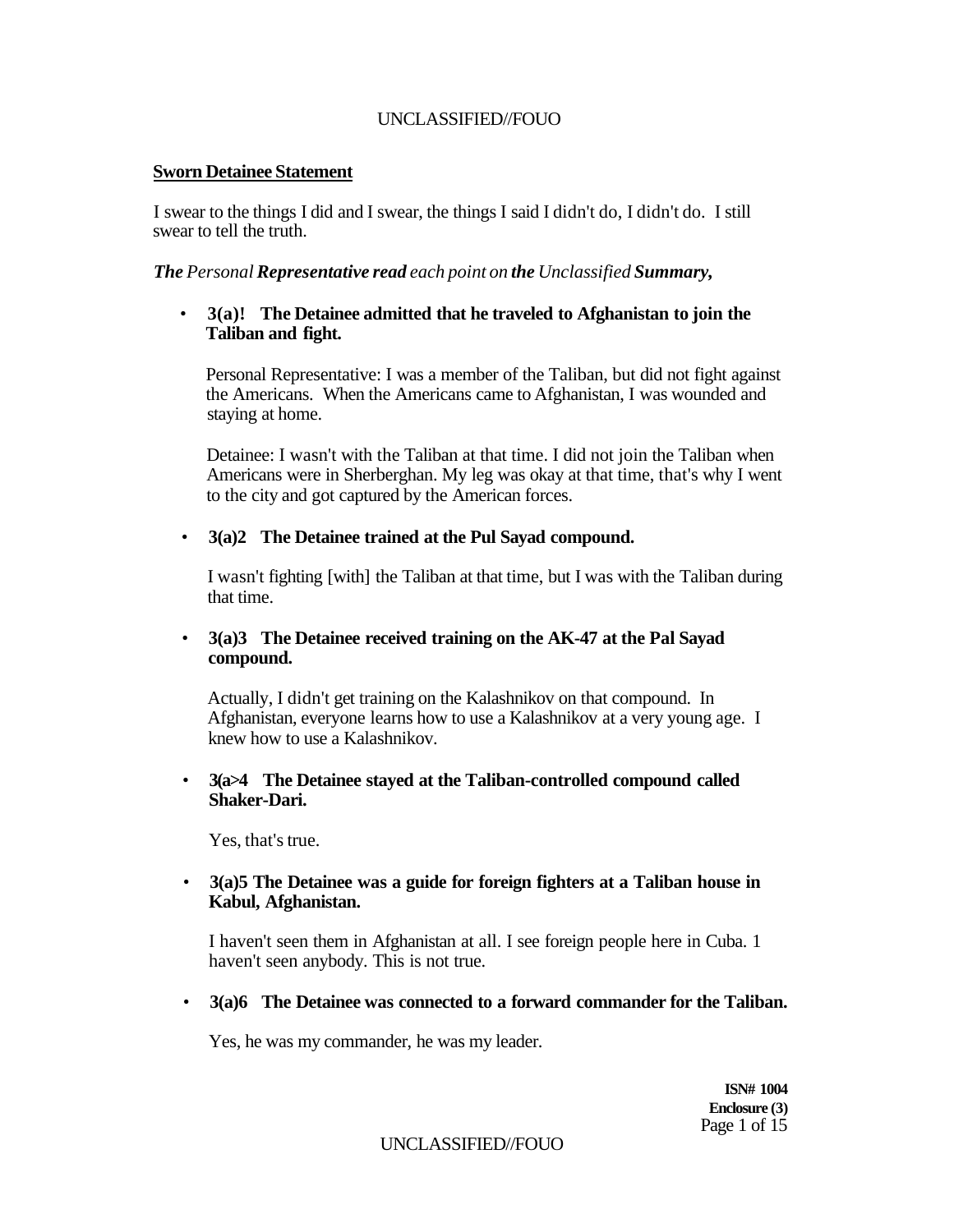• **3(a)7 The Detainee was in the company of a man who was involved in rocket attacks against** U.S. **forces** in **the Khost province.** 

No. This is not true.

• **3(b)l The Detainee admitted to being in at least one firelight against the Northern Alliance.** 

Yes, this is true. I was in that fight.

• 3(b)2 **The Detainee was wounded, in the left arm, during that firelight and airlifted off the front lines.** 

Yes.

**• 3(b)3 The Detainee had his left leg blown off during a mortar attack in Kabul, Afghanistan.** 

That's true, too.

Tribunal President: Mohammed Yacoub, does this conclude your statement?

Detainee: Inhere, I'm kmd of affected by the Tribunal. I can't even speak very well. I have a phobia of a lot of people, so I couldn't be a guide for the foreigners in Afghanistan. That's not true.

Everything that I really did, I've already told you, but the things I didn't do, I swear on Allah. Like in Khost, I've never been in Khost and I've never had friends in Khost.

During the interrogations, I was asked about (inaudible) Hakarim (phonetic). I told them he was from Khost. Maybe my statement about his gave the wrong idea, but I don't know anyone in Khost.

Again, swearing to Allah about the foreign fighters in Afghanistan; I haven't seen anybody. When I came to Bagram, they were asking me questions in interrogations. I heard Al QaedVs name and I heard about Al Qaeda here in Cuba. This answers allegation 3(a)5. This is not true.

About the Pakistanis, I saw them when I got captured. They took me to jail in Bagram, There were some Pakistanis in jail, but before mat I haven't seen them.

Tribunal President: Is there anything else you'd like to make known to the Tribunal at this time?

Detainee: Like what?

ISN# 1004 Enclosure (3) Page 2 of  $15$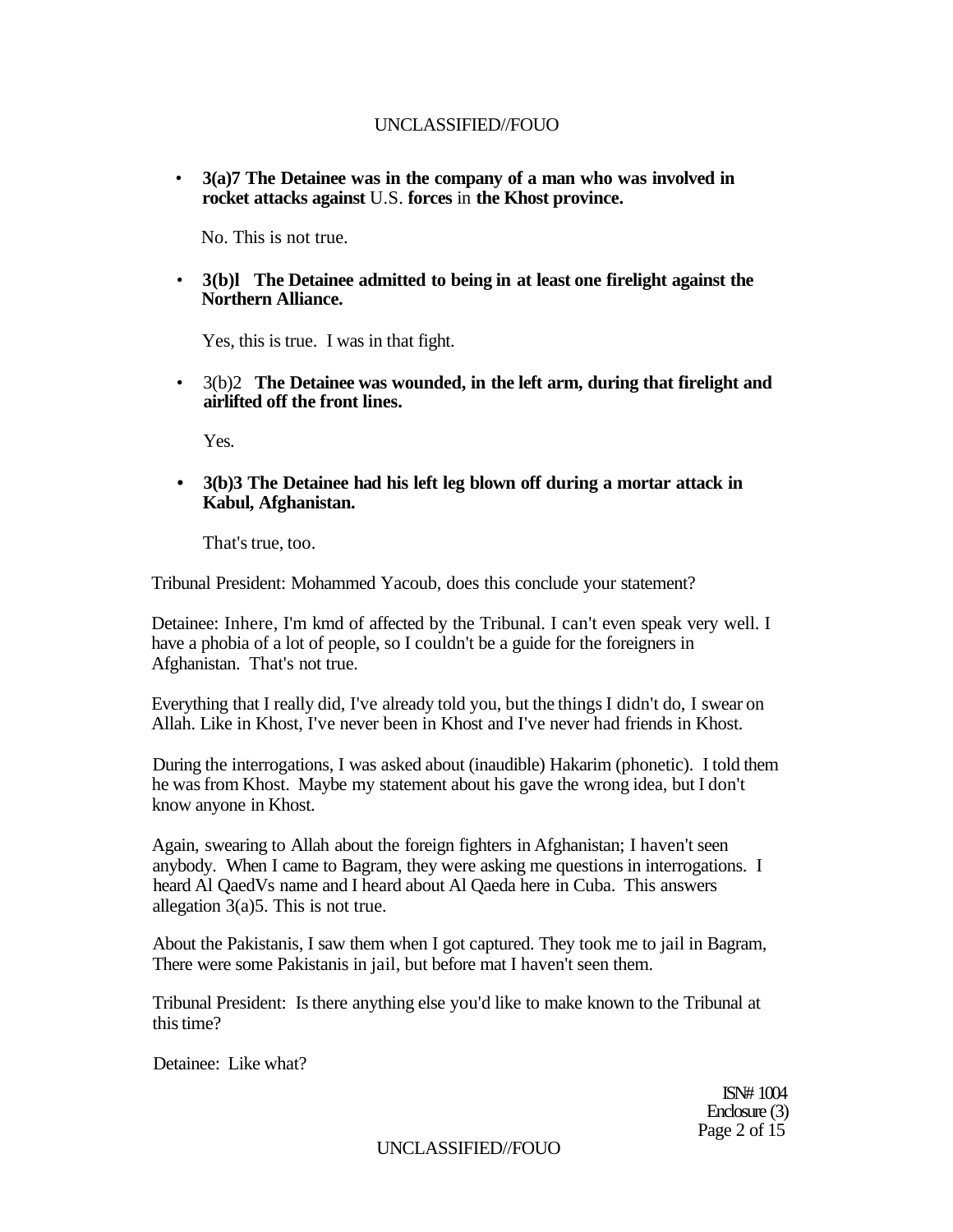Tribunal President: Anything else that you may feel is important in determining your enemy combatant status?

Detainee: Actually, thank you to all of the members of the Tribunal; it's very nice of them. I came here and they will be detennining my status; whether I'm staying here or going back to my home country.

All these statements I've told you, I've already told my interrogator and my Personal Representative. I said everything truthfully. I've told the truth from the beginning until now.

#### Personal Representative's Questions to Detainee

Q: During our interview, you made some comments regarding Americans in Afghanistan. Would you like to tell the Tribunal what you told me?

What did I say? Remind me.

Regarding Americans building in Afghanistan.

In Cuba, I heard that Americans were in Afghanistan building streets between Kandahar and Kabul. They are rebuilding Afghanistan and I was very happy to hear that. I appreciate that because Americans went all the way to our country to help our people, so I appreciate that.

The reason I joined the Taliban.. .everyone in the government only did things for their benefit. Like Miloma (phonetic), he was doing everything for Kandahar, because he's from Kandahar. He was building the bazaar, shopping centers and houses. He was working only for Kandahar and didn't do anything for our province, which was Sherberghan.

I got captured the day the Americans came, so I didn't see what they did in Afghanistan, but I heard they were rebuilding schools, rebuilding streets and doing a very good job. We, as Afghans, need someone to help our country and treat all the people the same way. It's something that I appreciate and we really need it. So, now that Americans are helping us and rebuilding our country, we should support that I support this and there is no reason for us to fight against them [Americans].

The time you guys are counting me as an enemy combatant, I wasn't because when I was with the Taliban, the Americans were not in Afghanistan. The reason I went to join the Taliban was because I was not at my house with my family. I didn't want to see my family or be with them, so that's why I went to the Taliban.

> ISN# 1004 Enclosure (3) Page 3 of 15

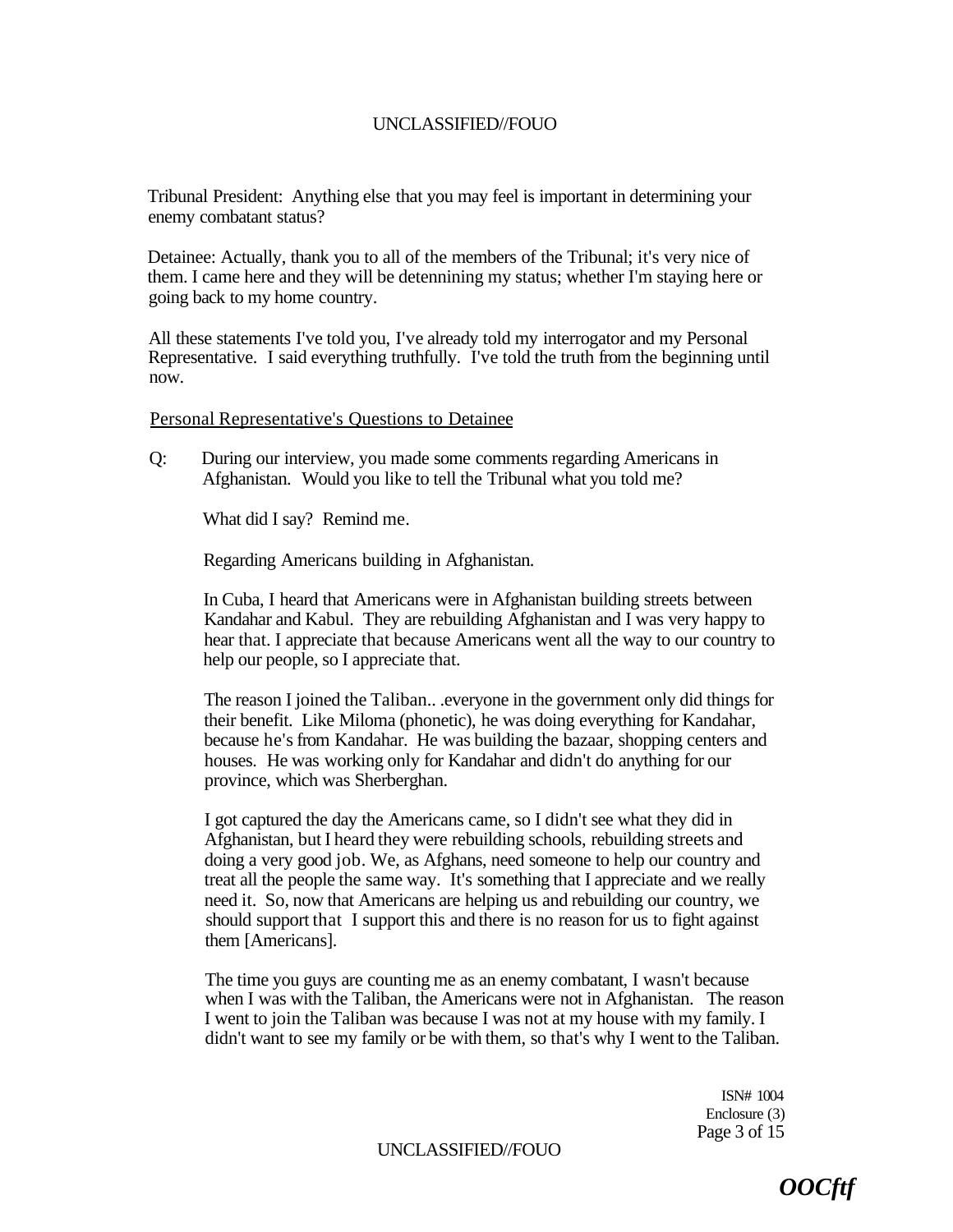I joined the Taliban because I thought the Taliban would be one power, or one organization that can get rid of bad people and oppressive people, like Dostum, Massoud and (inaudible). They killed a lot of innocent people and a lot of Yankees. I wanted one group to be able to bring peace to the country.

When the Taliban came into power, they got very conceited and they brought Al Qaeda with them and the other foreign powers. Then Massoud went and got help from Russia, so they were fighting between each other. I was happy when America came because there was no Massoud and no more Taliban.

In Afghanistan, I did not know the Taliban had relationships with foreigners or Al Qaeda. Now, in Cuba, we know that they [Taliban] had associations with Al Qaeda and that's why I'm very happy. Now, I don't support the Taliban and I don't support Massoud because they're both bad.

There are two accusations about me that are not true. The one is that I was a guide for foreign fighters. This is completely not right; this is not true.

About Khost, I've neveT seen Khost and I've never been there and I don't have any friends there.

The point about having an association with the Taliban Commander, that's true. Yes, he was my commander and I was there.

The point about my left hand; 1 was there [battle] and injured my hand.

This is all of my statement I've told my Personal Representative and I'm telling you. If you believe me, I swear and it's good. Otherwise, I don't have any witnesses to bring, so it's up to you.

I'd like to stay something else if I have permission.

Tribunal President: Certainly.

Detainee: I gave my address to the interrogators and it's in my case. You guys can go ahead and ask about me. Ask if any of my relatives or anyone from my house saw me with a car or with any foreigners. I always walked home and I never used a car because I didn't have a car. I didn't nave any association with foreign people.

I couldn't even be a guide to ten people or even give directions to other people because I wasn't able to do that.

I'm sorry if I said something extra of if I wasn't very polite. I apologize.

**ISN#1004 Enclosure (3)**  Page 4 of 15

UNCLASSIFIED//FOUO

Ooots(±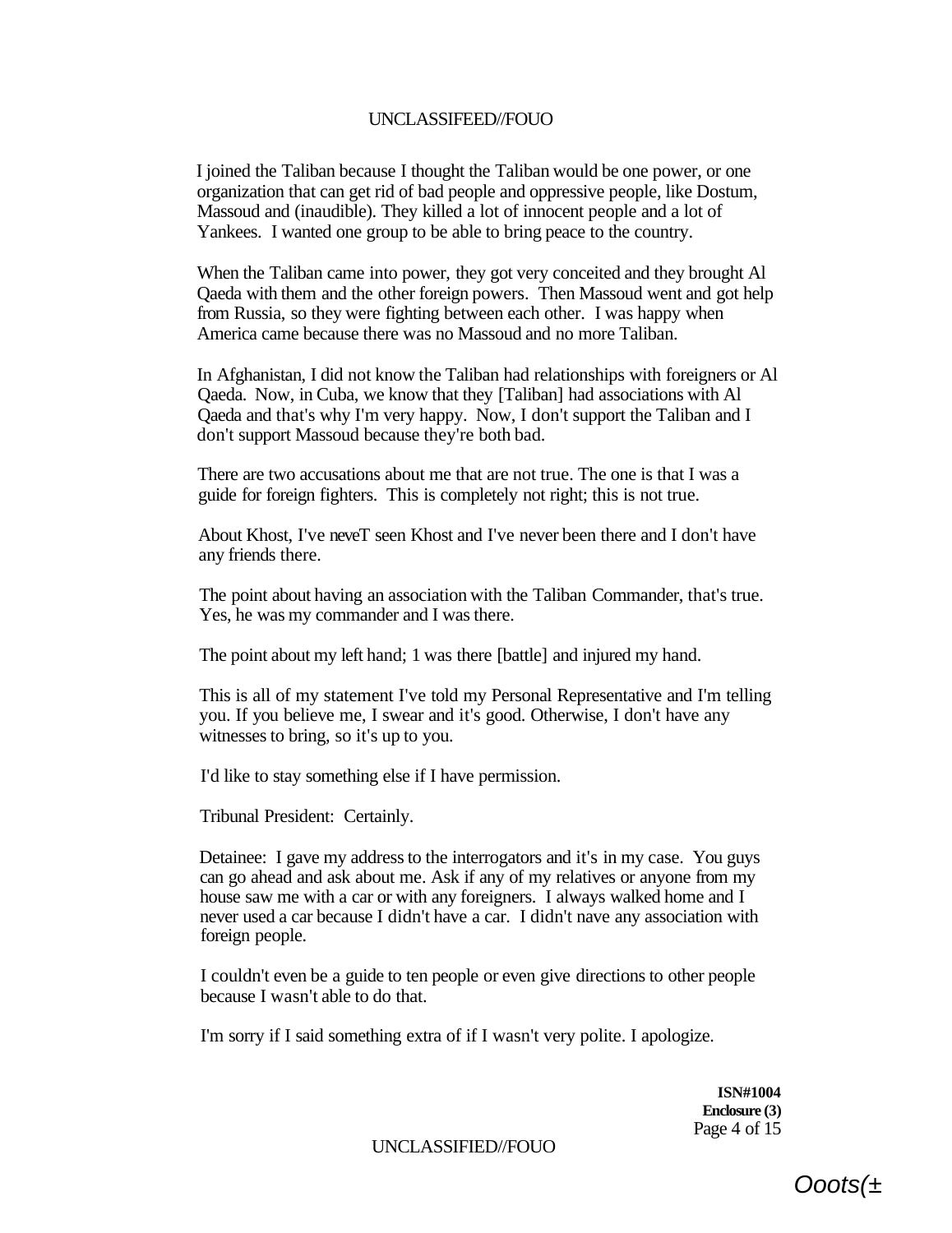Tribunal President: Not at all. It is not necessary to apologize. We welcome whatever you want to provide to us in your statement.

Detainee: The statements and accusations that were written down, I didn't do these things. Some of the things here [Unclassified Summary of Evidence] are not right.

I told my Personal Representative the other day I'm very happy with the Americans. I don't blame the Americans for capturing me. I blame someone who reported me; I got captured because of him. At the end of the world, on the last day, I will ask him why he did that.

I want to say something else that I forgot about. The day in Sherberghan, they were asking me for 10,000 Afghanis out I was poor and didn't have the money to give to them. They said if I gave them the money they would release me. I was not released and they said that if I did not pay, the Americans would capture me.

Recorder's Questions to Detainee

- Q: In your answer to the first point; traveling to Afghanistan to join the Taliban and fight the Jihad, you mentioned you were already wounded and you were at home.
- A: When I came from Pakistan, I was fine. Then I went to the Taliban and then we went to Pul Sayad and from there we went to the North. During the fight in the North, I was wounded.

I did not go with the voluntarily, but I was just starting my (inaudible) but they made me go with them because I couldn't go back home. I didn't have money for my bus fares, so I had to go with them. I thought I'd stay for a couple days, they could pay me some money and I'd go home.

- Q: The last part of your answer was that you were not Taliban when the Americans were there. My questions are when did you stop Taliban and how do you break the association?
- A: Yes, when I got wounded I stayed home and I quit. My leg got wounded, and my brother came to take me home. I was home since.. .there was talking on the radio about Americans coming to Afghanistan and taking Afghanistan. Then Mazer-e-Sharif was taken by them and then I had to stay in Sherberghan.
- Q: Mazer-e-Sharif was taken by whom?

**ISN# 1004 Enclosure (3)**  Page 5 of 15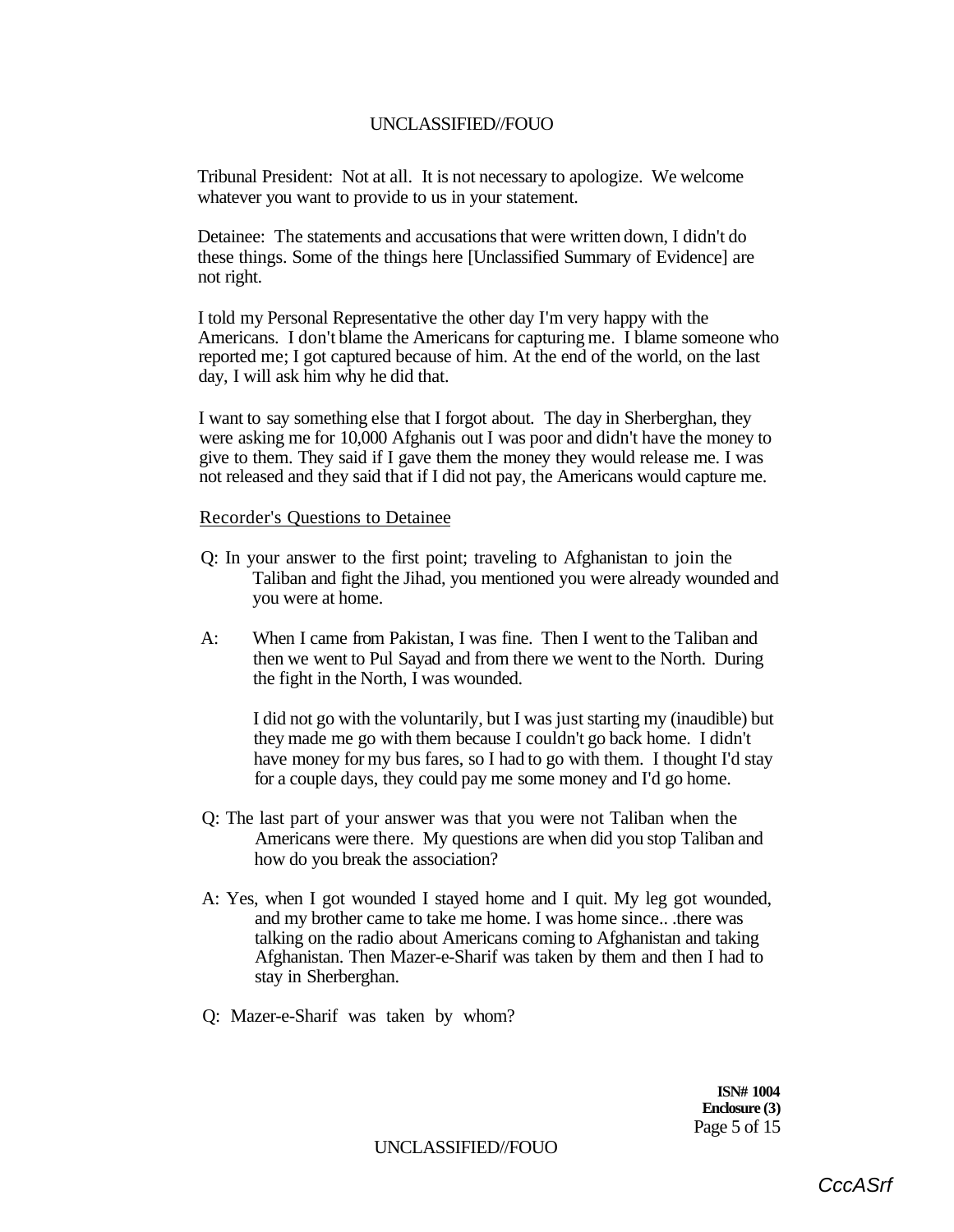A: By Dostum and the Americans. They bombarded... I was in Sherberghan. I did not go home. I was far away from home somewhere, and I went home then.

### **Tribunal Members Questions to Detainee**

- Q: Good morning. I have some questions so I can better understand the story you've told us today. Are you originally from Pakistan?
- A: No, I'm from Afghanistan.
- Q: Was there a time you moved to Pakistan before returning to Afghanistan?
- A: Yes, I went by myself to Pakistan. My family did not go to Pakistan.
- Q: What was the reason for going to Pakistan?
- A: The fight in the house. I got mad at my family and I decided to go to Iran; that was my goal. I didn't have enough money to make it to Iran so I went to Pakistan.

Tve said my whole story from the day I left my house to when I went back to my house in my interrogations. My story is in my file. If you want me to tell my story over and over again, we'll be here until evening. That's okay, Pll tell you my story.

Q: We're not going to ask you to repeat all of it, but we do not have access to your file before coming to the tribunal. Our purpose is to try to understand what you did and why you did it

The Pul Sayad compound, is that in Afghanistan?

- A: Yes, it's in Afghanistan.
- Q: Is that a military training camp?
- A: I was a line. On one side of the line were Massoud's fighters and the other side was the Taliban.
- Q: Was there an actual Pul Sayad place where you get training on weapons?
- A: We were soldiers, like MPs. There was no military training or anything, except we had AK-47's with us. During the day, we were in our rooms, and at night, each soldier had to do two hours as a guard.

ISN#-1004 Enclosure (3) Page 6 of 15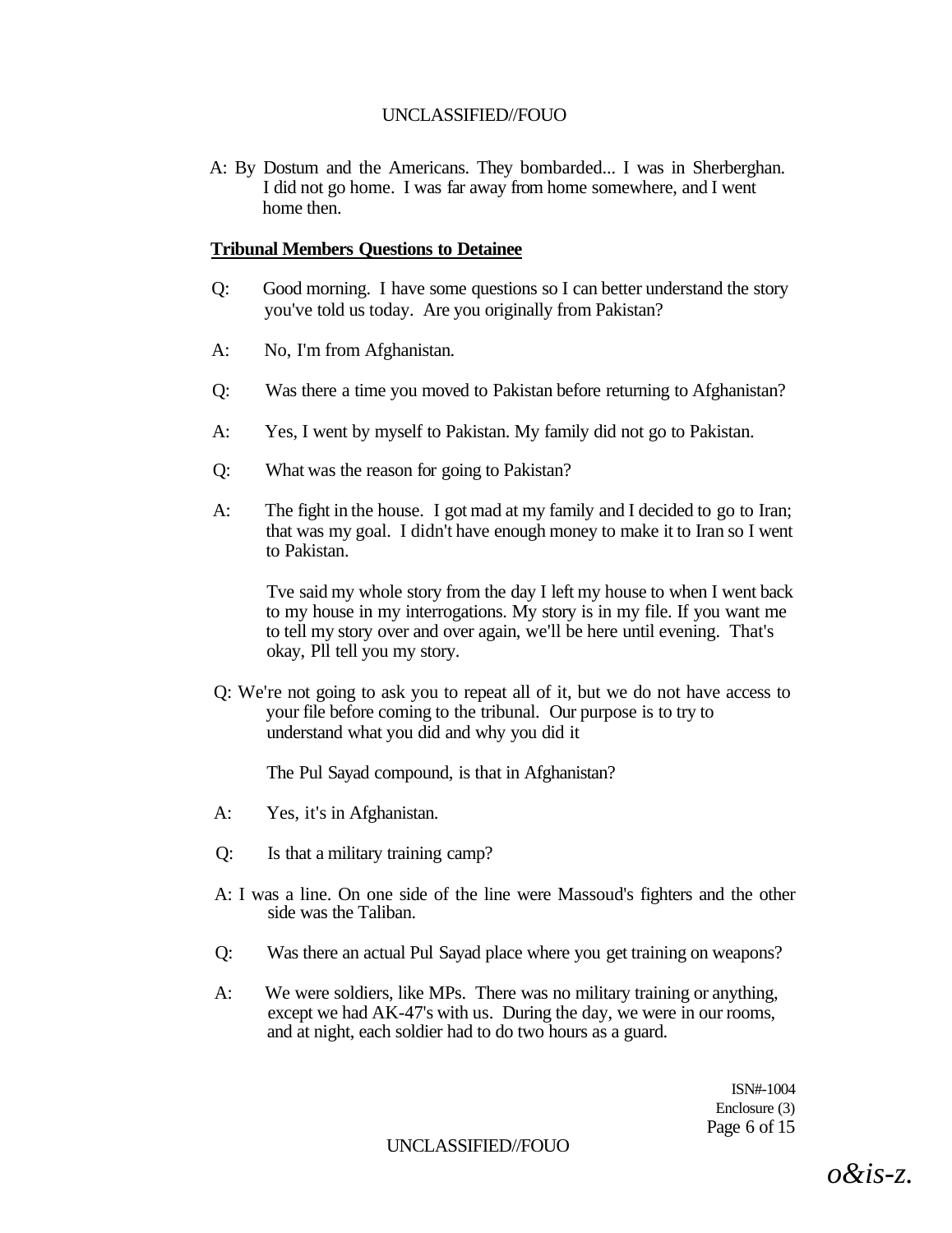#### UNCLASSIF1ED//F0U0

Is this the same time you were at the Shaker-Dari compound or was that a different time?

No, that was a different time. The person with me asked me to go to Kandahar.

So, Put Sayad is not near Kandahar?

It's very far away. I didn't want to go to Kandahar. I asked the person with me to give me some money so I could go home. He told me not to go home because the places I'd pass to go home were all occupied by the enemy and they would capture me. He told me to wait and to go with him to Kandahar.

Was your home in the part of Afghanistan that was controlled by the Northern Alliance?

Yes, my house is in the Norm and, at that time, Massoud had control of the area.

You said earlier that you fought against Massoud, Dostum, Rabbani and Hekmatyar. Those four leaders?

Yes, I said that. The Taliban was telling us they were not good people and we had to fight against them and make them leave the country.

I did not know that the Taliban was worse than them. They have associations with bad people.

The Taliban told you that Massoud was getting aid from Russia, so that's why you thought it was okay to fight them? Even though they were Muslim?

They told me to fight him because he got help from Russia.

Was there a time you actually stayed at a Taliban house in Kabul?

First, there was a man named Malek. He joined the Taliban and gave the Norm to the Taliban, surrendered the North to the Taliban. Then he said he was going to help the Taliban get the North, but he played games with the Taliban. Malek actually tricked the Taliban so he could kill the Taliban.

> ISN#1004 Enclosure (3) Page 7 of 15

UNCLASSIFIED//FOUO

*CddtSTj*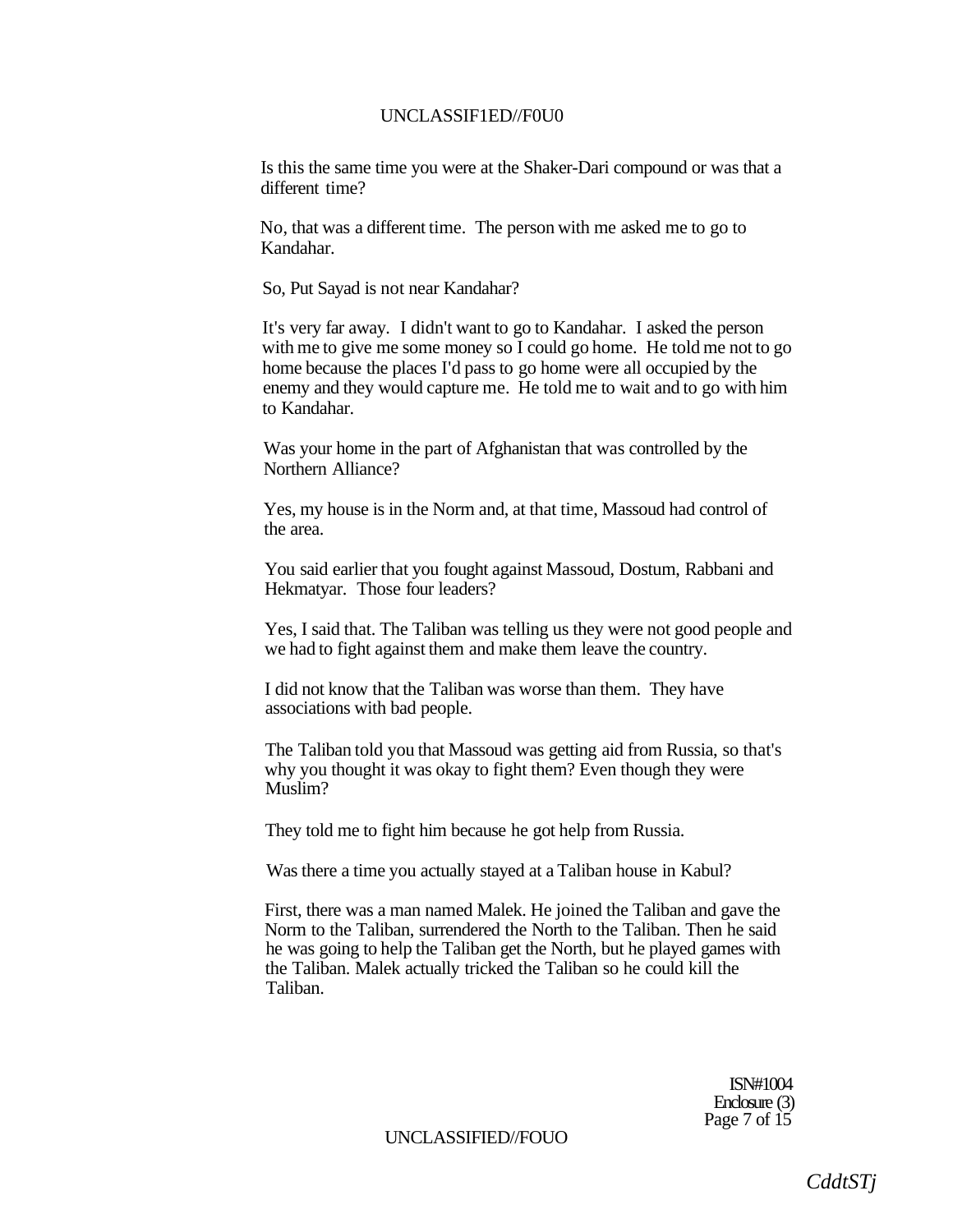When the Taliban went north with him, he killed them all. The Taliban had to come back to Kabul, Herat and Kandahar. They left the north to the Northern Alliance.

The second time the Taliban went to the location, I was wounded; my leg was cut and 1 was in the hospital. I wasn't with mem.

At that time, Malek skipped the country and went to Iran, Massoud went to (inaudible) and Dostum went to Turkey. The Taliban occupied a lot of locations and I went home.

During the fighting, there was a short period of time you were in Kabul?

What period of time? When my leg was injured and I was in the hospital? That time?

Anytime. Was there more than one time?

When I came from Pakistan, I went with them to Pul Sayed for one to one and a half months. From Pul Sayed I went to Kandahar for about 15 days. Then I was told some people would be sent to Kabul and I could go with them, and after Kabul I could go home.

The guy with me was named Haji Satar, Mullah Satar. The person with me in Pul Sayed introduced me to Mullah Satar. They told me they would take me to Kabul, but he lied. He lured us into the car and the car went a different direction. It went to Herat, not Kabul.

1 did not know which way we were going and from Herat, they took us to Bahrest (phonetic) and then to a district named Marrah (phonetic). The Taliban was having a fight with Malek there.

During that time, they made me to fight and that's when I got injured on my left arm. They put me on the plane and took me to Herat I hadn't healed very much; I was still wounded and they sent me back to Herat.

When I got to Herat, I asked where Mullah Satar was. In Kandahar I asked for him and they told me he went to Kabul. From there, I went to Kabul. When I was in Kabul, he was Shaker-Dari.

In Shaker-Dari there is another line between Massoud and the Taliban. Massoud and his soldiers were in Boudaret (phonetic) and the Taliban was in Shaker-Dari.

> ISN#1004 Enclosure (3) Page 8 of 15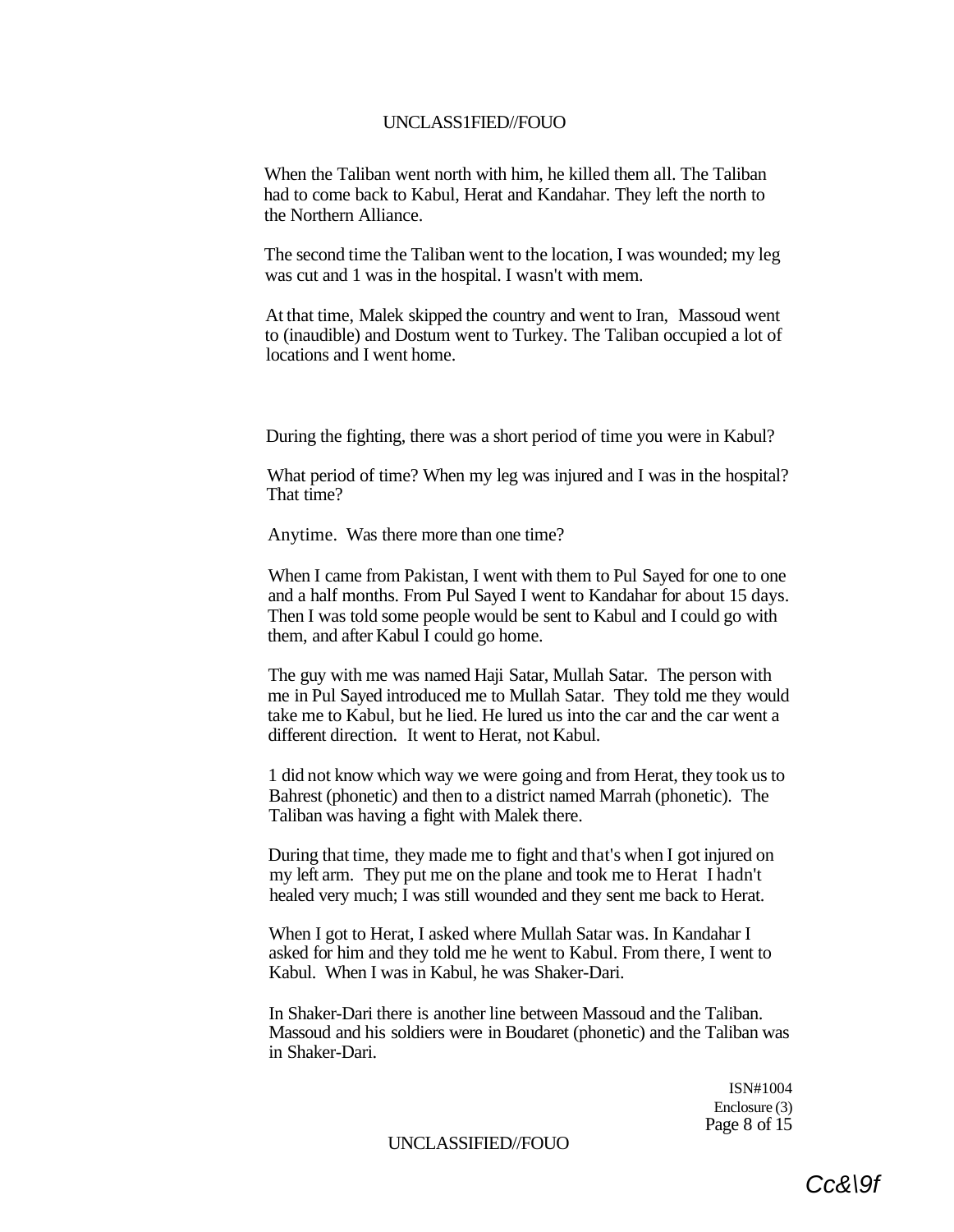In Shaker-Dari there was a fight against the enemies. The mortar exploded and they told me to get down and lay down, but my leg got injured. I was unconscious and I didn't know anything. They put me in the ambulance or the car and took me to the military hospital.

When I woke up I asked where I was. They told me that I was in the hospital. I asked about my leg and they said it was cut and they wouldn't let me talk that much.

I didn't have anyone there to take care of me. I didn't have my family or any visitors to take care of me. Also, when they cut my leg, they cut it a little bit, then they cut it again a little bit further, and then it got infected. 1 spent three to four months in bed, in the hospital.

The Taliban took the north and Malek escaped from it Then the Taliban took the whole area. Massoud and Dostum were scared too, and they ran away.

At that time, they took all of the north, including the place I lived. So, they put me on a plane and took me to my place.

After that, my brother came and I went to Konduz and then I went to Mazer-e-Sharif and (inaudible).

I didn't want to go to my house, because I was still mad at the people in my home. My brother came and took me home. He apologized a lot to me and made me go home again.

When I went home, I spent most of my time there. We used to have a house in (inaudible) and we're living somewhere else and I lived with my brother.

- Q: If you remember, how much time passed between when your brother brought you home and you were captured?
- A: I'm not sure how long it took, but it was one to one and a half years that 1 spent out of my house, but most of the time I was in my house.
- Q: You said earlier that you thought one of your enemies reported you. Is that right?
- A: There was an organization from Sweden coming to Afghanistan to make plastic legs for the handicapped people. I went to Dahar (phonetic) to get a plastic leg. When you are injured in the Taliban, they don't care about

**ISN# 1004 Enclosure (3)**  Page 9 of 15

UNCLASSMED//FOUO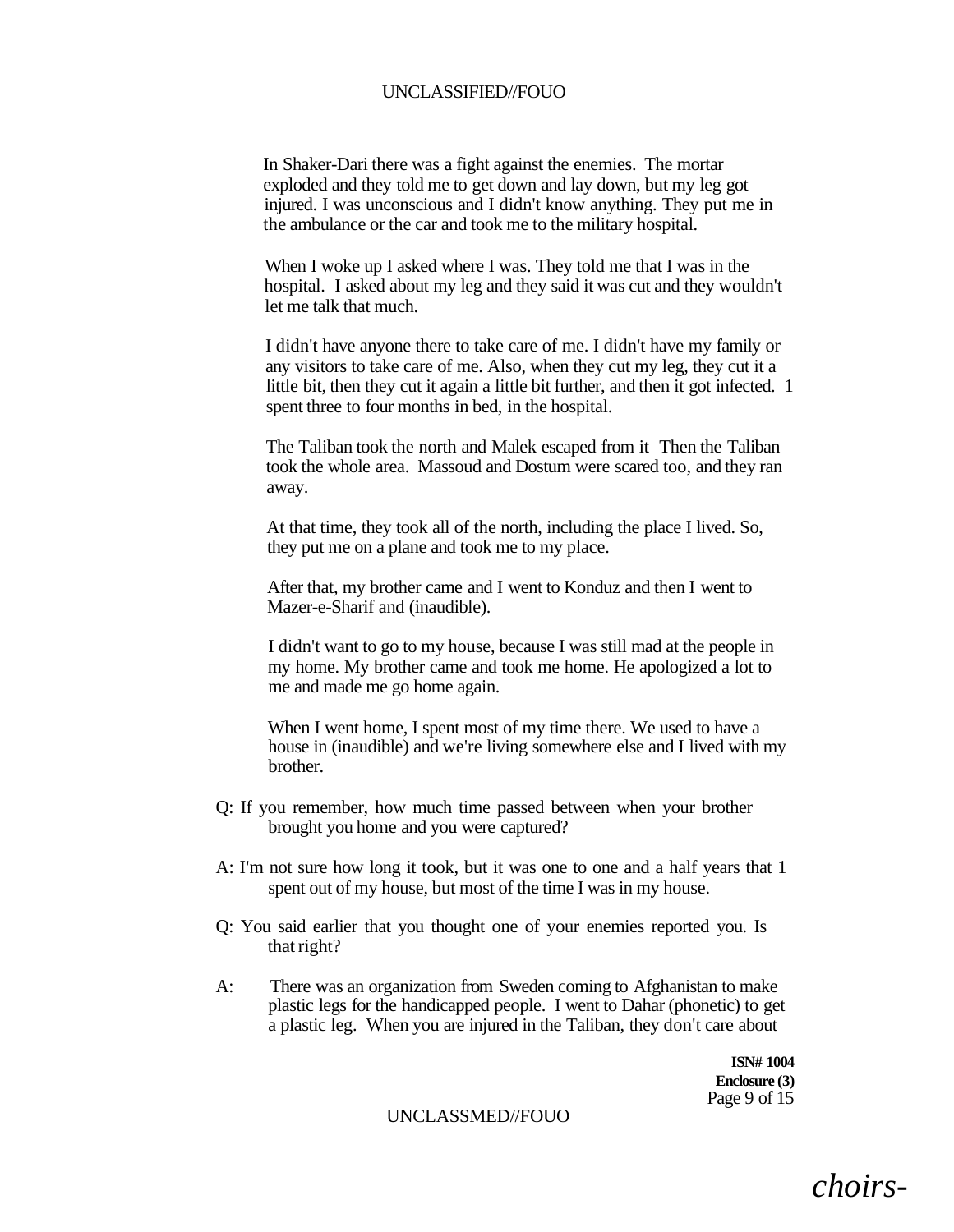you anymore; they just leave you. They won't ask for you and they don't care about you anymore. I had to take care of myself and ask for help.

I asked for help from the Red Cross and for the Swedish organization to make the plastic leg.

When they fixed my leg in Dahar and I went home, Then from my home I went to Konduz and then back to Dahar. When I got my leg fixed I went to Konduz and then to my house.

When I came home, it still hurt to walk on my leg. I told my brother I was going to Mazer-e-Sharif to have my leg fixed so it would do me some good. 1 told them that my leg was not good. They said they couldn't give me another plastic leg, but they could repair it. That time, after they repaired the leg, it was better.

At that time, there were two kinds of money in Afghanistan; one was Dostum's money and the other kind of money. I was owed 35000 Dostum's money and I decided to try to see Haji Satar and ask him to give me some money, but when 1 went there he wasn't there. His friend was there. He [friend] told me to stay for a few days.

At that time, people were talking about the Americans and the bombs started. That night he [unknown] came to Mazer-e-Sharif and I was still in Sherberghan. Mullah Satar wanted to run away from Konduz and go to Mazer-e-Sharif, but he died during the bombing.

When 1 was in Sherberghan, I was sleeping. ..the other Taliban left Sherberghan towards Mazer-e-Sharif. At that time I volunteered. At that time I had long hair and a long beard, and dressed in Afghani clothes.

At that time, in Sherberghan, I wanted to take a break to eat. I was walking and somebody told me to come here. It was a Pashtu and a Farsi speaking person. I went there and I got captured.

I had one coat, a turban and 800 Afghanis. They took my coat, turban and my money. My shoes were new. He took my new shoes and gave me his old working shoes. After that, they put me in the basement for 7 or ft days. Then Ramadan came.

After 12 days of Ramadan passed, 1 heard that Konduz, and a lot of places in Afghanistan, were taken by the Americans. In Konduz, a lot of Taliban were in the fight and Dostum was killed in Sherberghan.

> **ISN# 1004 Enclosure (3)**  Page 10 of 15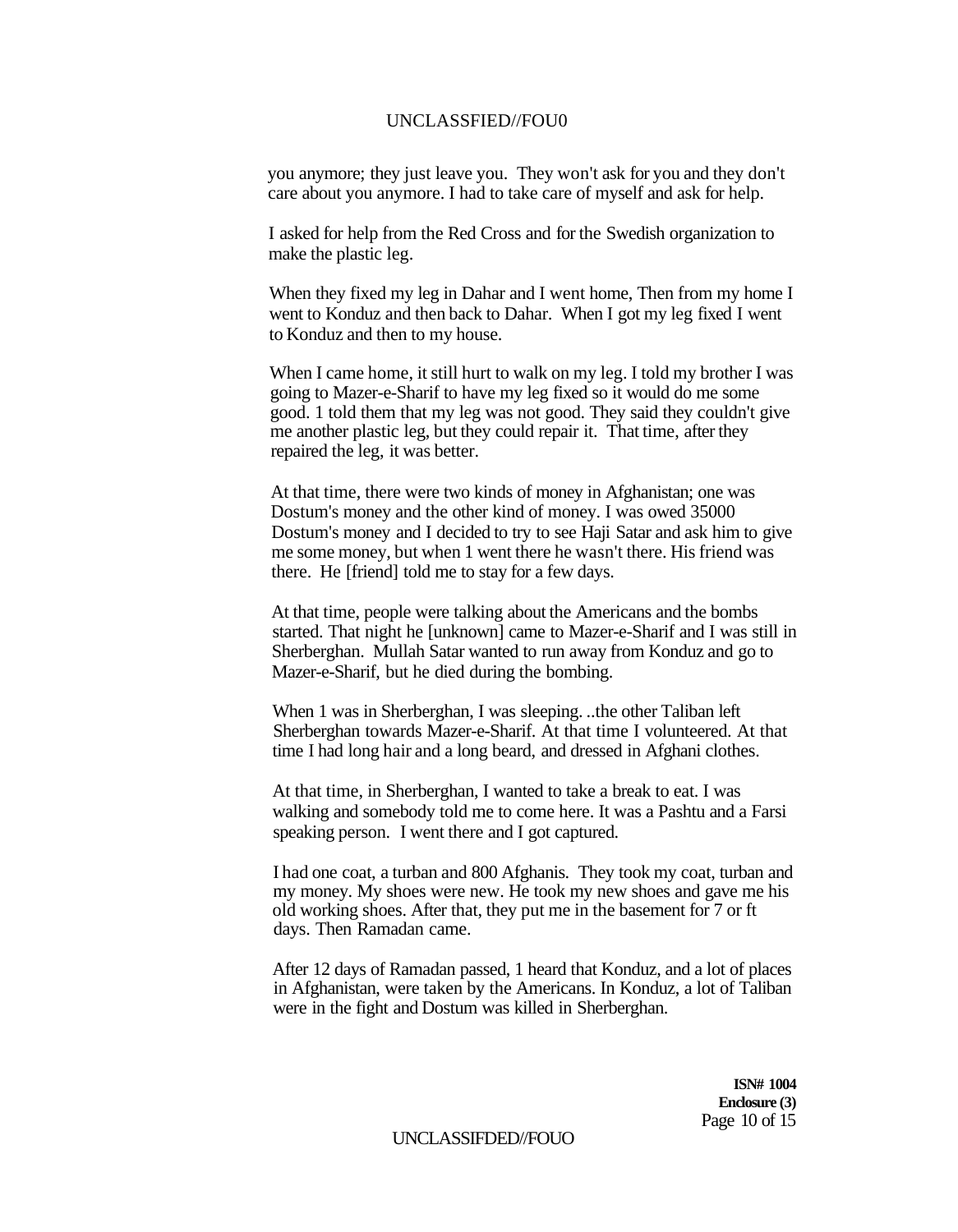When I told them that, I was told I would never see Afghanistan again and to just forget about Afghanistan. I told him that was okay; he could give mc to the Americans.

Seven days passed and Americans came. When they were taking me out of the jail> they said it was my last chance. If I gave them the money, they'd release me. I told them mat I wouldn't even give them 10 Rupees and to give me to the Americans.

There were two Commanders and one soldier. When we were walking, the two Commanders were in front of me and the soldier was behind me. When we were walking, we passed several doors. At the third door, there was an American on the roof for security.

I had a 100 Rupees bill and some change that someone gave me for charity in my pocket and I had two pair of prayer beads around my neck. There was an Uzbek guy who told me to hold my hands up so the Americans could search me.

I was holding my hand up and the Uzbek was searching me. When he saw the money in my pocket, he took it and put it in his pocket. The American MP was standing there and saw this. He told him to give me back my money. The Uzbek put the money back in my pocket.

The American told me to look at the prison and to put my hands behind me. I did this and he handcuffed me and searched me again. They took me to a room that had a bathroom next to it.

There was a blanket was hanging that had a lot of bullet holes in it and I thought the Americans were going to kill me; I started praying.

The linguist in Afghanistan told me to take my clothes off because they wanted to examine me and search me again. 1 told them that I didn't want to be naked and needed a sheet to wear.

They told me to take my clothes off and they brought a black bag. They put my clothes and my beads in the black bag and they gave me clothes to wear. After that they covered my face and handcuffed me and then took me to another room.

I was sitting in the room on the floor and I heard noises. They brought five more people in; I didn't know them.

When they were picking me up from the floor, my legs went out, so they carried me and put me in the car. Actually, I didn't see because our eyes

> **ISN# 1004 Enclosure (3)**  Page 12 of 15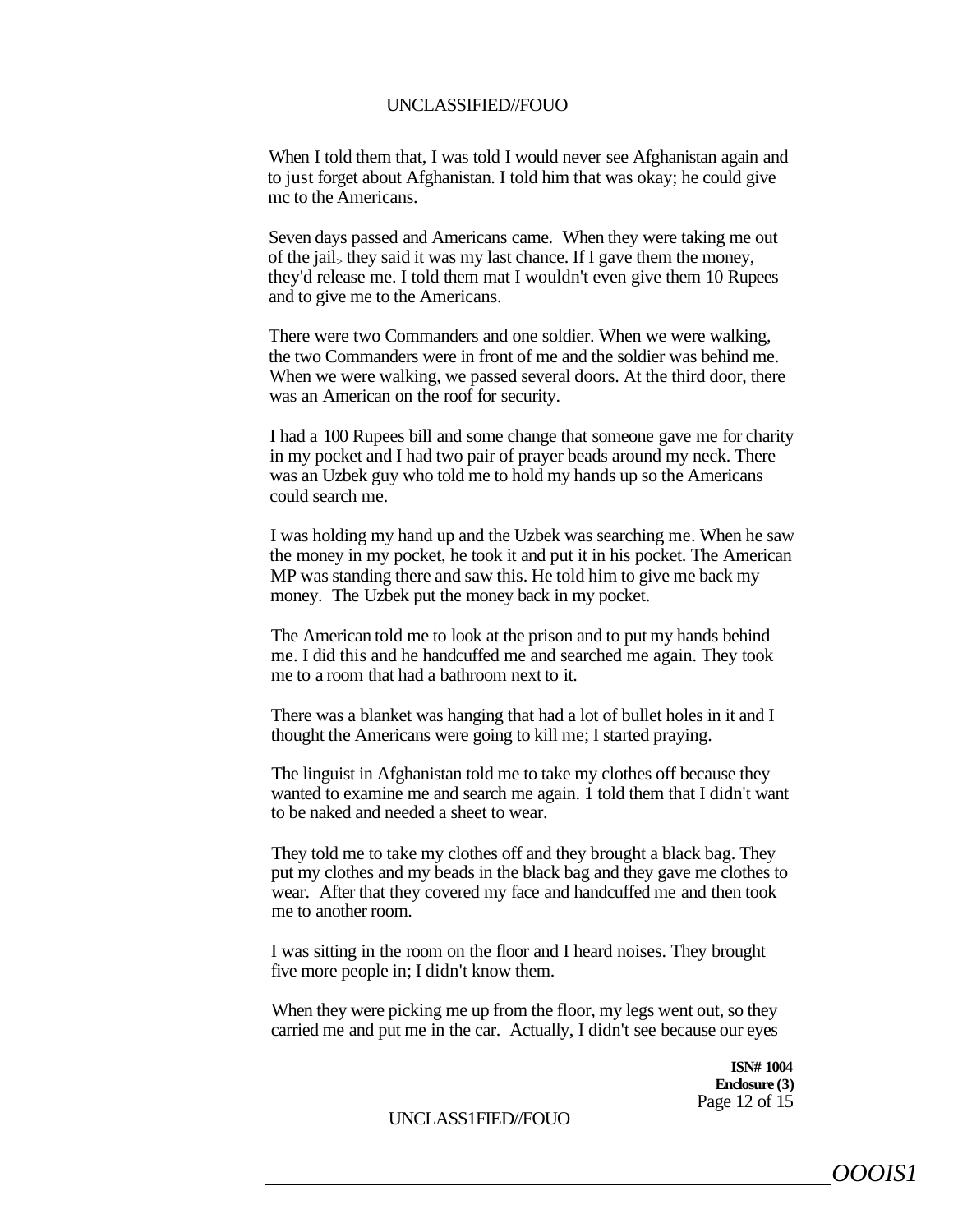were clothes and our hands were tied. They put each person in a separate car. With me was an American MP and a Farsi guy. From there, they took us to Sherberghan airport to an American plane. There was another Uzbek and said this was the time they were giving me to Americans. At that time, I was hurting badly and I started cursing this Uzbek. Then he told me that I would never see my sister, mother, father, country or my home again. 1 said that was okay.

They put me on the plane and they took me to Bagram. I have a lot of stories to tell. I spent one and a half months in Bagram and then I came here.

- Q: Thank you very much; you've covered the details well.
- A: Thank you very much for asking me all of these things.
- Q: With respect to your leg injury, are you familiar with the battle of Mazere-Sharif?
- A: Yes, 1 was in the hospital and was told there was fighting at Mazer-e-Sharif and the Taliban had fallen.
- Q: You were in the hospital for a month, two months, three months?
- A: It was three or four months.
- Q: Earlier, you mentioned that you didn't meet any foreigners. What is your definition of a foreigner? You did a lot of travel around Afghanistan.
- A: When I was with the Taliban, I didn't even see a Pakistani. They are even considered foreigners. I didn't see anyone except Afghans.
- Q: All Afghans then?
- A: Yes. There were Afghans from everywhere, like Kandahar...
- Q: No Arabs from Saudi Arabia or Yemen?
- A: I swear I haven't seen any Arabs.
- Q: You said you were never in Khost. Khost is also a province that is bigger than the city. Were you ever in Khost province?

**TSN# 1004 Enclosure (3)**  Page 13 of 15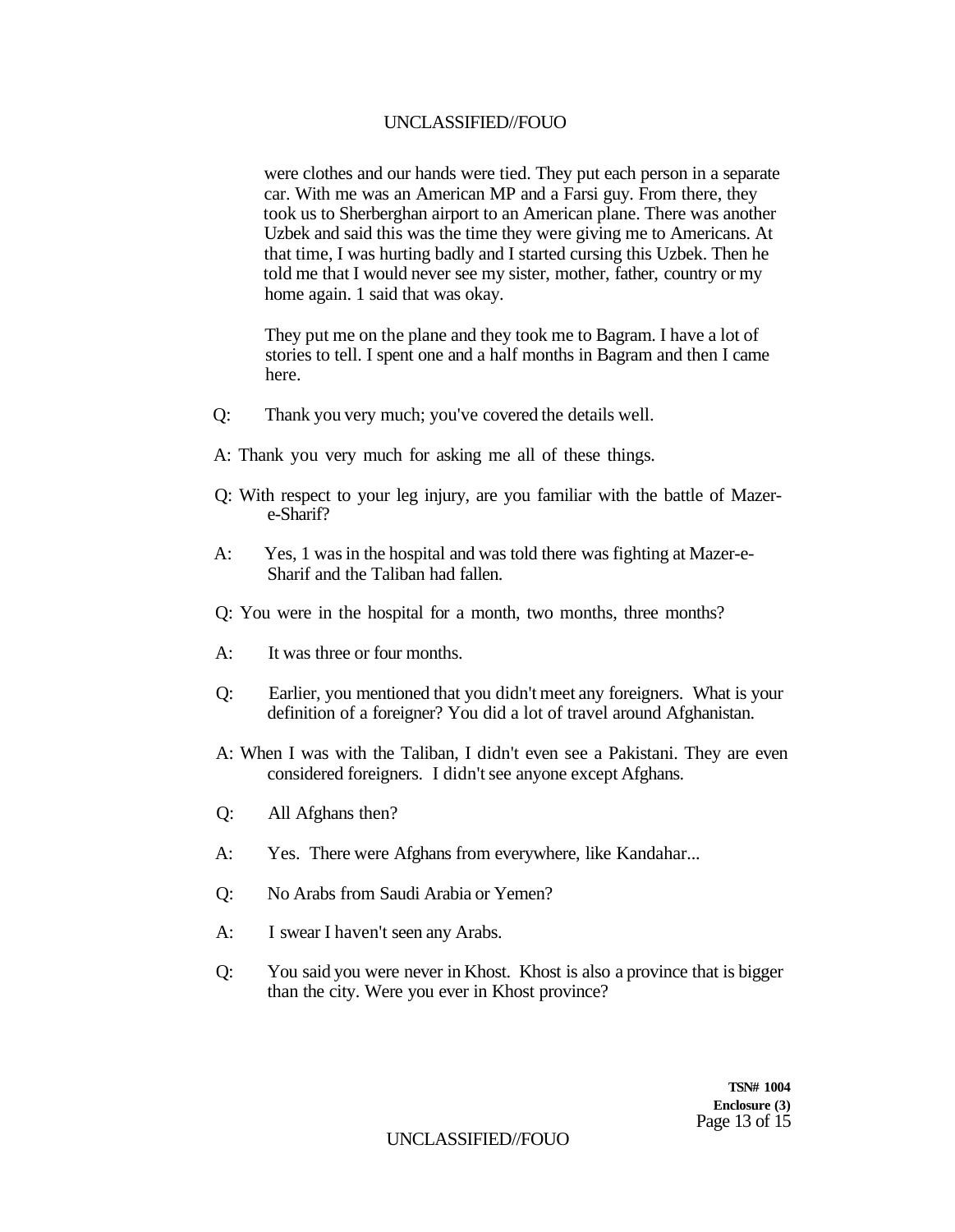- A: I haven't heard of Khost as a large province, but I've never been there. Afghanistan is my country and I've heard a lot of names from other provinces, but I didn't go to most of them.
- Q: Sherberghan, that is just west of Mazer-e-Sharif?
- A: I've heard the names of west and east, but I don't know if it's west or not. It's by the sunset side.
- Q: That works, thank you.
- A: The other side of Salanga (ph) is north.
- Q: That's good. Sunset works fine. Thank you.
- A: First is (inaudible), but it's near sunrise. When you go from my place, first Salanga to Mazer-e-Sharif and then Sherberghan.
- Q: Thank you, I have no more questions.
- A: I want to say something else. I gave my address to you guys and I even swore, but if you don't believe me or my swear, you can go ask about me in my country.

#### Tribunal President's Questions to Detainee

- Q: Is there any other information that you feel would be important to help us determine if you have been properly classified as an enemy combatant?
- A: I'd like to say one thing. You were accusing me of joining the Taliban. At that time, the Taliban was the government of Afghanistan. Even if I were in Afghanistan, now I'd join the government, if any government came. You have to support the government

I didn't do any military (inaudible) in other countries. If I did activities in other countries, you can blame me for that It was for my country. I was for Afghanistan and whatever I did, I did it in my country.

This is up to you. You can release me, keep me in jail or assassinate me; the punishment is up to you. If you have any proof, evidence or witnesses against me that I was with these foreign people, or if I had a friend in Khost that can prove this...

In Bagram, they said if I told the truth they'd release me. I've said the truth since the day I left my house, to the day I went back to my house.

> ISN#1004 Enclosure (3) Page 14 of 15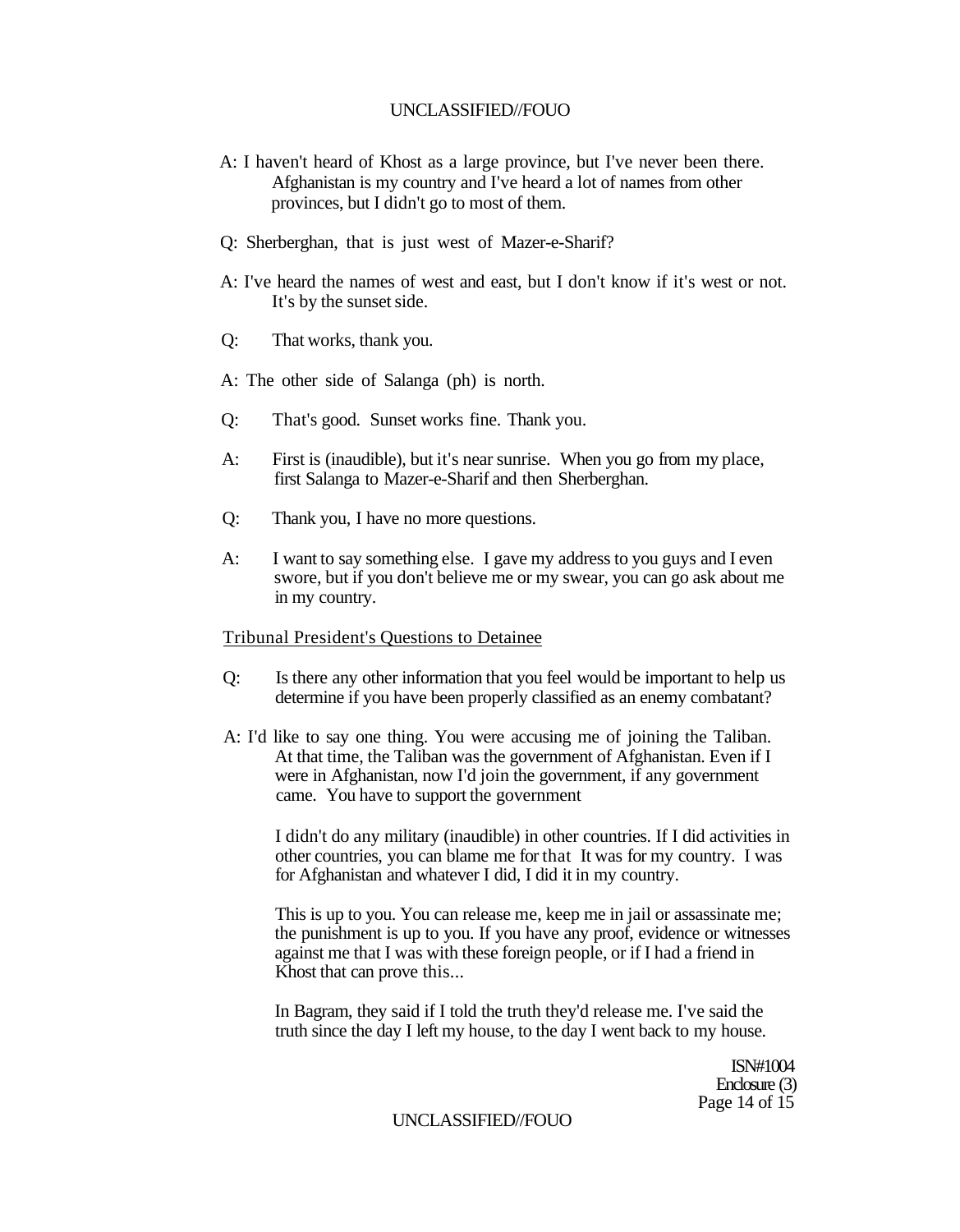Fve said the truth to them. This is your decision. I've already told you about what I was involved in. I will never do that again. I have my address with you guys and my letters and picture with you. I will never do that again.

# **AUTHENTICATION**

I certify the material contained in this transcript is a true and accurate summary of the testimony given during the proccedini

Colonel, U.S. Marine Corps Tribunal President

> **ISN# 1004 Enclosure (3)**  Page 15 of 15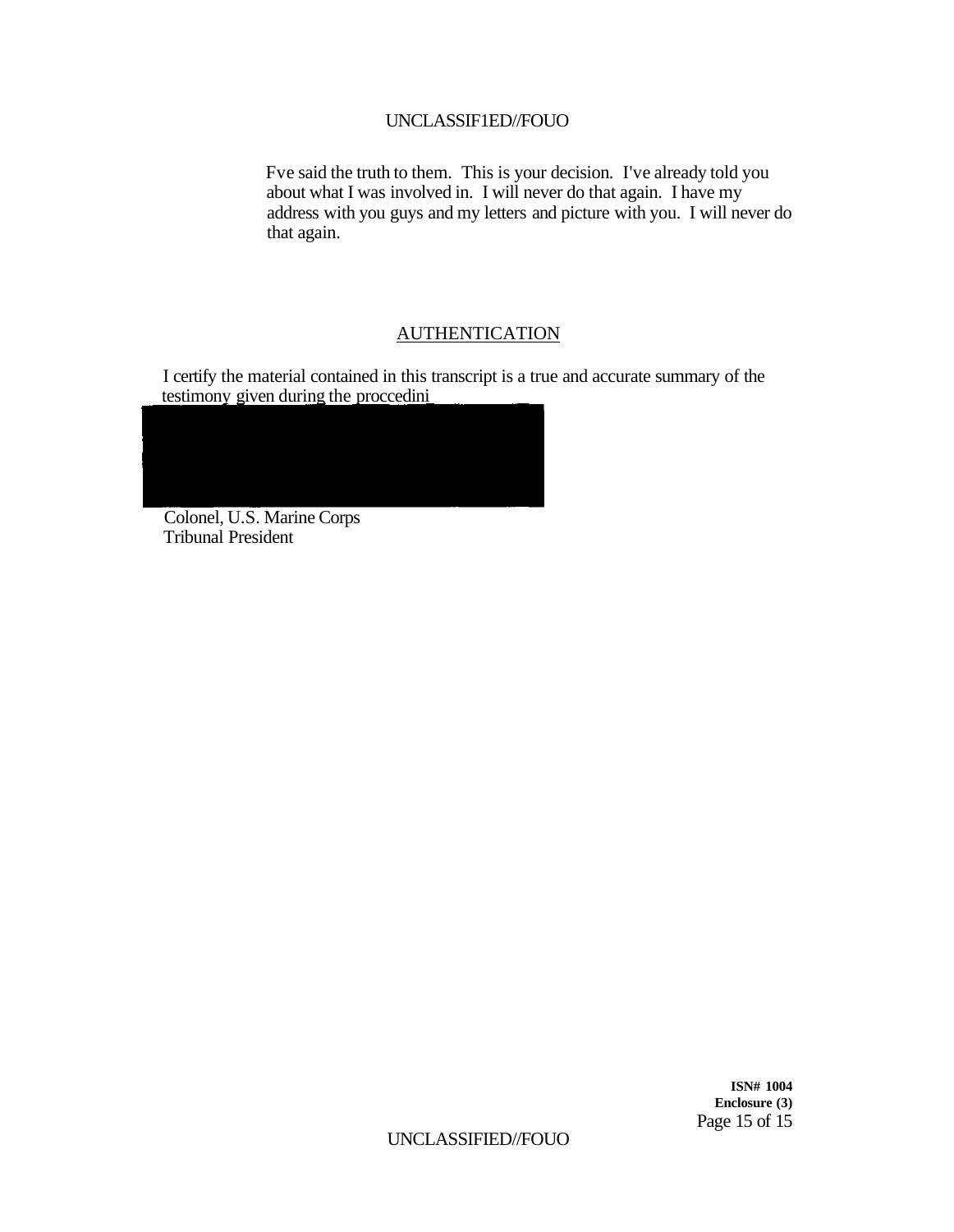### **Summarized Detainee Unsworn Statement**

*The Tribunal President read the Hearing Instructions to the Detainee and confirmed that the Detainee understood and had no questions\** 

*The Personal Representative presented the Detainee Election Form (Exhibit D-a) to the Tribunal* 

*The Recorder presented the Unclassified Summary of Evidence (Exhibit R-l) to the Tribunal* 

*The Recorder confirmed that he had no further unclassified evidence or witnesses and requested a closed Tribunal session to present classified evidence.* 

*The Tribunal President referred to the Detainee Election Form, which indicated that the Detainee had chosen to participate in the Tribunal process, had not requested any documentary evidence or witnesses on his behalf and would like the Personal Representative to speak briefly regarding the allegations in the Unclassifled Summary of Evidence with the Detainee adding additional comments as needed* 

*The Tribunal President opened the Tribunal to the Detainee to make his statement,* 

Detainee: I will explain my evidence to the Tribunal.

### *The Tribunal President asked if the Detainee would like to make his statement under oath.*

Detainee: I will take the oath for only one thing. I have told the truth on all the other points.

Tribunal President: Then you will take the Muslim oath?

Detainee: Yes.

Tribunal President: Very well, thank you. At this time, Recorder, please administer the Muslim oath to the Detainee.

Detainee: I know the Muslim oath-

Tribunal President: All right, if you would like to say it yourself that is fine.

Detainee: I will take the oath for number one (referring to bullet 3.1 of the Unclassified Summary of Evidence) that said that I nave association with al Qaida or Taliban. I will take the oath that I have nothing to do with those organizations or those people. I will take the oath only for that reasoa

> ISN# 282 Enclosure (3) Page 1 of 17

UNCLASSIFIED//FOUO

*OOHfij*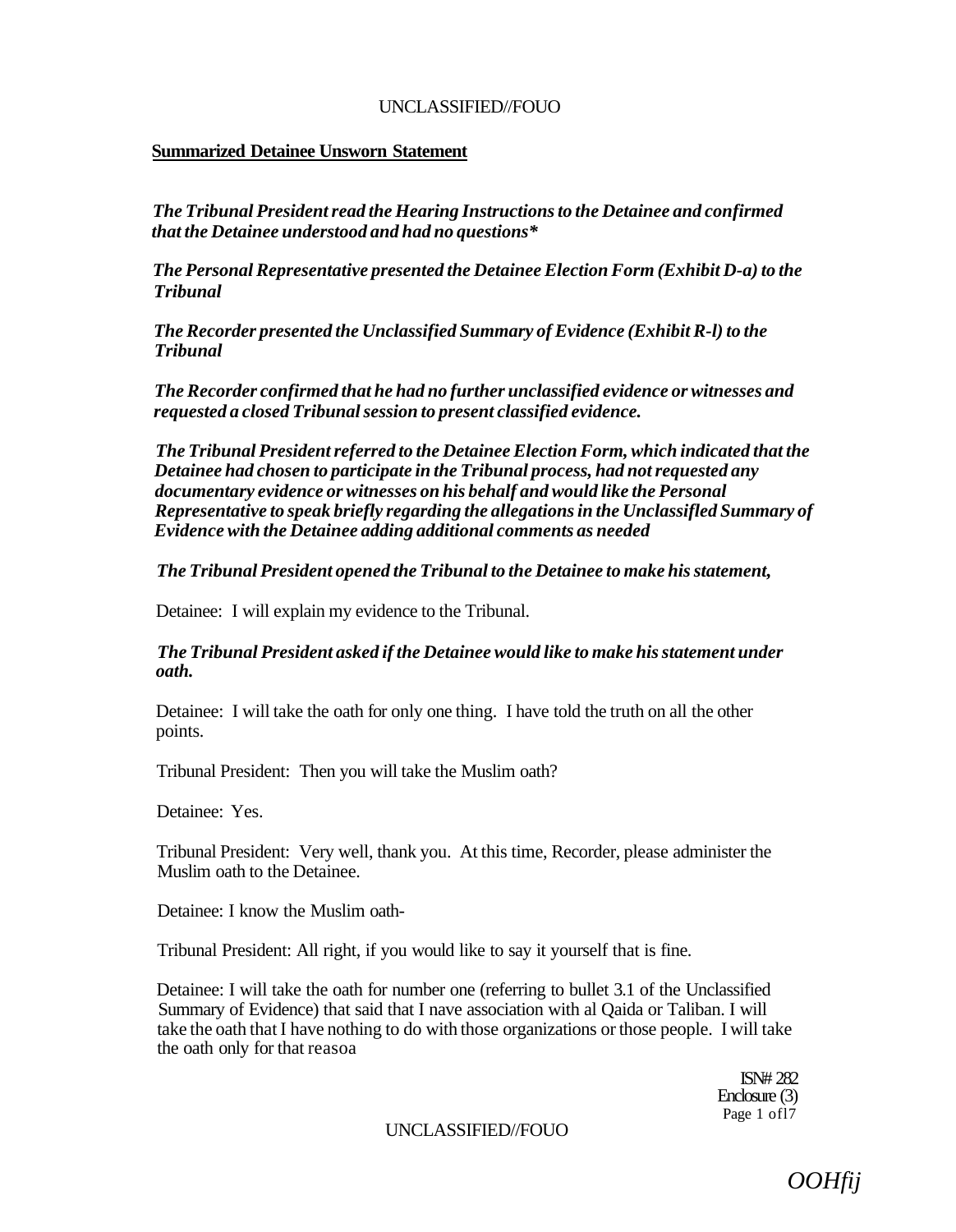Tribunal President: The oath that we would like for you to take is a symbolic or a gesture that indicates that you will promise to tell the truth

Detainee: I will take the oath for just one thing and that's where it says that I have an association with al Qaida and Taliban. I will take the oath for this but the rest of them are just accusing me for all of those things that aren't true and I will not take an oath for those issues, only the one.

Tribunal President: I think I understand. By taking the oath it's not a sign of admission or confession. All it is saying is that I promise to tell the truth. Everything I say here today, I promise to tell the truth.

Detainee: Everything I said is true and I will not take the oath.

Tribunal President: Very well then. That will be fine too. We will accept your statements and give them serious consideration whether you take the oath or do not take the oath.

Detainee: Okay.

Tribunal President: Very well then. At this time, with the assistance of your Personal Representative, you may begin.

Personal Representative: What I will do is read the allegation and then read what you told me in the interview and then you will have time to add anything else if you want to.

Detainee: Okay.

*3.1. The Detainee traveled from China to Pakistan in April or May 2001. In July 2001 the Detainee traveled to Afghanistan to receive military training at the Uighur camp in the Tora Bora Mountains.* 

Personal Representative: Thisistrue. 1 went to Pakistan in about May of 2001 todo business. I didn't have a specific business. I had some money to go to Pakistan to start a business after looking around at the market Somebody told me about a Uighur training camp in Afghanistan that would teach you to fight against the Chinese government. In July 2001,1 traveled to Afghanistan and I did learn to shoot a gun there.

Detainee: This was at the end of July.

Personal Representative: Is there anything else you want to say about that7

Detainee: First let me explain to you why I left my country. Our country is being controlled by the Chinese government, which has different kinds of policies and for some reason they accuse Uighur people for nothing and punish them really badly. 1 decided I didn't want to be accused for doing nothing and be punished so I left the country. I Left my

> ISN#282 Enclosure (3) Page2ofl7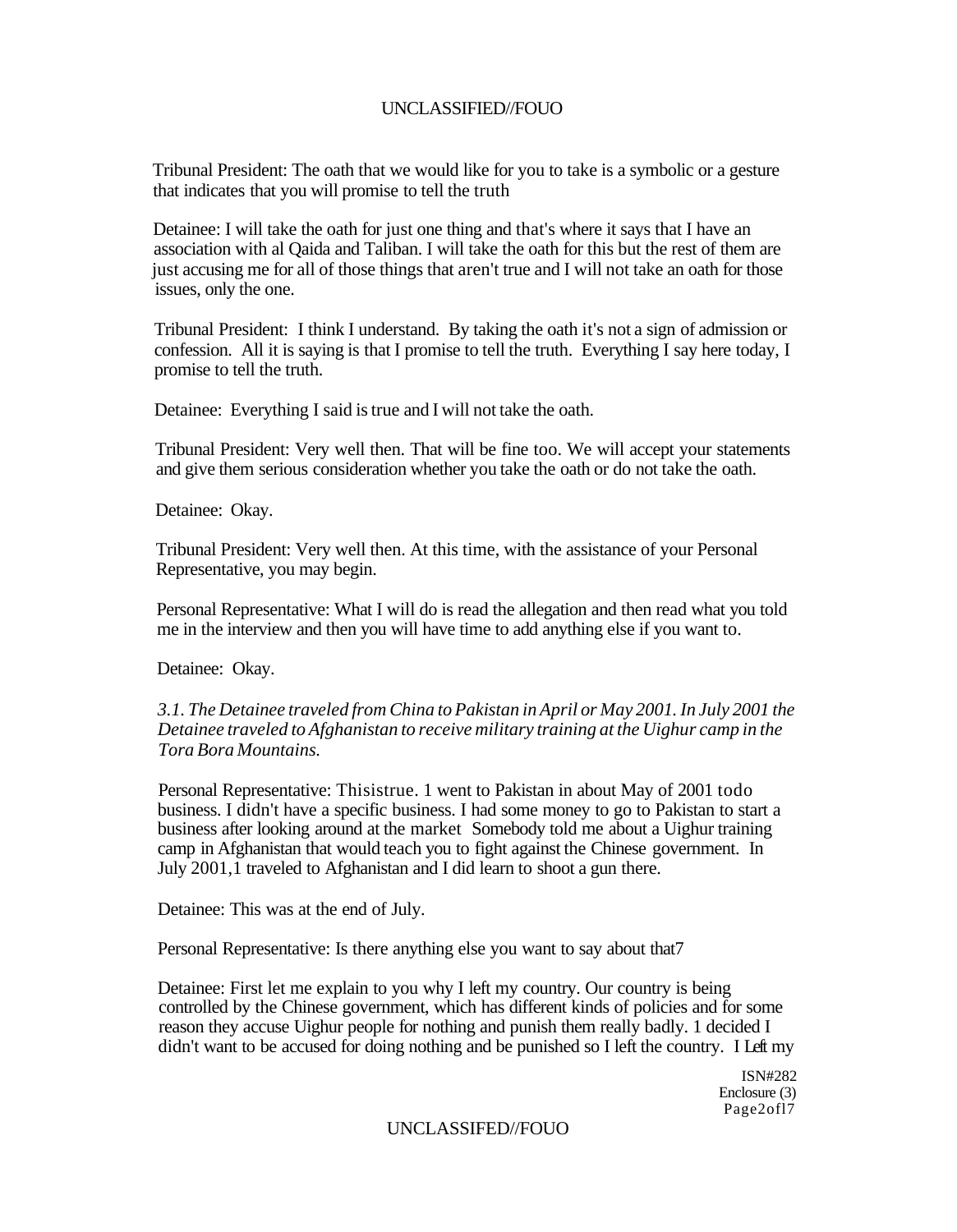home country and had no desire to go back. That's why I closed up all my business and went to Pakistan.

Personal Representative: Let's go to die second allegation.

Detainee: Yes.

*3.2. The Detainee lived at the Uighur training camp from July to October 2001.* 

Personal Representative: I wentto Afghanistan in July of 2001. After the bombing we couldn't stay at the place we were and we went to the mountains.

Detainee: You didn't read the reason I went to Afghanistan.

Translator: I think that he (the Detainee) thinks we are still on number one.

Personal Representative: Why don't you tell us why you went to Afghanistan?

Detainee: I wanted to go somewhere else to do business but I heard of some Uighur groups in Afghanistan getting training to fight against the Chinese government I changed my mind and tried to go over there to join that group. That's the reason I went to Afghanistan. If someone told me that the Uighur group was not against the Chinese government and against any other government besides China then 1 would not have gone to join them.

Personal Representative: I will read the next allegation.

Detainee: Yes.

*The Personal Representative began to read point* 3.5.

Translator: I think we need number two. Did he answer number two?

Personal Representative: Ask hhn if he has anything else to say about number two.

Detainee: Yes, I have something else to say. It's true that I went to Afghanistan at the end of July. At the camp the conditions were really bad and stressful and there was lots of hard work. I decided to stay there because our goal was to be against the Chinese government and I wouldn't give up my goal even in the bad conditions to live. The food was not good quality but I still decided to stay there.

Personal Representative: I'll go to the next one now?

Detainee: Yes.

ISN#282 Enclosure (3) Page 3 of 17

UNCLASSIFIED//FOUO

*OOHoS*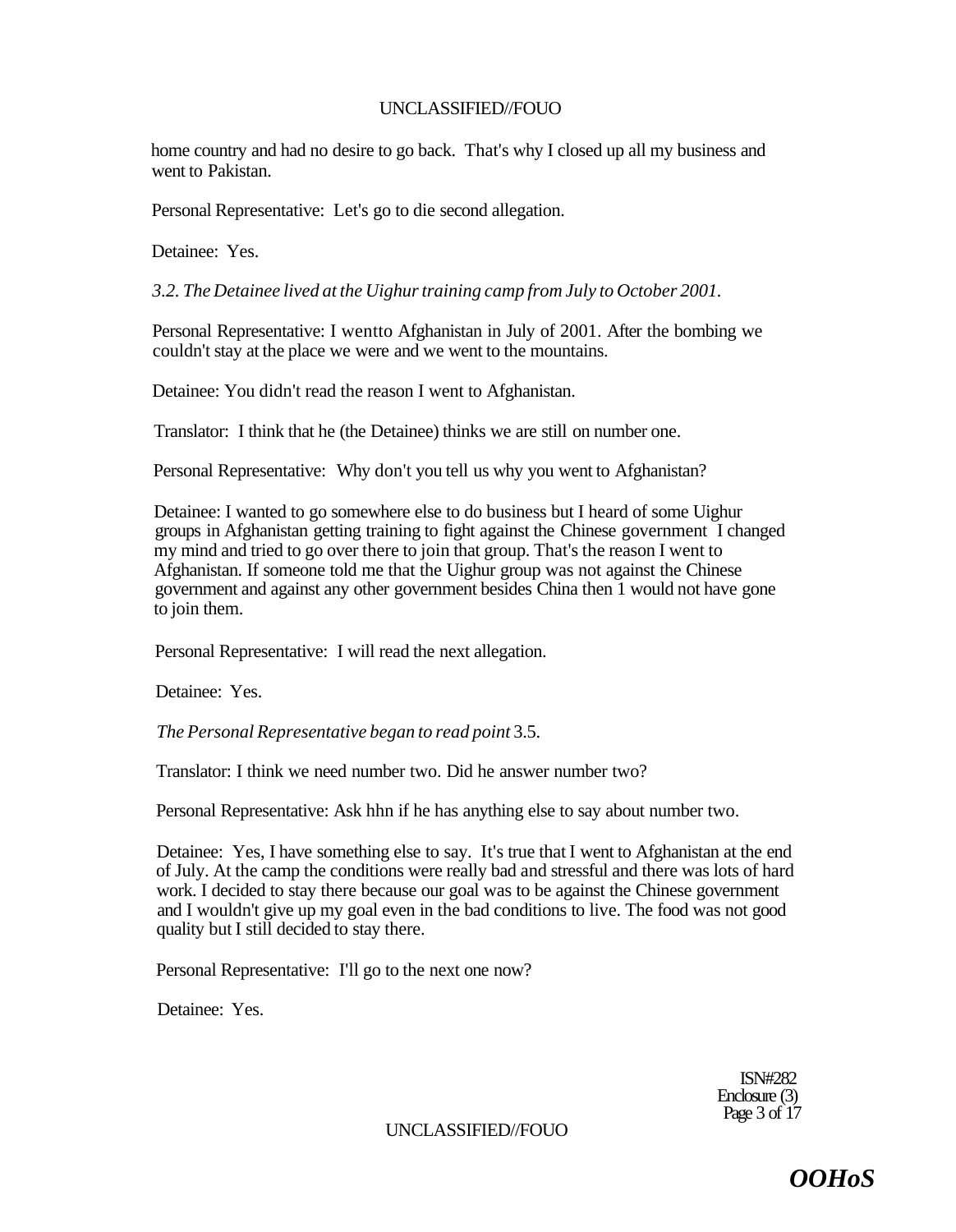*3.3. The East Turkistan Islamic Movement (ETIM) operated facilities in the Tora Bora region of Afghanistan in which Uighur expatriates underwent small arms training. These camps were funded by Bin Laden and the Taliban.* 

Personal Representative: This is what you told me. I never said this during any interrogations and I don't know who funded the camp. We did not know that the place where the camp was located was called Tora Bora. I heard this name for the first time in Kandahar.

Detainee: Can I look at my statement?

Tribunal President: Sure.

Detainee: (Pulling sheets of paper from his shirt pocket) I never heard about the Turkistan Islamic Movement. My understanding is that this is a liberation movement. Like I said, the place where we stayed was called Tora Bora, I didn't know that name. We called the place by it being at the end of the village and also the beginning of the mountain. That's how we (inaudible). It says there was small-arms training. I did not see many weapons in there, I only trained on the Kalashnikov and not any other weapon. They called this place a camp but that's way too much of a name for that place we stayed. They did not have enough bathrooms to use or housing or anything. That is way to big of a name for the place where we stayed. You say that Usama Bin Laden and the Taliban funded the camp but I never heard about mat. I don't think the camp needed help from them. There are a lot of rich Uighur people who might have helped the camp.

Personal Representative: I'm going to the next one.

Detainee: Yes.

*3.4. ETIM is one of the most militant of the ethnic Uighw separatist groups, and it is suspected of having training and financial ties to al Qaida.* 

Personal Representative: This is what you told me. It is a separatist group because we want to be separate from the Chinese government.

Detainee: Is that all? I do not understand. My understanding is that it is a separatist group and I just explained that we want to separate from the Chinese government and that's why is called separatist. I want you to explain to me what they mean by a separatist group.

Tribunal Member: We believe it is the same meaning how you explained it.

Detainee: That's why we wanted to be separate from the Chinese government and we want to create our own Uighur nation without the Chinese government. The Chinese say that there two separate groups. One is in the (inaudible) and one is the country. If something happens they announce on the radio and television those two separatist groups are the ones taking responsibility for anything happening in the country. Uighurs have a

> **ISN#282 Enclosure (3) Page 4 of 17**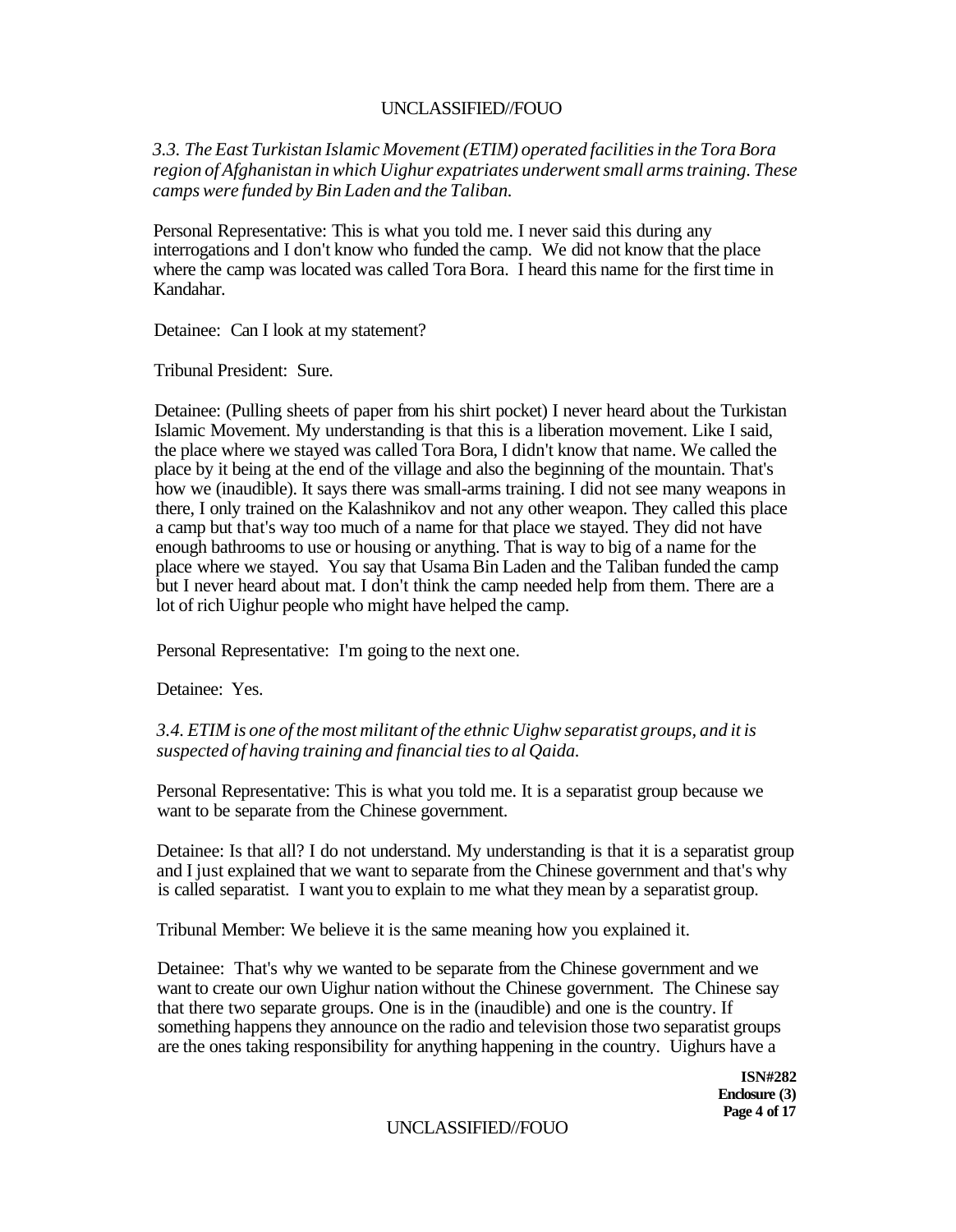title now. Uighurs inside the country they call a separatist group. Now we are outside and have the title of terrorists, I have no knowledge about the training and being funded by al Qaida. I have no knowledge about that.

Personal Representative: I'll read the next one.

Detainee: Yes.

*3.5. While at the Uighur camp the detainee received training on the Kalashnikov rifle, a handgun, and another weapon.* 

Personal Representative: This is what you told me. I only trained on the Kalashnikov. I never trained on any of the other weapons.

Detainee: That's true. I only trained on the Kalashnikov. (If) You don't train on that weapon, you cannot fight back against the Chinese.

Personal Representative: I'll go to the last one.

Detainee: Yes.

*3.6. Following the destruction of the training camp by the United States forces bombing campaign, the Detainee traveled to Parachinar<sup>t</sup> Pakistan where he was turned over to Pakistan authorities.* 

Personal Representative: This is what you told me. That's true we went into the mountains and we stayed inside a cave. Then we went into Pakistan and we were turned into Pakistan authorities and then into prison.

Detainee: That's true. I want to explain a little bit more about this. When we stayed in that camp, we heard that bombing would be starting in Afghanistan. Our leaders told us that we had done nothing against America or any other forces and that they wouldn't be bombing us and we don't have anything to worry about They said to just stay there and do your own business as usual. That's the reason we continued to stay at the camp. The first day they dropped a bomb just in front of us. We were scared and ran away. Then they dropped a bomb right onto the camp so we ran into the mountains. On the second day in the morning we came back to the same place, found some food and went back into the mountain. About three or four days later it looked like no one ever even stayed in that place. After that there was no stopping. There was constantly bombing all the time. In the mountain we stayed in a cave because we didn't know where to go. We didn't know if we should go to the city or other places. We were waiting for our leaders to come and tell us to go to the city or somewhere else but no one showed up and we decided to go to Pakistan. When we got to Pakistan, the local people came to us with tea, bread and meat, really good stuff. In the middle of the night they came to us to take us to the mosque. We went to the mosque and then they turned us over to the Pakistani authorities but those

> ISN# 282 Enclosure (3) Page 5 of 17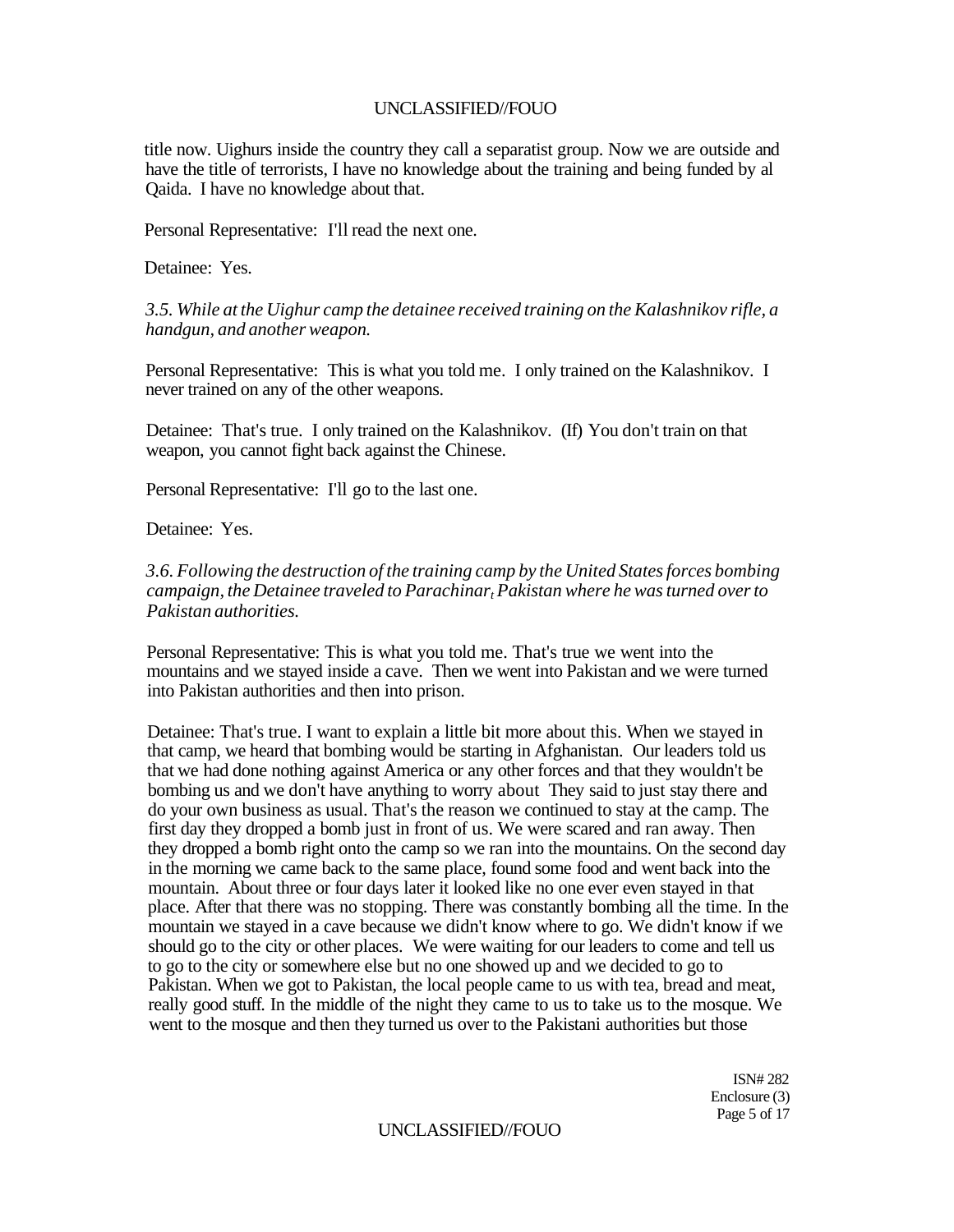people didn't even have any weapons or uniforms. They were just regular people. They put us in cars and took us to jail. After that they turned us over to the U.S.

Tribunal President: We may have some questions for you. Does this complete your statement at this time?

Detainee: Can I ask something from you?

Tribunal President: Sure.

Detainee: Ijust explained everything. Do you think when I traveled to Pakistan, was that the right thing or the wrong thing?

Tribunal President: We think that you traveled from Afghanistan to Pakistan, and that is what we are aware of at this point.

Detainee: I traveled from Pakistan to Afghanistan because of joining that group. Is that the right thing or the wrong thing?

Tribunal President: I don't know how to answer that. Is it the right thing or the wrong thing? We understand from the Unclassified Summary of Evidence, which says that from Pakistan you traveled to Afghanistan and then after the bombing of the Uighur camp you traveled back to Pakistan.

Detainee: There was only one chance for the Uighur people. When we went to Afghanistan to get training, it was only one thing in my mind, which was to be trained to fight back against the Chinese and nothing else. The last fifty years we didn't have any chance. This was the first chance we have had.

Tribunal President: I understand. Is there anything else at this time?

Detainee: No.

Tribunal President: If you don't mind, we may have some questions for you.

Detainee: Yes.

Tribunal President: Personal Representative, do you have any questions for the Detainee?

Personal Representative: No, sir.

Tribunal President: Recorder, do you have any questions for the detainee?

Recorder: No, sir.

Tribunal President: Do any members of the Tribunal have questions for the Detainee?

ISN#282 Enclosure (3) Page 6 of 17

### UNCLASSIFIED//FOUO

OtMJo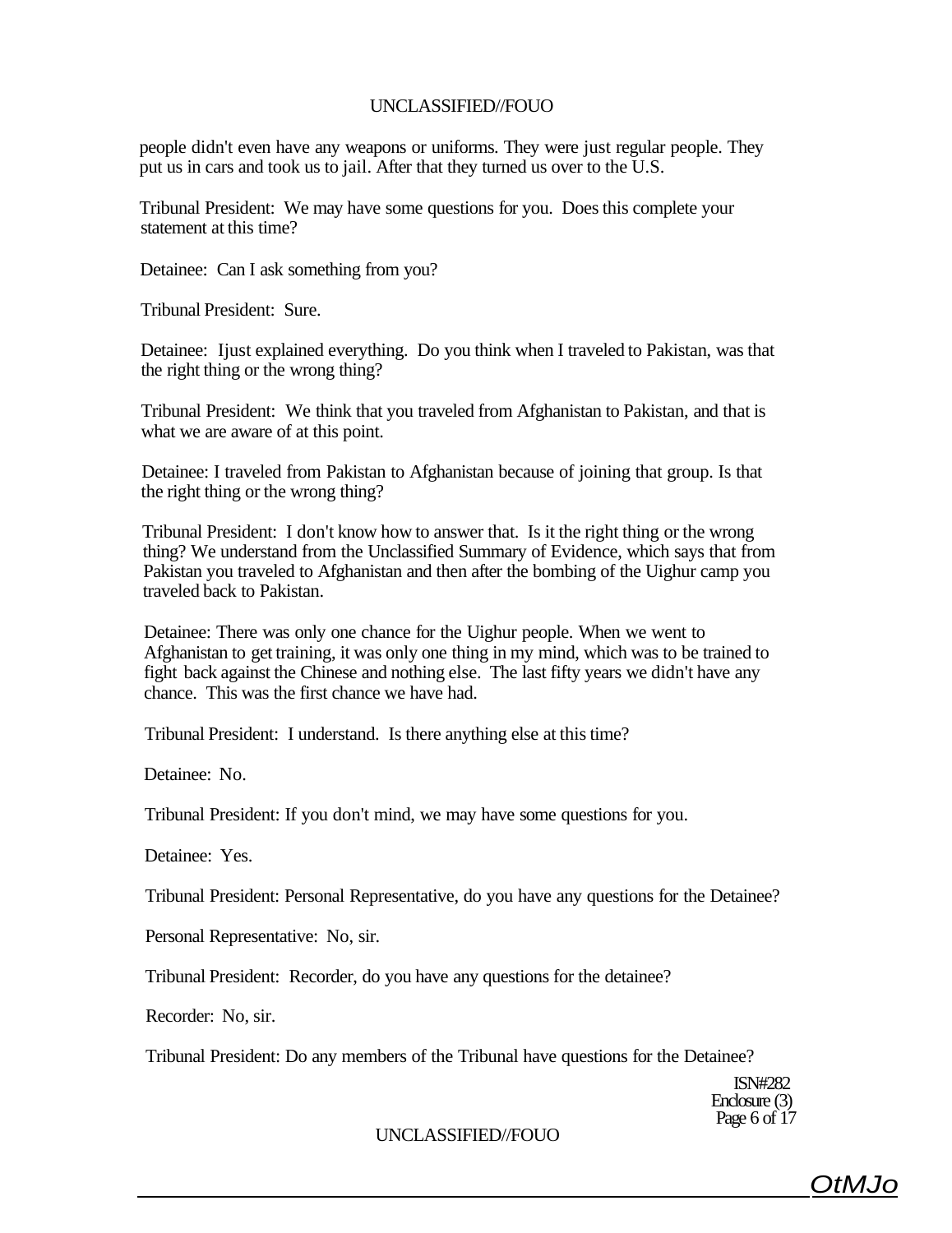### Tribunal Members' questions

- Q. Good afternoon, We recall your courteous participation from a previous Tribunal where you testified for one of your Uighur brothers. Over time we have come to learn the situation in your home country from the other Uighurs who have come before us. So it is understandable why you would want to leave your home country in search of a better life. Does that accurately say why you left originally?
- A. That is accurate.
- Q. So in Pakistan you were hoping to start your own business and live there and support yourself, was that your goal?
- A. I wasn't going to stay in Pakistan permanently. If the business was good, then I would go somewhere else and travel the world,
- Q. Were you able to start a business and was it going well at the time you decided to go to Afghanistan or you hadn't had enough time to do that yet?
- A. I did some business in Pakistan. It was a watch business.
- Q. Was it profitable? Were you able to sustain yourself just by doing that?
- A. I didn't really have a chance to make that much of a profit or anything like that. I just started the business then I got the idea to go to Afghanistan.
- Q. Before you went to Pakistan, when you were in your home country, how did you make a living?
- A. I was making hats in my home country. Then the Chinese started to take over all the business. When you do something by hand and try to sell it, it doesn't work because the Chinese created so many factories and everything became automatic with the machines. With shoe fixing and that kind of work, you can't make a profit.
- Q. Besides Pakistan, did you travel to any other country near your home country?
- A. I traveled to Kyrgyzstan first, then I traveled to Pakistan.
- Q. How long were you in Kyrgyzstan?
- A. Approximately ten days.
- Q. A very short time then?

1SN# 282 Enclosure (3) Page 7 of 17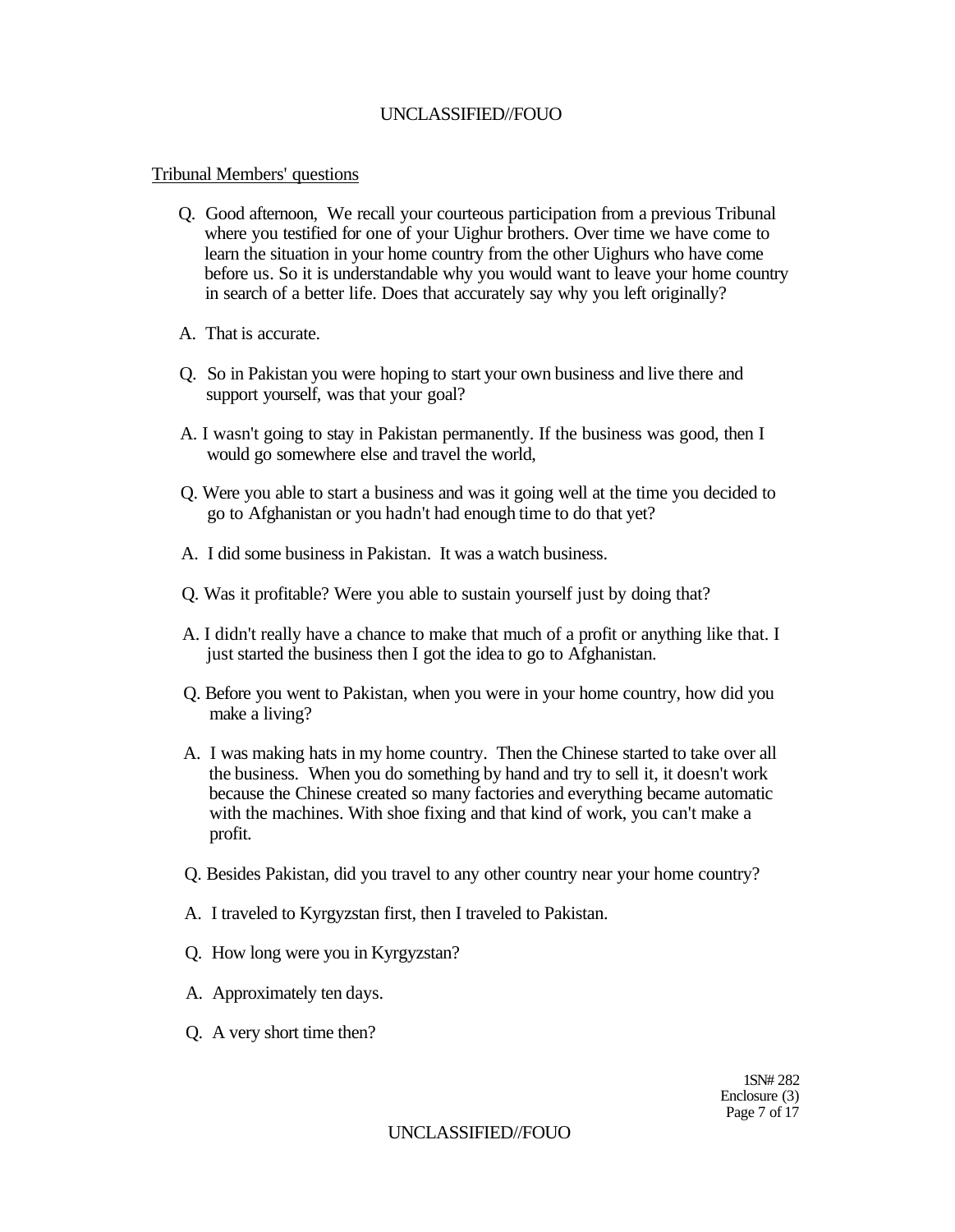- A. Because I didn't have any desire to stay in Kyrgyzstan. I just wanted to look around at the market and that kind of stuff.
- Q. So that's what you did in Kyrgyzstan, you just looked around the market and then left?
- A. Yes.
- Q. There was a time in the recent past where the American embassy in Kyrgyzstan was attacked. Do you know anything about that?
- A. When did this happen?
- Q. 1 believe three years ago or so.
- A. No, I don't know.
- Q. Have you ever had any dealings with Uzbek (ph) Muslims?
- A. You mean in Kyrgyzstan?
- Q. In Kyrgyzstan or any other place.
- A. No, I never met the Uzbek (ph) people.
- Q. There is a group called the Islamic Movement of Uzbekistan (ph). Have you ever heard of this group?
- A. No, I didn't hear anything about that.
- Q. So was there anytime during any of your interrogations in Pakistan, Afghanistan, or Cuba where you said you were a member of the group?
- A. I never said I was a member of this organization. I told them that I joined the group in Tora Bora.
- Q. In the Uighur camp in Afghanistan, were there any other people there besides Uighurs that you saw?
- A. I didn't see anyone besides Uighur people.
- Q. Who was in charge of the camp where you were?
- A. There was a person named Abdul Haq he is the one in charge of the camp.
- Q. So the Uighurs there took their direction from him?

ISN# 282 Enclosure (3) PageS of 17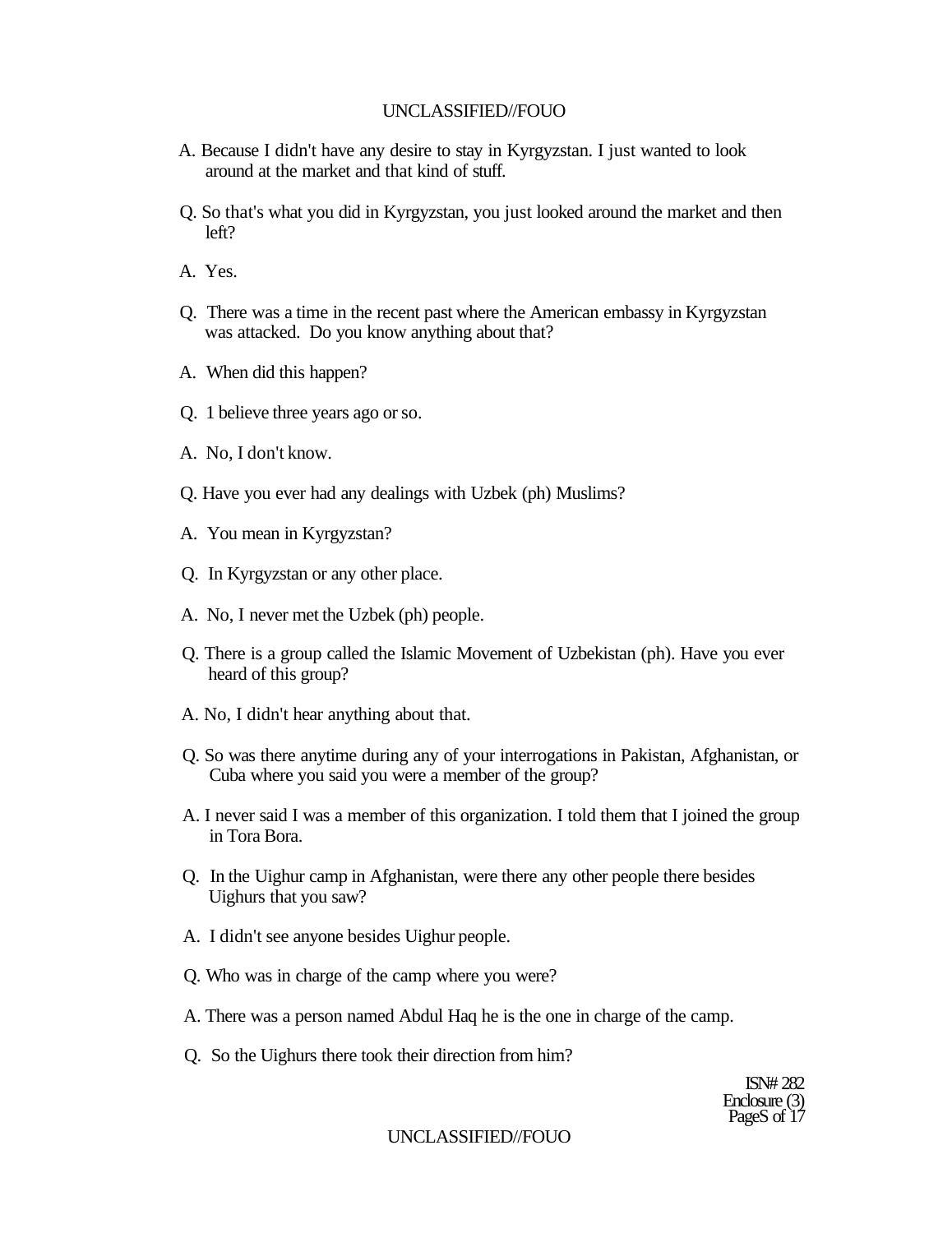### UNCLASSIF1ED//F0U0

- A. That is the person who was leading all of the Uighur people.
- Q. Did he ever say anything to you about the fighting for the Taliban?
- A. No, he didn't say anything like that. Ifhe had said something like that, there would no Uighur people staying in that camp.
- Q. I just wondered ifhe wanted the Uighur people to get practice fighting so they could be ready for the big fight against the Chinese someday.
- A. That's right. What I think is that we continued to train. Keep training and keep training and if we get more members and more people then we fight back against the Chinese.
- Q. Did you know of any Uighur people who did fight alongside the Taliban?
- A. No.
- Q. Besides the Chinese, who do the Uighur people say are their enemies?
- A. I don't think the Uighur people have any enemies but the Chinese. They have been fighting against the Chinese since way back in history.
- Q. We know that you do not want to be at the camp, but during your time here how have been treated?
- A. I don't know. I've never been in a prison so I don't know how a prison treats people so I can't really tell if they have treated me good or bad. But, I don't want to stay in the prison.
- Q. Other than the Uighur camp in Afghanistan, was there any other time in your life when you had military training?
- A. I ran in my life for exercise. That's the only thing I really did. But inside Kyrgyzstan, Uighur people have no chance to get military training. If you want I can tell you a little story about running that is happening in my home country.
- Q. Okay, please.
- A. It was fall of 1997 and during that time lots of Uighur people started during things against the Chinese government All the young people started running for exercise. One day I decided to run. A guy ran up to me and told me that I needed to go back home because they just arrested two Uighurs because they were running. So I went back home. Later I heard that they kept them in prison for like a month and interrogated them about why they were running because it's not the Uighur

ISN0282 Enclosure (3) Page 9 of 17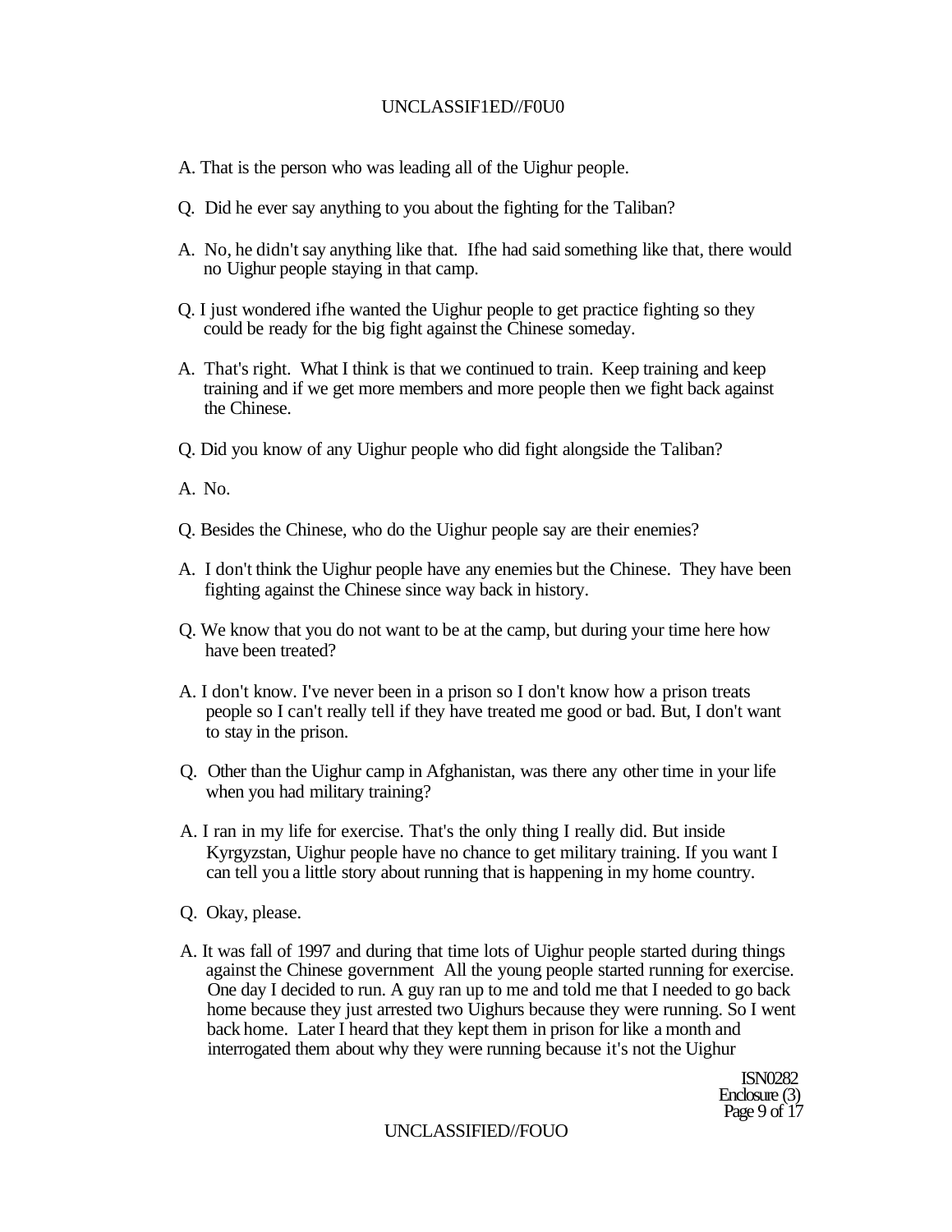people's culture. You've been runners. Who's organizing you to do all this running and exercising. They kept them for like a month in the prison, torturing them and then let them go. During that time I was running for like a month.

- Q. If you were to be released, where would you want to go and what would you want to do?
- A. If you released me now I don't know what I'm going to do. In my mind, I'm just living some place in peace. Outside the life for Uighurs is kind of narrow and I'm afraid to join any committee or organization or anything, I just want to stay away from them.
- Q. Have you been able to communicate with your family back in China since you've been here in Cuba?
- A. No, we don't have a chance to communicate with family.
- Q. You said that your job or occupation in Pakistan was the watch business and before that when you were back in China you made hats by hand. I guess you didn't get much training in making or fixing watches, was it selling watches?
- A. It was just the selling the business. People would go to me home country in China and bring watches, calculators and all types of things back to Pakistan and I sold it to the Pakistanis.
- Q. Did you sell a lot of watches?
- A. No, I didn't sell a lot of watches. I was just trying to see how it would work. Ijust bought a couple to sell.
- Q. Did you have any special brand of watch that was good seller or a possible good seller?
- A. They weren't really good watches. They were really cheap watches. I used to have one on my hand but you guys have it now.
- Q. What kind of watch was that?
- A. It had a battery and was kind of like the watch that he (a member of the Tribunal) is wearing.
- Q. Oh, like his watch, okay.
- A. It looked like that, but was a little bit smaller. That's only one kind
- Q. It was probably a better watch than his.

ISN#282 Enclosure (3) Page 10 of 17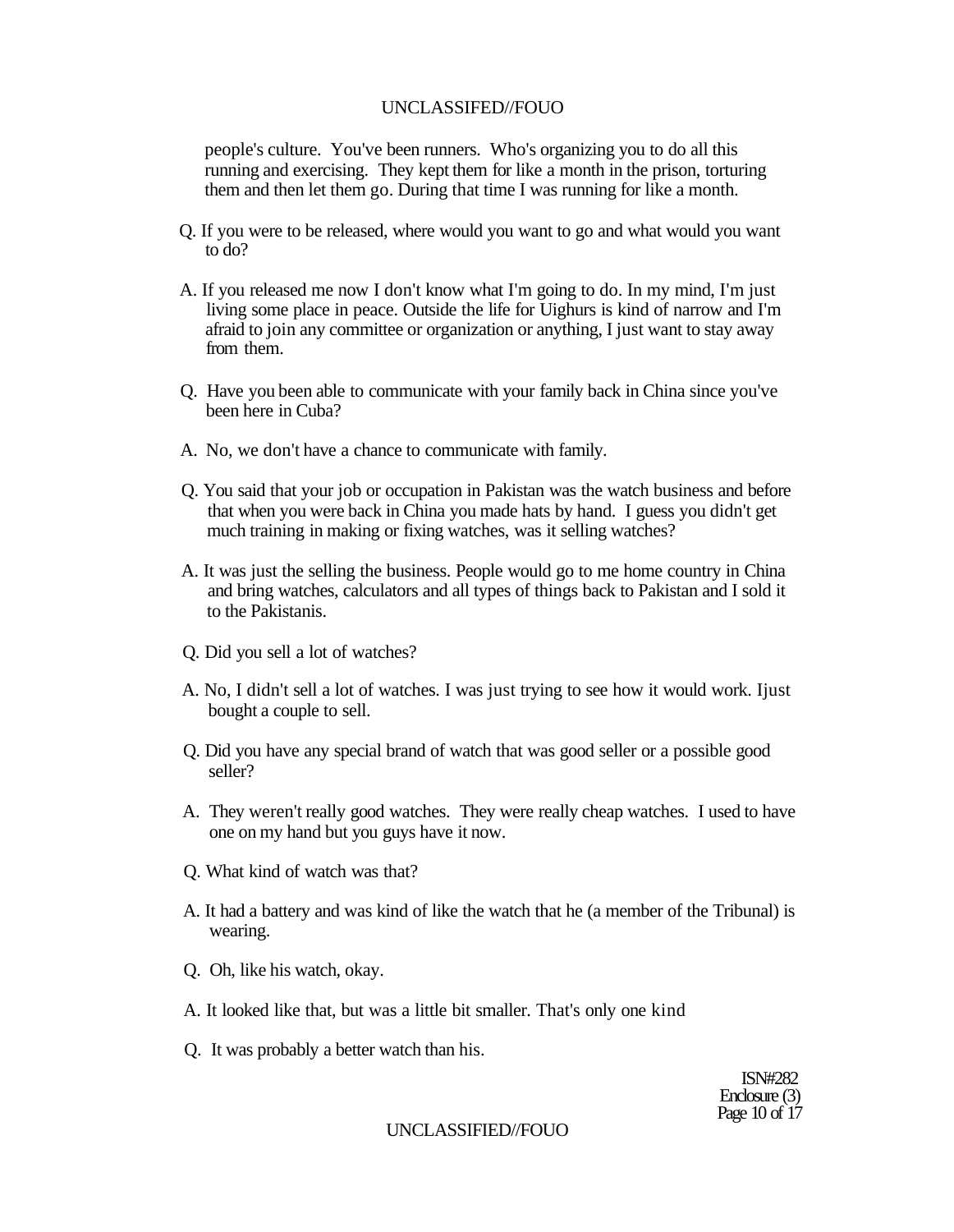- A. It said made in China.
- Q. Okay, earlier on you said that you did not want to go back to China. Why then would you want to go to a military training camp to fight China if you had no intention to go back to China?
- A. I said that when I got to Afghanistan it came up in my mind. When you go to Afghanistan they will look at us, those groups against the Chinese and then we would never have a chance of going back to China. The thing is we could go back to China and fight back against them or I would never have a chance to go back to China. I saw that in my eyes before I went to Afghanistan. I saw it but I still decided to go to Afghanistan,
- Q. And go for military training?
- A. Go to Afghanistan for training to fight against the Chinese.
- Q. But you didn't want to go back to China though?
- A. Yeah, I didn't want it. The Chinese policy, let me explain their policy. The Chinese policy told the Uighur people that if anyone wanted to go to another country it was like an animal escaped from their farm. It is very difficult Under 30 years old, the government doesn't issue passports for the Uighur people. In China the corruption is really bad. If you spend the money on it you can get some illegal way to get a passport or other documents.
- Q. Okay.
- A. There wasn't anything in my record. I haven't been to prison or anything so I have a really clear record. Still I got passport in six months. I spent a lot of money for it It's a legal passport but it took six months to get it and I spent some money to get it faster.
- Q. Was that a passport for travel to Pakistan only?
- A. The passport I got I was told was good for 16 countries. I'm allowed to travel to 16 countries.
- Q. But it was an illegal passport right?
- A. It is a legal passport. Not illegal but a legal passport. The passport official told me that it was good for travel to 16 countries. There are a couple different kinds of passports in China. Some of them are business passports and some of them are travel passports.

**ISN# 282 Enclosure (3) Page II of 17**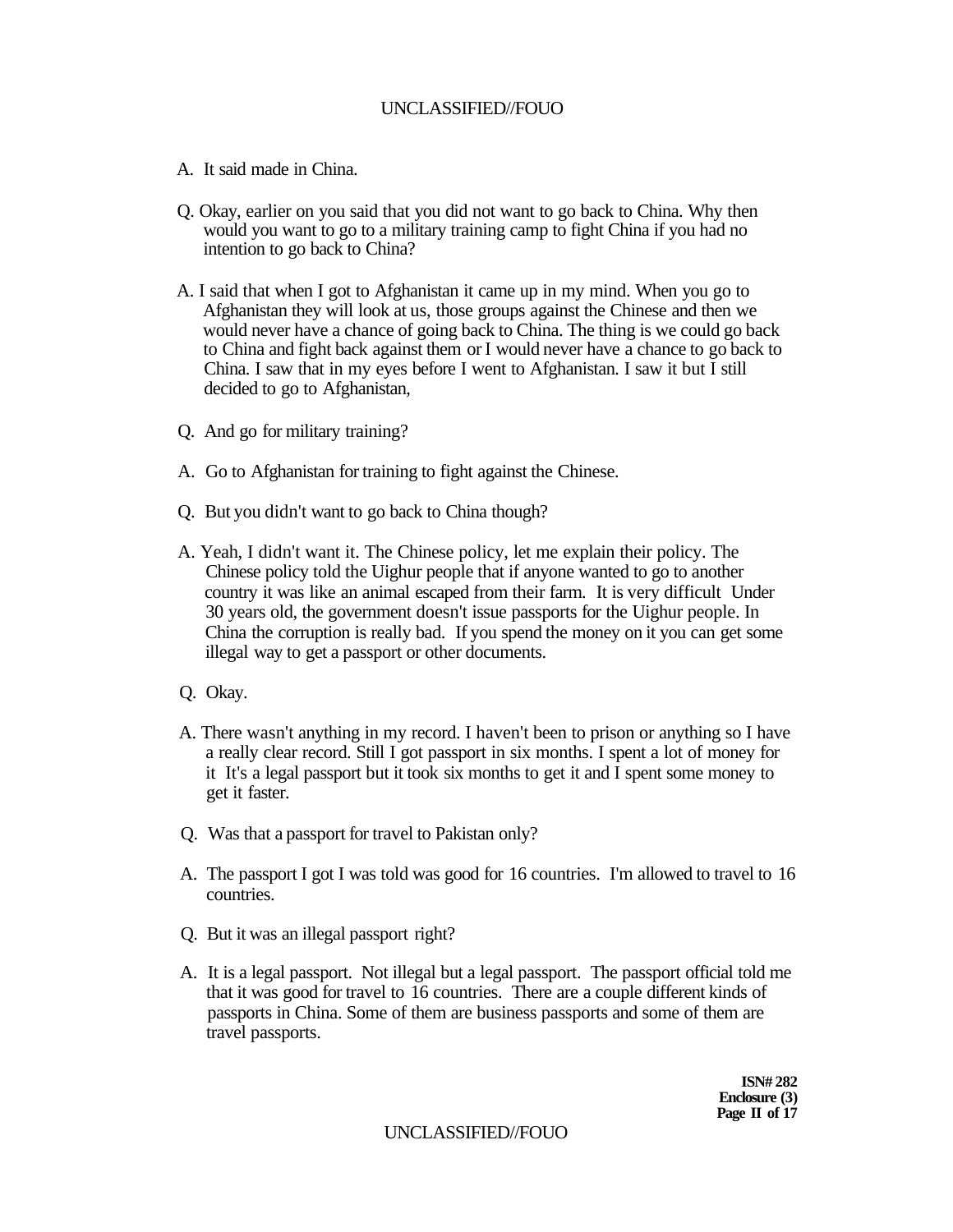- Q. What kind do you have?
- A. Business passport
- Q. That was good for how many days?
- A. It was good for three years. It was for two years but when I got it, I got changed it changed to three years.
- Q. But if you were to travel somewhere on business, how long could you stay on that business trip before you had to come back?
- A. I could stay in the place for three months. You had to be back to China before three months. If you don't come back before three months, when you do come back they will punish you and your family.
- Q. Did you have your passport with you in Pakistan when the authorities put you under custody?
- A. No, I didn't have anything on me.
- Q. Where was your passport?
- A. At the camp they had a place to save our passports and I gave it to those people. It was probably destroyed in the bombing.
- Q. It was in Afghanistan that you turned your passport over at the camp?
- A. Yes, I gave it to those people.

Tribunal Member: I have no more questions. Thank you very much.

Tribunal President's questions

- Q. Let's go back to the American bombing campaign in Afghanistan. When the bombing started at the training camp everyone fled to the mountains and you indicated that you sought safety in a cave?
- A. Yes, I fled to the mountains because it was safer.
- Q. You fiuther indicated that you were waiting, your group that you were with, for the leaders to join you but they never did.
- A. That's one reason. We didn't know where we were going to go. I didn't even know if we could walk into Pakistan through those mountains. We were waiting for someone else to come and lead us somewhere because we didn't know the way

ISN# 282 Enclosure (3) Page 12 of 17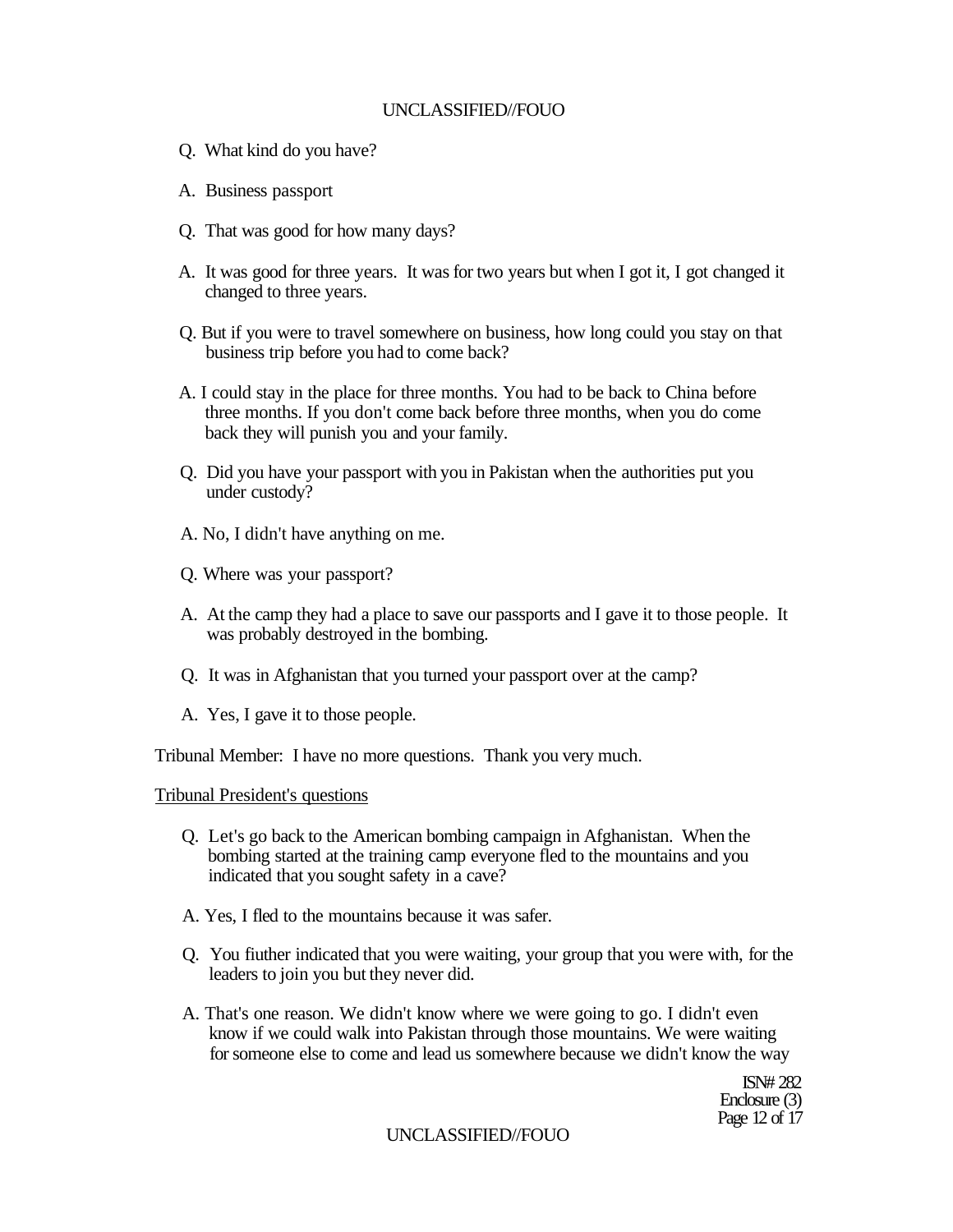to go anywhere. That's the reason we stayed in the cave. It's only my opinion. That's what I thought about that.

- Q. Were you referring to leaders of your Uighur group or guides to take you to Pakistan?
- A. We didn't have any leaders or anyone to lead us. When we were in the cave we were waiting for someone to come up the mountains and lead us to the city or tell us what we should do. That's why we were waiting.
- Q. So your use of the word leaders at that time meant a guide to take you to Pakistan?
- A. We were waiting for Abdul Haq, he was in charge of the group. We were waiting for him to come up to give orders or take us somewhere else. TTiat's what I mean.
- Q. He was in charge of the training camp?
- A. Yes, he was the one responsible for the camp.
- Q. Did he ever link up with you or do you know what happened to him?
- A. We didn't have a chance or reason to stay in that place but none of us Uighurs knew where to go. That's why we continued to stay in that place.
- Q. But the camp leader, did he ever join you in the caves or do you know what happened to him?
- A. No, I don't know about that.
- Q. You don't know what happened to him. You never saw him again?
- A. I didn't see him again.
- Q. The group that you were fleeing with. How many were in your group?
- A. There were 18 people and all of us are here. During that time, we didn't know the exact amount of how people many there were. After we counted there were 18 people and all of us are here right now.
- Q. That was the number in your group that crossed the border into Pakistan before you were captured?
- A. Yes, those 18 people together.
- Q. There were only 18? Were there any Arabs escorting you or with you?

ISN#282 Enclosure (3) Page 13 of 17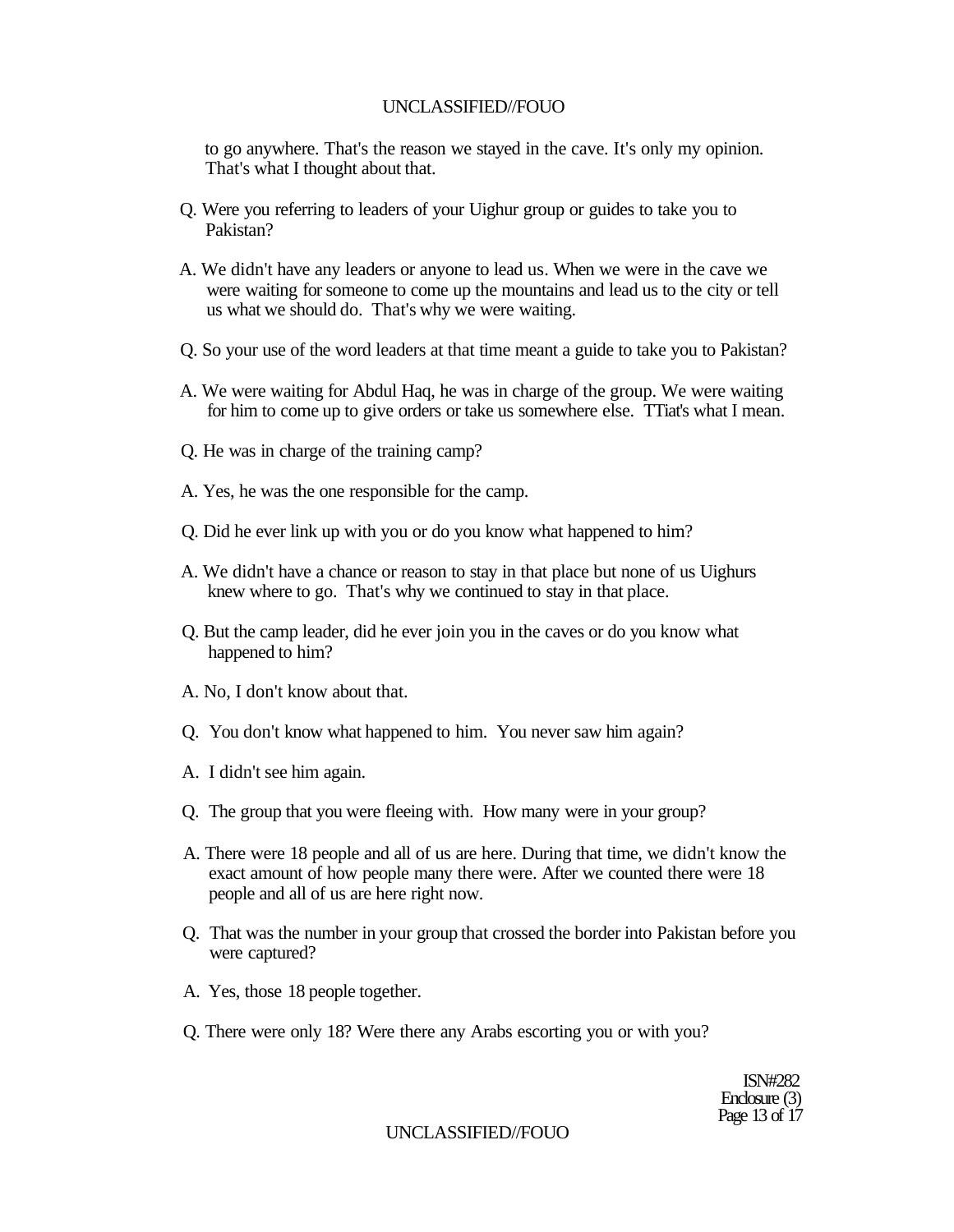A. Arabs crossed the border too, but we weren't with them. We were behind them, following them. We heard those people were traveling to Pakistan and we followed their footsteps and crossed over to Pakistan. During that time we didn't if those people were Arabs or Afghanis. When we heard they were going to Pakistan we decided to follow them.

Tribunal President: Very good. Are there any other questions?

Tribunal Member: Just one.

### Tribunal Member's Questions

- Q. Since you've here at the camp, has the Chinese delegation come to visit you?
- A. Yes.
- Q. How did they treat you when they did come here?
- A. They didn't treat me good.
- Q. How long did you speak with them?
- A. They took me to the interrogation room twice. It was probably a total of about a half of an hour. They speak most of the time. I just spoke a little bit.
- Q. When they spoke to you what did they say?
- A. They readme report that the U.S. gave to me Chinese. The allegations that I came to Pakistan from Tora Bora and that I went from Pakistan to Afghanistan. It was all the information.
- Q. Did they make any threats against you?
- A. Yes they did.
- Q. How, what did they say?
- A. The American government will turn you guys over to us. You have no other way. We came here to pick you guys up. When you go back to China you will be put into prison for at least three years or longer. They said that there was an American person that was going to be a witness for them and tell us that America had already decided to turn us over to the Chinese. If you don't believe us we can bring witnesses. I told them that if they wanted to bring a witness then bring one but I don't care. If they send me back to China then I'll go back to China if not I'll stay here. I don't really care what they do. They brought him as a witness to some

ISN#282 Enclosure (3) Page 14 of 17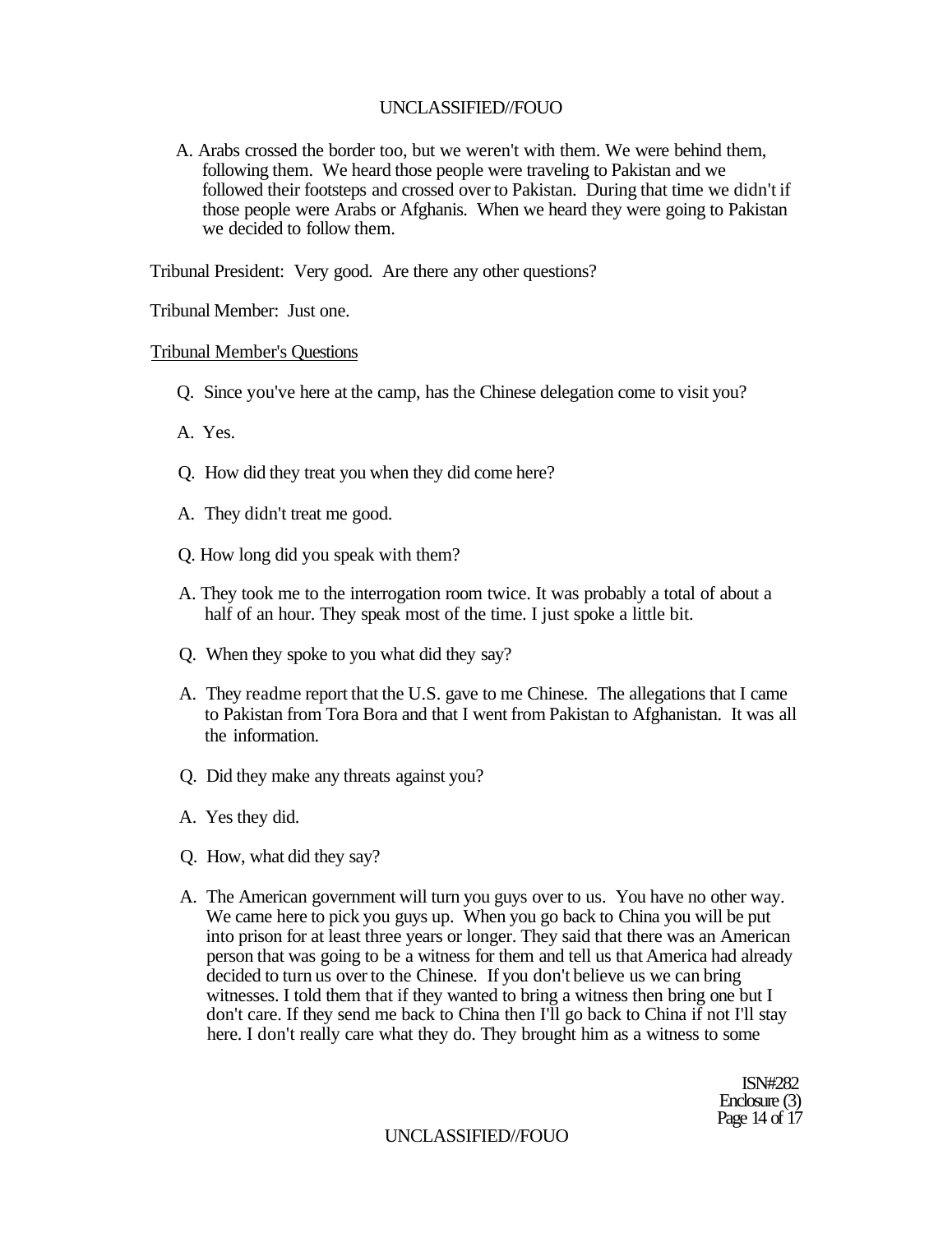other Uighurs and told them that they were going to send them back to China so they had better answer whatever the interrogators ask. It was their last chance.

- Q. Did you see this person?
- A. No, I didn't see this person. I thought they were going to bring him but they didn't bring him. I told them it was their choice. If they want to bring him then to bring him or if you don't it's up to you. They didn't bring him to me. They used hira as a witness for the person that was staying next to him on the cellblock. They told him that they had an agreement with the government and that they were going to send him back to China. He read some article about an agreement with the government about the Detainees. First I didn't believe those allegations that the U.S. was going to send us back to China but then they came to our rooms to take our pictures and I told them no. They said that if I don't cooperate with they would call the MP soldier because we have an agreement and that they will come here and hold you so we can take your picture. I told them whatever if you want to call the MPs go ahead and call I don't care. I thought the MP would (inaudible). The MP came in and said that they had orders from higher up and we have to hold you by your neck and they will take your picture. I told them okay you don't have to hold me. I will let them take picture. They had me believe the allegations that the U.S. would send us back to China.
- Q. Did the Chinese make any threats against your family?
- A. No, they didn't threaten my family. I was thinking that if was really hard on them and tough that they would hurt my family. That's why I was nice and they called us bastards and all this stuff.

Tribunal Member: That's all I have. Thank you.

Tribunal President: Thank you for your testimony today. Js there anything else you would like to say to or bring to the attention of this Tribunal today?

Detainee: I would like to talk about the oath. I just want to explain. In my entire life I have never taken an oath for anything. Taking an oath is a very huge responsibility. If you do something and you take an oath it makes it totally different. That's the reason because I've been telling the truth all the time. The only thing that I would take an oath on was the association with al Qaida and Taliban accusation. That's the one I will take an oath for. The rest of the stuff wasn't really necessary for me to take an oath because I've been telling the truth. I felt it didn't really need an oath for the other accusations.

Tribunal President: Very well, we understand.

Detainee: I have nothing else to say now.

Tribunal President: Okay, thank you.

ISN# 282 Enclosure (3) Page 15 of 17

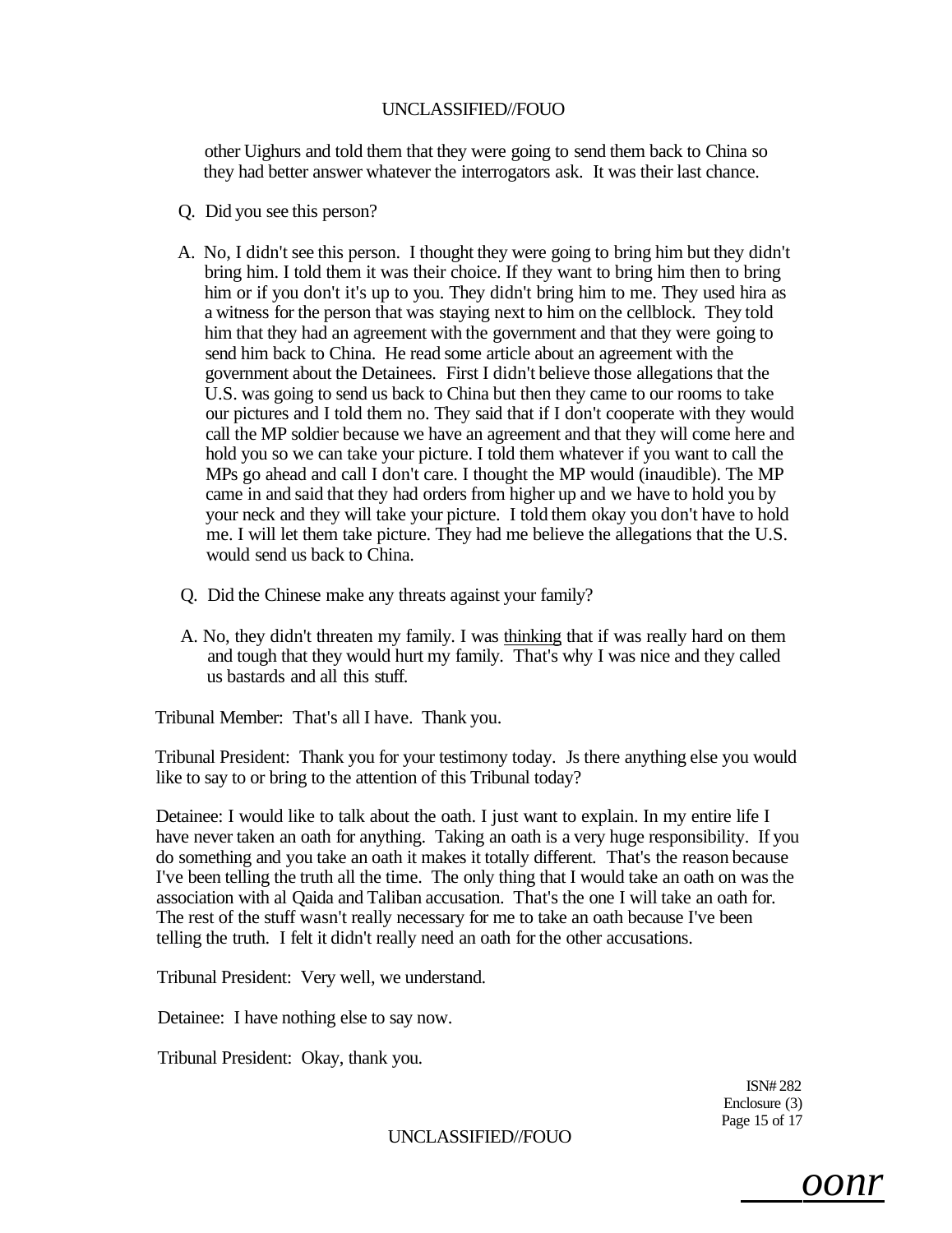*The Tribunal President confirmed that the Personal Representative had no further evidence to present and that the Detainee had no previously approved witnesses to present to the Tribunal and closed the open session.* 

*The Tribunal President began to explain the remainder of the Tribunal process to the Detainee and when told that he would be notified of the Tribunal's decision upon completion of the proceedings by the convening authority, the Detainee asked the following question!* 

Detainee: When will the results be completed?

Tribunal President: As soon as possible hut hopefully within 30 to 60 days from today.

Detainee: I would like to mention one more thing.

Tribunal President: Okay.

Detainee: They accused me of having association with al Qaida or Taliban but the evidence and accusations don't relate to me having an association with al Qaida or the Taliban.

Tribunal President: The unclassified evidence identifies that there is an association with the Taliban or al Qaida, What that association is, is on number three that the East Turkistan Islamic Movement (ETTM) operated facilities and that the camps were funded by Bin Laden and the Taliban.

IDetainee: The evidence is that I stayed in that place so I have an association with Taliban or al Qaida?

Tribunal President: That's what it says.

Detainee: Then I explained everything about why I went to Afghanistan. I guess you understand why I went to Afghanistan. I want you to look at it clearly and be wise with your result. Me seeking political asylum in another country, I want to take out of this place clear and clean.

Tribunal President: I understand.

ISN# 282 Enclosure (3) Page 16 of 17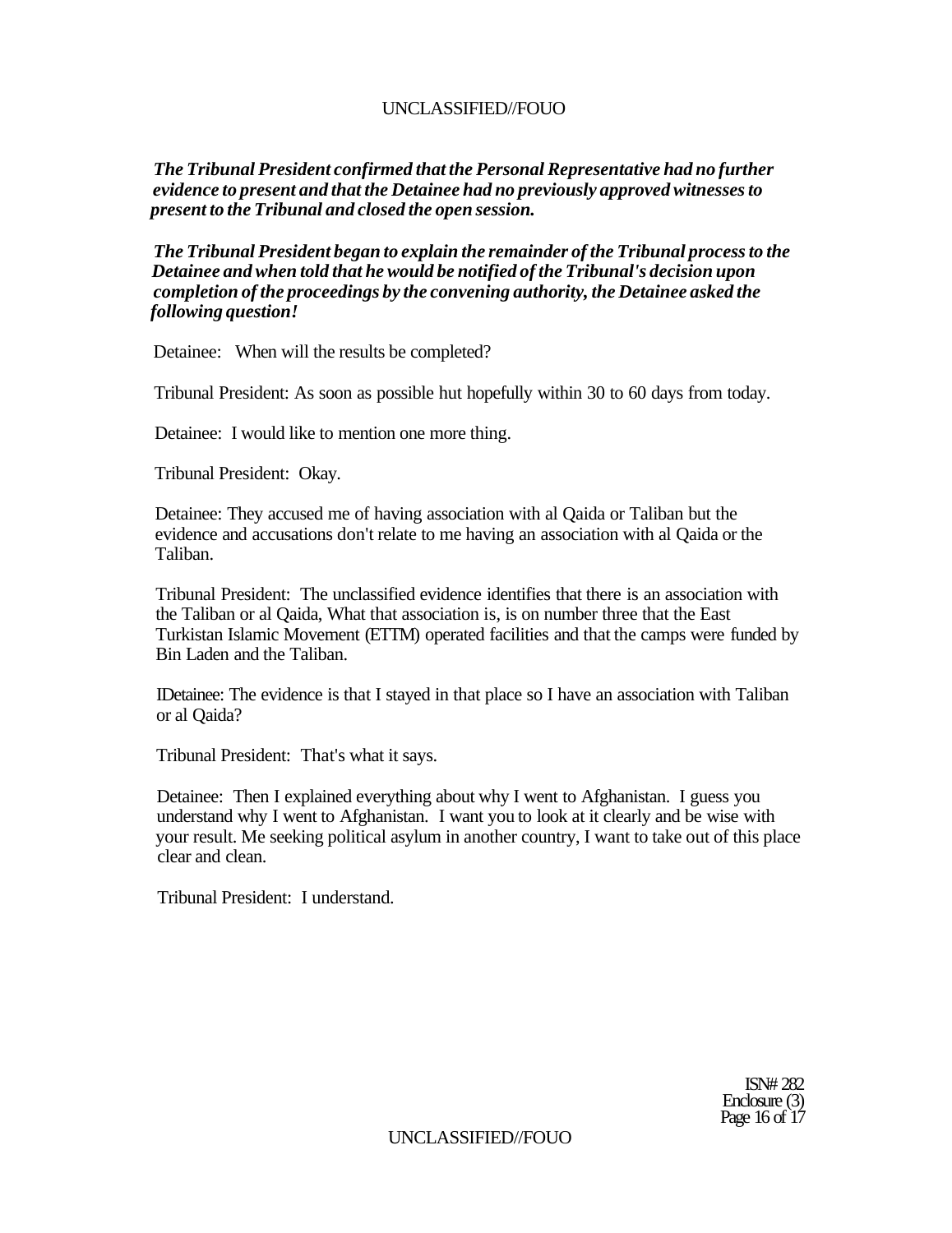# *The Tribunal President continued to explain the remainder of the Tribunal process to the Detainee and adjourned the open session.*

# **AUTHENTICATION**

I certify the material contained in this transcript is a true and accurate summary of the testimony given during the proceedings.



**Tribunal President** 

ISN# 282 Enclosure (3) Page 17 of 17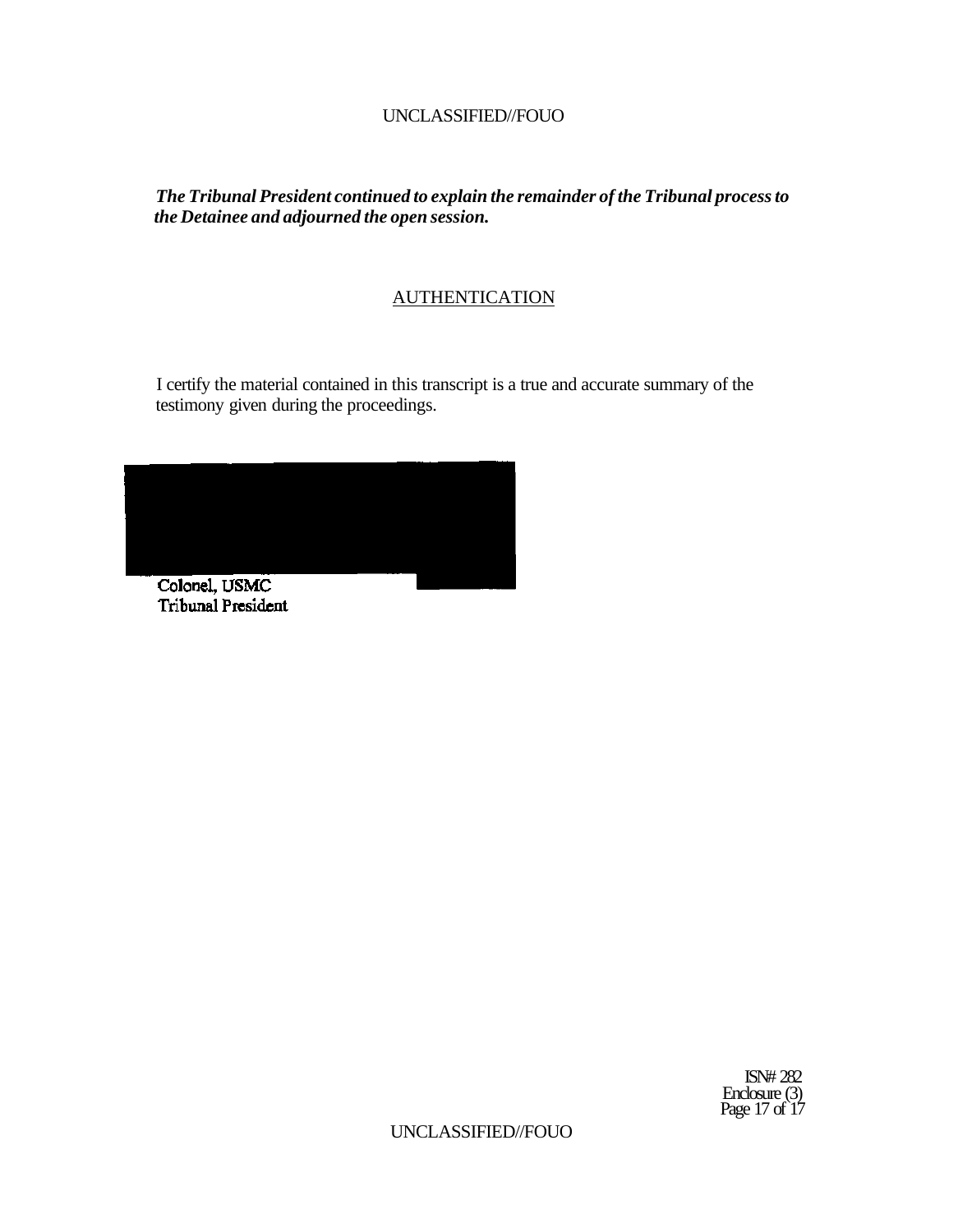# *The Tribunal President explained the hearing instructions to the Detainee,*

## **Summarized Sworn Detainee's Statement**

## **• 3(a)(1) Detainee's family actively supported the Taliban and al Qaida forces in Afghanistan.**

No. This is untrue. I didn't help them. When they came from the other side of the border, I didn't know they were part of al Qaida. I just provided them with food because they were strangers. In Bagram, I confessed that I did help them, but in Bagram I was very sick and with my belief I will tell you the truth and I didn't help them.

# • **3(a)(2) Detainee was apprehended by United States Forces for assisting Anti-Coalition Forces.**

No I did help anyone. I was busy tending to my work. I am a storekeeper.

• **3(a)(3) Detainee was reportedly an enemy of the infidels and non-Muslims and supported the Taliban.** 

I swear to God, that I didn't help anyone. I was busy doing my daily work.

# • **3(b)(1) The Detainee and his family guarded al Qaida weapons.**

I swear to God, I didn't guard any weapons for them.

Personal Representative: In addition, in our previous meeting he stated (referring to the Detainee), he spent winters in Pakistan and summers in Shakekub Zamad, where he worked awhile. Never did he see any al Qaida weapons. We only have one weapon in our house. Everyone had one weapon to protect them.

Tribunal President: Clarification. Are you reading his previous statement?

Personal Representative: Correct, the previous statement of the Detainee.

Tribunal President: Mohammad Said, is there anything else that you would like to tell us concerning the summary of evidence?

Detainee: I swear to God that I am innocent and this is my speaking the truth. In winters I was going to Pakistan for work and in the summers I was going to Afghanistan. I have never been with the Taliban. I was busy with my work and supporting myself.

> ISN# 1056 Enclosure (3) Page 1 of4

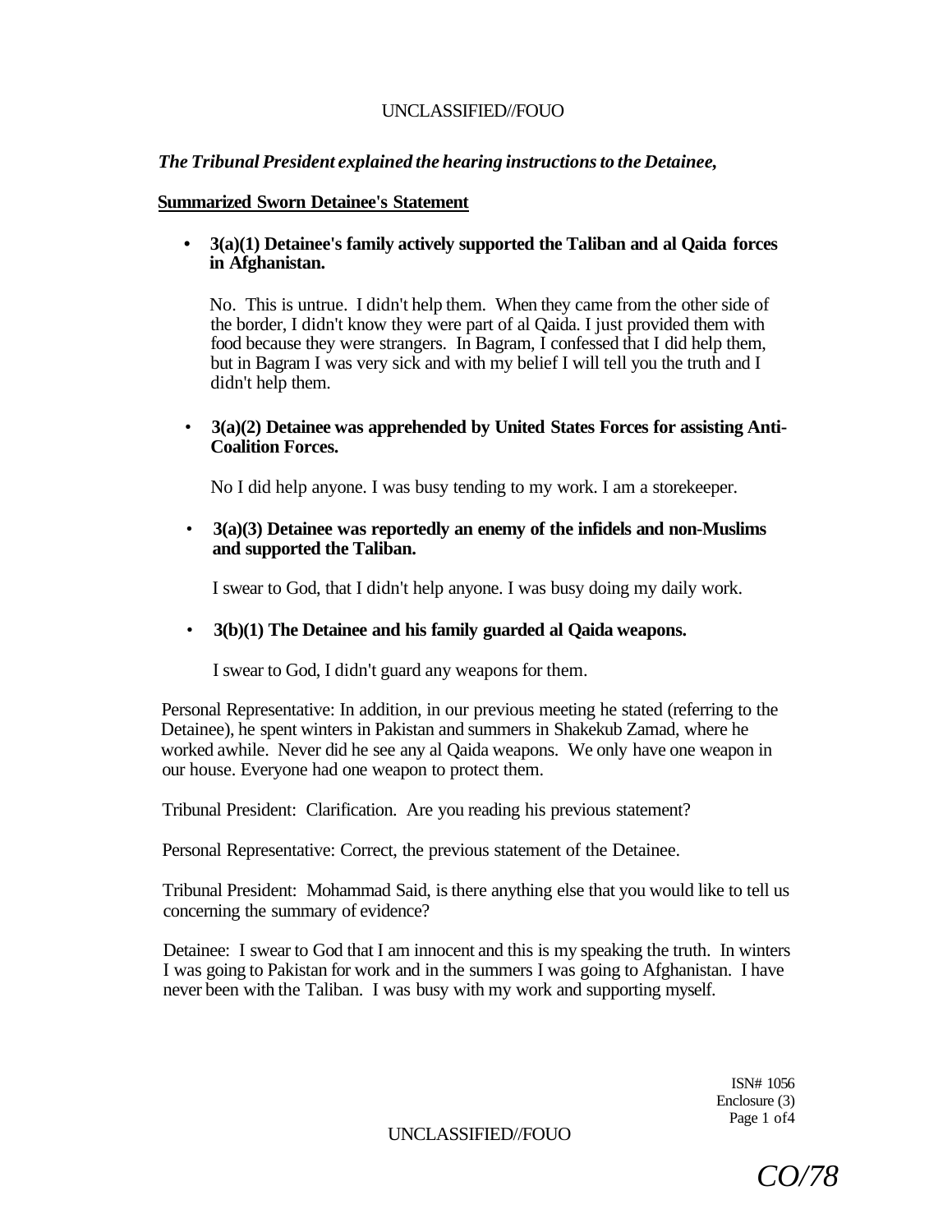## **Tribunal Member's Questions for the Detainee**

- Q: How were you captured? The circumstances?
- A: I was arrested in my home, I was working on my land I was irrigating my land and the guards were in my home. As soon as I got into the house, I saw the guards and I went to them and said hello. They pushed me to the ground, covered my head with a bag and took me to Bagram. They also took my father, my brother and two other guys. I stayed in Bagram until they transported me to Cuba. I am swearing to you that I was doing my work and was busy supporting myself and I was in Pakistan and the hot season I went to Afghanistan. I didn't support Taliban or al Qaida; 1 didn't know them.
- Q: So you were in Afghanistan at the time?
- A: Yes.
- Q: You said the guards were at your home when you were arrested. What kind of uniforms were they wearing? Were they local militia? US? Who were they?
- A: They wore dark military clothes; military like. They wore hats and carried machine guns.
- Q: Did you recognize them?
- A: Yes. They were American.
- Q: You said you were busy with daily work. What was your daily work?
- A: I have a general store selling screwdrivers, hardware items, scissors and pliers. On the side of the store I sell cassette recorders and tapes.
- Q: How old are you?
- A: 26 years old.
- Q: Do you know when you were arrested?
- A: No, I forgot.
- Q: Do you know how long you have been here?
- A: Approximately, one year.

Q: Do you know who accused you? Do you know of a neighbor that didn't like you?

- A: Neighbor or somebody maybe. In Afghanistan during the current situation, people have a lot of animosity. One of the people between them, were pushed and was imprisoned as an enemy combatant of the government.
- Q: You said you gave food to people. I just want to clarity because I'm not sure if I got your answer, because you said that you gave food to strangers as they crossed the border, but you didn't know if they were al Qaida.
- A: Yes, that is correct. Personally, I didn't give it to them, my little brother handed the food to them.

ISN# 1056 Enclosure (3) Page 2 of4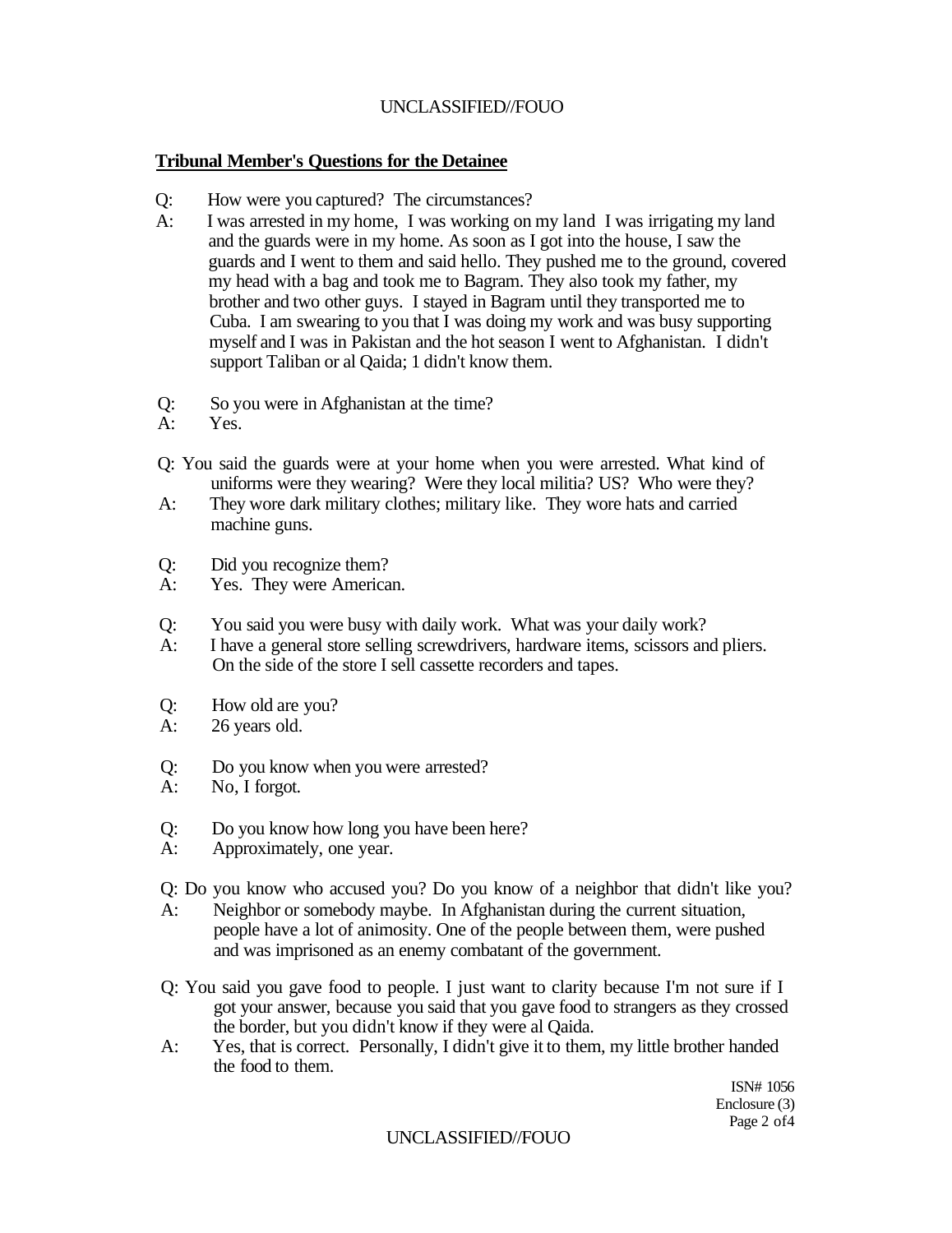- Q: Is that food that you grow on your land or food that you bought at a store?
- It was food from my home.
- Q: Was it a lot of food or something that you would consider significant as far as quantity? Are you talking cases of food or one or two meals?
- A; It was two bread and a small piece of dried, cooked bread.
- Q: This is a fbllow-up to his question relating to caring or giving food to people that came across the border. Approximately, how many have you helped that came across the border? And let me correct myself, maybe your family helped, not you personally.
- A: I don't know about the others but as far as I know we didn't This was only one person that came into our village and my little brother helped him.
- Q: Can you describe this person a little more in detail? Was he Afghanistan, Pakistan or some other nationality? Is there something else you can tell us about that one person?
- A: He was an Arab.
- Q: You said your father, brother and Abdul Rockman (phonetic) was captured, arrested and sent to Bagram. Do you know what happened to your brother and father?
- A: No, I don't know what happened to them. But I was told that my father and brother went home.
- Q: The summary of evidence discusses your family. I would like to know a little bit more about your family. I know you have a brother and a father. Do you have other brothers?
- A: Yes.
- Q: How many and what do they do to support themselves?
- A: We are four brothers. When my brothers were little before these situations at the time of cold season, we were going to Pakistan. One brother stayed at home, one brother took care of the land and two went to work. And when the hot season came we went back. Lately, my brother and I were working at the general store and one of my brothers would stay at home and the other brother would take care of the cattle.
- Q: Did your brother work with you in your hardware store, in your general store? A: Yes.
- Q: Your father, what was bis occupation? What did he do?
- A: My father was at home taking care of the garden and he was busy with his praying.

ISN# 1056 Enclosure (3) Page 3 of 4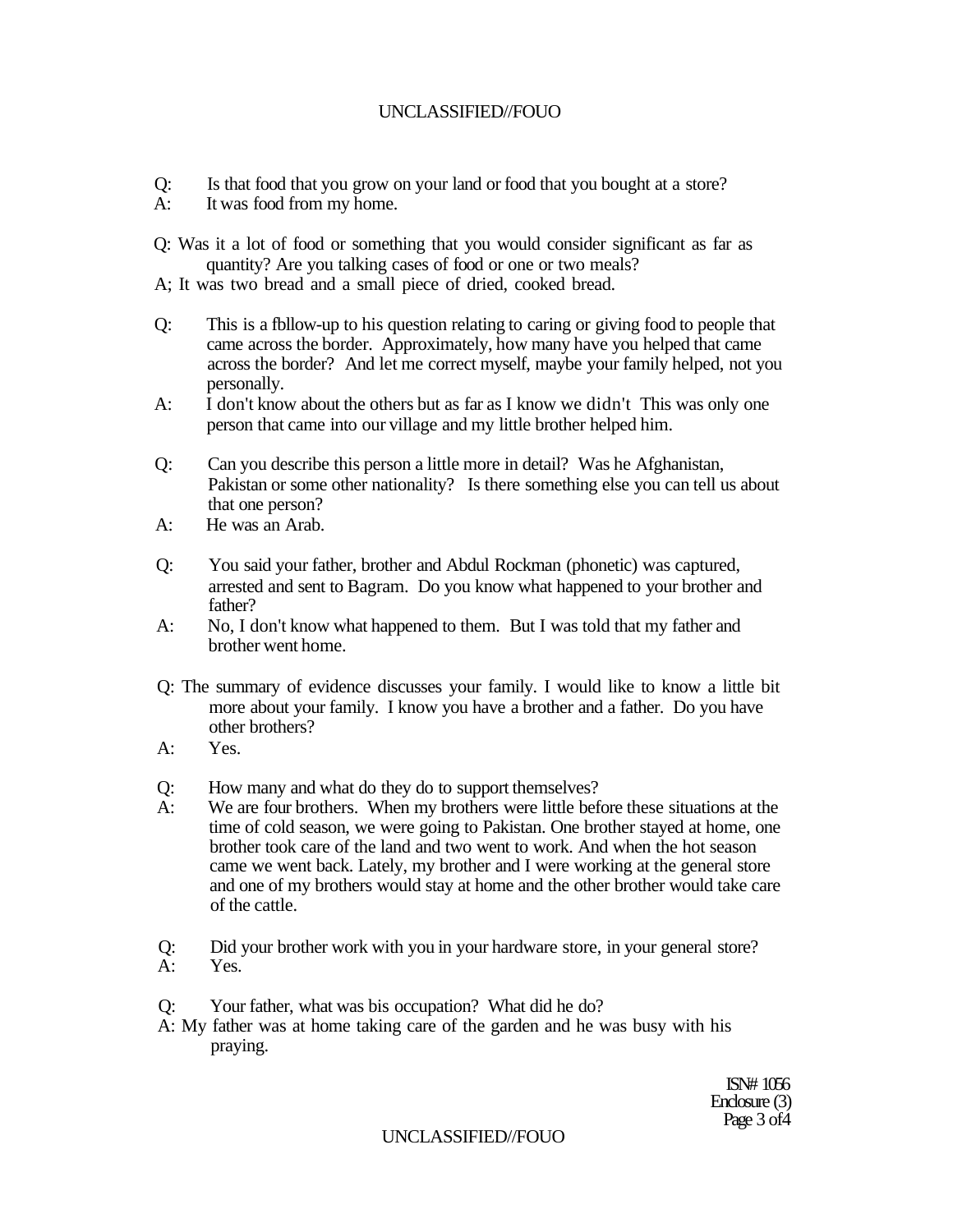- Q: Do you know if your brothers or father were associated with Taliban or al Qaida?
- A: At the time of Taliban, before President Karsai government, my father worked by collecting logwood and he was selling it to the government. Only our family did not do these jobs, but other people also were doing the same type of jobs and dealing with the government to earn money. It is common in our area because we have a lot of logwood and we collect and sell it.
- Q: Firewood?<br>A: Yes.
- Yes.

Tribunal President: Mohammad Said, do you have any further evidence for this tribunal?

Detainee: Inhere, I don't know anyone from my country. Who ever Fm seeing in here I have never seen them before.

## AUTHENTICATION

I certify the material contained in this transcript is a true and accurate summary of the testimony given during the proceedings.



Tribunal President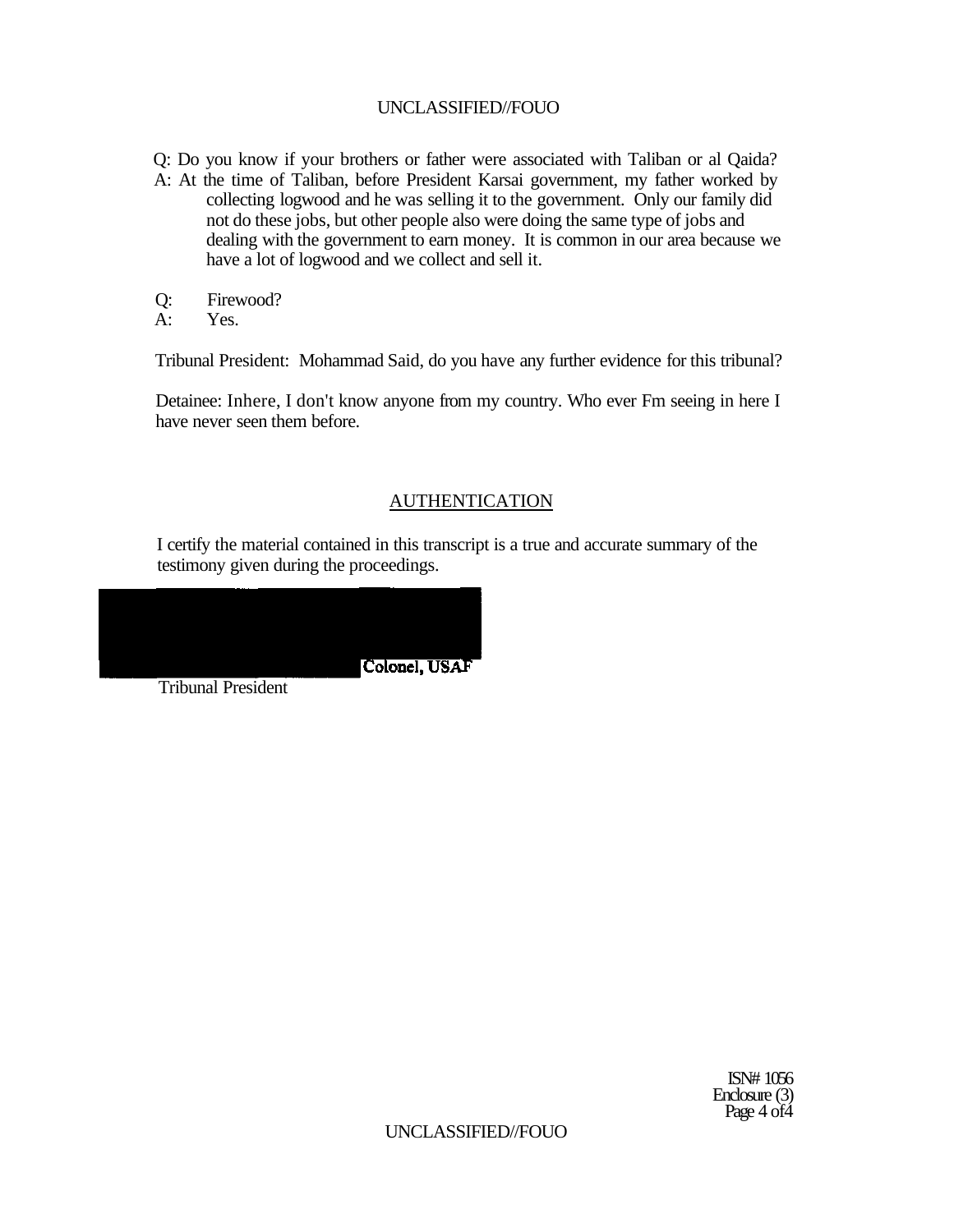# *After the Tribunal President explained the hearing procedures to the Detainee, the Tribunal President asked the Detainee if he had any questions concerning the Tribunal process.*

Detainee: Yes, 1 have any questions concerning the Tribunal process.

Tribunal President: What is your question about the process?

Detainee: Since I was working with the government of Afghanistan and I was a worker for the government and I am detained up to now in here for a long time. What is my crime? What did I do wrong?

Tribunal President: That is what this Tribunal will determine, if you are an enemy combatant and that definition has been read to you before. This is not a criminal Tribunal, this is a process to determine whether you are an enemy combatant. We will have an opportunity during this open session to review the unclassified summary of evidence and you can provide more statements on those later.

Detainee: That's good.

Tribunal President: You requested one witness. I understand that witness is Mohammad Akhtiar. Is that correct?

Detainee: Yes.

Tribunal President: I would like to know if you would start your statement about the unclassified evidence before or after we question this witness?

Detainee: After.

# **Summarized Sworn Detainee Statement**

*The Personal Representative presented his notes regarding the Detainee's responses to paragraph 3 of the Unclassified Summary of the Evidence (Exhibit R-l)\** 

**•** *3(a) The detainee is a member of an organization that associated with and supported al Qaida.* 

Personal Representative: That is not true.

**•** *3(a)(1) The detainee originally lived in Afghanistan, but left with his family during the conflict with Russia.* 

Personal Representative: That is true. During the conflict with Russia, my entire family left and went to Pakistaa I lived in Afghanistan first in the province of Lugar, **the** village

> ISN# 1037 Enclosure (3) Page 1 of 7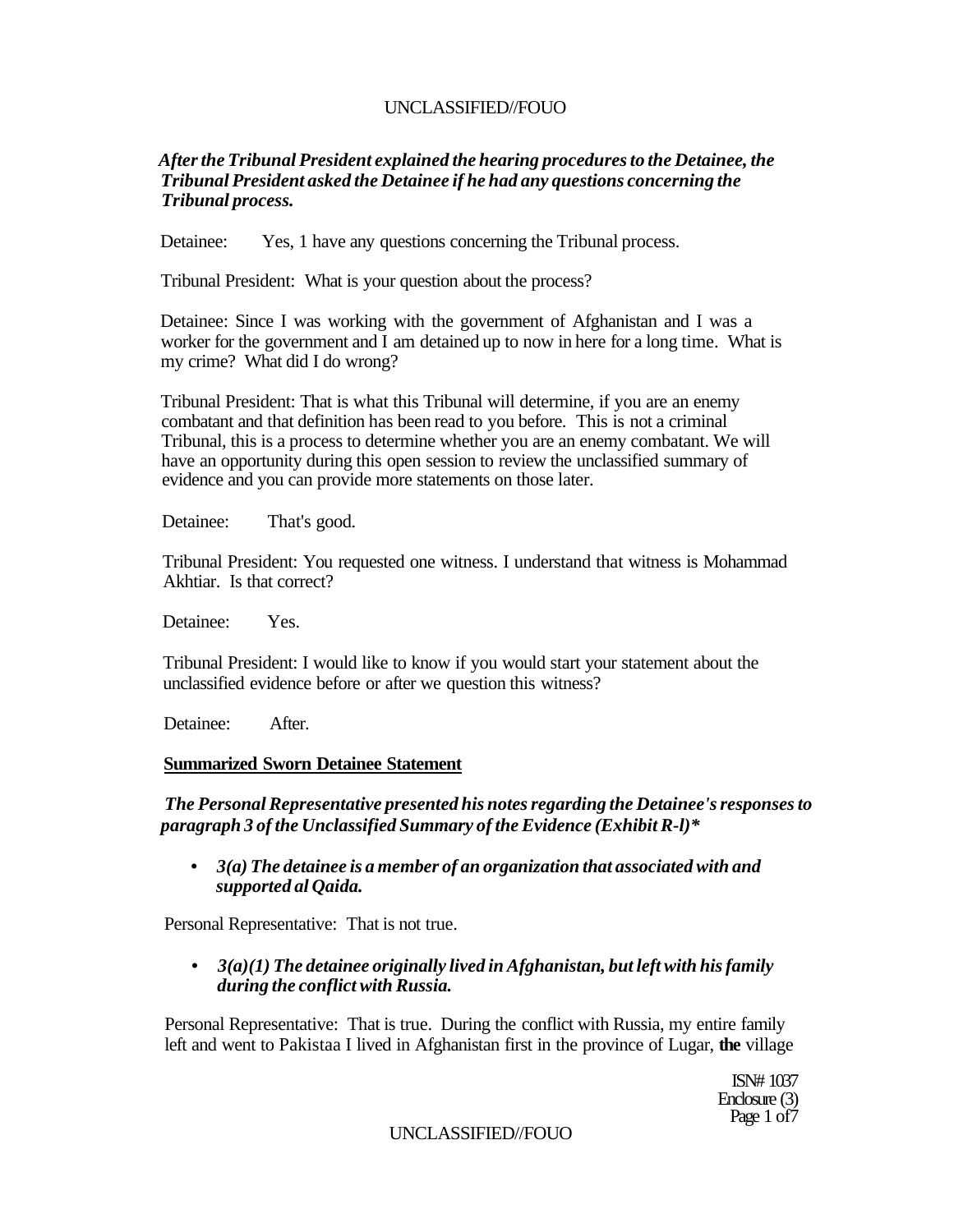of Moseh, district of Charasab. We left Afghanistan because Russia bombed our home and it was not safe to live there anymore. We went to Pakistan as refugees. I was only a small boy then.

Personal Representative [to Detainee]: Would you like to add anymore?

Detainee: No, I don't want to add any more. This is correct Whatever he said, but if there were anything wrong, I would correct it.

• *3(a)(2) The detainee returned to Afghanistan in April 2003 and at that time, he became a security guard under the leadership of a local General* 

Personal Representative: Yes, of course it is correct. I did return to join the new Karzai government. I did work as a security guard for an American compound and an Afghanistan compound next to each other. I was a security guard for the government for only ten days and then I was captured on the tenth day. I was only back in Afghanistan for 13 days total. In all, when I moved from Pakistan to Afghanistan it was 13 days.

• *3(a)(3) In his role as a guard, the detainee was issued a Kalashnikov rifle and he was assigned to guard a warehouse used for storing fuel* 

Personal Representative: Yes, this is true. I remember it was a fuel depot, a warehouse that belonged to the government. I am not sure of what was in the warehouse, as I never went in it. It looked like a depot for oil but I never saw what was inside. I can't lie, because the other people, when I asked them, they would tell you that it is an oil depot, but in fact, there was no oil in it It was empty.

• *3(a)(4) The detainee was captured at the home of a suspected Heib-e-Istami Gulbuddin (HIG) commander.* 

Personal Representative: This is not correct. It was the Americans that captured me. Never was I there at that home. In the house I was captured, it was rented. The night at the house it was Akhtiar Haji and I. I never knew who owned the house, as I was very new to the area, on there 10 days. When we came from Pakistan, we traveled with four people. Safula, Batahaji, Babraq and myself. And Batahaji was a friend of Akhtiar Haji. They were from the same tribe. That's the house we were captured at That night, I actually went to the house because I had a toothache. And Akhtiar Haji could help. I didn't have any idea that Akhtiar Haji was a commander. He was not a commander. I never asked him because I was new in town and I was a guest in his house. I did not previously know him.

• *3(a)(5) HIG is known terrorist organization that has long established ties to al Qaida.* 

Personal Representative: I did not even ever know HIG or what even al Qaida was.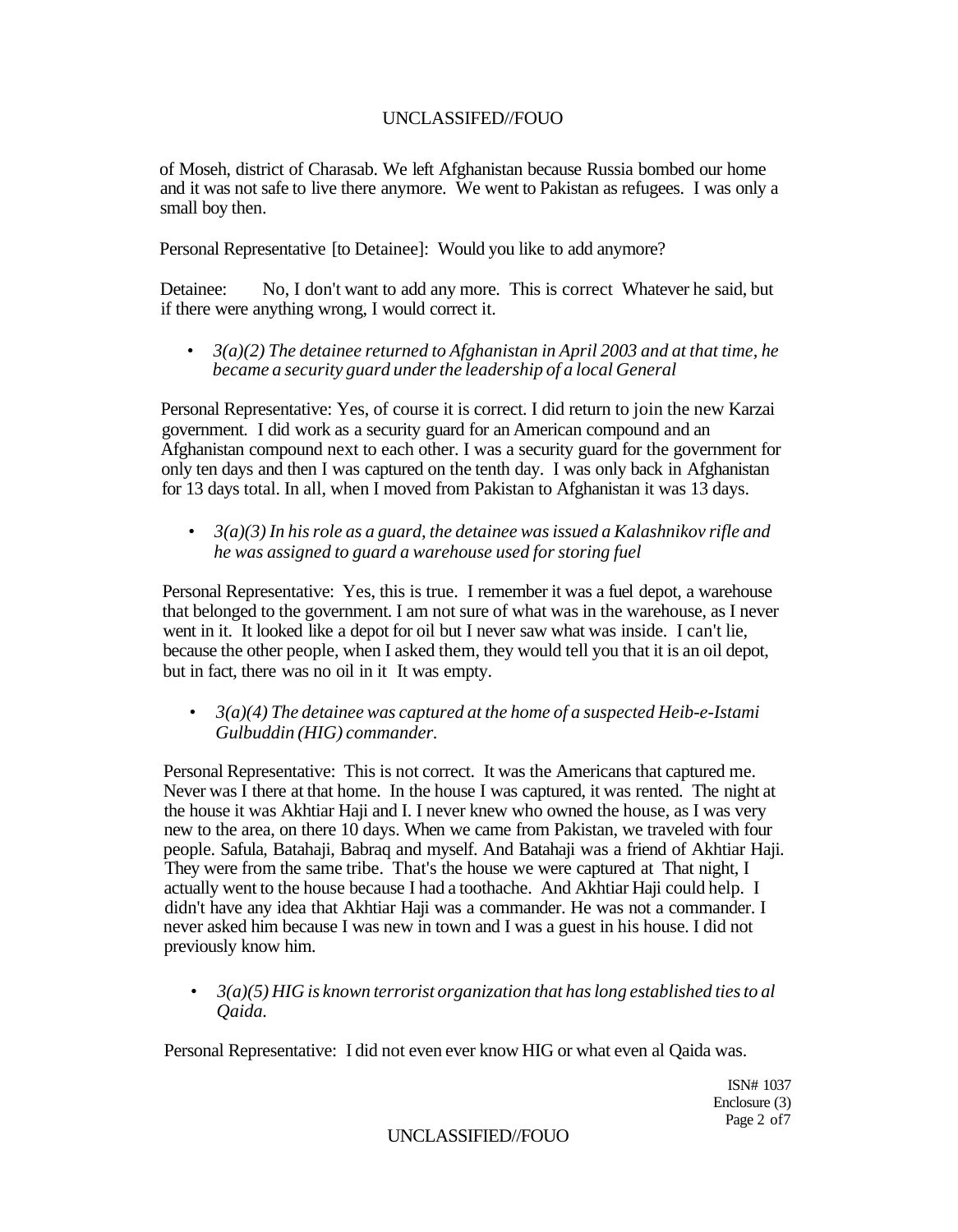# **•** *3(a)(6) The detainee is a member of the Itihad Island (II), a known HIG front organization, and when captured had an identification card.*

Personal Representative: This is not correct. I did not have any card on me. I was not a member of HIG or the Itihad Islami. In interrogation\* I told them that, I never had any card. But my other friend, Akhtiar Haji had a card. I told the people that captured me, it was his card. I never even saw the card.

**•** *3(b) The detainee participated in military operations against the United States and its coalition partners.* 

Personal Representative: This is not correct This is completely wrong.

**•** *3(b)(1) The detainee, as HIG commander, and his brother have been linked to several attacks against U.S. forces in the vicinity of Jalalabad, Afghanistan.* 

Detainee: No, this is not correct. When I came back to Afghanistan from Pakistan, I never even went to Jalalabad. I had only been in Afghanistan for 10 days. How could I be a commander of HIG. I came to join the new Taliban government Not the Taliban government, but the new government of Afghanistan.

Personal Representative [to the Detainee]: Do you have anything else you would like to add or say?

Detainee: I don't have anything to add because whatever it was I told you and he described it for me. I want to say I came to Afghanistan to join with the new government to support my family and kids. We have to help our government for the future generation and to rebuild Afghanistan. If anybody comes forward as a witness to say that I was a commander opposite of the new government or Afghanistan government, in Afghanistan, Pakistan or anywhere else, or testify that I was a commander and my brother help me against my government and the Americans I am to blame and by my own will I will stay in jail for the rest of my life.

Tribunal President: Personal Representative, do you have any questions for the Detainee.

Personal Representative: Yes, I do sir.

Tribunal President: Proceed

# **Personal Representative Questions for the Detainee**

- Q: When you went to the safe house, did you live there?
- A: In which house?

ISN# 1037 Enclosure (3) Page 3 of7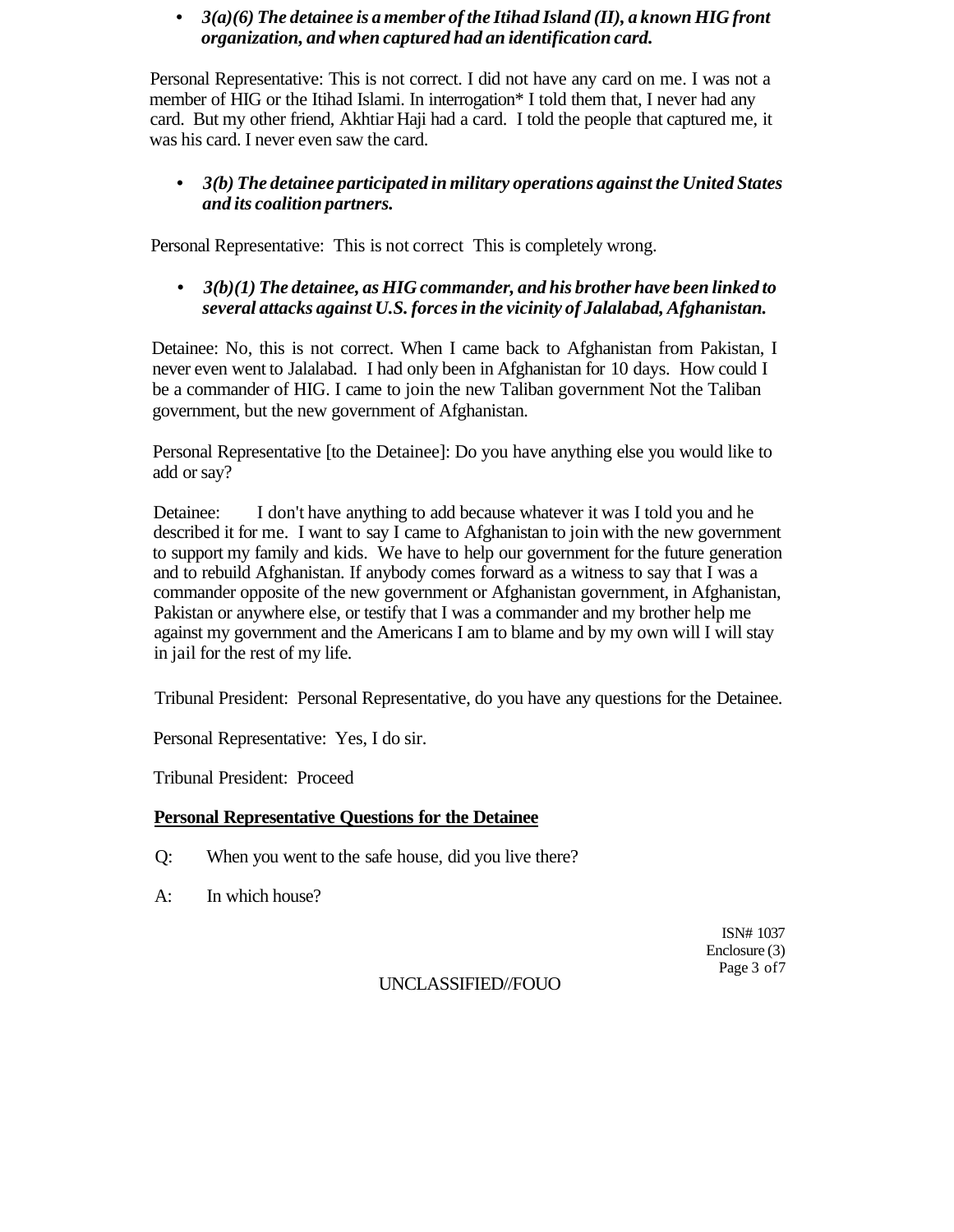- Q: The house that you were captured in, did you live there?
- A: Yes, I was in that house for only one night At the time my tooth was painful. But when I came recently from Afghanistan, at the beginning of my trip, I stayed four nights in that house until I got the job as a guard at the depot The very last night when my tooth was painful, I went there and washed my mouth out to make the pain go away,

Personal Representative: That's all I have.

Detainee: I swear whatever I say is the truth and correct because when I came recently from Pakistan, I didn't see Gardez. I can't be **a** commander because a commander knows the area and familiar with the cities and regions and I'm not that familiar with the area and regions. This is my testimony.

# *Tribunal President asked the Tribunal members if they had any questions for the Detainee and the members responded they would hold all questions until they heard from the witness,*

*The Tribunal recessed to bring the witness into the hearing room. The Tribunal President confirmed the witness was the person requested by the Detainee, The Recorder administered the Muslim oath to the witness, Mohammed Akhtiar.* 

*Tribunal President instructed the Detainee that he could ask questions of the witness with the assistance of his Personal Representative.* 

# **Sworn Witness\* Statement**

Detainee: How is it that you know me?

Witness: You were a refiigee with us in the same place, in the same bazaar we have

our house and I know him.

Detainee: Where is it that you knew me first?

Witness: In Pakistan.

Detainee: In Afghanistan, why did I go to the guesthouse?

Witness: You and your boss and all your other friends were in my house. Your tooth was painful and you went to the doctor to treat the pain in your teeth. After you visited the doctor, you came to my room, I told him you had to stay the night with me and cook a dish for rae and pass your night in my house. You were a kind of a soldier in the National Guard.

> ISN# 1037 Enclosure (3) Page 4 of7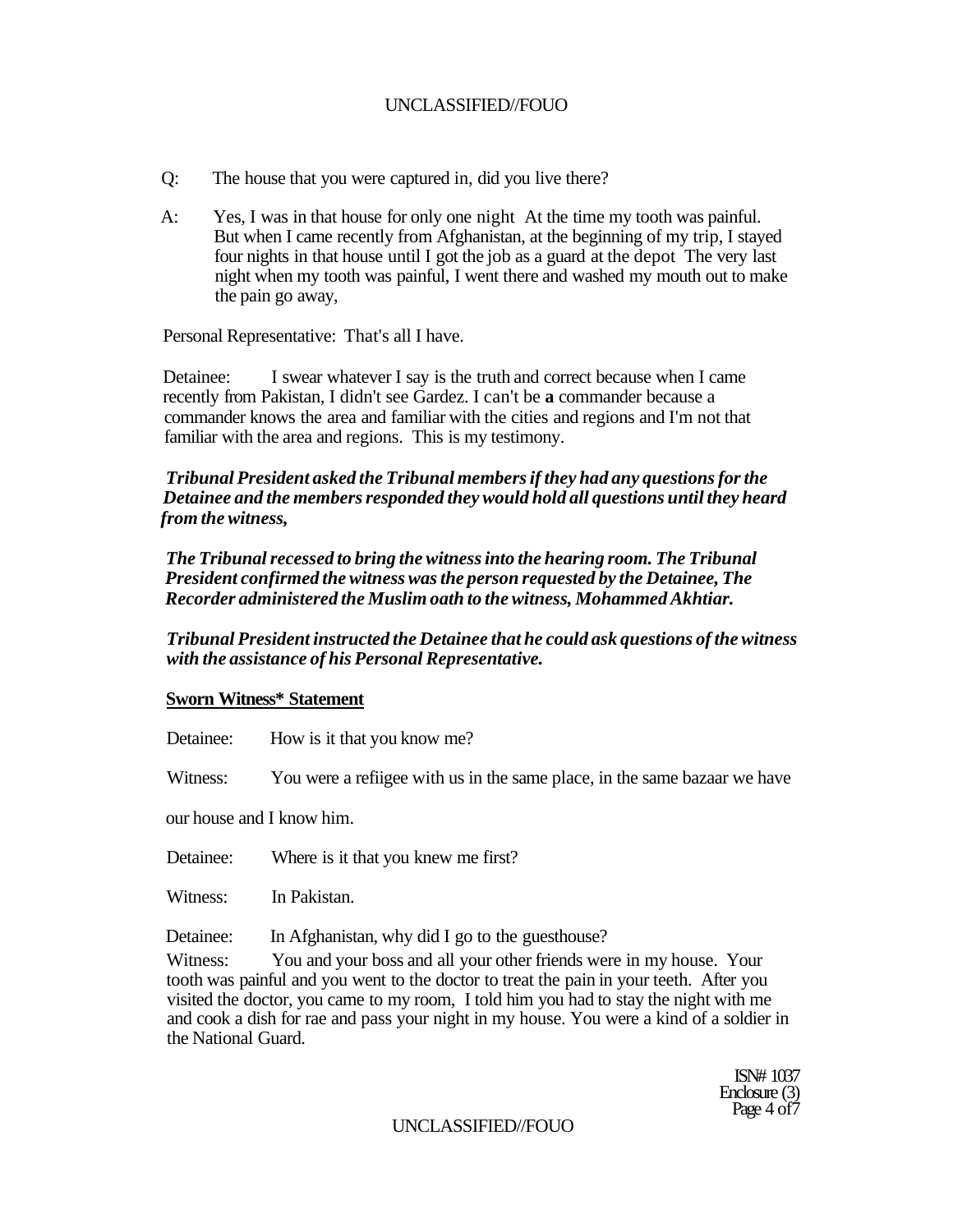Personal Representative: I do have one question for the witness, just in case it is not addressed by the Tribunal Team. Did you have an identification card to identify you as a member of Hezb-e-Islami?

Witness: Yes. I had it with me during the last interrogation. They told me that it belong to Hezb-e-Islami, I told them no, it belong to Itihad Islami, you can bring it in here and I will show you. And they said that card belongs to Chaman, but the card belonged to me.

Persona] Representative: I have no further questions.

#### Tribunal Members' Questions **for the** Witness

- Q: Was it your house that was raided that night?
- A: That rental house. It can't be my house it was rented.
- Q: You were renting the house?
- A: Temporary, they give it to me but basically it was not rented by me.
- Q: Was Chaman visiting you and was not living at the house?
- A: No. He was a member of the National Guard, had a job and his own place to stay.
- Q: How long were you living in Afghanistan?
- A: Since the month of sout, which is one of the sun orbit months and common in Afghanistan. In that month I was a refugee in that year to Pakistan.
- Q: And then you came back to Afghanistan? What I would like to know is how long had you been in Afghanistan before your detention?
- A *I* was two days in that house.
- $\Omega$ Two days prior you were in Pakistan?
- A I came in fact one month before but I was in another house.
- $\Omega$ Did Chaman<sup>1</sup> s tooth get fixed in the house that night?
- A Yes.

Witness [to Tribunal Panel]: I request that you forward my membership card to see that it's my membership card and not Chaman.

> ISN# 1037 Enclosure (3) Page 5 of 7

#### UNCLASSIFIED//FOUO

**OS/44**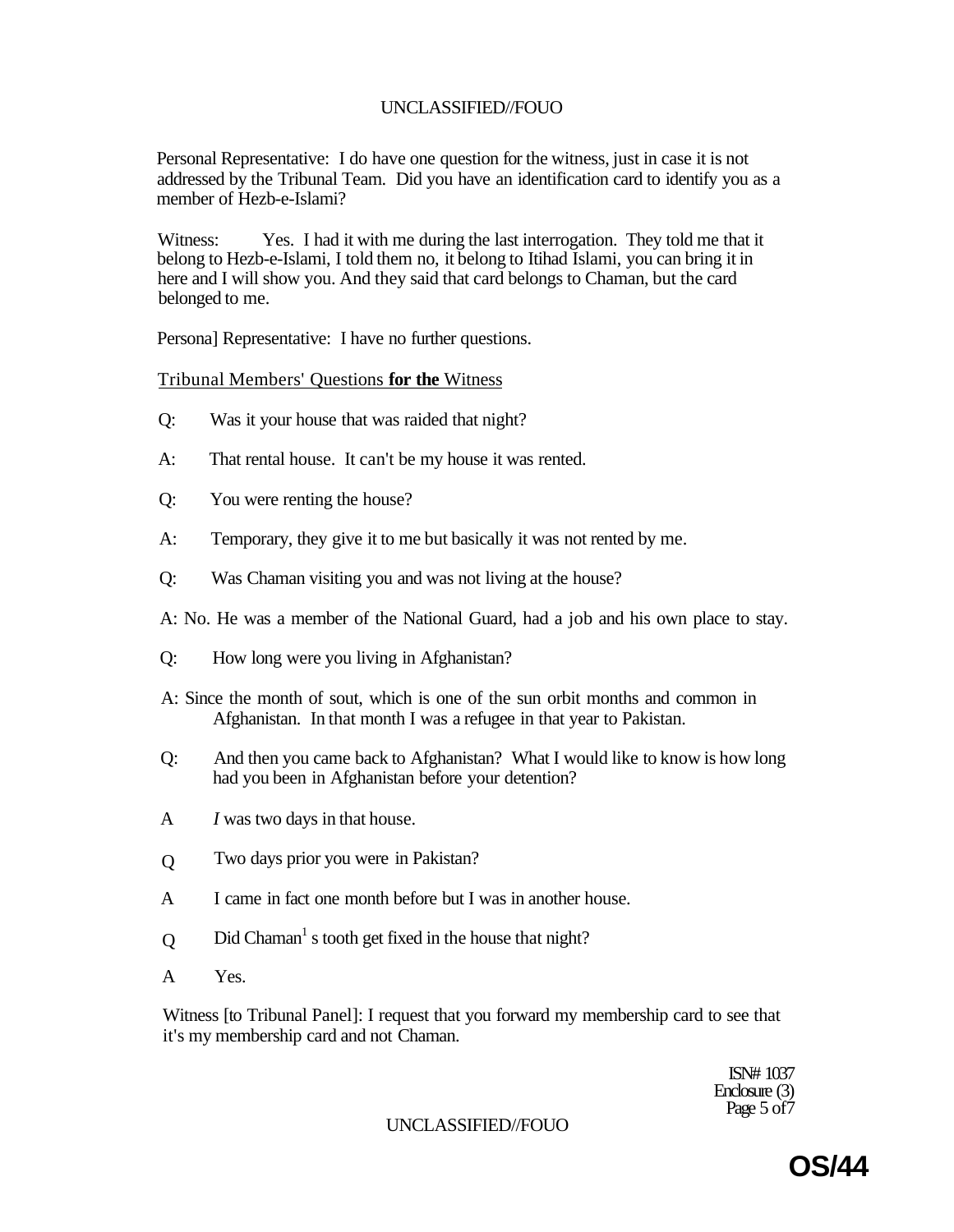Detainee: I don't have that card and it doesn't belong to me. I am not a member of Hezb-e-Islami and my brother is not associated with al Qaida. My request is that these things are not correct and should be removed from my case.

*The witness is removed from the Tribunal during a recess.* 

*The Tribunal reconvened* 

## **Tribunal Members' Questions for the Detainee**

- Q: Did you and the witness come to Afghanistan together?
- A: No.
- Q: You knew him in Pakistan and just saw him again when you got to Afghanistan?
- A: I knew him as much as he was my customer because I had a grocery store and he was a regular customer and no more than that. But as far as me knowing him in Gardcz, that is where I got to know him better. I didn't know him in Pakistan.
- Q: Why did you come to Afghanistan?
- A: My parents gave me advice to go there to work for the government and serve my country.
- Q: You have been questioned a lot about this card. Have the interrogators shown you the card?
- A: No they didn't.
- Q: They just told you they had the card but they didn't show it to you?
- A: They didn't show it to me but said that the card was mine.

### **Tribunal President's Questions for the Detainee**

- Q: What training did you have to be able to use a rifle?
- A: The attendant just placed me over there. They didn't give me any training yet I had to get a permit with the region and walk around and see and training was supposed to be later on.
- Q: So did you have a weapon while you were standing guard?
- A; Yes.

ISN# 1037 Enclosure (3) Page 6 of7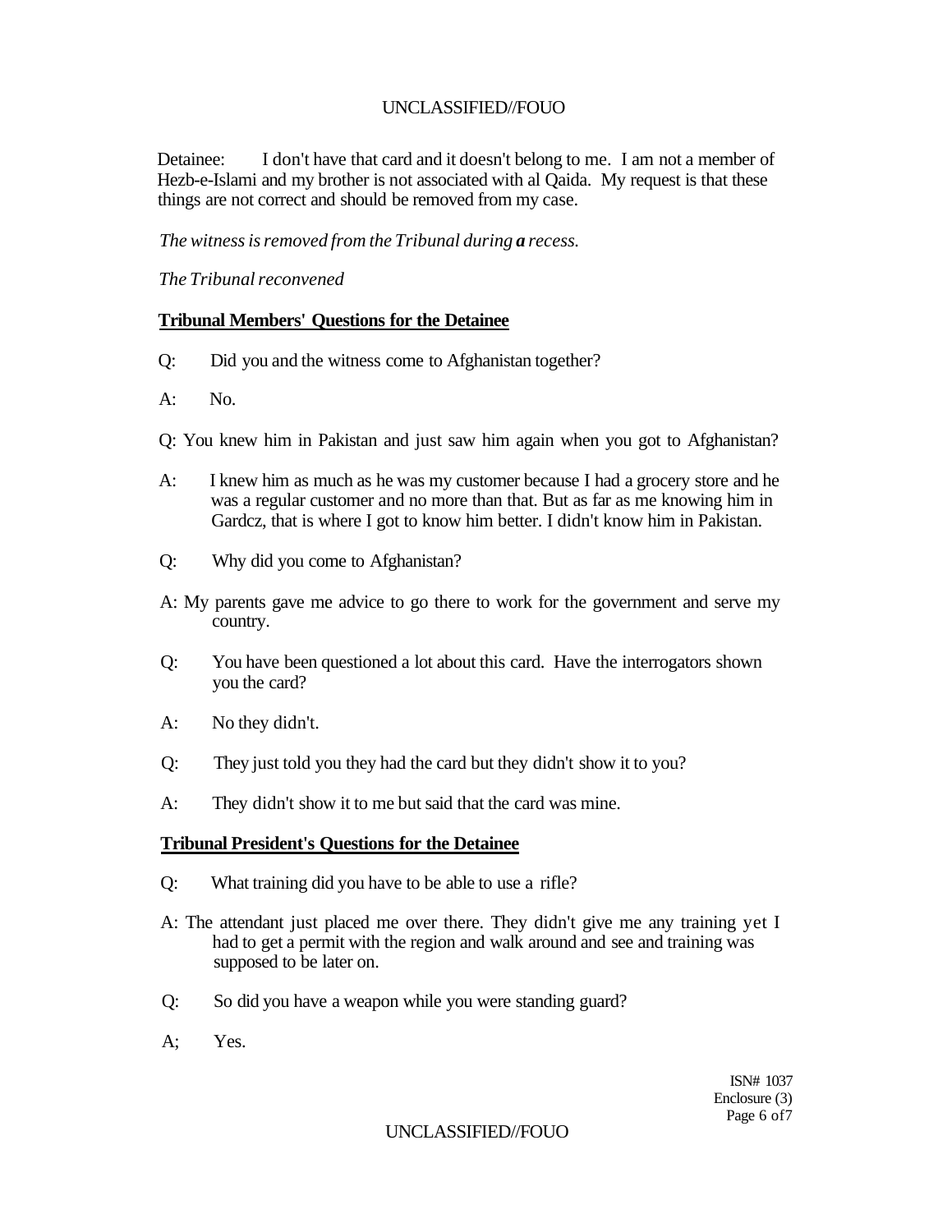- Q: Where was your family while you were detained?
- A: In Pakistan.
- Q: Do you have a brother?
- A: Thank God I have seven brothers.
- Q: Was there a brother with you in Afghanistan?
- A: No. All ofthem are in Pakistan. If you are willing, I will tell you each of their names and where they are working.
- Q: Do you know if any of your brothers were detained for being a HIG commander?
- A: No, not at all.
- Q: As far as you know, they are still in Pakistan, free?

A: All of my brothers are in Pakistan. I'm the first brother to go to Afghanistan.

# **AUTHENTICATION**

I certify the material contained in this transcript is a true and accurate summary of the testimony given during the proceedings.



Tribunal President

ISN# 1037 Enclosure {3) Page 7 of 7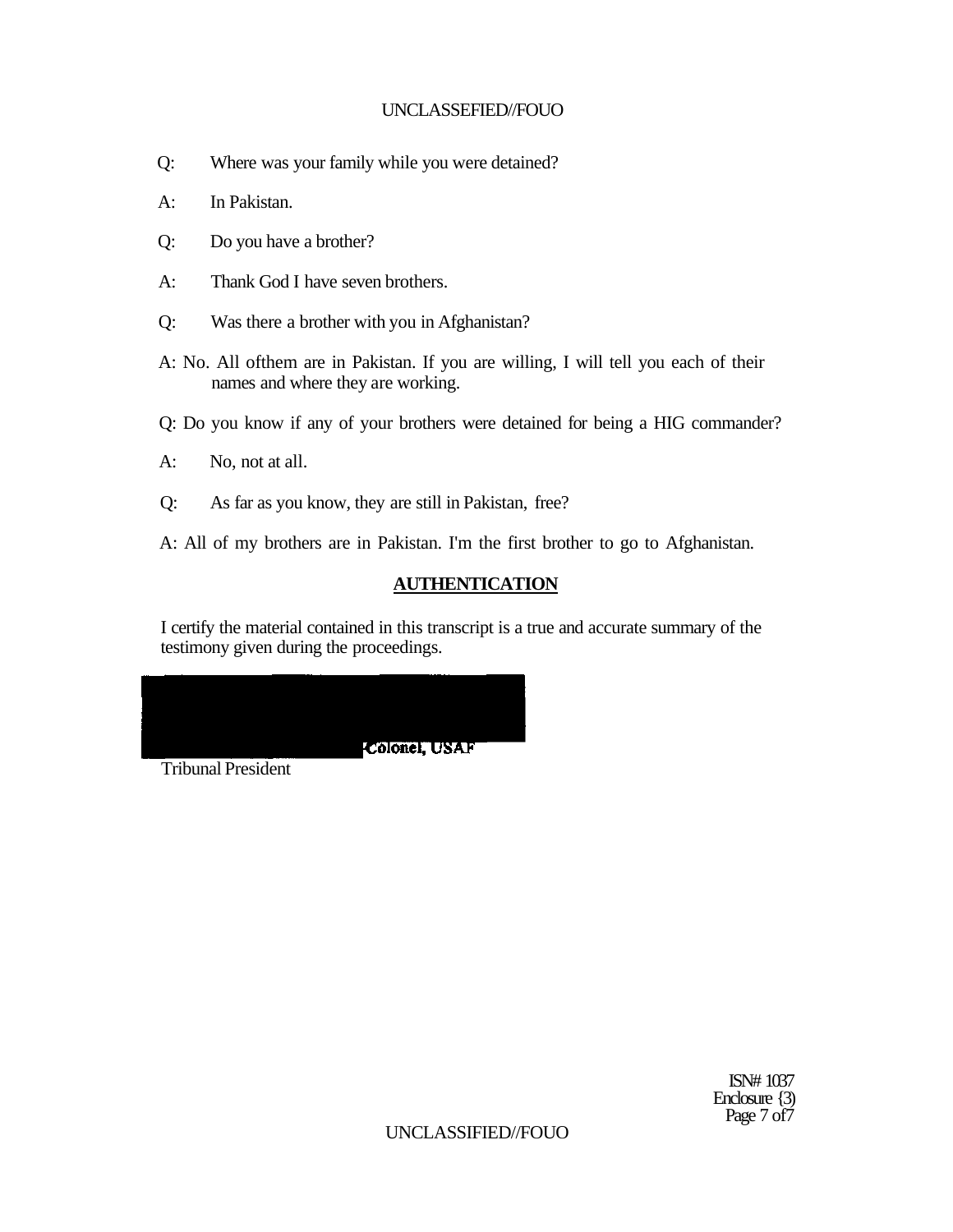#### Summarized Detainee Sworn Statement

*The Tribunal President read the Hearing Instructions to the Detainee and confirmed that the Detainee understood and had no questions.* 

*The Personal Representative presented the Detainee Election Form (Exhibit D-A) to the Tribunal.* 

*The Recorder presented the Unclassified Summary of Evidence (Exhibit R-l) to the Tribunal and gave a brief description of its contents.* 

*The Recorder confirmed that she had no further unclassified evidence or witnesses and requested a closed Tribunal session to present classified evidence.* 

#### *The Tribunal President, referring to the Detainee Election Form, made the following statement:*

Tribunal President: Mahbub Rahman, I understand that you called three witnesses for this hearing. The Personal Representative informed me in early November regarding your three witnesses and I determined from the information provided to me that their testimony would be relevant to this Tribunal. I'd like to confirm the identification of the three witnesses. The first witness was identified as Azimullah. Is that correct?

Detainee: Yes.

Tribunal President: Okay. The second witness was identified as Mohammed Salim. Is that correct?

Detainee: I know him by only Salim. I don't know about Mohammed being his name.

Tribunal President: I understand. The third witness, I believe you've identified as Rahman Tulah is that correct?

Detainee: Yes.

Tribxmal President: I directed the United States government to attempt to contact these witnesses to provide testimony for you, specifically to ask these witnesses if they would like to provide testimony. Your first witness Azimullah, has been located and has agreed to provide testimony today. After we receive your statement we will ask the witness to come here and provide his testimony later. The second witness Salim, has also been located. Unfortunately he is in another location and last reported to this Tribunal President as being in U.S. custody in Bagram, Afghanistan. We have provided questions to obtain his testimony but as of today's date we have not received a response. I make the ruling that this witness is not available at this time. I've directed the Personal Representative to follow up with Bagram and obtain testimony if it's available. If he does receive testimony, I've directed the Personal Representative to meet with you about that testimony and provide it to me if you so desire at a later time. I would review the

#### UNCLASSIFIED//FOUO 1SN# 1052

Enclosure (3) Page I of 16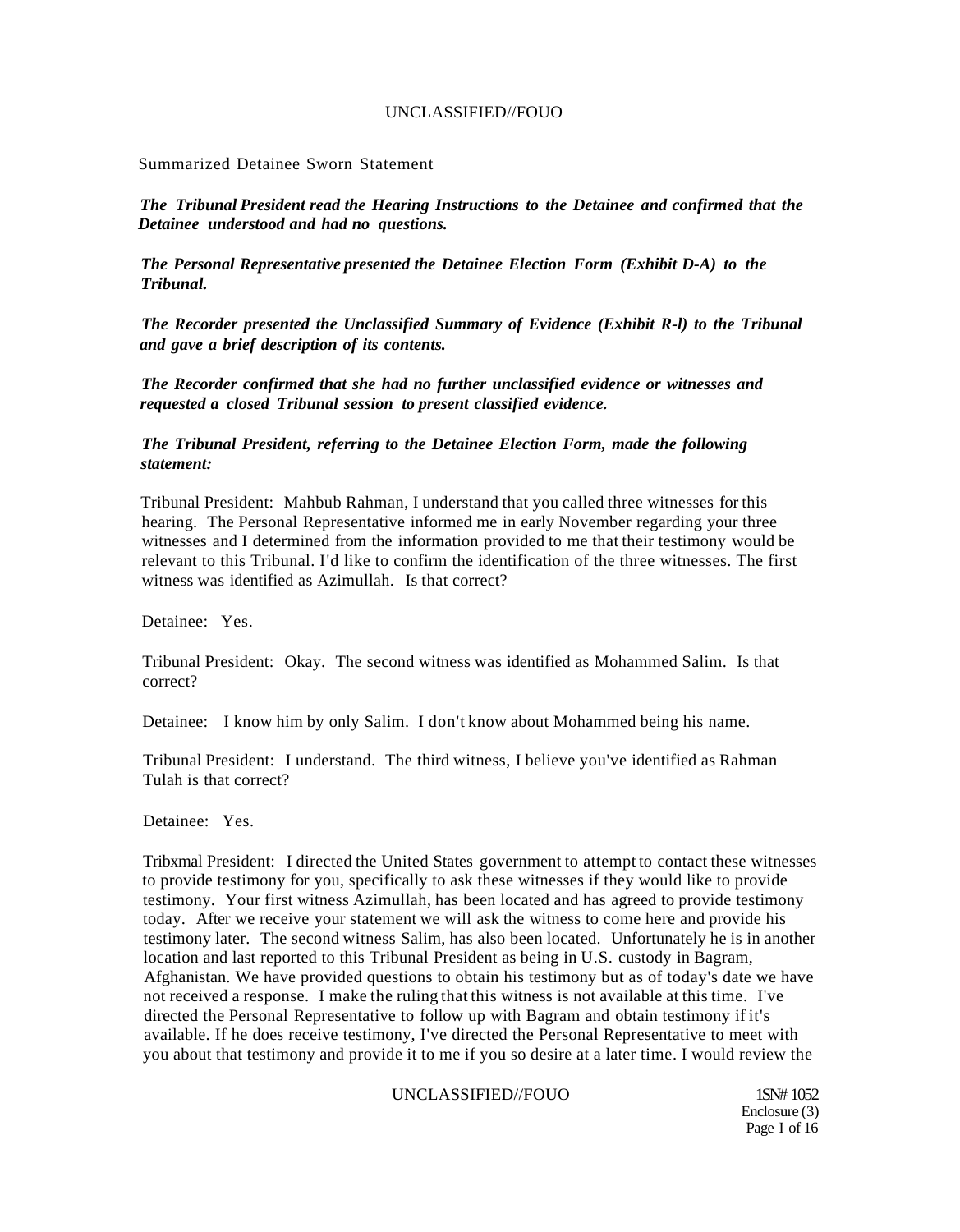testimony if provided to me and consider its relevance to this hearing. Your third witness Rahman Tulah, the United States government has not been able to locate. I would like you to provide us a little more information or any more information you have regarding this person identification or who this person is, where you last saw him and so forth, just to clarify our records. Can you tell us more about Rahman Tulah?

Detainee: Okay.

Tribunal President: Please.

Detainee: Rahman Tulah was with me in same Madrassa that I was going to. His tribe is name is Sadarai.

Tribunal President: Do you have a name for the Madrassa?

Detainee: Faizul Quran.

Tribunal President: Thank you. Continue please.

Detainee: He was captured with me on the same day at the same time.

Tribunal President: Can you give us more information on the circumstances of your capture that might help us?

Detainee: Explain the whole situation of how we got captured?

Tribunal President: That would be helpful.

Detainee: When I came from Pakistan to Afghanistan I met with Azimullah and he called him (Rahman Tulah) and he came and saw in the mosque where I was staying by the graveyard. Should I explain the whole situation of how we got captured?

Tribunal President: We are interested in the last person Rahman Tulah. Did you see him at the same time you were captured? Did you see bim in U.S. control or Pakistan control or Afghanistan control? Actually, the Personal Representative may have some more information for us.

Personal Representative: Sir, just to let you know, from previous meetings my notes indicated that Rahman Tulah was captured with the Detainee. He was about 25 or 26 years old. He is an Afghani and he was with him (the Detainee) in Bagram. That was the only information he knew at that time.

Tribunal President: The clarification then, I stand corrected, Personal Representative you did meet with the Detainee at a prior time to ask these kinds of questions previously?

Personal Representative: Yes, sir I did.

UNCLASSIFIED//FOUO 1SN# 1052

Enclosure (3) Page 2 of 16

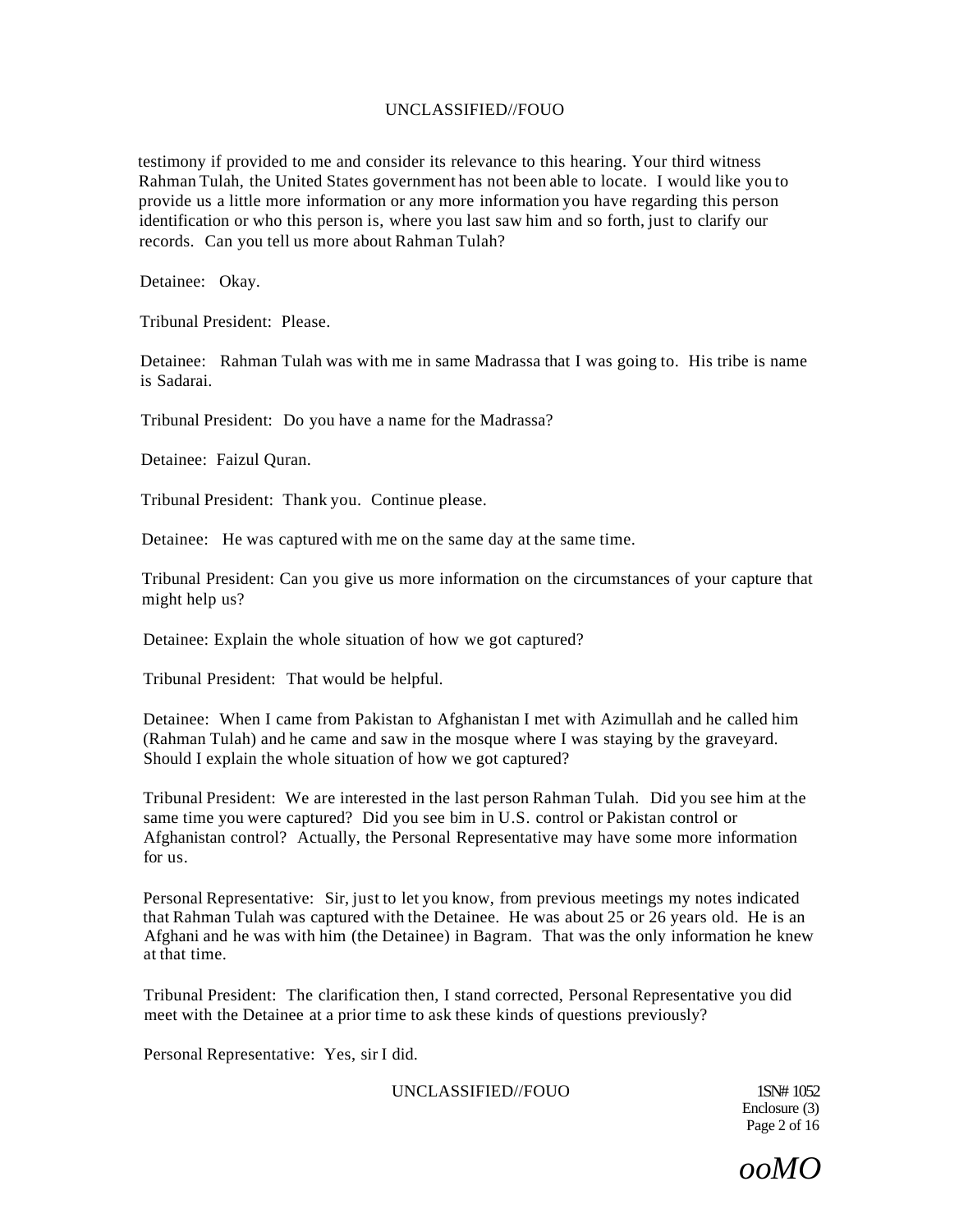Tribunal President: I do know that the United States government did try to follow up on your identification and has not been able to locate this particular person given that information. So, I make the ruling again that witness number three, Rahman Tulah is not reasonably available because we are unable to locate him given the information we have been provided. I would ask the Personal Representative to remind the Tribunal at a later time to assure that we ask the Detainee regarding what this witness would have provided to us if he had been able to make it available for us. Mahbub Rahman, we are now able to proceed to the point in the Tribunal where you can provide us information.

Detainee: Okay.

Tribunal President: With a few more instructions first.

Detainee: Okay.

Tribunal President: You may now present any evidence you have to the Tribunal. Your Personal Representative may assist you if you wish. I understand that you wish to make a statement to this Tribunal, is that true?

Detainee: Yes.

Tribunal President: Mahbub Rahman, would you like to make your statement under oath?

Detainee: Yes.

*The Recorder administered the Muslim oath to the Detainee\** 

*The Tribunal President opened the Tribunal to the Detainee to make his statement* 

Tribunal President: Before you proceed, just a reminder that this Tribunal has not received any other information other than what we've heard about you today. You may have told the government other things earlier and they may be provided to us later but right now this is all we know.

Detainee: Okay.

Tribunal President: I'd appreciate your statement at this time.

*The Personal Representative assisted by repeating the unclassified evidence.* 

*3.a. The Detainee is associated with al Qaida and the Taliban: 3.a. J, The Detainee agreed to spy on the Americans,* 

Detainee: As of this day, I have never been apart of al Qaida or Taliban. I have never had any kind of relations with them. Also, I have never spied on Americans.

UNCLASSIFIED//FOUO ISN# 1052

Enclosure (3) Page 3 of 16

*ooi9l*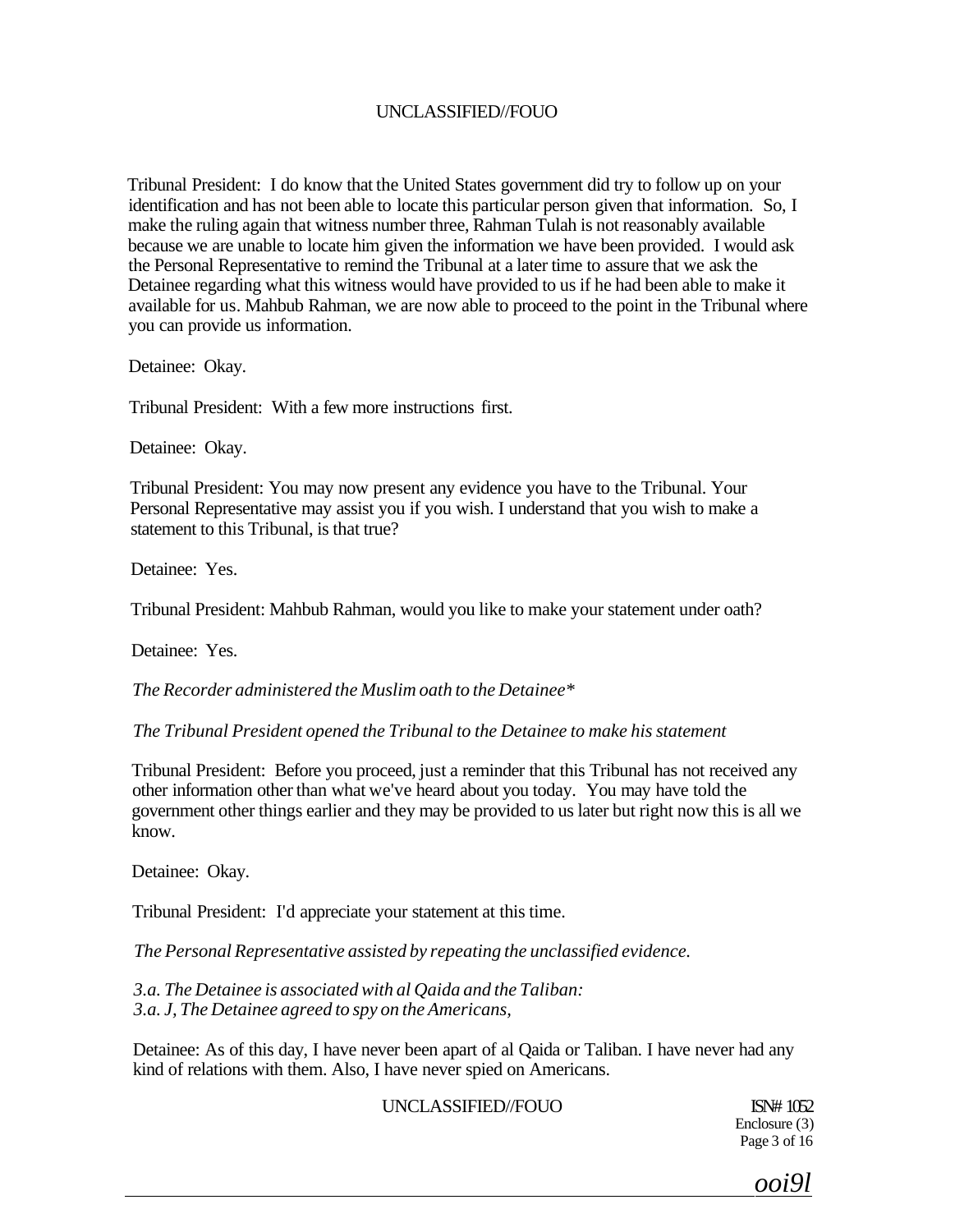*3.b. The Detainee participated in military operations against the United States and its coalition partners.* 

*3X1. The Detainee acknowledged shooting an Afghan Militia Force (AMF) soldier and two civilians in April 2003.* 

Detainee: I did not shoot any AMF or other Afghans. The people I did shoot were my personal enemies from a personal dispute.

*3. b. 2. The Detainee directed others to a cemetery used as a staging and hiding area prior to assault on Firehose Salerno.* 

Detainee: I wasn't waiting in the graveyard to gather more people to fight or take on the American base. I was waiting for my friend Salim. When we met, I could go home and that's why I was waiting there. I was waiting for my friend.

*3.b.3. Afghan Militia Forces captured the Detainee and three others on I June 2003.* 

Detainee: That's true that I got captured but I was waiting for my friend, sleeping in the mosque in the cemetery.

*3.b.4. When captured, the Detainee had in his possession two AK-47s, bayonets, a binocular, and a spare videocassette for a video camera in the possession of one of the three other captured comrades.* 

Detainee: All of those other things were not captured with me. The only thing I was carrying was one weapon, which I took from someone else for my personal safety. I do have some personal differences and I have to protect myself. That is why I was carrying that one gun. The second AK-47 belonged to Salim. They were both wrapped in a blanket inside the mosque so when we got captured I did not see it. I don't know if they got both AK-47s or just one. They were in a blanket and I didn't see what happened to it when we got captured.

*3. b. 5. The Detainee did no surrender willingly; gunshots and grenades were exchanged with the AMF.* 

Detainee: No, there was no fight. I was sleeping in the mosque when the soldiers woke me up. I asked them what happened and they told me to just get up so they could ask me some questions. I got up and they put me in a car, brought me to the airfield and took me to Bagram and from Bagram I was brought here. So there was no fight. Of all the allegations that were made, only one thing is true and that was about the two AK-47s. I said one was mine and the other was my friend's. Everything else is false. I do have a witness. All the answers I've given to the Tribunal and I told the same thing to the interrogators and I have a witness for every question.

Tribunal President: Mahbub Rahman, does that conclude your statement?

# UNCLASSIFIED//FOUO ISN# 1052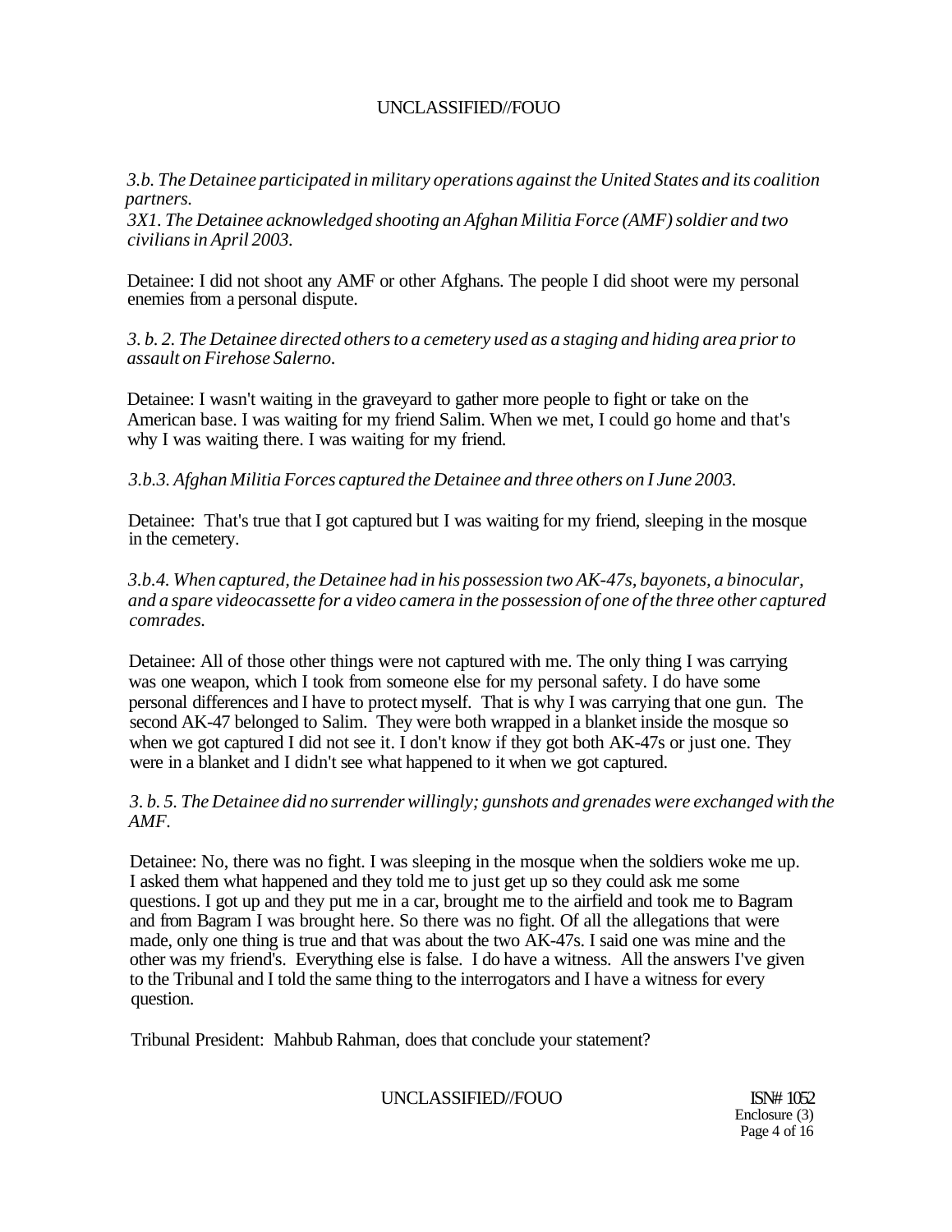Detainee: Also, just the answer for the allegations, if the Tribunal wants me to tell the story of how we got captured, I can tell that too.

Tribunal President: It's your choice, if you want to share that with us.

Detainee: I want to tell it,

Tribunal President: Please.

Detainee: I was at the Madrassa close to my home and was going somewhere, so I got in the car. I got in the car first and my personal enemy got in second. He was sitting in the same car and after a while he smoked some hashish.

Personal Representative: Was it a car or a bus?

Detainee: It's a mini coach.

Personal Representative: Okay.

Detainee: So he smoked some hashish and he had a gun with him. He was talking bad to me about my family. He actually grabbed me because we were sitting close. I told him not to touch me or talk to me. 1 told him to talk to everyone else in the coach. Somebody told me he was an enemy of our family. I told him again not to touch or talk to me but he was still cussing. We argued with each other and then we started fighting. He went to reach for his gun. I told the people in the coach that he has a gun and he's going to kill me because he killed my brother before. He was reaching for his gun and I grabbed for it too. We fought for it and after some time the gun was in my hands. We got off the coach and I ran from him so I could get the weapon far from him because he was going to us it. He ran after me and I told him don't come because I was scared that if he got the gun he would shot me. I told him to stop and he didn't stop. I didn't have a choice and I shot him. The other people in the coach told him to leave me alone because I was just a kid. He told them not to come close to us and if they did he would shot them also once he got the gun from me. When I shot at him I shot at his legs. I threw the gun down and ran from that place. Afghan soldiers came after me. I don't know if they close to that area or how they knew but they came after me. They called for me to stop and fired at me. I got hurt on one of my fingers. I ran from those soldiers to another village and I hid. Finally I decided not to go back home so I went to Pakistan for just a short time to get away from the area. I got to Pakistan and went to the Madrassa. I was living there in the Madrassa. I was going to the mosque to pray and back to the Madrassa for two months. My brother came to Pakistan looking for me. We don't have any relatives in Pakistan so he knew that I wasn't with anyone that we know. He knew that in Afghanistan I was going to a Madrassa that's why he was looking in different Madrassas. Finally he found my Madrassa and he was telling people that I ran away from home and that they were trying to make peace with our enemies so I needed to come back. I wasn't in the Madrassa the day when he came. When I came back to the Madrassa people told me that there was a person looking for his brother. I heard other people saying this but I didn't tell them that it was me that he was looking for. I went to ask the teacher of the Madrassa if I could go home. He didn't let me go home because it was the middle of the class.

#### UNCLASSIFIED//FOUO ISN# 1052

Enclosure (3) PageS of 16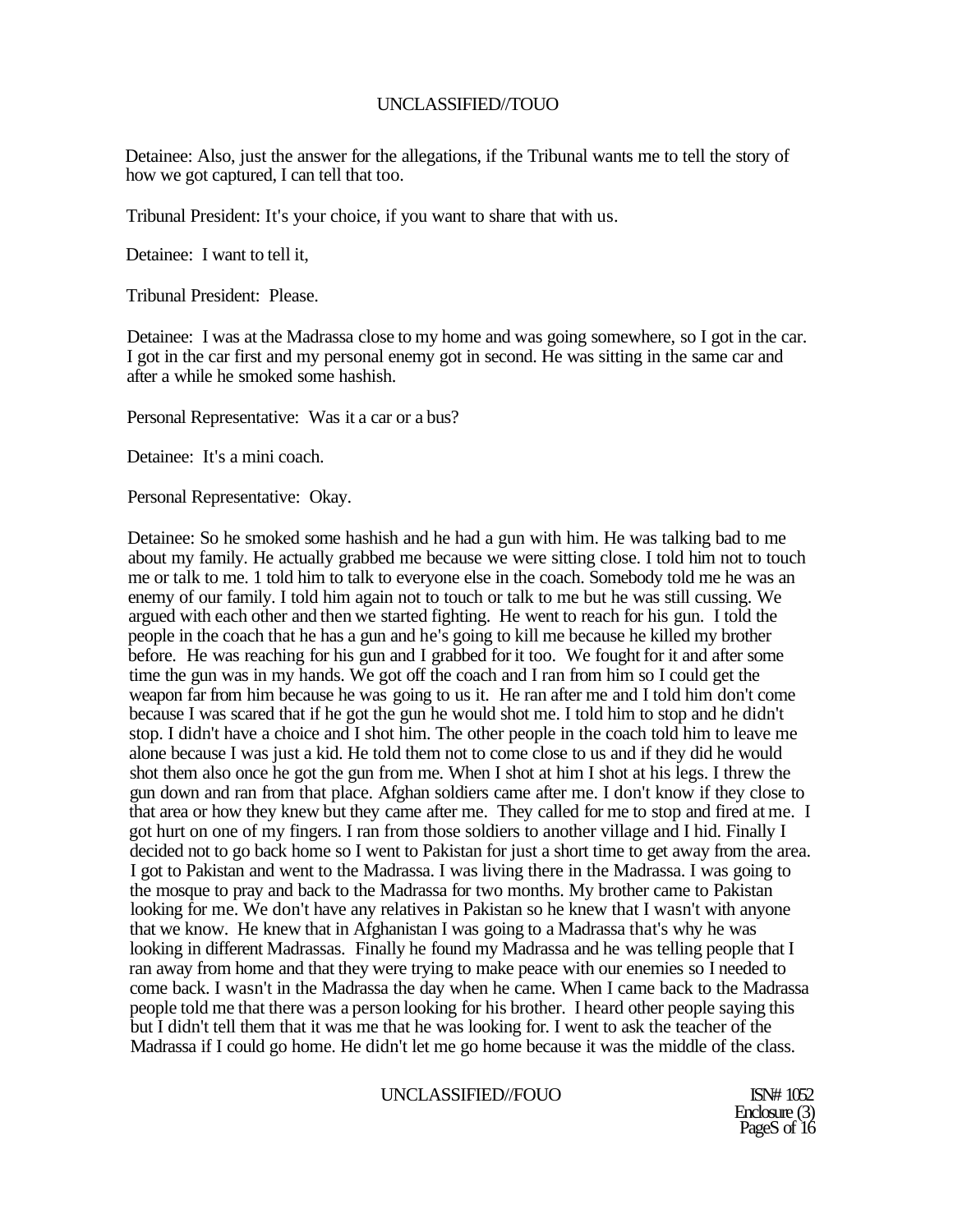He said when I finished my scroll I could go. I stayed and after a while he let me go home. I told the teacher the whole story about what had happened because he wanted to know why I was going. I told him that one person killed my brother and what happened to me so I ran away. I told him that my family didn't know where I was and since my brother came and said that they were going to make peace with our enemy; I want to go home. I want to be there with my family and let them know how I was doing. Finally, I said that I could go home. There was a bus station outside the Madrassa that I used to go home. The teacher came with me to the bus station and he told the driver that I was going home to Afghanistan and asked if I had money for it. 1 told him that I had 200 Pakistani Rupees. He took that from me and I think he gave it to the driver. He told the driver to take me to my home in Afghanistan. First the driver took me to one house before we went to my house. We spent the night there and left the next morning. There were two other staying in that house that night also. One was named Salim and I don't know the other person's name because 1 didn't know either of them before. When we left in the morning those two guys came with us. Since there is no road to go quickly, it was all mountains, dirt roads with rocks so we were going slowly. Each time I asked the driver how far, he would say that's all we can go and now we could go by feet. He said it's not that far and I could go by feet. The other two people left the bus too. One was Salim, and I don't know the other one. I asked them where they were going and the one person who said his name was Salim, said that his tribe Enokro (ph) and he was going to Khost I asked the driver that since I was going by feet and I still have enemies could I borrow his gun and he said yes. He told me that once 1 got home to give the weapon to Salim. When I got to Khost and I told him that I was going home they said no just to wait here because we are going to another village Kundiu (ph) and will be back. I went to Azimullah, he was in the Madrassa, because we were hungry. I also asked him if he could direct these people to Kundiu (ph) because I was tired and 1 couldn't walk with them. Azimullah also called (inaudible) and we stayed in the mosque. The mosque was in the cemetery. We spent the night in the mosque, in the cemetery and the next morning Salim said let's go to the village. Azimullah, Salim, and I went to the village and Salim stayed in the village. He told me to wait for him in the mosque in the cemetery. He said once he got there he would get the gun from me (the one I got from the driver) and then I could go home. We waited in the mosque for him but he didn't come. We stayed there the whole day and then night came so we just stayed in the mosque. Azimullah was there with me. We slept in the mosque. This is how the Afghan soldiers found us. They woke us up. That is the whole story. All of the accusations about the videotape and the camera and spying on Americans aren't true. None of it is true.

Tribunal President: Okay. At this time 1 would like to take a short recess to bring in your first witness, who I believe has been waiting.

Detainee: Okay. My witnesses knows the whole story. This is the story and they were with me. You can ask my witness about any of it.

*The Tribunal President explained the witness procedure to the Detainee and called for a short recess to allow the witness to be brought into the room. The Tribunal was reopened after the witness was present in the hearing room.* 

Tribunal President: Azimullah, good afternoon.

UNCLASSIFIED//FOUO ISN# 1052

**Enclosure (3) Page 6 of 16**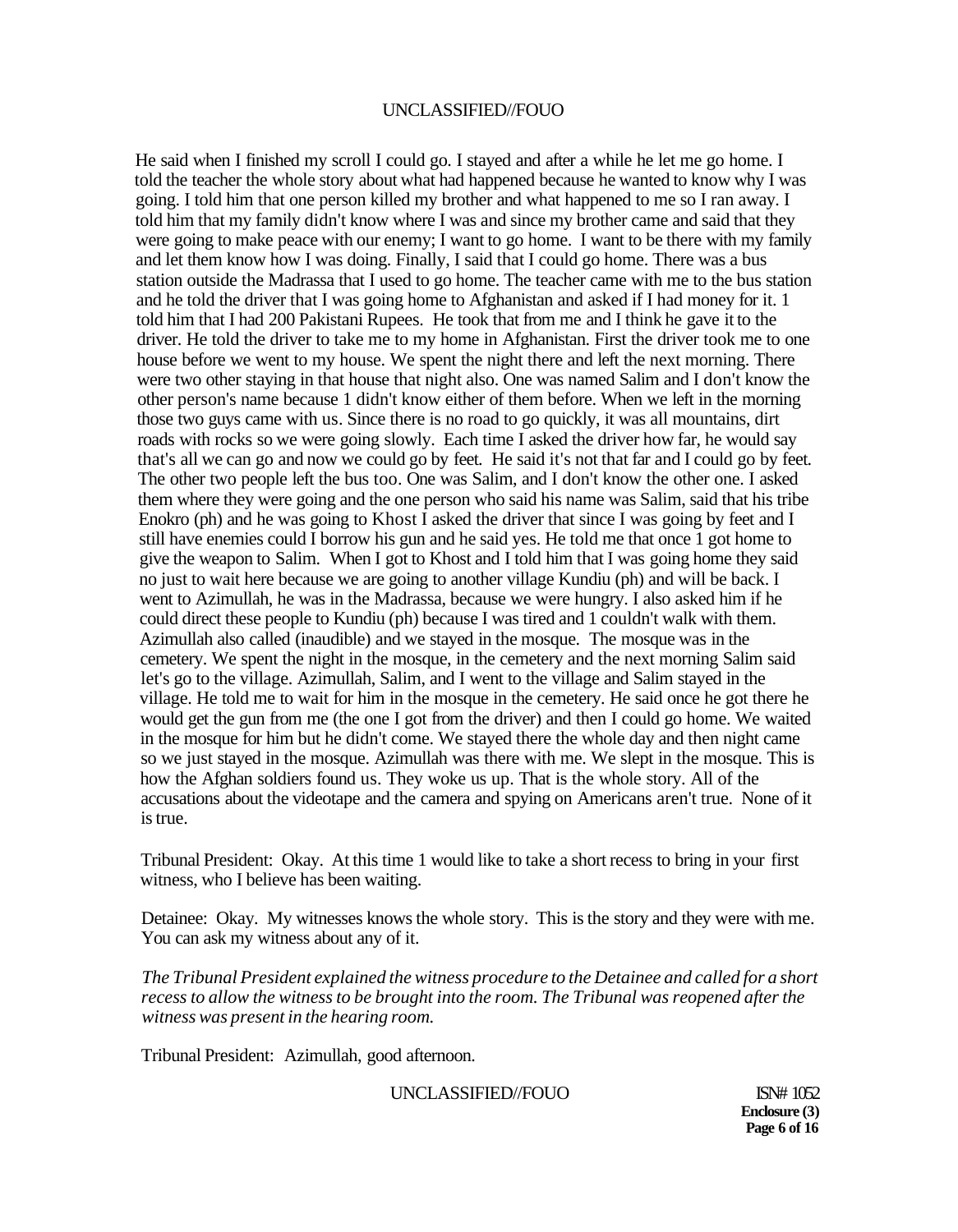Witness: Thank you.

Tribunal President: Mahbub Rahman, is this the witness that you requested?

Detainee: Yes.

Tribunal President: Azimullah, we require that you take an oath before you provide your testimony and an oath is a promise to tell the truth. Will you take that oath?

Witness: Yes.

*The Recorder administered the Muslim oath to the witness.* 

Tribunal President: Mahbub Rahman, you may ask the witness your questions to provide the testimony that you desire and your Personal Representative may assist you of course.

Personal Representative's questions to witness:

- Q. How do you (Witness) know Mahbub Rahman?
- A. We were in the same Madrassa. That's how we know each other.
- Q. Were you with Mahbub Rahman before you were captured?
- A. We were captured separately. We were captured in separate places.
- Q. Before that lime were you together?
- A. Yes.
- Q. Can you describe the circumstances of the time you were with Mahbub Rahman prior to the capture?
- A. The day before we got captured we were together.
- Q. What were you doing on that day?
- A. We were together. We didn't do anything. We were just hanging around.
- Q. Okay. Do you know why Mahbub Rahman was staying in the mosque which is inside the cemetery?
- A. We was waiting for another friend. He was with me but he was staying there to wait for that friend.
- Q. Okay, were you hiding in the cemetery?
- A. No, he wasn't hiding. He was waiting and staying there for that friend to show up.
- Q. Okay, do you know why Mahbub Rahman traveled from Pakistan to Afghanistan?
- A. He came to visit home. He wanted to visit his family.

UNCLASSIFIED//FOUO ISN# 1052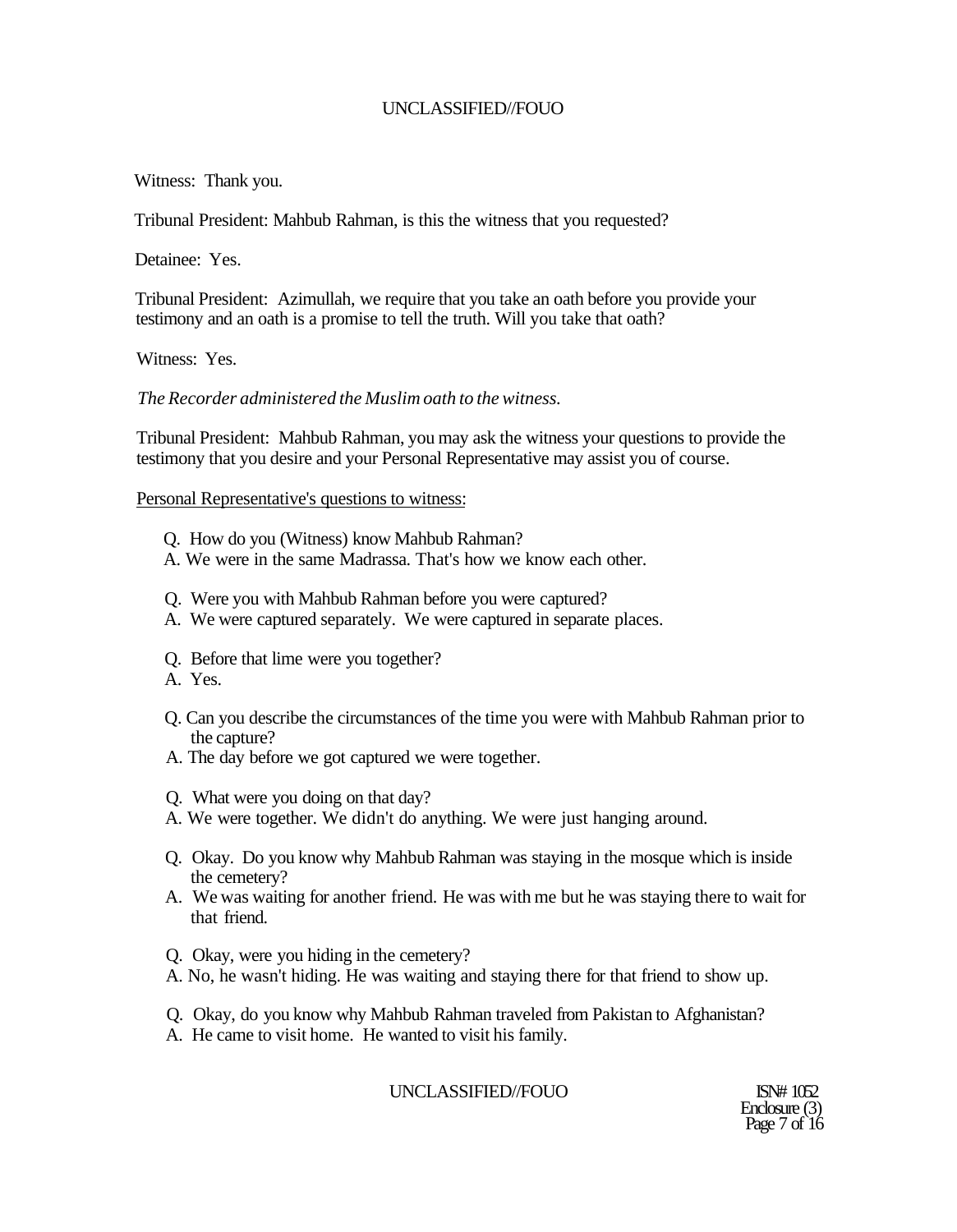- Q. From the time that you've known each other, have you ever known Mahbub Rahman to have fought with the Afghani Militia Force?
- A. No, he never fought.

Personal Representative: Okay, that is all the questions that I have. Unless you (Detainee) have other questions that you want ask record.

Detainee: Ask him to explain to the Tribunal anything?

Tribunal President: You can ask the Witness any question you desire.

Detainee: Can you tell the Tribunal that when I came from Pakistan and I met you and told you why I was here in Afghanistan? Can you tell the Tribunal what I told you.

Witness: He told me that [he] came here to go home and visit his family. Those were the only reasons.

Detainee: Can you tell the Tribunal did I ever fight Afghan forces or anyone else or shot anyone?

Witness: No, he didn't tell me that he fought with someone nor have I heard that he fought with someone.

Detainee: When I was staying at the mosque in cemetery, can you tell the Tribunal if I was there waiting to fight the Americans or was I waiting for Salim to come and meet him?

Witness: The only reason he was still in there was not [to] fight with anyone or do anything else but he was waiting for Salim with me. He was waiting for Salim to come and meet

Detainee: Could you tell the Tribunal then when I came for Pakistan to Afghanistan, did you see anything with me like video or video cassette or anything like that with me?

Witness: No, I did not see it with him and he did not have anything with him.

Detainee: Can you tell them that when I came from Pakistan to Afghanistan, did I come to spy on either on the Americans or on Afghan forces? I wasn't associated associated with any Taliban or al Qaida. Why did I come?

Witness: No, he did not come to spy on Americans, He isn't associated with Taliban or al Qaida. The only reason [he] came was to see his family.

Detainee: That's all.

Tribunal President: Personal Representative, do you have any questions for the witness?

Personal Representative: I have no further questions sir.

UNCLASSIFIED//FOUO ISN# 1052

Enclosure (3) Page 8 of 16

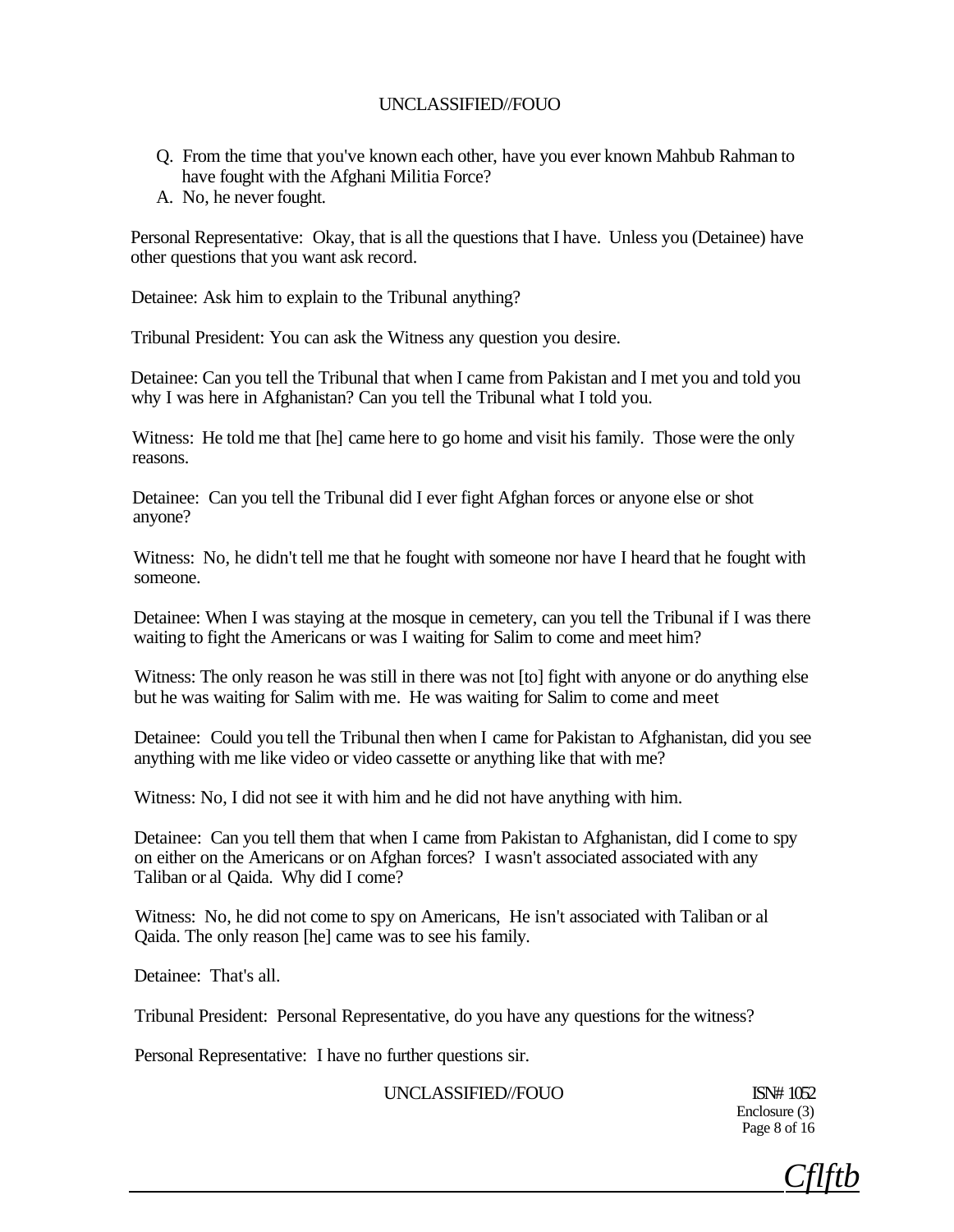Tribunal President: Recorder, do you have any questions for the witness?

Recorder: No sir.

Tribunal President: Does the Tribunal panel have any questions for the witness?

#### Tribunal Members' questions to the Witness;

- Q. I understand that you were with the Detainee the day before you were captured. Did you know him before that time?
- A. Yes.
- Q. How long?
- A. I don't exactly how long but we were studying in the same Madrassa together,

Q. For a year, ten years, or a month?

- A. A year or a year and a half or somewhere like that
- Q. Do you know if he had any military training at all?
- A. No, he never had any military training.
- Q. Did you see him with a weapon on the day before you were captured? A. I did not see a weapon with him.

Detainee: No, they mean the time when I came from Pakistan to Afghanistan. In that time, did you see a weapon with me?

Witness: Yes, I saw a weapon with him at that time.

Tribunal Member: So when you were together the day before you were captured you saw him with a weapon?

Witness: Yes.

Tribunal Member: Why did he have a weapon?

Witness: I don't know why he was carrying a weapon.

Tribunal Member: Did you ask him?

Witness: No, I didn't ask him.

Detainee: When I was coming from Pakistan, I told you (Witness) why I had the weapon. What did I have it for?

UNCLASSIFIED//FOUO ISN# 1052

Enclosure (3) Page9ofl6

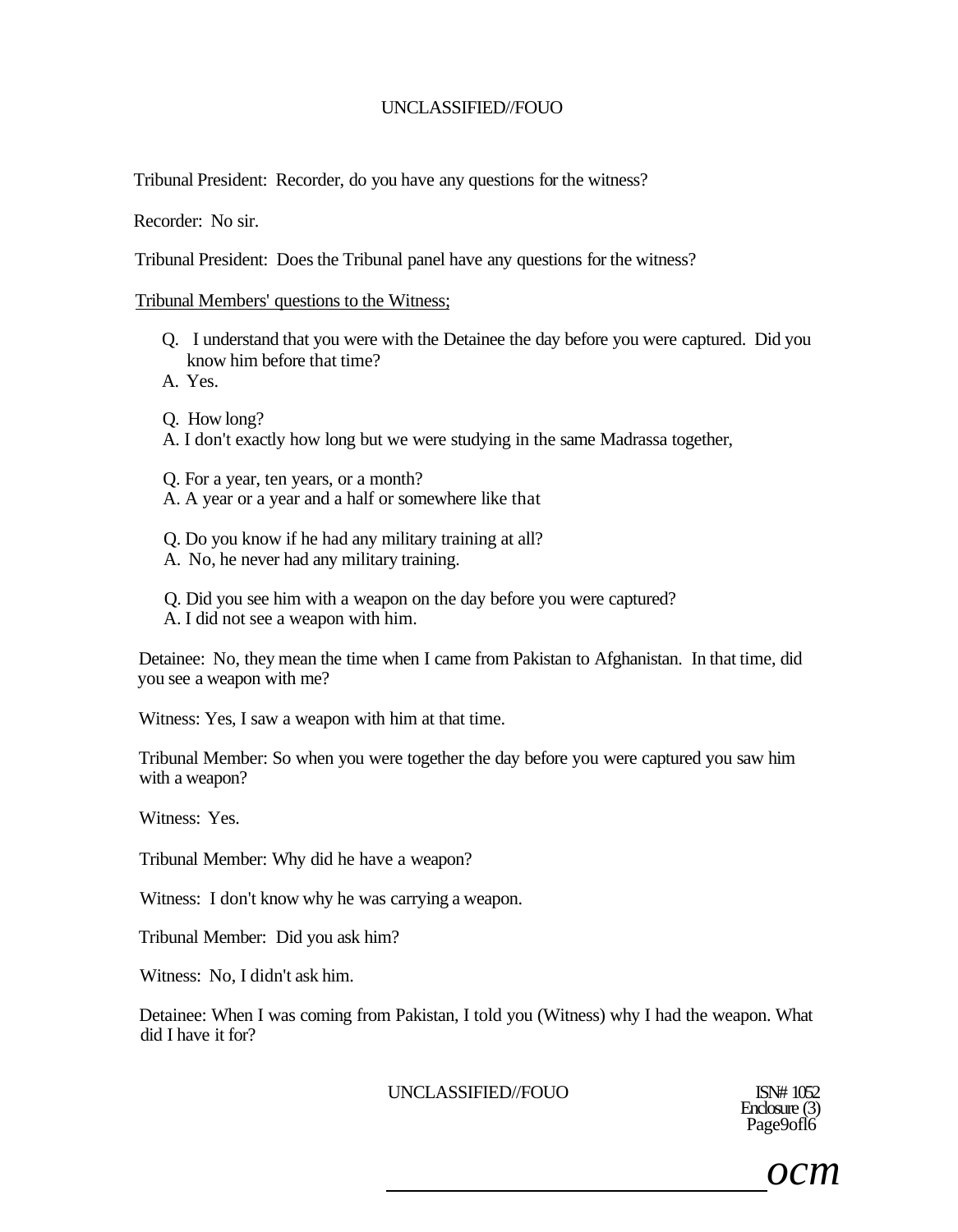#### UNCLAS3IFIED//F0U0

Witness: He told me that he got that gun for his personal safety because he had some personal/family enemies and he wanted to go home safely.

Tribunal President: (to the translator) Please advise the Detainee, Mahbub Rahman that he can ask follow up questions later but later. 1 would like the panel (member) to finish his questions

first.

Detainee: I'm sorry.

Tribunal President: That's fine. (To the Tribunal Member) Continue.

Tribunal Member: Where exactly were you apprehended? What city?

Witness: We did not get captured together. We were captured in separate places.

Tribunal Member: Do you know where he was apprehended?

Witness: Yes.

Tribunal Member: Where?

Witness: In that mosque in the cemetery.

Tribunal Member: I don't know yet where that mosque is.

Witness: The area doesn't really have a name because there is no village close to it There is just a cemetery and a mosque in the cemetery.

Tribunal Member: What's the nearest city?

Witness: There is a village that is very far from the area and I don't know village the name.

Tribunal Member: I really have no idea of where we are talking about yet Canyoujustgiveme the closest large city in Afghanistan?

Witness: Khost.

Tribunal Member: Was there an American base near by?

Witness: The place where he got captured there was no close base.

Tribunal Member: Did you know why Mahbub went to Pakistan?

Witness: No, did not hear that information.

UNCLASSIFIED//FOUO 1SN# 1052

Enclosure (3) Page 10 of 16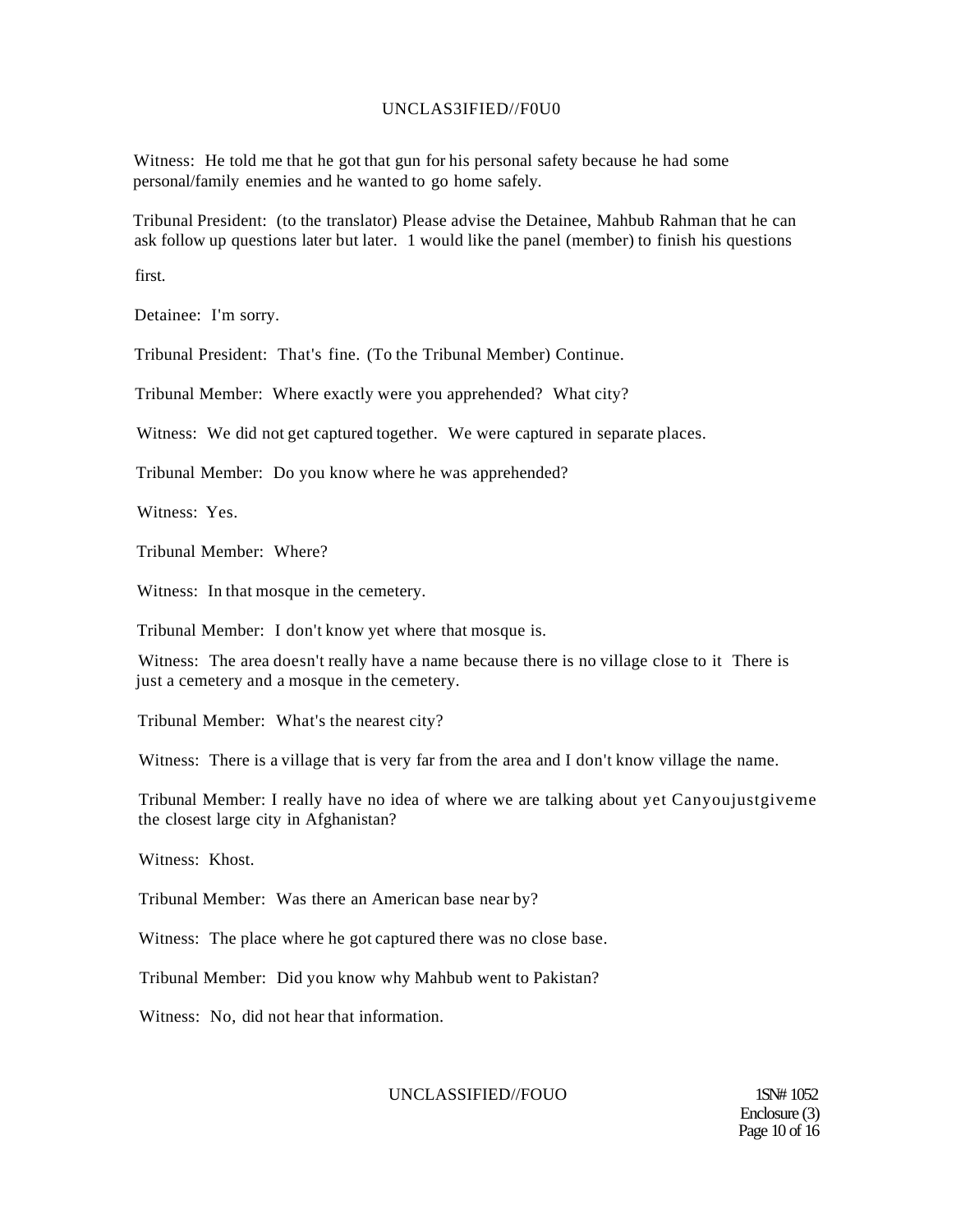Tribunal Member: Okay. Was there anyone else with Mahbub at the mosque when he was arrested?

Witness: Yes, there was one other person with him.

Tribunal Member: Did you know that other person before?

Witness: Yes, I know him.

Tribunal Member: Okay. What other possessions did Mahbub have with him at the time of his

arrest?

Witness: No, 1 didn't hear any information on that.

Tribunal Member: Do you know the name of the person with Mahbub when he was arrested?

Witness: Machma Daila (ph/inaudible).

Tribunal Member: You said that you knew Mahbub Rahman at the Madrassa. What was the Madrassa's name?

Witness: The area where the Madrassa is located is Shinkai.

Tribunal Member: Okay. How long were you together in the Madrassa?

Witness: Like one month together.

Tribunal Member: Why were you traveling to Afghanistan?

Witness: It's my country and I was in Afghanistan.

Tribunal Member: Oh okay. But you did travel with Mahbub?

Witness: No, we did not travel anywhere else, (the next sentence was inaudible)

Tribunal Member: Did you have a weapon when you were captured?

Witness: No, I did not have a weapon with me.

Tribunal President: Mahbub Rahman, do you have any further questions for the Witness?

Detainee: Sorry I interrupted the questions because when he answered he thought you were asking him about long ago when we first knew each other. That's why I said no the time when I went to Afghanistan, did you see a weapon with me, and all the information.

UNCLASSIFIED//FOUO ISN# 1052

Enclosure (3) Page 11 of 16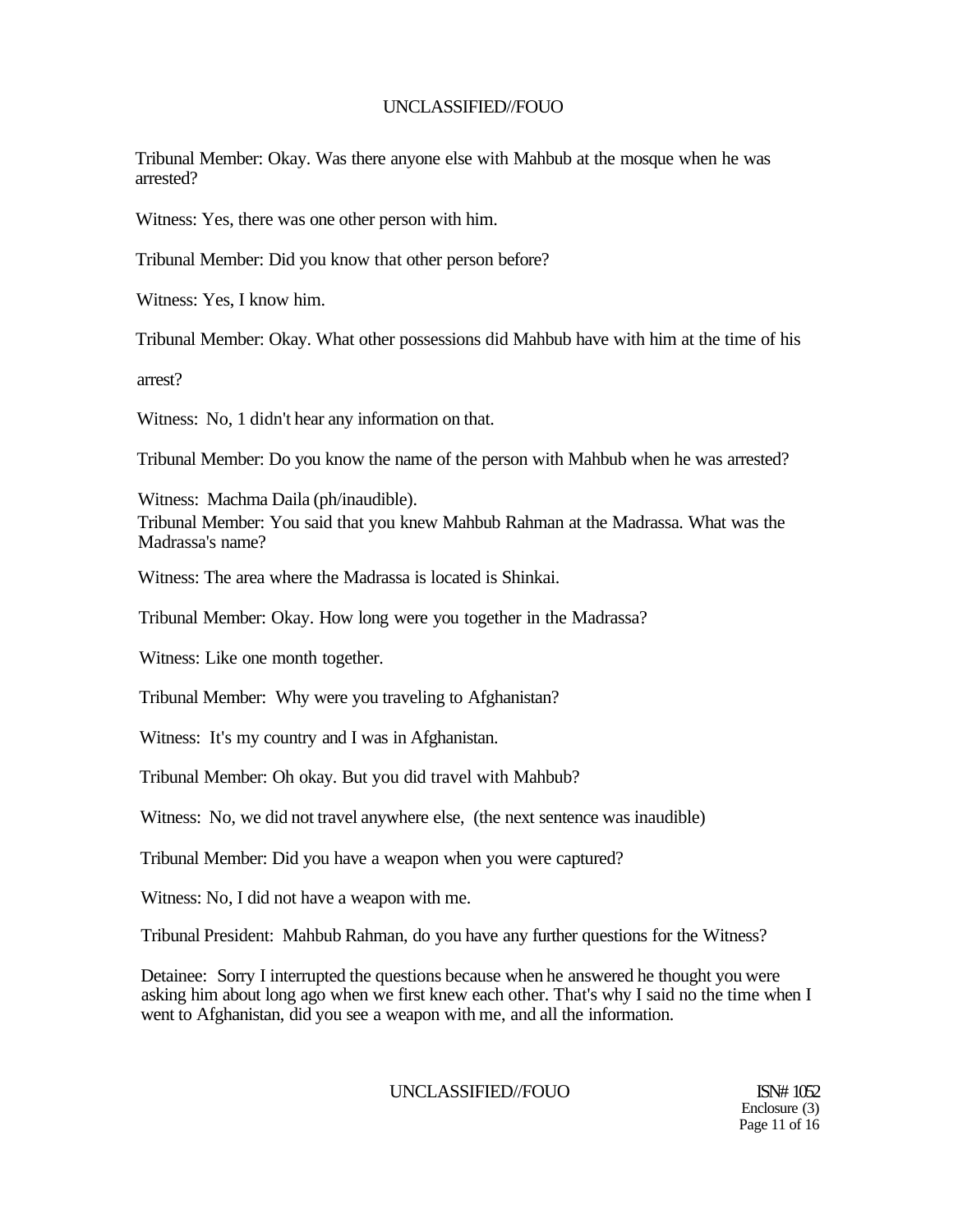Tribunal President: Okay. I think we've clarified the answer. Did you have any more questions for the witness?

Detainee: No.

## *The Tribunal President coiled for a short recess to allow the witness to be removed from the room. The Tribunal re-opened recess with the witness absent from the room.*

Tribunal President: Mahbub Rahman, we are now to the point of the hearing where we can ask you some questions. Personal Representative, do you have any questions for the Detainee?

Personal Representative: Just one question sir. Mahbub, can you explain to the Tribunal a little bit more your personal enemy? What was the reason for you having this personal enemy? Explain that in some more detail.

Detainee: I had an older brother; I was a kid at the time and don't remember when he died. My parents and my brothers and sisters told me the story that my brother was a soldier. One person had a dispute with him and killed my brother. My parents knew who killed my brother but me and my brothers and sisters didn't know who killed our brother. After a longtime when I was at that Madrassa (inaudible phrase) this one person was coming to the mosque. During wheat season people would cut wheat for the money and to get a share of the wheat and 1 knew this same person from working wheat and mosque. That day when I was going on that coach, this person that I knew from wheat and the mosque was there and my enemy was there also. That person asked me if I knew who killed my brother and I said no. He pointed to this other person and said that this was person who killed your brother. I was at that Madrassa for a longtime and 1 finished that and then I went to another Madrassa so for a longtime I did not see him again. One time in my house, I have brothers that live in Arab countries where go they go to make money and support the family. My family was going to send me to a village because one person came from the same country that my brother was in and my family sent me to ask him when he was going back so we could write a letter and he could give it to my brother. They told me when I finished with school to go find that person and then tell the family when he is going back so they could write the letter. So I went after school to find the person and the address I had to a store was closed when I got there and I did not find the person. I was coming back and I switched vehicles because the one I was on wasn't going back to our house. When I got on the second vehicle it was going to **a** bazaar after our village but it was going through our village. The driver told me that he's not going to the bazaar all the way because I was the only one. He said that he would take me if he found some more people he would go straight all the way to the bazaar and drop you at your home. If not, I'm just going to turn back and you can find another taxi, He found more people and one of them was the person that was my enemy and he had a gun with him. We were going and he was smoking hashish and I guess he got high and starting talking trash about my family, 1 won't say all the things that he told me. That's why I told him to stop. I knew he was my enemy and now he's smoking hashish and maybe he had a gun also and I got scared. That's how the whole thing happened after that He didn't stop. He said you're just a kid why are you talking to me like that. I could kidnap you and nobody would ever find you. I told him about my family, my parents and brother and he could not do anything to me. He said oh no, I've killed a lot of people and there is no one who comes and asks me why I

#### UNCLASS1F1ED//FOUO TSN# 1052

Enclosure (3) Page 12 of 16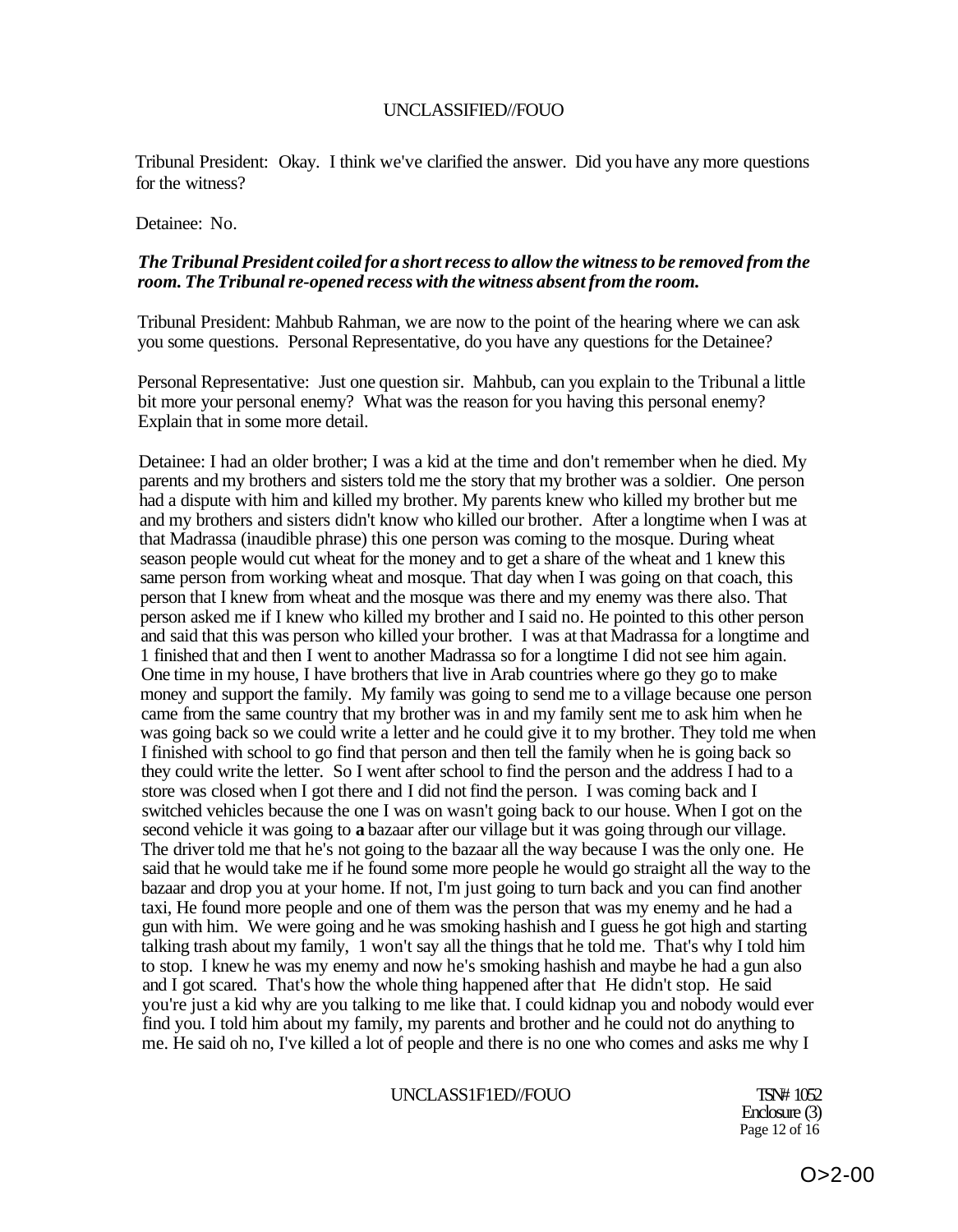did it. So I guessed he was referring to my brother that he killed and nobody asked him about it That is why he was saying that he killed a lot of people and no one asked him any questions. He didn't stop talking and I was trying to stop him and finally we started fighting each other. He had a gun and went to grab it and I saw and knew that he got the gun he would be able to shot me so grabbed the gun and called for help.

Personal Representative: We understand that. But were you aware that three people were killed during that fight?

Detainee: No. The soldier and the two civilians I did not kill anyone. It's not true. I mentioned my story because they were saying that there was one Afghan soldier in the allegations. I thought they maybe referring to my enemy. That's why I tell the whole story that he got injured. I did not kill him. The allegation about the three people is not true. It never happened.

Personal Representative: That's all the questions I have sir.

Tribunal President: Recorder, do you have any questions for the Detainee?

Recorder: Just a couple sir.

Tribunal President: Please proceed.

### Recorder's questions to the Detainee:

- Q. Your personal enemy, was he a military soldier?
- A. No.
- Q. The gun that you used, was it your AK-47 or his gun?
- A. It was my enemy's gun.
- Q. Where was your AK-47 when you were captured?
- A. It was in the mosque. I was waiting for my friend Salim so I could give it to him so I could go home. That's why I was waiting for him.

Tribunal President: Does the Tribunal board have any questions for the Detainee?

Tribunal Members' questions to the Detainee:

- Q. What I don't understand yet is how does Rahman Tulah fit into all of this?
- A. What do you mean?
- Q. What role did he play in this story?
- A. We were together in the Madrassa before, not now so I know him from that time because Azimullah called him and he came.

# UNCLASSIF1ED//FOUO ISN# 1052

Enclosure (3) Page 13 of 16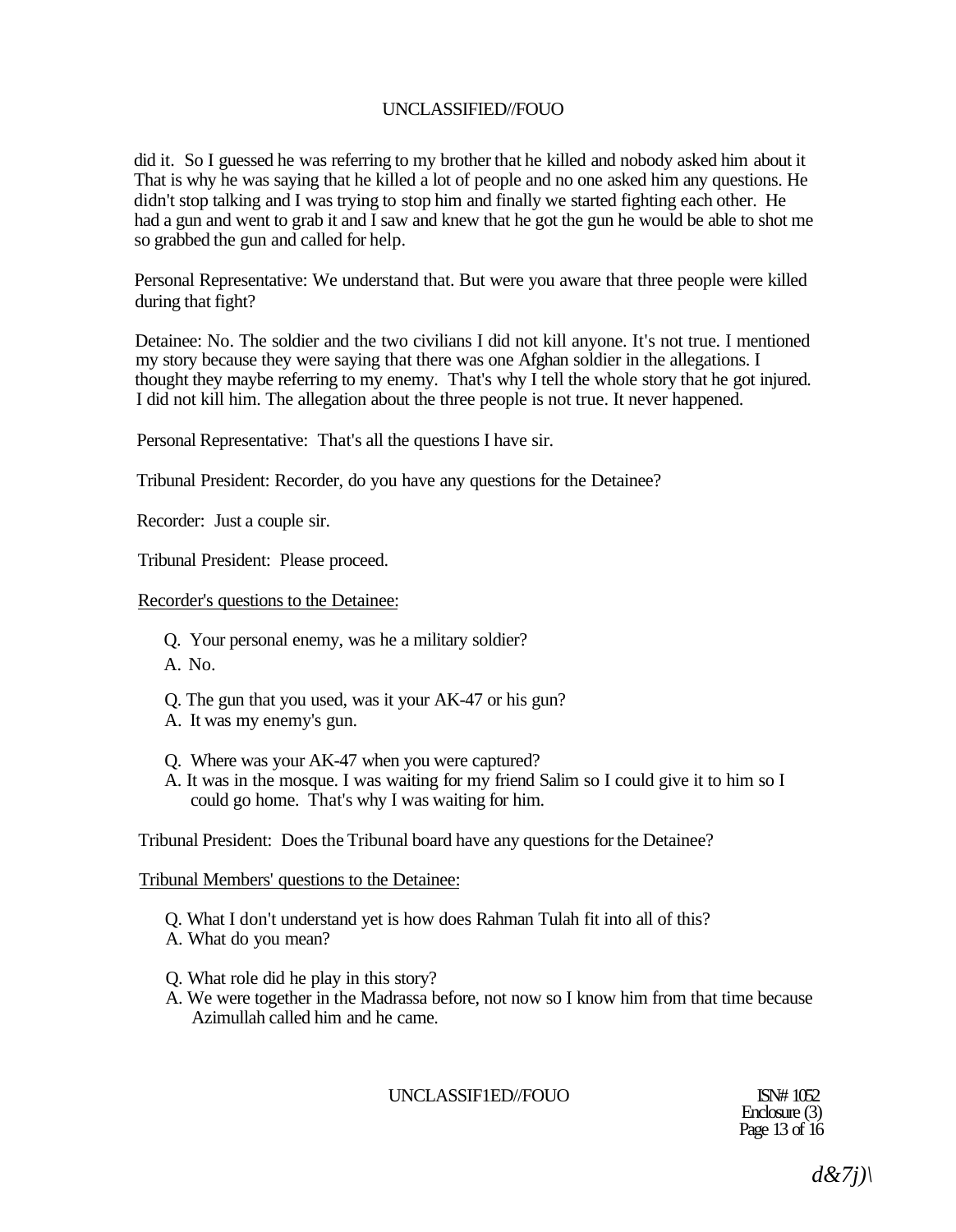Q. Was he with you when you were apprehended then?

A. Yes, he was in the mosque with me.

Q. Was he apprehended too?

A. Yes.

Q. Is there a Fire Base or any sort of U.S. base near this mosque?

A. No, there is no close base to the place.

Q. Salim, was he apprehended as far as you know?

A, He got captured with Azimullah together, with that group not with me.

Q. Why was that group captured as far as you know?

A. I don't have any information on why they got captured.

Q. So what would Salim be able to tell us that Azimullah hasn't already told us?

A. You mean any allegations that I explained to you?

Q. What does Salim know about what happened that Azimullah doesn't know?

A. He could tell you why I came to Afghanistan and how we traveled together and how I was waiting for him to give that weapon. Also, he can tell you that two of the AK-47s, one was his personal and the other one I was going to give to him also.

Q. Have you ever had any military training?

A. No.

Q. Have you ever been trained on how to use a rifle prior to the shooting incident?

- A. No, I never had any training and nobody taught me.
- Q. Did you know the enemy who you shot before?
- A. Yes, that one person that told me before and that day he also was trying to kill me also and he didn't stop.

Q. But you never met this individual before that time he was pointed by his gardener? A. No.

- Q. What type of gun did you shot your enemy with?
- A. With a Kalashnikov.
- Q. How many rounds did you fire?
- A. I'm not sure if I did two or three. But I wasn't shooting at him I was shooting the ground in front of him so he stopped and didn't follow me. I guess a bullet got to his leg.

Q. Did you know the name of your personal enemy that you struggled and fought?

A. I don't know his name.

UNCLASSIFIED//FOUO ISN# 1052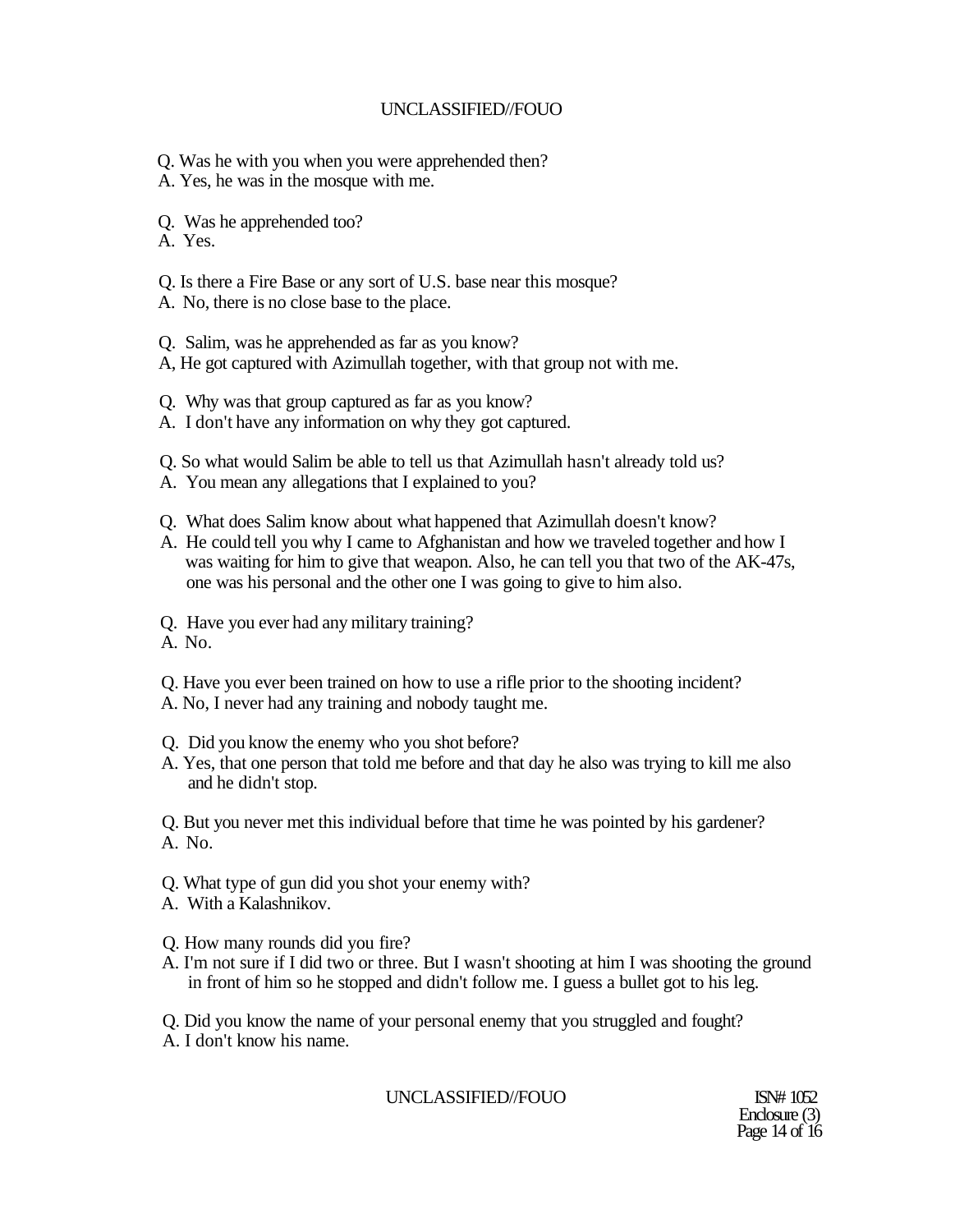- Q. Okay, I just wanted to clarify that
- A. I don't know the name.
- Q. Your personal enemy was smoking hashish. Were other people smoking hashish on the bus as well?
- A. Since he was sitting close to me, I saw him smoking but I didn't see anyone else smoking.
- Q. Was your personal enemy in a uniform or any part of a uniform?
- A. No, just regular clothes.

Q. Were there any other people on the bus or that vehicle that had uniforms? A. No.

- Q. From the information given to us, you were captured in June of 2003 and date isn't really important but how many months prior to your capture were you attacked or fired on your enemy?
- A. Approximately two months. I went to the Madrassa for two months and I came back for two months.
- Q. Okay, Tmjust trying to understand the time. You remember the Unclassified Summary of Evidence talked about spying on the U.S. Have you ever said anything about watching Americans during other interviews or interrogations since your capture?
- A. No, I never told them and the only thing I told them was that I just came home from Pakistan and once I saw my family I was probably going back.
- Q. I understand, I'm talking before you're altercation with the personal enemy, the American forces had been in Afghanistan for over a year. Have you ever described any time that you watched Americans while they were working with the Afghan government?
- A. No, I never told them and I never did any spying. So why would I tell them?
- Q. I wasn't using the word spy. But watch Americans as they went around their business of working with the Afghanistan military and government. Were there any times when you talked about that during interviews?
- A. No, I never told them but the Americans are there. When we go to the bazaar, they do have a place where work like the airport You can see them. I've seen Americans in the area before.
- Q. How old are you?
- A. They asked me the same question before and I told them we don't follow any dates in Afghanistan and then they say just guess. I tell them maybe 19,20,21.

Tribunal President: Rahman, do you have any other evidence to present to this Tribunal?

Detainee: What kind of information?

UNCLASSIFIED//FOUO 1SN# 1052

Enclosure (3) Page 15 of 16